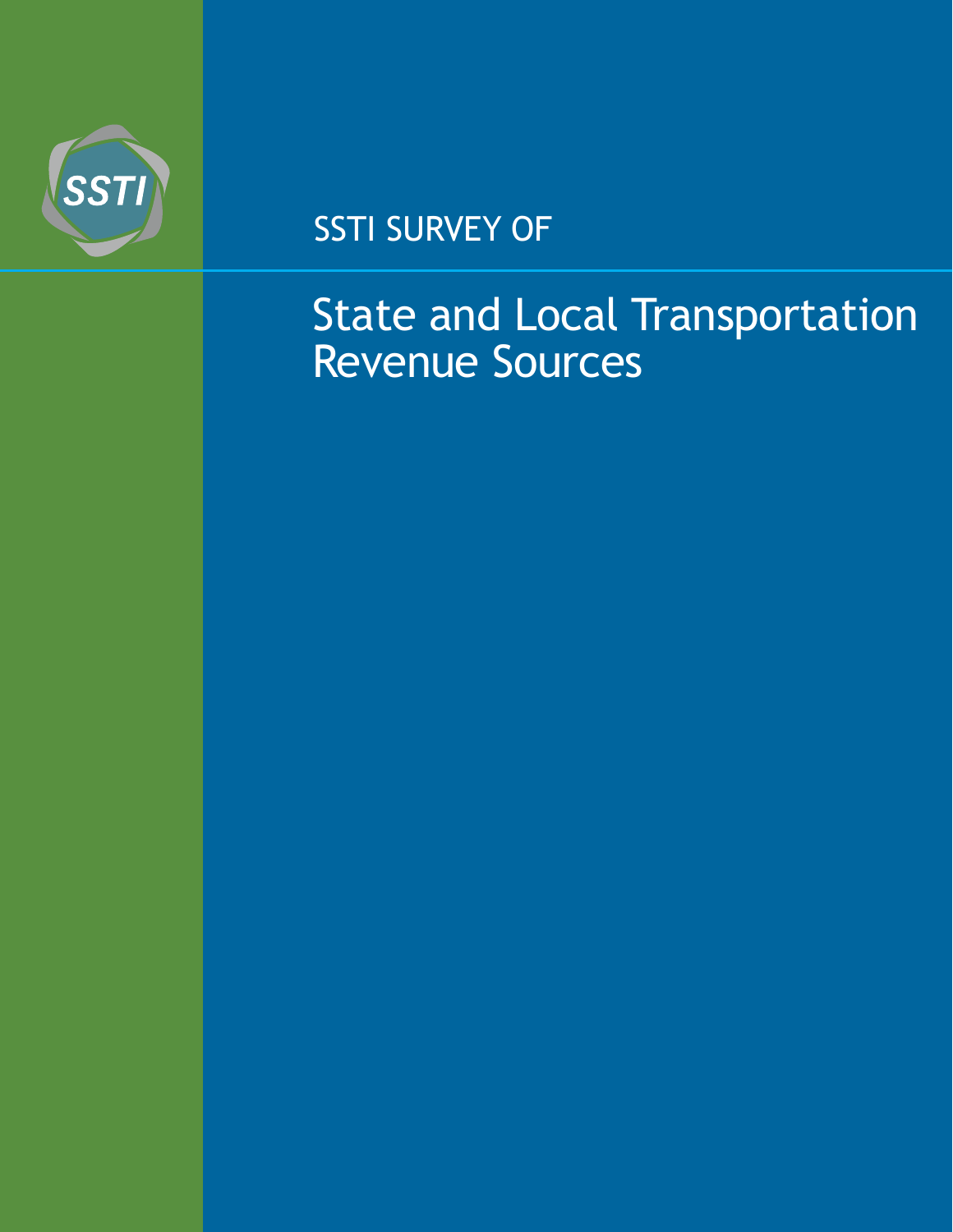

#### **Acknowledgements:**

#### **State Smart Transportation Initiative (SSTI)**

Transportation is a basic social and economic need. Providing affordable choices to meet transportation needs is an acknowledged responsibility of government. However, mobility solutions conceived a generation ago might not be economically or environmentally sustainable today.

The mission SSTI is to promote "smart transportation" practices that foster equitable economic development and environmental sustainability, while maintaining high standards of governmental efficiency and transparency.

SSTI operates in three ways:

1. As a community of practice, where participating agencies can learn together and share experiences as they implement innovative smart transportation policies.

2. As a source of direct technical assistance to these agencies on transformative and replicable smart transportation reform efforts.

3. As a resource to the wider transportation community, including local, state, and federal agencies, in its effort to reorient practice to changing social and financial demands.

SSTI is funded by the Rockefeller Foundation. For more information, visit www.ssti.us.

**Mary Ebeling**, Transportation Policy Analyst with State Smart Transportation Initiative, authored this report with help from Research Assistant **Greg Halstead**. **Eric Sundquist**, Managing Director at SSTI, also contributed to this report

This report was developed in cooperation with the North Carolina Department of Transportation (NCDOT), which provided information and guidance on potential revenue strategies included in this report. The following individuals form NCDOT reviewed drafts and contributed to the content of the report:

**Gene Conti**, Secretary

**Paul Morris**, Deputy Secretary

**Mark Foster**, Chief Financial Officer

**Julie Hunkins**, PE, Manager, Quality Enhancement Unit

**Calvin Leggett**, PE, Manager, Program Development Branch

**Burt Tasaico**, PE, State Program Analysis Engineer

In addition, **Kara A. Millonzi**, Assistant Professor of Public Law and Government, School of Government, University of North Carolina at Chapel Hill, provided information on North Carolina laws and practices.

Copyright © 2013, State Smart Transportation Initiative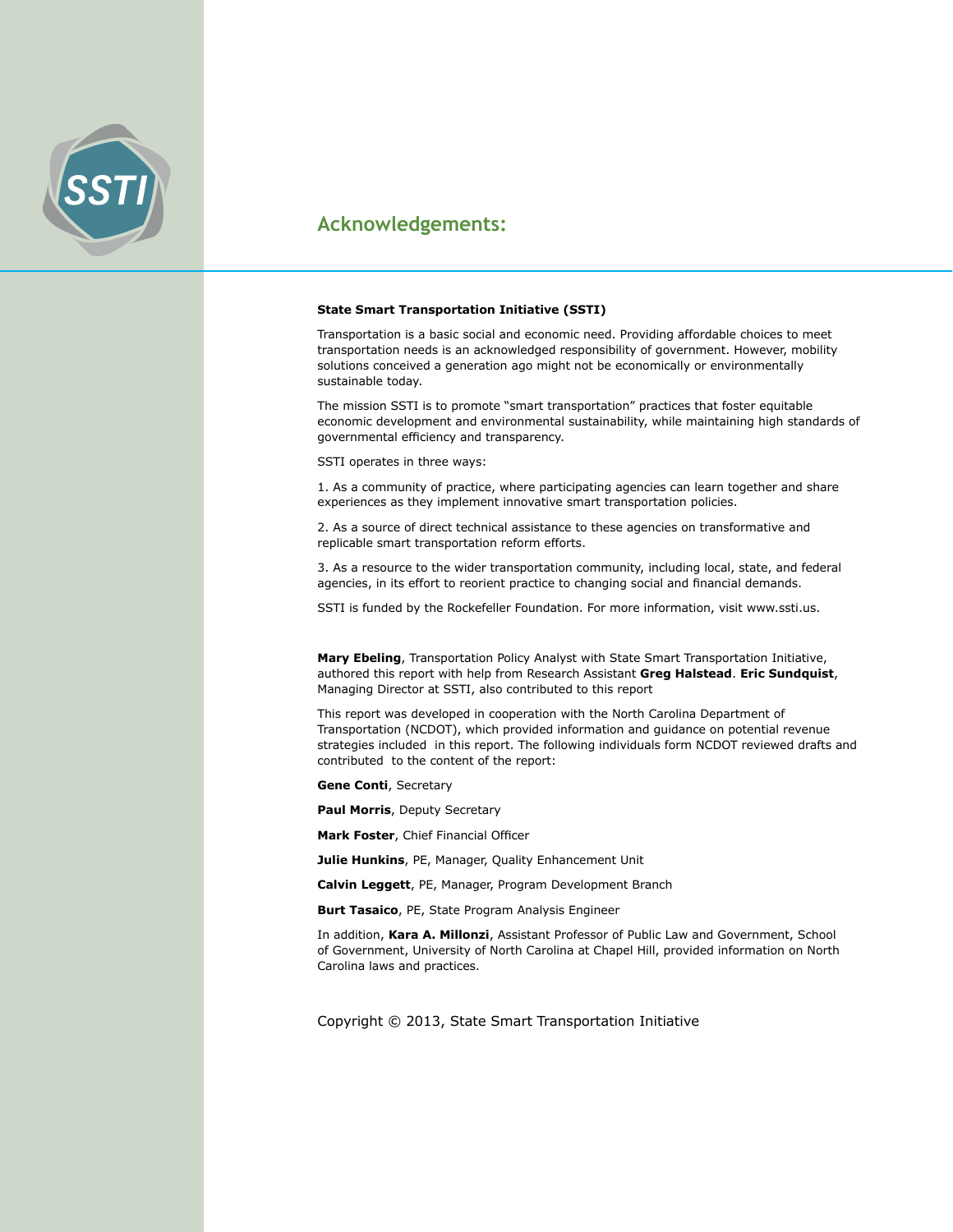#### **Acknowledgements:**

#### **Arizona Department of Transportation**

**John Halikowski**, Director **Kristine Ward**, Chief Financial Officer **Lisa Danka**, Deputy Chief Financial Officer **John McGee** (retired), former Chief Financial Officer **Holly Hunnicutt**, Government Relations Manager **Brad Steen**, Chief Economist **Anne Ellis**, PhD, Research Director

#### **Illinois Department of Transportation**

**Ann Schneide**r, Acting Secretary **Jim Ofcarcik**, Manager, Fiscal Analysis **Tony Small**, Deputy Director, Office of Finance and Administration

#### **Pennsylvania Department of Transportation**

**Barry Schoch**, Secretary **Jim Ritzman**, P.E., Deputy Secretary for Planning

#### **Tennessee Department of Transportation**

**John Schroer**, Commissioner **Joseph Galbato III**, Deputy Commissioner/Chief Financial Officer **Matt Barnes**, Legislative Services Manager **Neal Ham**, Director of Finance

#### **Washington Department of Transportation**

**Paula Hammond**, Secretary

**Amy Arnis**, Assistant Secretary/Chief Financial Officer: Strategic Planning and Finance Ops

**Lizbeth Martin-Mahar**, Assistant Director for the Economic Analysis, Budget and Financial Analysis Division, WSDOT

**Rich Struna,** Assistant Director for the Financial Planning, Budget and Financial Analysis Division, WSDOT

**Jeff Doyle**, Director of the Public/Private Partnerships at the WSDOT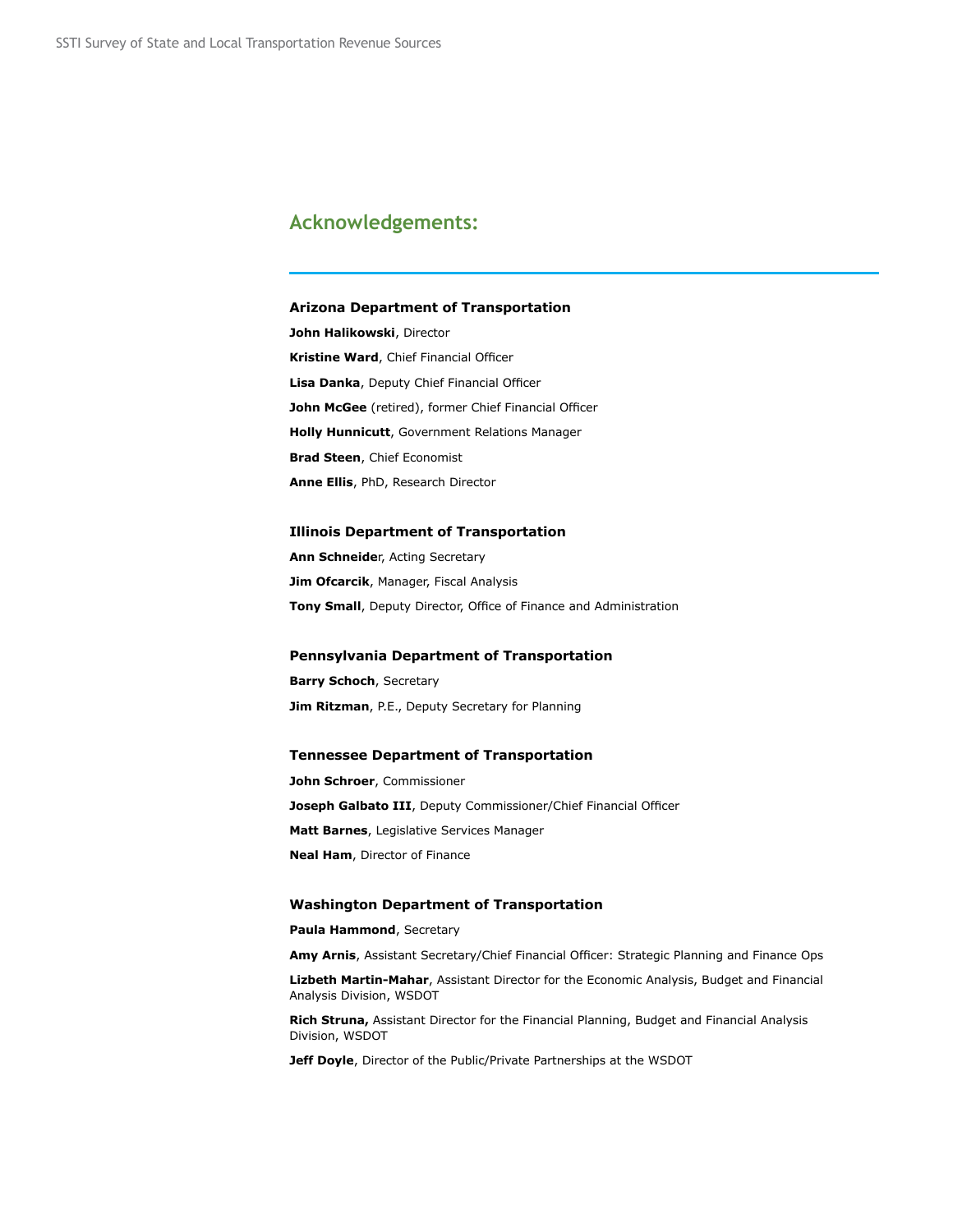## SSTI SURVEY OF

# **State and Local Transportation Revenue Sources**

| <b>Introduction</b>                                   | 2  |
|-------------------------------------------------------|----|
| Report format                                         | 5  |
| <b>State and local revenue</b><br>options             | 6  |
| User fees                                             | 6  |
| Bike license fees and trail passes                    | 6  |
| Carbon tax                                            | 7  |
| Farebox collection                                    | 9  |
| Fine-based funding                                    | 10 |
| Heavy vehicle fees                                    | 12 |
| Severance fees                                        | 13 |
| Vehicle miles traveled fee                            | 14 |
| Vehicle title, registration, and<br>vanity plate fees | 18 |
| <b>Fuel taxes</b>                                     | 21 |
| Alternative fuel tax                                  | 21 |
| Indexing the fuel tax                                 | 22 |
| Oil company franchise tax                             | 26 |
| <b>Tolling and road pricing</b>                       | 27 |
| Flat rate tolling                                     | 27 |
| Congestion pricing                                    | 28 |
| High occupancy toll lanes                             | 28 |
| Priced road networks                                  | 29 |
| Priced zones                                          |    |
| Variable pricing                                      |    |
| <b>Non-user fees</b>                                  | 32 |
| Mobility tax                                          | 32 |
| Local income taxes                                    | 33 |
| Property tax                                          | 34 |
| Local sales tax                                       | 35 |
| State general purpose revenue                         | 36 |

| <b>Secondary business</b><br>opportunities                            | 39 |
|-----------------------------------------------------------------------|----|
| Advertising                                                           | 39 |
| Concessions                                                           | 40 |
| Naming rights                                                         | 41 |
| Value capture                                                         | 42 |
| Air rights                                                            | 42 |
| Development impact fees and<br>negotiated exaction                    | 43 |
| Joint development                                                     | 44 |
| Land value tax                                                        | 45 |
| Special assessment districts                                          | 46 |
| Tax increment financing                                               | 47 |
| Transportation utility fee                                            | 50 |
| <b>Private investment</b>                                             | 51 |
| Bonding                                                               | 51 |
| Certificates of participation                                         | 51 |
| Grant anticipation notes                                              | 52 |
| Grant anticipation revenue<br>vehicles                                | 53 |
| Private activity bonds                                                | 54 |
| <b>Public-Private Partnerships</b>                                    | 55 |
| Railroad Rehabilitation and<br><b>Improvement Financing Program</b>   | 57 |
| Section 129 loans                                                     | 58 |
| Special Experimental Project<br>Number 15                             | 59 |
| State infrastructure banks                                            | 60 |
| Transportation Infrastructure Finance<br>and Innovation Act           | 63 |
| Table 1: Summary Data of State<br><b>Transportation Revenue Tools</b> | 66 |
| Notes                                                                 | 70 |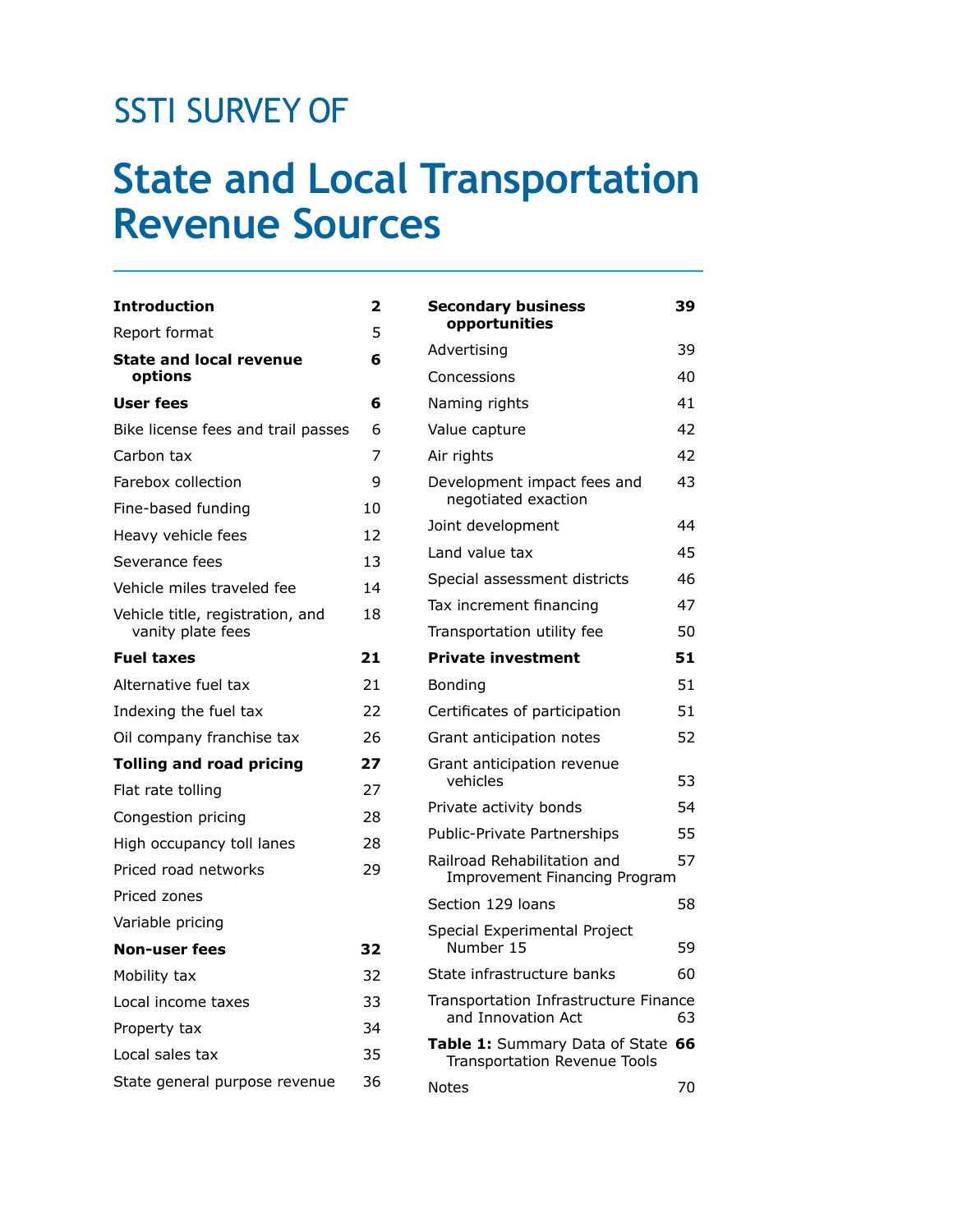# Introduction

*We have been here before.*

U.S. transportation systems have grown and prospered, then entered periods of crisis and decline or retrenchment. This has occurred with canals, railroads, and urban transit. Now the major transportation system of the late  $20<sup>th</sup>$  century – highways – faces serious challenges.

Partly these crises have stemmed from advancing technology. For example, the canal systems of the late  $18<sup>th</sup>$  and early  $19<sup>th</sup>$  centuries were made mostly obsolete by faster and more flexible railroads. Transit suffered as personal travelers adopted automotive technology.

Yet technology is only part of the story. Waterborne freight, rail freight, and personal travel via transit and automobile all still play important roles in our lives and economy; technology changed them but did not render them obsolete. Crises for these systems have been caused as much by unsustainable business models as by competition from alternative modes. For example, many urban rail transit systems were initially built and operated by land developers seeking to provide access to new homes and businesses. But after the developers built and sold their real estate, they had no interest in maintaining the systems. Without new infusions of capital to maintain and rebuild, the quality of rail-transit service declined and eventually disappeared in most places – in many cases to be replaced at great cost decades later. Many of the strategies in this document relate to efforts to re-fund transit in a sustainable way.

Today's dominant mode, highways, faces both technological and business model challenges. Americans, on average, are driving less than they used to. The causes and durability of this trend are still in question, but clearly the growth of information technology has lessened the need for some trips, and improvements in transit, pedestrian, and bicycle facilities may be eroding highway travel demand as well. And the auto, well-suited to low-density built environments, fares less well as the popularity of higherdensity living arrangements increases.



SSTI Survey of State and Local Transportation Revenue **Sources**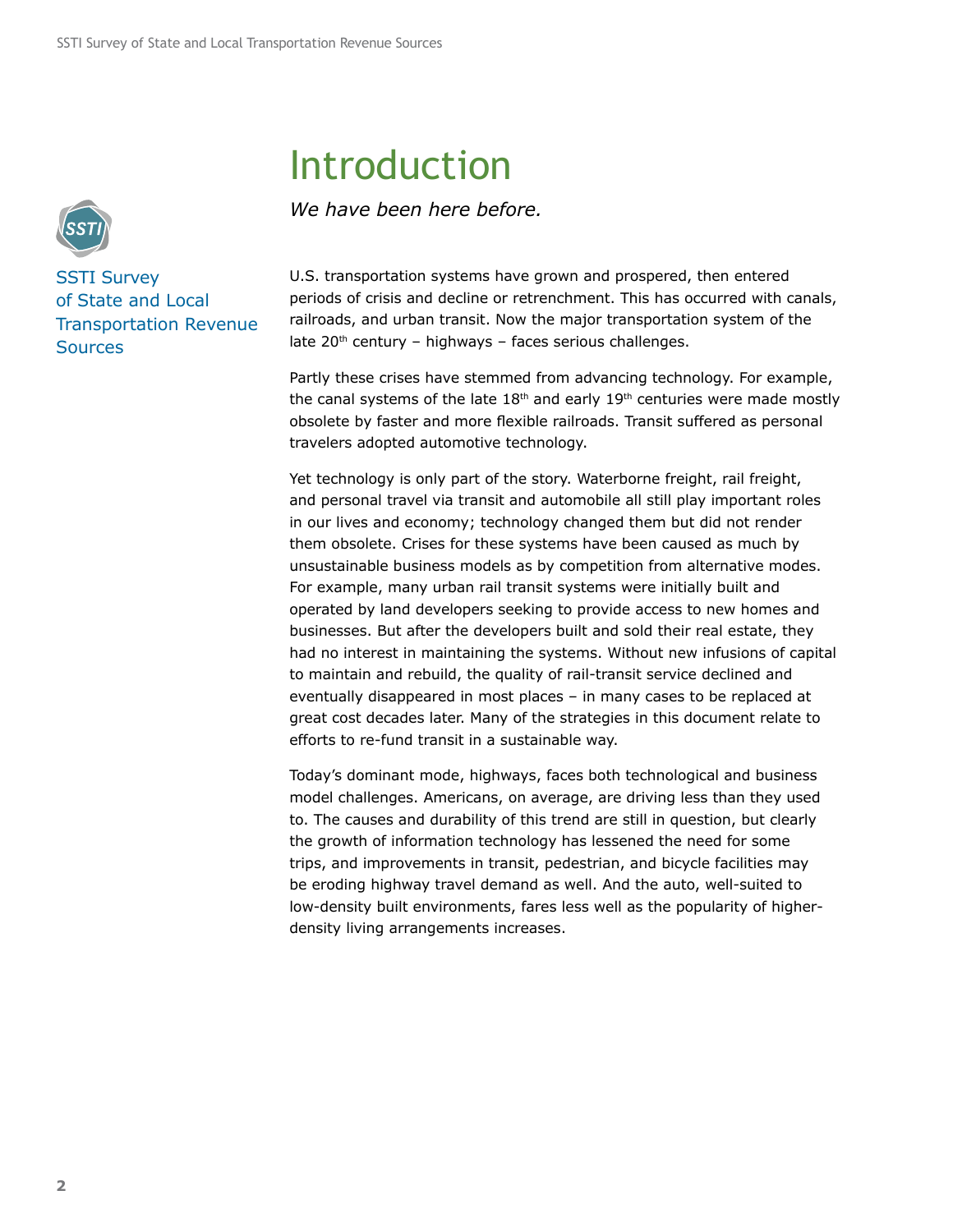Funding for highways has traditionally revolved around fuel taxes. But a combination of factors has created a crisis:

- For decades in America, travel per person increased steadily, bringing in more fuel tax revenue. But the last decade has seen a decline in percapita highway travel. Even with population increases, aggregate driving has flattened or even declined in some years.
- Political leaders at the state and national level have been less willing in recent decades to increase fuel taxes with inflation, or to index them for automatic increases. However, the costs for construction and maintenance of roadways have continued to increase.
- Vehicle fuel efficiency is beginning to improve, spurred by higher gasoline and diesel costs, tighter federal regulations, and new technologies. Such improvements have yet to make a major impact on fuel-tax revenues, because the vehicle fleet takes years to turn over. But it is a serious prospective threat.
- The major highway building era in the United States occurred about 50 years ago. The facilities constructed then are now reaching the end of their useful lives. As occurred with transit a generation earlier, there is no obvious source of funds for the increasing maintenance and reconstruction that will be required.

Fuel taxes and other user fees, such as registration charges, once funded the lion's share of roadway costs. As user fees have eroded, costs have shifted to general revenues and borrowing, which both make the system less of a user-pays, market-driven entity and also puts it in direct competition with a myriad of other government activities and services for support. A comparison to transit's mid-20<sup>th</sup> century crisis is fitting.

This report provides a broad account of funding methods that have been implemented, in some places, or have been proposed but not yet adopted. It includes a discussion of tried-and-true methods, such as fuels taxes and license fees, as well as more novel options. This research will assist decision-makers in identifying policies and practices that could augment the current fuel-tax-revenue system, and also in identifying state laws and practices that permit a more sustainable funding model. For example, in response to rising vehicle fuel economy, many states are moving toward tolls and/or vehicle-miles-traveled (VMT) charges to maintain roads. In addition, state and local providers are considering durable types of transit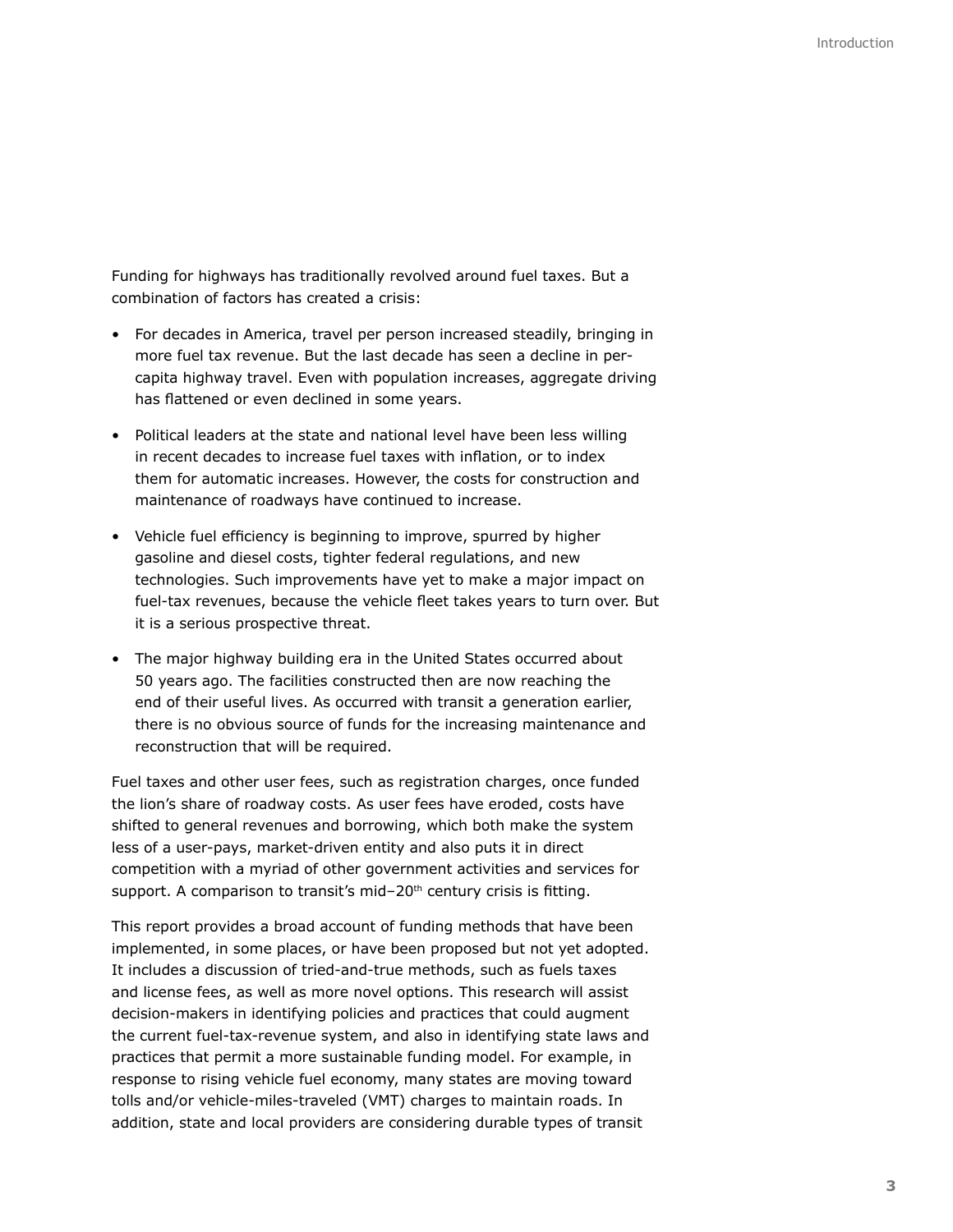operating support, such as value-capturing business improvement or special assessment districts.

Linking revenue types to particular modes of transportation can be arbitrary. It is possible to dedicate all revenues to a mode-neutral transportation fund, as Maryland does, or even to direct all revenues through the general fund, as Massachusetts does. Here we provide conventional connections between revenues and ground-transportation modes (plus ferries), but these links should not be seen as absolute.

Many of the revenue types identified in this report do not by themselves generate a significant or sustainable revenue stream. Revenue potential truly depends on the sum total of all revenues collected, present and future, and should not be just considered in a silo.

To fully finance specific projects, it may be necessary or desirable to create a funding package from the sources catalogued in this report. The Charlotte Red Line Regional Rail project discussed in this report provides an excellent example of one of these financing packages. The project includes a variety of funding strategies, including bonding and cost sharing by the state, the Charlotte Area Transit System, and the communities benefitting from the project.

While this report focuses on revenues, it should be noted that some revenue options have a beneficial effect on costs, while others create unsustainable demand. In general, revenue options tied to use of the transportation system are desirable, as they produce market efficiencies for travel; the more you use, the more you pay. In contrast, general-revenue based funding can have an "all you can eat" effect, inducing more consumption and more costs to providers. As the gas tax has waned in its buying power, transportation infrastructure has increasingly relied on general revenues, creating excess demand. It is unlikely that transportation will ever be fully funded through user fees, and some general revenue support is desirable, e.g., in the case of sidewalks, where charging for use is impractical and the widespread economic/social benefits are substantial. Transit, which has been undercut for many years by subsidies to competing modes, may also deserve general support. The distinction between user- and non-user-based revenues is a useful one for policymakers to consider when perusing the long list of options below.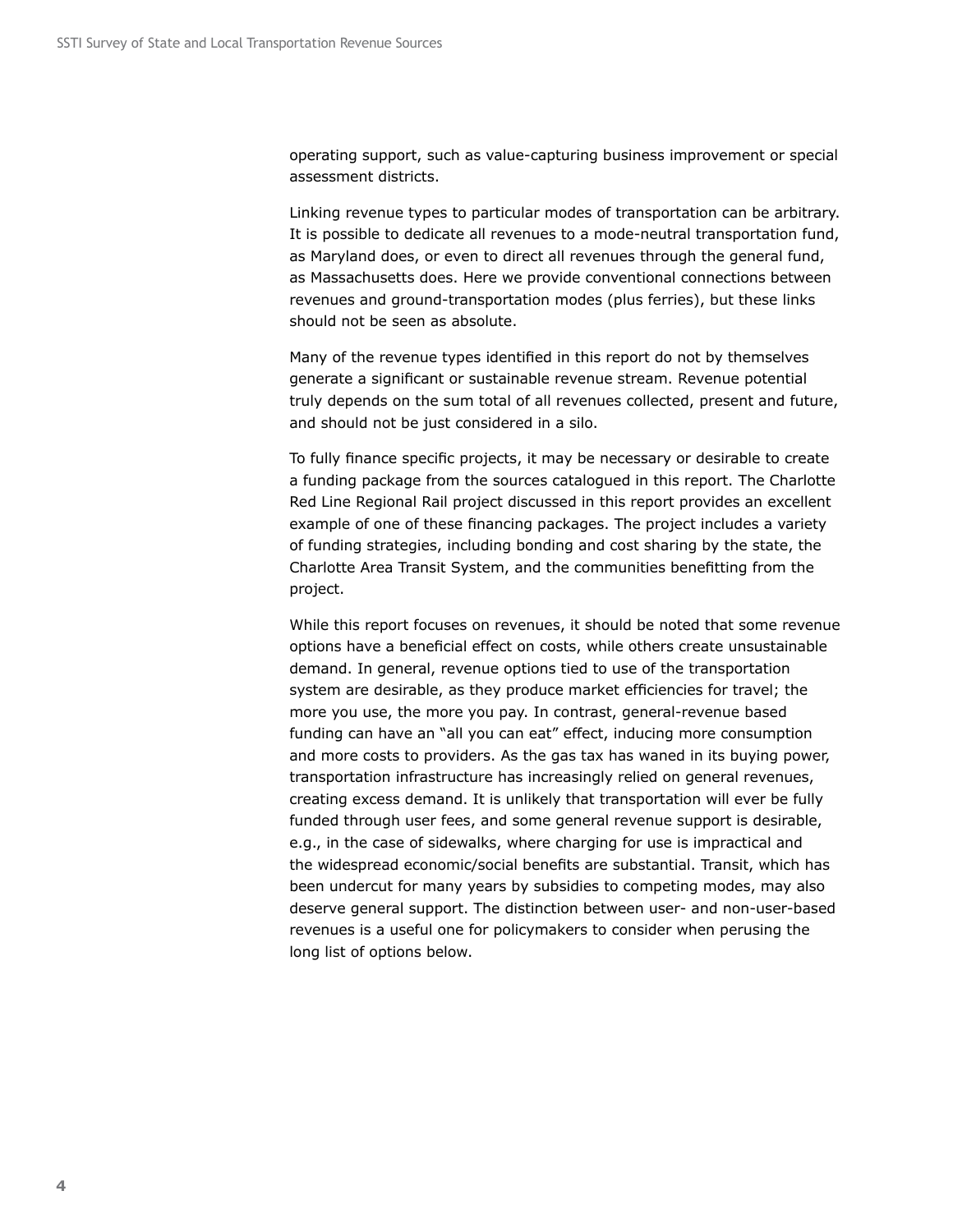### **Report format**

Revenue options below are presented in alphabetical order within categories, following this format:

*Description.* Self-explanatory.

*Revenue potential.* This is a judgment about the value of the revenue stream if the option were fully implemented. The evaluations are based on either historical practice or the likely upside potential of more novel options. It is possible that new forms of some policies could increase their importance; this section gives a general sense of their limitations. "Very high" indicates a revenue option, such as fuel taxes, that could provide core funding for a program. "High" indicates an option, such as vehicle license fees, that could provide important support but probably not as the main pillar of a program. Less important options are described as "moderate" or "marginal."

*Modal applicability.* This section describes the most likely applicability of the revenue option. For example, it is likely that road user fees would be devoted to roads, even though there are many exceptions to this rule in practice. In some cases, the user-pays principle suggests the appropriate mode. However, in reality, almost any revenue stream could be devoted to any mode.

*Use.* This section describes real-world experience with the revenue option, where possible.

**Discussion.** This section highlights issues for policymakers to consider.

Table summarizing state use of identified revenue options and the results of a revenue scan among selected states are presented in Appendix A.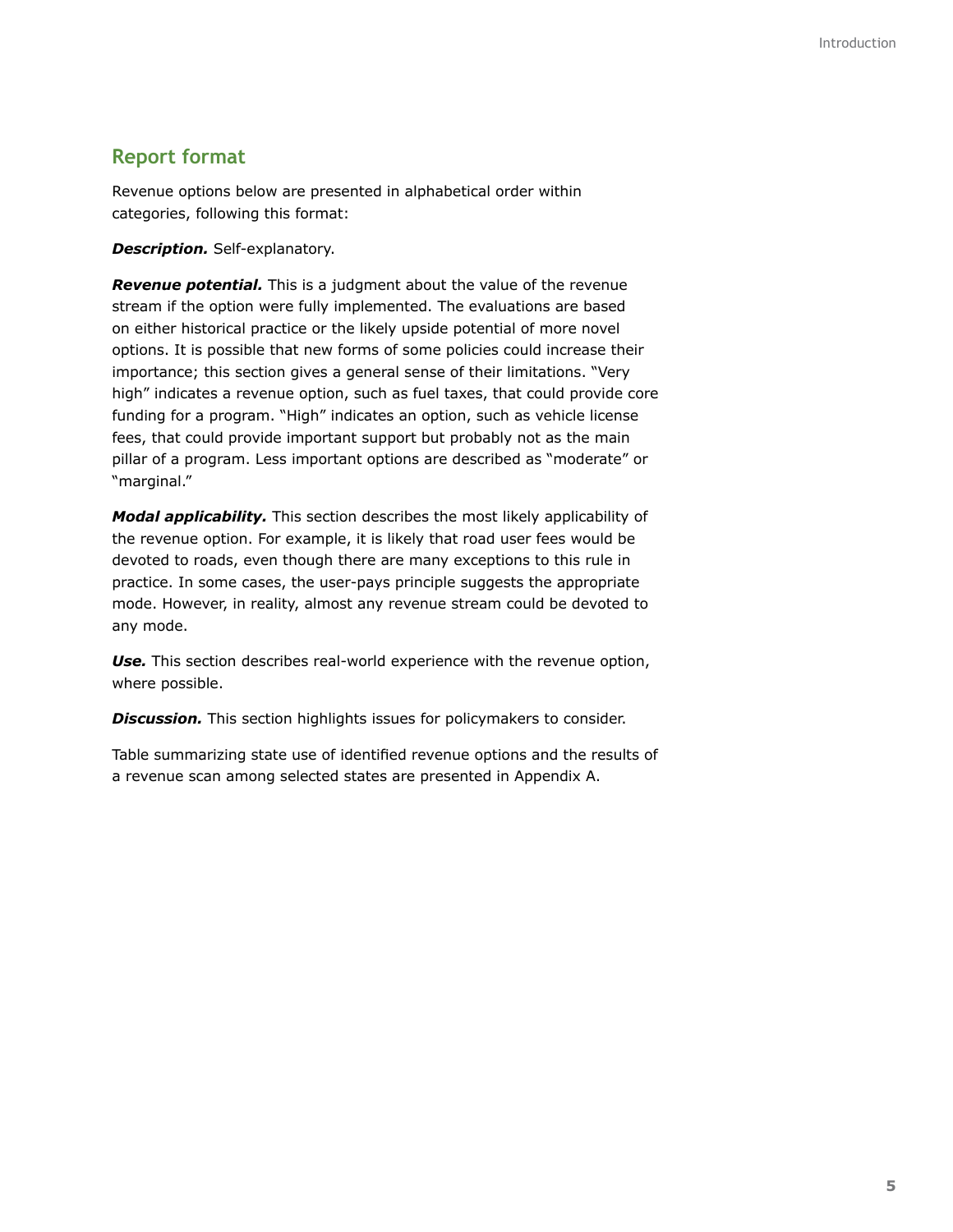## State and Local Revenue Options



### **MADISON WISCONSIN BICYCLE REGISTRATION**



### **User fees**

## **Bike license fees and trail passes**

**Description:** States and municipalities across the country have begun to look into charging bike registration fees in an effort to introduce another revenue stream and recoup some of the expenses associated with bike infrastructure. Governments enforce such a policy by requiring that all bicycles operating within a certain state or municipality be properly registered within the municipality.<sup>1</sup>

*Revenue potential:* Marginal. In 2009, Madison, Wisconsin, restructured its bike registration fees to increase revenues allocated to the city's Bicycle Committee. Madison hoped to increase program revenues to \$30, 000 annually through this restructuring.2 It is important to note that in Madison this fee is revenue neutral, essentially paying for program staff and administration.

#### *Modal applicability:* Bike facilities.

**Use:** Bike registration fees are most commonly used at the municipal level. Madison charges a municipal fee of \$10 every four years for residents to legally register their bikes.

In 2009, Oregon proposed legislation requiring that all bikes in the state pay a \$54 registration fee every two years, with associated fines and penalties for noncompliance. All revenue from the fees and fines would be dedicated to the development and maintenance of bike facilities throughout the state

In 2010, New Jersey introduced a bill that would require all bikes using state public roads to be subject to a \$10 annual registration fee, with a fine of  $$100$  for those riders who fail to register.<sup>3</sup> The bill was formally withdrawn in 2011 after garnering little support in the state legislature.<sup>4</sup>

In early 2012, Georgia's Department of Natural Resources announced new bike trail fees and passes in state parks—a daily fee of \$2-\$3 for use of certain state park bike trails, or an annual fee of \$25 for use on all state park bike trails.<sup>5</sup>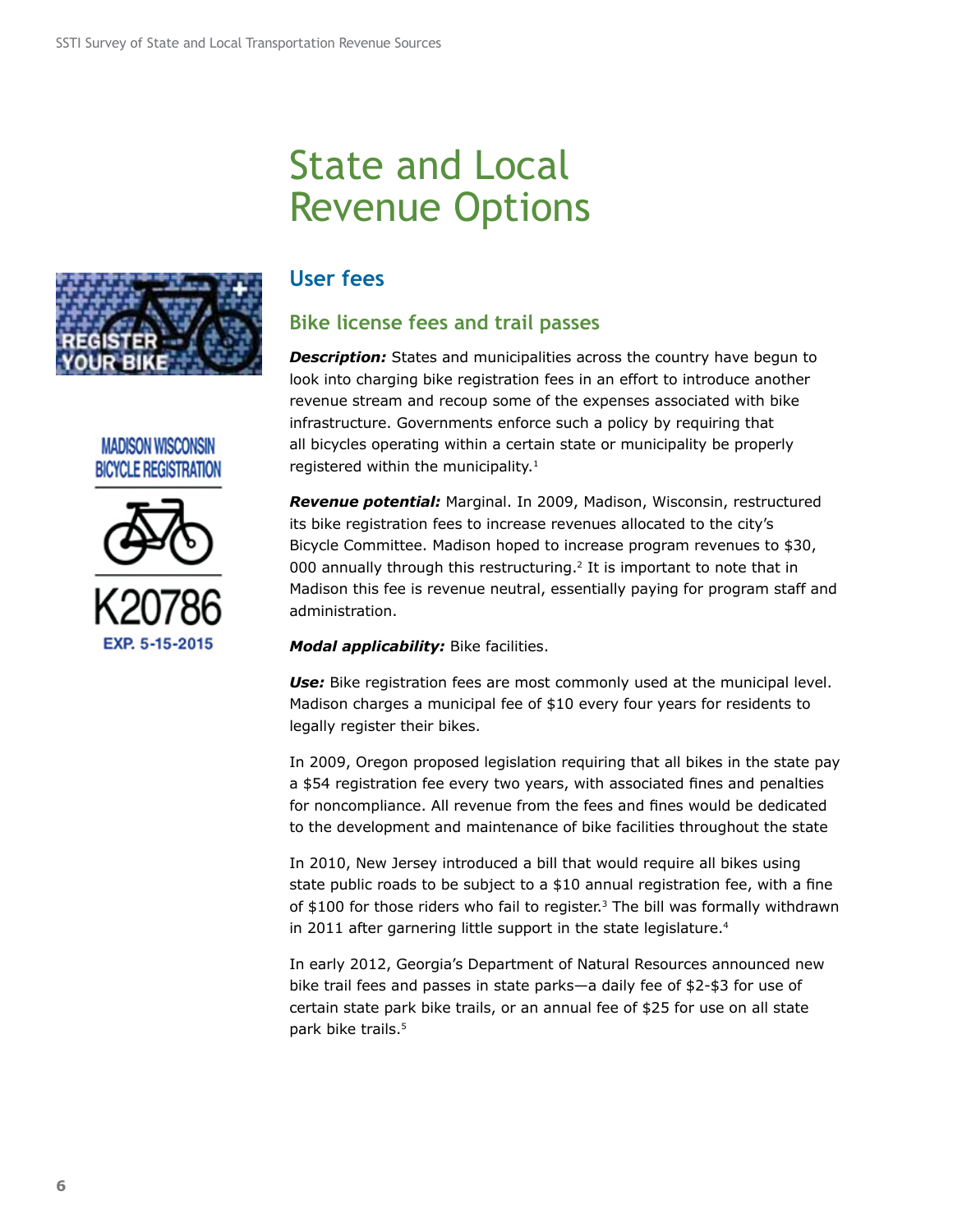**Discussion:** Revenue limitations stem from the relatively low number of bike riders compared to car drivers and the difficulty of enforcing registration. Changes to registration fees and renewal periods will likely have little impact on revenues unless rates of compliance increase. Madison offers several recommendations on how a municipality (or state) can increase compliance rates, and thus revenue, from bicycle registration fees:

- Increase the number of renewal notices sent to owners of registered bikes. Currently, governments are losing out on potential revenue because bike riders are unaware of their registration expiration or unwilling to re-register their bikes when their registration expires.
- Create an advertising campaign that includes: (1) a description of the benefits of registering a bike (theft deterrence, increased bike recovery rates, and bicycle identification); (2) a high-ranking policymaker describing how additional revenues can improve bike infrastructure; and (3) a discussion of the specific projects funded by registration revenues.
- Increase transparency of enforcement by defining what constitutes a registration violation and what penalties will be incurred.
- Work together with major local institutions (universities, for example) to educate the public and achieve higher rates of compliance from residents.<sup>6</sup>

## **Carbon tax**

**Description:** A carbon tax is a charge for carbon-based energy production—in this discussion, by motor vehicles. While a carbon tax can raise revenue to support infrastructure, the motivation for such a tax is tied more to incentivizing reduced travel, causing a direct improvement in emissions, and also reducing congestion, road costs, parking costs, land consumption, and vehicle-related crashes.7 Proposals for carbon taxes come with a wide variety of end uses, of which transportation infrastructure is only one. In the highway sector, levying carbon taxes could be similar to charging taxes on motor fuels, with some allowance being made for the varying carbon content of different fuels.

*Revenue potential:* High to moderate, depending on implementation. Carbon taxes for automobiles would be implemented as a fuel tax, taxing the carbon production per gallon of fuel, with proceeds going to transportation expenses. In some versions, however, carbon taxes are returned to taxpayers (making them "revenue-neutral") or devoted to various clean energy projects, reducing the funding that might be available for transportation infrastructure and services. The carbon tax in British Columbia is perhaps the best known example of a tax revenue-neutral program.<sup>8</sup>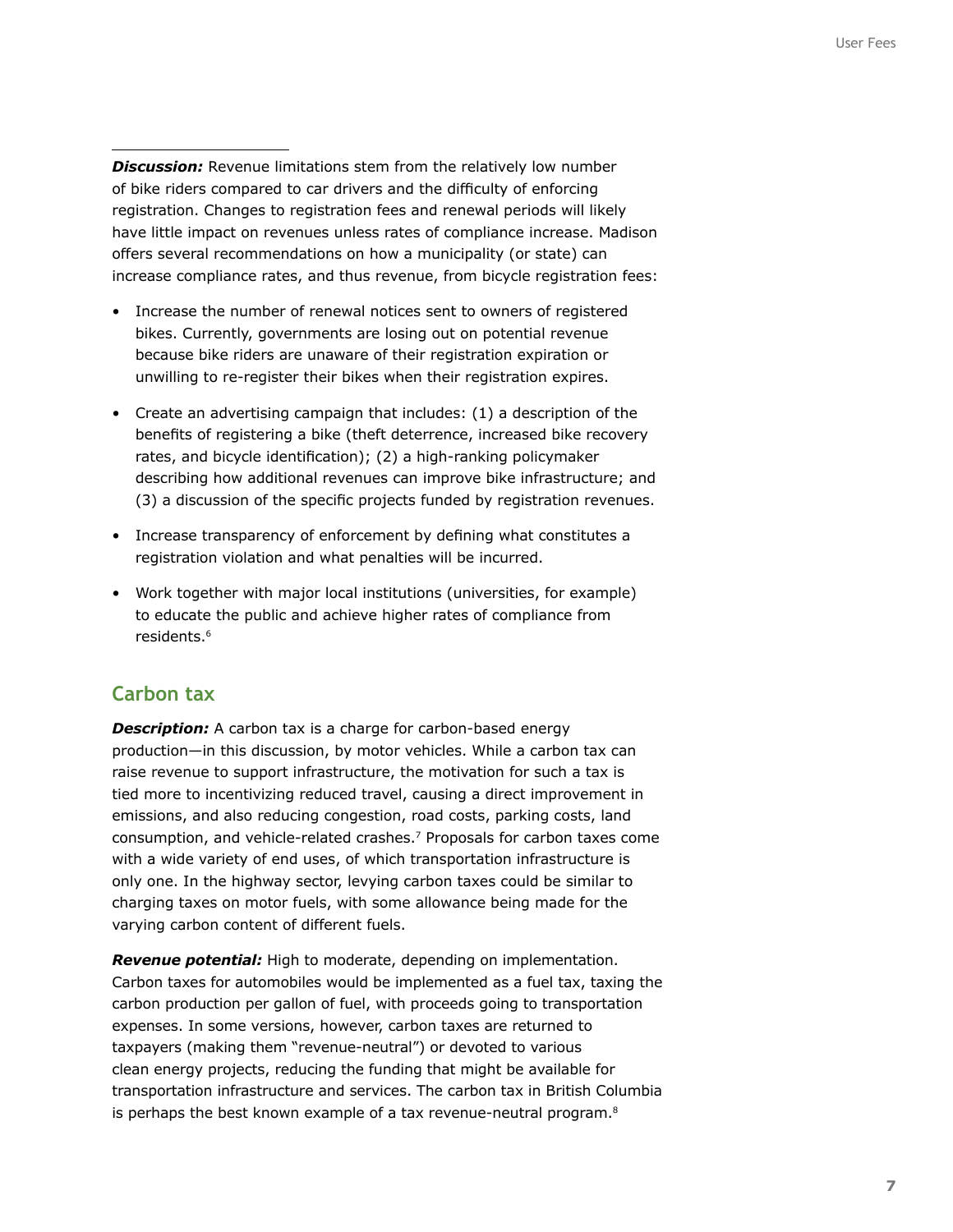*Modal applicability:* Highway. Assessed on carbon content of motor fuels (diesel and gasoline).

*Use:* The use of the carbon tax has, to date, focused on reducing emissions from electricity generation. Finland and Sweden implemented carbon taxes during the 1990s. Quebec and British Columbia introduced the first carbon tax in North America in 2007 and 2008, respectively. Both provinces include taxation on gasoline for motor vehicles in their systems. The City of Boulder, Colorado, applied a carbon tax to electricity generation beginning in 2007.<sup>9</sup>

In British Columbia, the carbon tax acts as a consumption tax, similar to the fuel tax and sales tax, and all businesses, individuals, and visitors to the province are subject to the fees.<sup>10</sup> Currently, the rate is set at  $6.67$  cents (Canadian) per liter of gasoline.11 As of March 2011, the tax had raised C\$848 million, with all proceeds being returned to citizens through cuts to corporate and individual tax rates. British Columbia's decision to make the tax revenue-neutral reflects the province's goal of incentivizing energy efficiency, not raising revenue.<sup>12</sup>

Several U.S. states have discussed levying a carbon tax, but to date, none have. In 1997, California produced the "Global Climate Change Report: Greenhouse Gas Emissions Reductions Strategies for California." Among other things, the report recommends the state impose a tax on vehicle carbon emissions. In 2000, Maryland established an Energy Task Force charged with creating ways to reduce energy consumption in the state; a carbon tax was one of the recommendations. Vermont recommended imposing a carbon tax in 1998.<sup>13</sup>

A cousin of carbon taxation, known as cap-and-trade, has been implemented in Europe and parts of the United States. The Regional Greenhouse Gas Initiative, commonly known as RGGI, is a cap-and-trade agreement between nine states in the Northeast that limits the emissions of carbon dioxide from power plants.14 States that enter into the agreement are required to spend 25 percent of cap-and-trade auction revenues on energy efficiency initiatives. In its first two years, the program raised \$729 million for the participating states, while helping to stabilize emissions.<sup>15</sup> The RGGI cap-and-trade system does not apply to gasoline used for motor vehicles, so only a small fraction of the proceeds are directed to transportation. However, states in the region are collaborating in the Transportation and Climate Initiative, which may consider pricing and revenue strategies.16

A national carbon cap-and-trade program was proposed in 2009. The American Clean Energy and Security Act, also known as the Waxman– Markey Bill, set a cap on the allowable amount of carbon emissions in the United States. Companies could buy or sell carbon credits, with the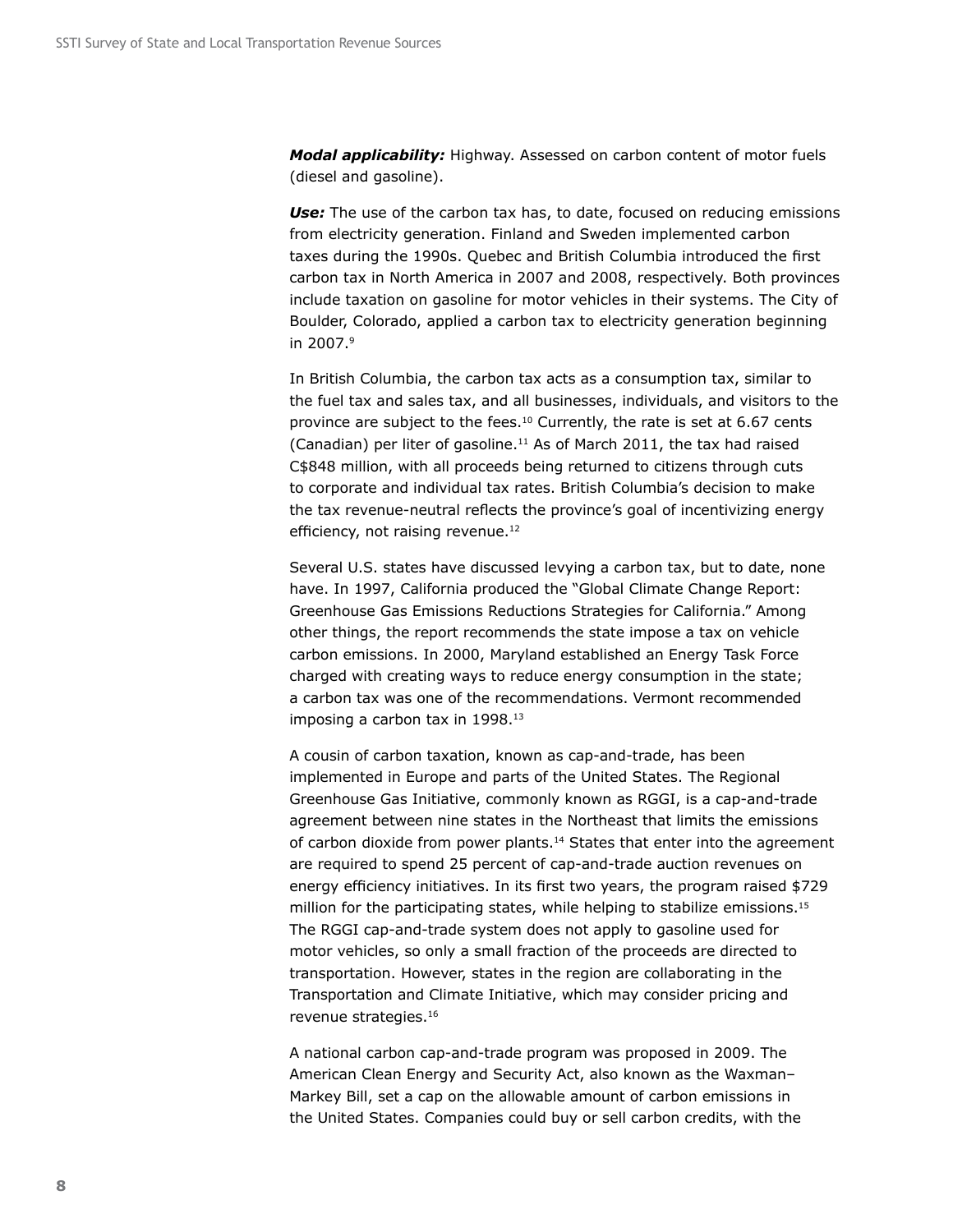government taking revenues from the auction; ten percent of those revenues would have been used for transportation projects. The bill was defeated in the Senate in 2010.

**Discussion:** Because these taxes are intended to encourage energy conservation, there is no particular requirement as to how the revenues are to be used.<sup>17</sup> A carbon tax, if large enough to affect behavior, can have residual benefits on the transportation system by increasing its overall efficiency. Specific benefits include reducing traffic congestion, generating road and parking facility cost savings, increasing support for mobility options, and reducing pollution.18 Revenues generated from a carbon tax could also be used to benefit transit.

A carbon tax, like any flat tax, is regressive—by itself. Keeping the tax revenue-neutral in a way that protects the less affluent helps address this issue. Additionally, targeted tax reductions, cash rebates, and improved services are progressive in nature, potentially offsetting some of the regressive qualities of the carbon tax.19

### **Farebox collection**

**Description:** Transit fares are a traditional source of revenue for transit systems, typically covering about one-third of the system's operating costs. With transit aids from other sources either in short supply (decreasing local, state, and federal allocations) or useable in urban areas only for capital expenses (New Starts and the federal Urbanized Area Formula Programs), agencies across the country are forced to either raise fares or cut expenses, or both.

*Revenue potential:* High. Nationally, the farebox recovery ratio—the percentage of operating costs covered by farebox revenue—is 33 percent.20

*Modal applicability:* Public transit.

Use: Almost all transit operators impose fares on riders,<sup>21</sup> and many have raised them in recent years as dedicated funds from federal, state, and local sources have dried up. Some recent examples include:

- Atlanta: Metropolitan Atlanta Rapid Transit Authority (MARTA), the transit agency serving the Atlanta area, recommended fare hikes of 50 cents for single rides in its fiscal year (FY) 2012 budget in order to maintain service levels and stabilize the agency's financial condition.<sup>22</sup>
- Charlotte: The Charlotte Area Transit System has imposed five fare increases since 2006. Fares are expected to be raised to \$2 in 2012. The most recent fare increase of 25 cents is expected to generate an additional \$2.5 million annually to cover budget shortfalls.<sup>23</sup>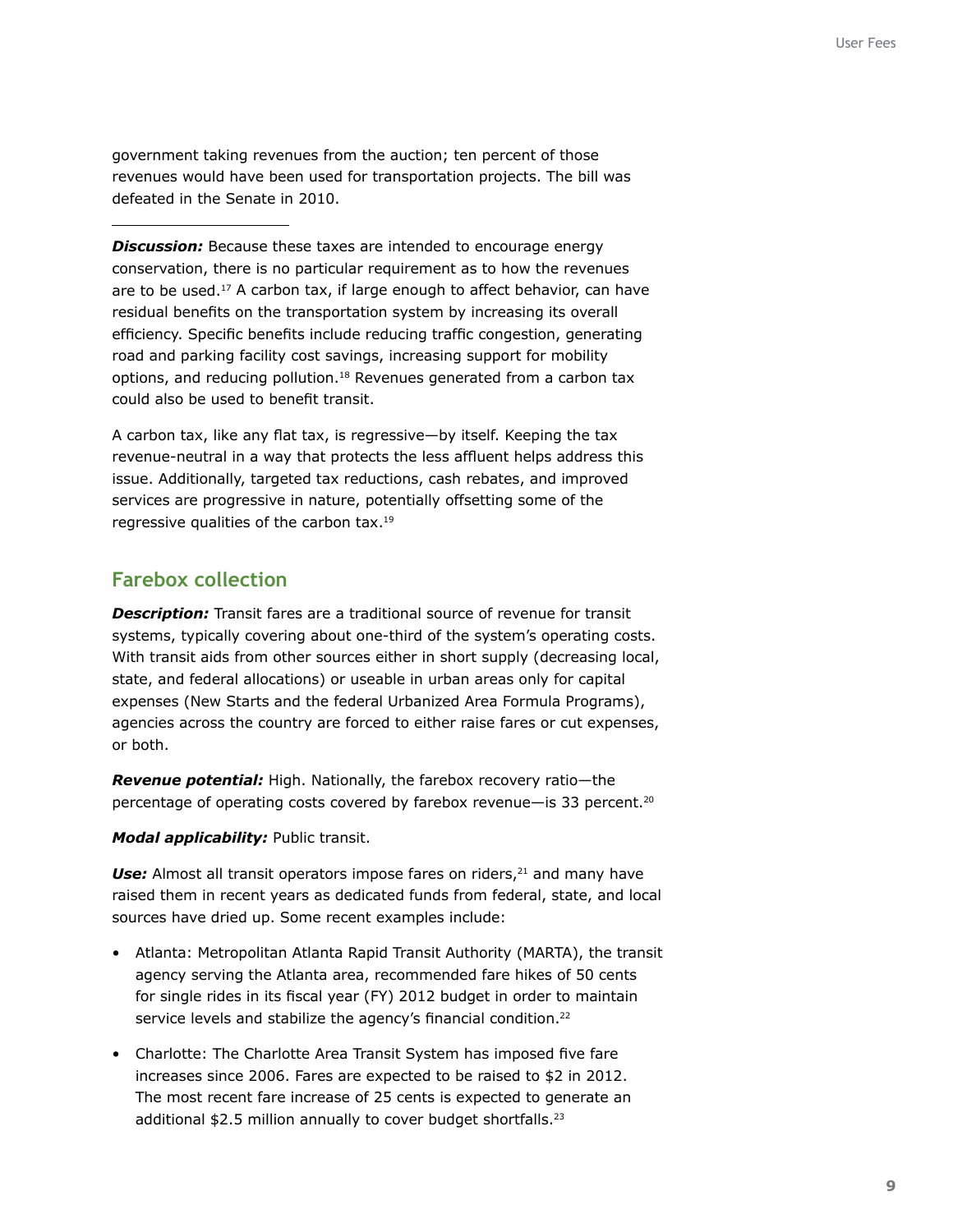- Chicago: In 2009, the Chicago Transportation Authority increased single ride fares from \$2 to \$2.25 and monthly passes from \$75 to \$86, in response to decreased tax revenue at the state and local levels.
- New York City: The Metropolitan Transportation Authority (MTA), faced with a budget deficit upward of \$10 billion for the years 2012–14, increased the cost of its unlimited monthly pass 17 percent, from \$89 to \$104, in 2010. Additional 7.5 percent increases are planned for 2013 and 2015.24 This biannual fare increase has become a regular part of the authority's business plan, due to expected decreases in funds from state and federal sources.

**Discussion:** Raising fares poses equity issues, because it most adversely affects the poor, the people who depend on transit the most. In response, some systems have adopted lower fares for older or low-income riders. Also, increased fares could lower ridership levels enough to effectively lower operating revenues. However, in 2011, even as 80 percent of agencies across the country either were considering raising fares or cutting service (or both)<sup>25</sup> or already had, ridership on public transportation has increased.26

## **Fine-based funding**

*Description:* Increasing traffic fines or dedicating their proceeds to transportation projects and maintenance is one way a state or municipality can increase transportation funding without increasing other taxes. This strategy also has the side benefit of reducing dangerous driving behavior.

*Revenue potential:* Marginal. In Oregon, increased traffic fines in school zones generated over \$1.2 million in the first two years of policy implementation. "The biggest problem with fine based revenue is having funding for enforcing the fines; without it the amount of money generated from fines is minimal" Washington DOT

*Modal applicability:* All modes. Fines generated in school zones should be used to enhance road, bike, and pedestrian safety, particularly around schools.

*Use:* Florida authorizes local government use of red-light cameras at intersections to enforce traffic laws. The maximum fine for a violation is \$155. The local government issuing the citation retains \$75, \$55 is remitted to the state's General Revenue fund, and the remainder is allocated to trauma care centers and hospitals.<sup>27</sup>

In 2007, Virginia enacted legislation to increase fines for traffic violations on state roads, with some moving violations collecting fines of up to \$3,000. The purpose of these additional fines, called "civil remedial fees," was to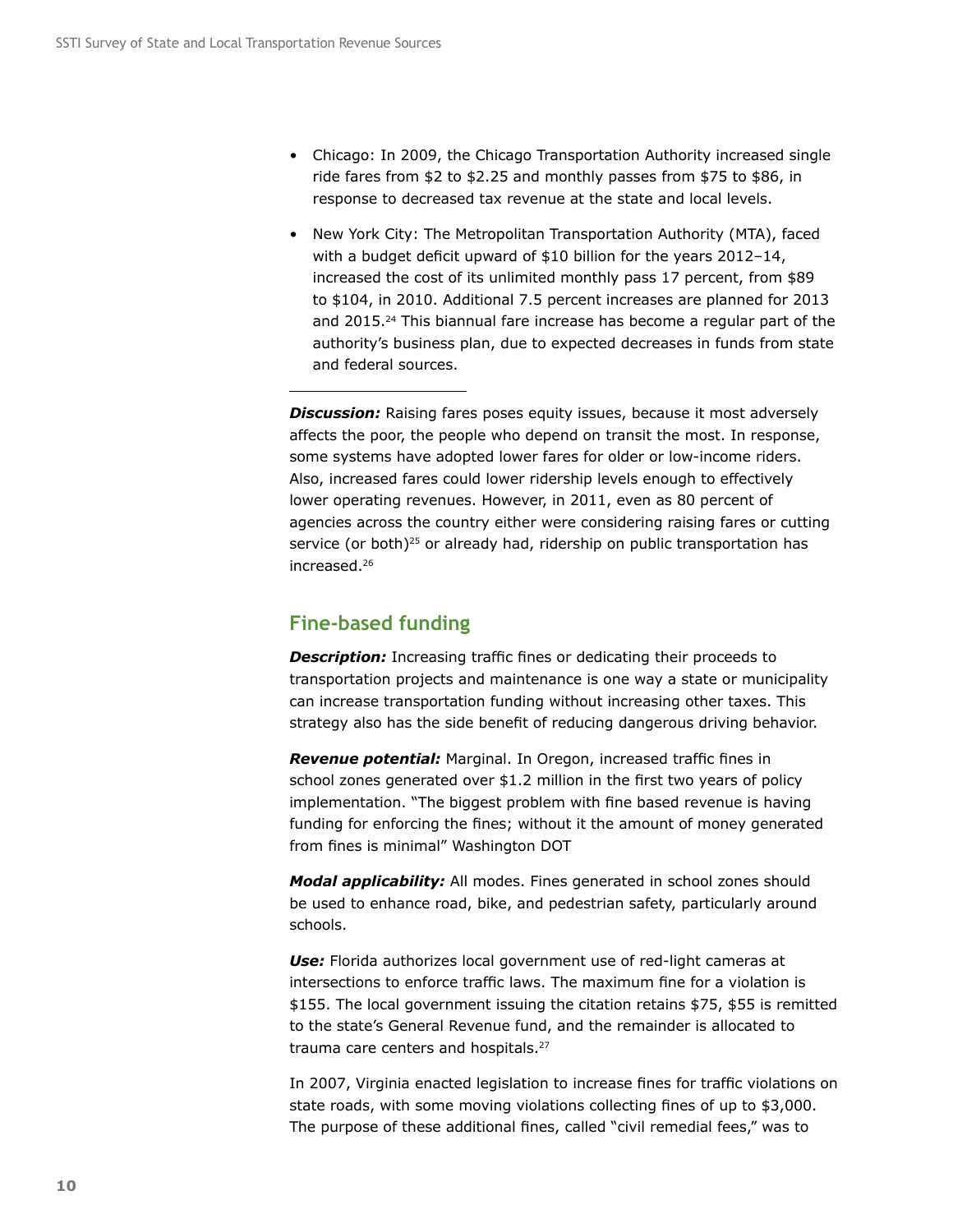generate additional revenues from the most dangerous of drivers. Proceeds were dedicated to cover the administrative costs of the program, with the balance going to the highway maintenance and operating fund.<sup>28</sup> In 2008, the law was repealed and all fees collected were refunded.<sup>29</sup>

In 1996, the Washington State legislature enacted the School Zone Safety Improvement Project, which effectively doubled the fine for speeding through playground zones and school crosswalks. The law requires that half the doubled fine—or \$66—be dedicated directly to school safety enhancement programs. In 2000, during the pilot phase of the project, no school children were injured or killed in a traffic-related accident.<sup>30</sup>

Arizona legislation doubled vehicular traffic fines in school zones. Fines are now a minimum of \$200, depending on the jurisdiction.<sup>31</sup>

Portland, Oregon, passed a law increasing traffic fines for certain violations, including running red lights and stop signs. A portion of the increased fine revenues are dedicated to a pilot study for Safe Routes to School (SRTS) programs at 25 elementary schools in the area. In the first two years, \$1.2 million was raised for the program.<sup>32</sup>

*Discussion:* Traffic fines for violations in school zones, in addition to local, state, and federal aid, are a potential source of funds for SRTS programs. Drivers who speed through designated school zones, especially when children are present, endanger the most vulnerable of pedestrians. It is therefore logical that all or a portion of the revenues from these fines be used to fund programs that better enhance the safety measures of the transportation systems around schools. SRTS programs calm traffic and reduce the number of vehicles driven by parents in school zones and other areas where children walk and bike to school. Additional revenue can be generated by increasing the fines associated with speeding, running red lights or stop signs, and illegal parking within a designated school zone. The extra revenue can be used as supplemental funds to SRTS or similar traffic safety programs and for a number of other enhancements, including increased policing near school and sponsoring community events.33 For the mechanism to be effective, the potential costs associated with increased enforcement must not outweigh the increased revenues.

The SRTS National Partnership recommends that any policy that attempts to increase enforcement of traffic violations should connect the revenue from the fine to the population the violators put most at risk. By doing this, "the solution is proportional to the problem; funds generated from dangerous behaviors directly benefit those at risk." With this in mind, increased traffic fines within a school zone would optimally be used to help fund beneficial school safety programs such as SRTS. 34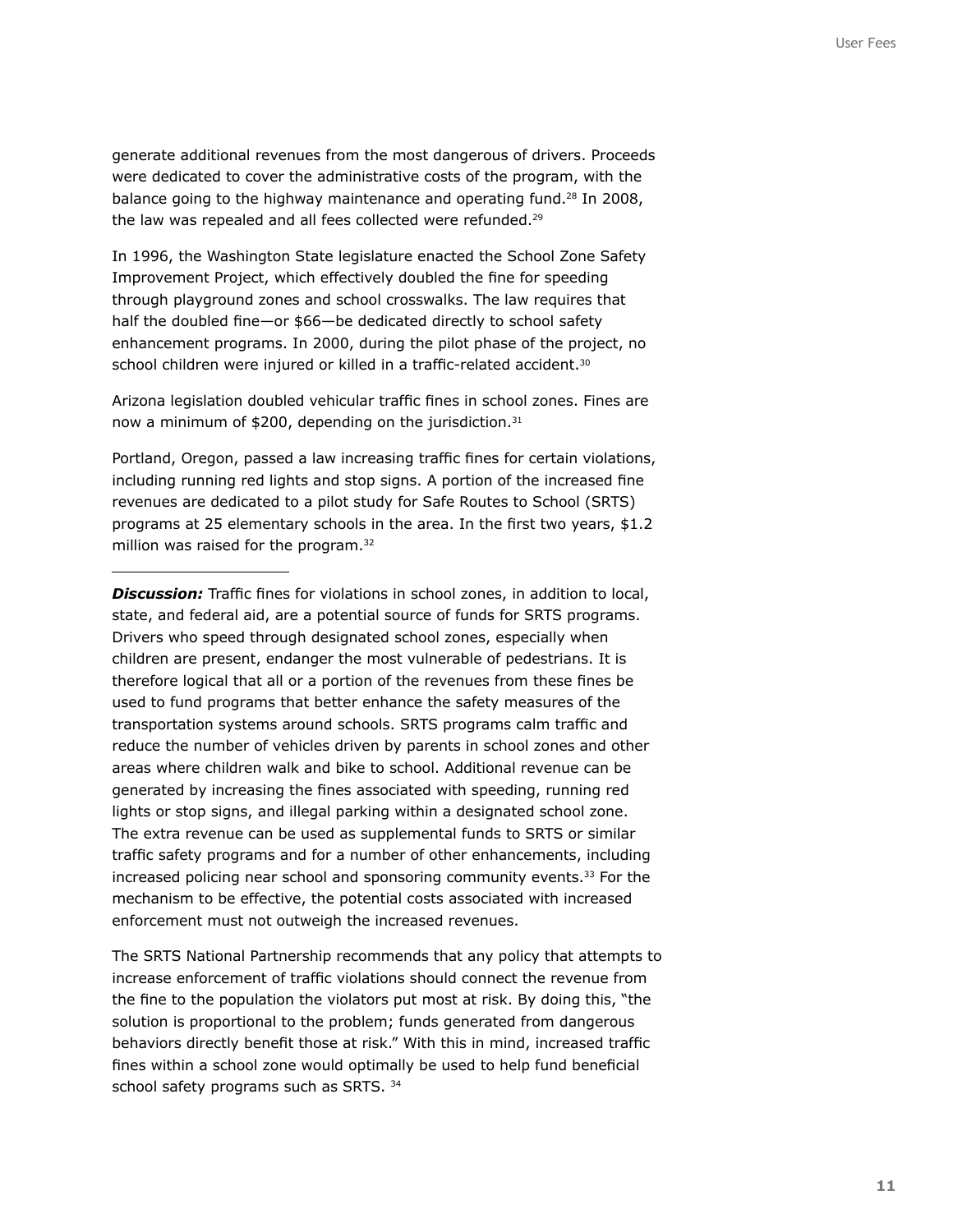#### **Heavy vehicle fees**

**Description:** Heavy vehicle fees are commercial registration fees for designated vehicles. Fees are set based on the vehicle's weight, in an effort to recoup expenses that result from the extra wear and tear heavy commercial vehicles imposes on the road system. The federal government administers the Heavy Vehicle Use Tax (HVUT), an annual fee for commercial vehicles over 55,000 pounds. The maximum fee imposed on an individual vehicle through the federal HVUT is \$550.35 In addition, individual states can impose their own heavy vehicle fees. Oregon, for example, imposes a Heavy Vehicle Title fee, set at \$90 for vehicles or trucks with a gross vehicle weight rating of over 26,000 pounds and trailers with a loaded weight of over 8,000 pounds. It also imposes a weight-mile tax for these heavy vehicles—a per-mile charge that increases with the weight of the vehicle, beginning at 26,000 pounds. Both these fees help cover the highway wear and tear caused by heavy vehicles.<sup>36</sup>

*Revenue potential:* Moderate. Nationally, in 2008, the federal revenues from the HVUT totaled \$1 billion. That compares with total Highway Trust Fund revenues of \$38.7 billion in the same year.<sup>37</sup>

#### *Modal applicability:* Highway.

*Use:* In Tennessee, the state issues overweight vehicle permits to shippers. The charge is a fixed rate for up to one million pounds. Vehicles over this amount are charged for the "calculated/anticipated" cost of abuse to the road/bridge surface. There are no segregated fees for heavy vehicles below one million pounds.

Florida issues permits for heavy vehicles with fees based on vehicle weight and dimension. Permits may be purchase using a web-based system.<sup>38</sup>

South Carolina issues permits for heavy vehicles where:

- The power unit has two axles and a gross vehicle weight or registered gross vehicle weight exceeding 26,000 pounds.
- The power unit has three or more axles and weight does not matter.
- If used in combination, the weight of the combination exceeds 26,000 pounds.39

In Oregon, revenue from the state's weight-mile tax, which replaces the fuel tax for heavy vehicles to make up for the greater maintenance costs they cause, is used exclusively for the construction and maintenance of roads. The state forecasted HVUT revenues at \$487 million in the 2009–11 biennium.40 The tax is imposed on heavy vehicles, with the rate varying based on a combination of the number of axles and/or total weight and the number of miles the vehicle has traveled on public roads in Oregon.<sup>41</sup>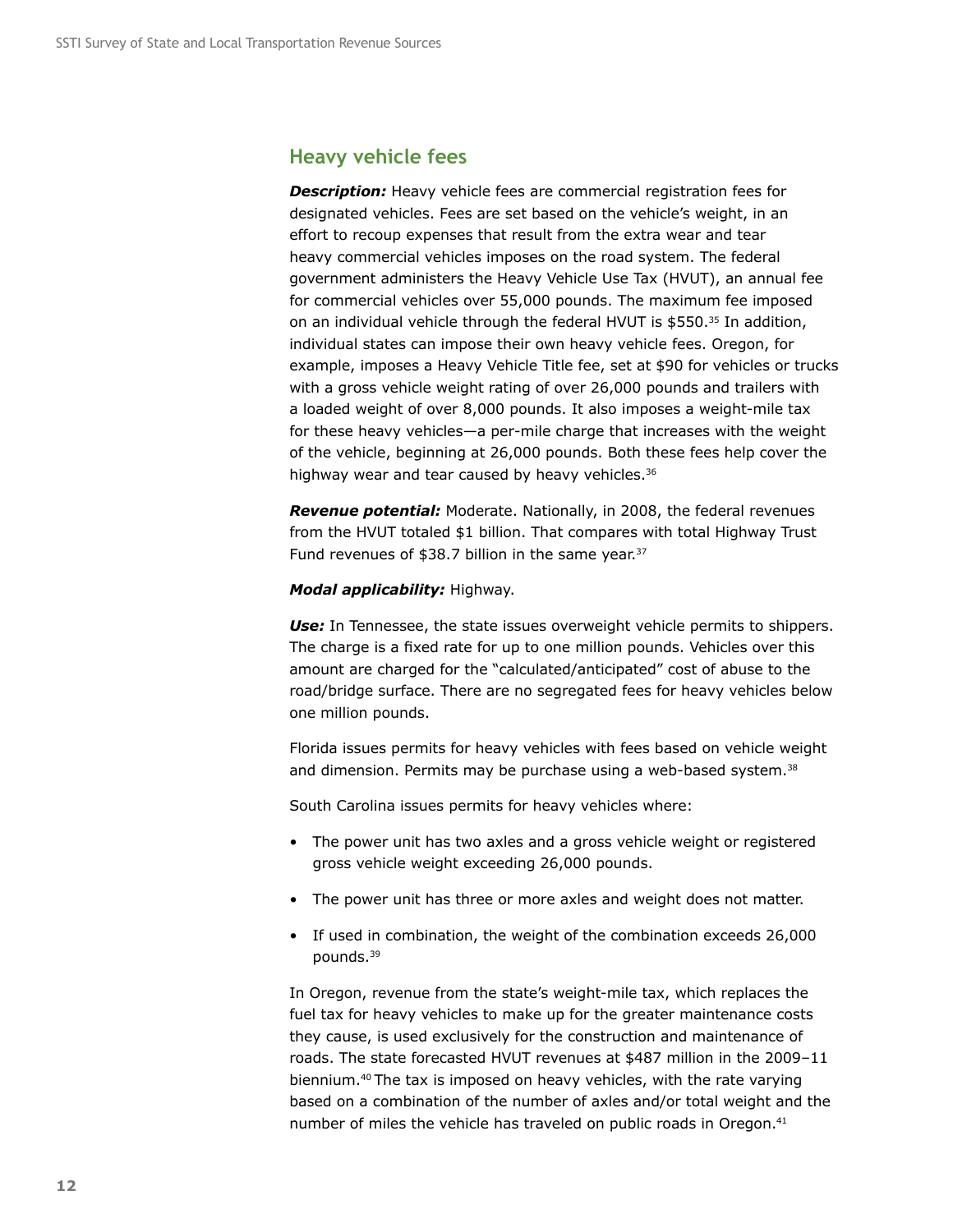Montana imposes an annual fee on commercial buses, heavy trucks, and tractors based on the vehicle's weight and age. Fees increase for heavier vehicles, but decrease as a vehicle ages, reflecting the decrease in the vehicle's value.42 The tax is a major contributor to the Licensing and Permitting Bureau (LPB), which includes other programs such as personal vehicle registration. The LPB generates roughly \$29 million a year, with proceeds going directly into the Highway Special Revenue Account.43

**Discussion:** Imposing heavy vehicle fees on commercial vehicles, which cause the most damage to roads, is an efficient way to allocate the costs of maintenance among road users. The U.S. Department of Transportation (DOT) estimates that a light commercial vehicle weighing less than 25,000 pounds pays about 150 percent of its share of road damage through user fees, while the heaviest commercial vehicles, weighing more than 100,000 pounds, pay only about 50 percent of the costs they impose on the transportation system.<sup>44</sup> By more accurately reflecting the extra costs these vehicles impose on the transportation road network, heavy vehicle fees help to level the playing field among personal autos and heavy commercial vehicles, while at the same time acting as a sustainable source of transportation funds for state governments.

#### **Severance fees**

*Description:* Severance fees are charges levied on operators in the natural resource extraction industries such as coal, timber, or stone. These heavy industrial companies are usually located in remote areas of natural resource-abundant states, where the heavy vehicles they use cause the vast majority of the damage to roads. The fees can therefore be used to fund road improvements in rural areas where heavy trucks contribute most to the system's disrepair.

*Revenue potential:* Moderate. Nationally, resource extraction fees generated almost \$11 billion in 2007. In theory some of this revenue could be directed towards transportation needs. However, no state allows severance taxes to be dedicated directly to transportation system costs.

#### *Modal applicability:* All modes.

In all, 35 states charge a severance tax for resource extraction. Most states dedicate this funding to specific purposes such as county and local governments, conservation and remediation efforts, and schools. No state, however, allows for funding to be dedicated directly to transportation.<sup>45</sup>

Colorado introduced a bill in 2008 that would have redirected current severance tax revenues away from the Department of Local Affairs, which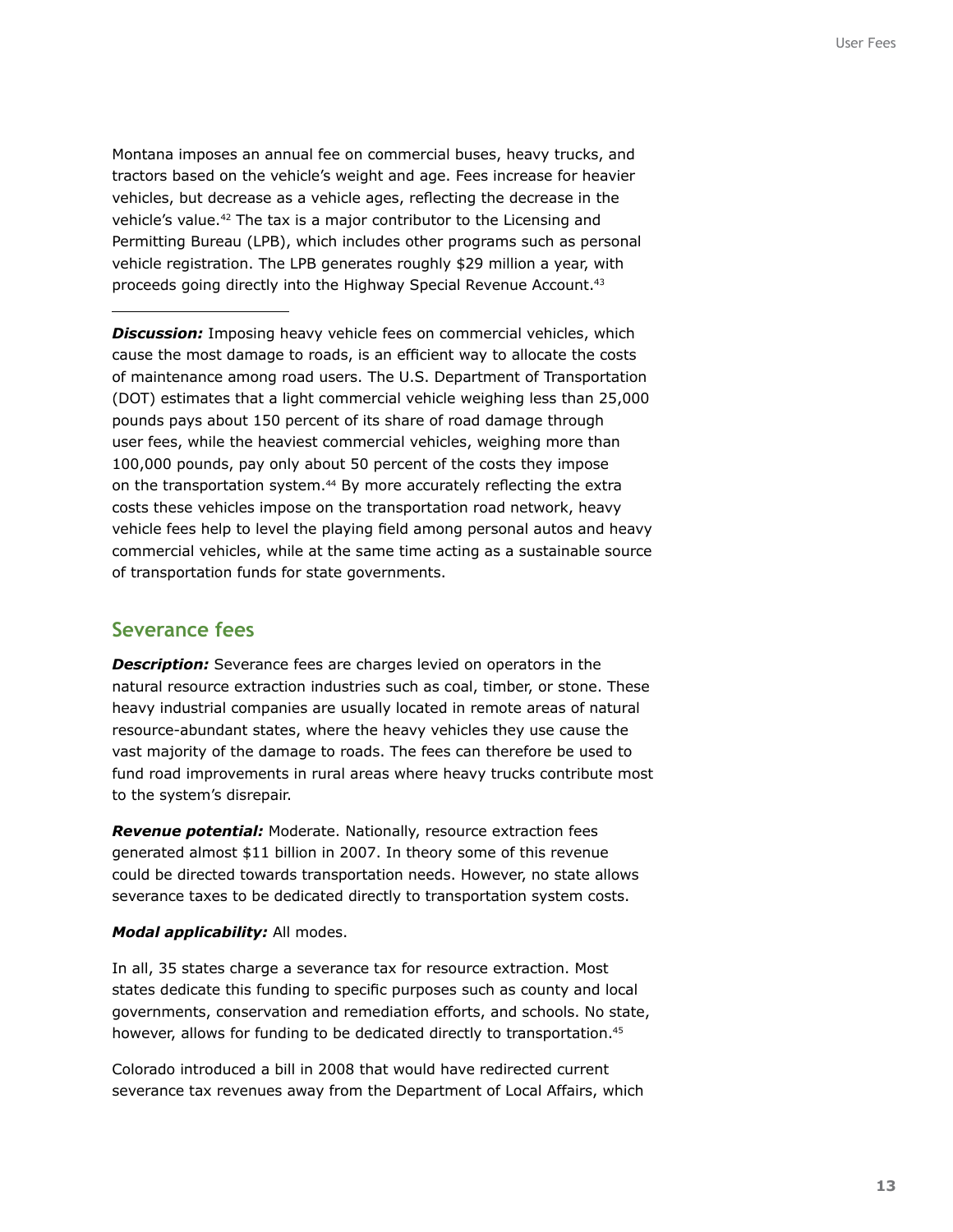distributes money to municipalities, and dedicated the revenue specifically to transportation funding.46 The bill was easily defeated.

**Discussion:** The Colorado bill was rejected because the current recipients of severance fee revenues—water, clean energy, and species conservation projects—would have lost significant amounts of funding if the reallocation to the transportation system occurred.

#### **Vehicle miles traveled (VMT) fee**

**Description:** A VMT fee (also known as a mileage-based user fee) is a distance-based tax whose revenues can be used to fund transportation system costs. Vehicle operators—both personal and commercial—are charged a per-mile fee instead of, or in addition to, the gas tax. With more fuel-efficient cars and lower rates of driving resulting in a decline in motor fuel tax revenues, VMT fees have been proposed as a replacement for the gas tax. It can be argued that VMT fees do a better job than fuel taxes at matching users' road consumption to the tax they pay for road maintenance and construction. In other words, because the mileage driven better reflects the damage a car puts on a transportation system, charging by the mile more efficiently allocates the costs to road users.

Minnesota's-Mileage-Based User Fee (MBUF) Policy Task Force identifies two primary objectives for the policy: (1) using MBUF to promote equity by ensuring that drivers pay for the damage they cause to the roadway, regardless of energy use; and (2) generating transportation funds through MBUF instead of through the normal fuel tax. Additionally, the group identifies two supplementary long-term objectives: (1) protecting the environment by reducing vehicle emissions and fuel consumption; and (2) improving transportation system performance by efficiently managing travel demand.47

*Revenue potential:* Very high. A VMT fee has the potential to replace the fuel tax as the primary source of funds for transportation systems, particularly as individuals transition to alternative fuel vehicles. It is estimated that implementing a one-cent-per-mile fee nationally would raise \$32.4 billion per year.

*Modal applicability:* All modes. As with the fuel tax, there is the potential to use revenues generated for all modes, but some states would likely restrict VMT fee revenue to roads.

*Use:* In 2006 and 2007, Oregon conducted a pilot program to test the feasibility of using electronically collected data from volunteer vehicles to implement a mileage-based fee system. In all, 285 vehicles were outfitted with an electronic device that monitored the number of miles driven in predefined zones. In addition, some participants were charged higher

A VMT fee has the potential to replace the fuel tax as the primary source of funds for transportation systems, particularly as individuals transition to alternative fuel vehicles.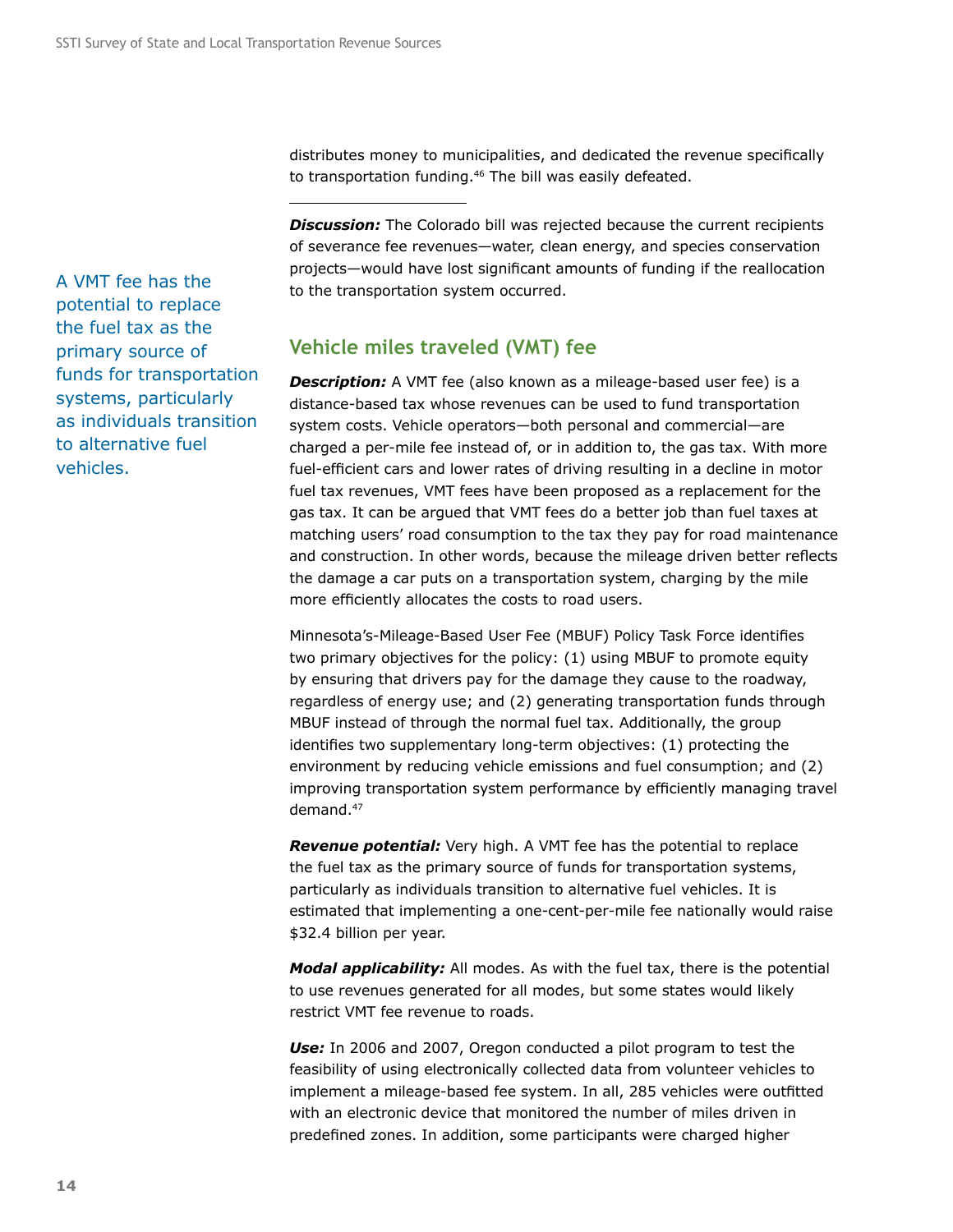fees in specific congestion pricing zones and during peak travel times. The device generated an electronic receipt using global positioning signals (GPS) that were sent to specially-equipped gas pumps when the vehicles were refueled. At the pump, the standard fuel tax was deducted from the amount owed by the driver, and the total calculated VMT fees owed were added back. In the end, the test demonstrated that mileage fees had the ability to raise substantial revenue (without erosion for fuel efficiency) and were relatively easy to pay, collect, and administer.<sup>48</sup>

A study by the Mineta Transportation Institute analyzing the results from Oregon's pilot program further assessed the impact implementing the policy had on travel behavior. Four primary impacts were observed:

- Participants who were charged a higher fee during peak commute times did, in fact, reduce their peak-time travel more than participants who were charged a flat fee at all times. Also, participants who were charged more for driving in designated congestion zones reduced their miles driven in these areas more than participants who were charged a flat mileage fee for all areas.
- Surprisingly, there were no spillover effects from participants who were charged higher rates during peak travel times or in designated congestion areas. That is, there was little or no increase in the level of VMT during off-peak hours or in areas outside congestion zones as a result of the lower fee rates. The study noted, however, that this may be a result of Portland's Urban Growth Boundary, which limits the destinations outside the designated congestion zone.
- Households that paid higher rates during peak hours and lived in more dense, mixed-use neighborhoods reduced their peak hour VMT levels more than similar households in less dense neighborhoods.<sup>49</sup>

Washington State's pilot program in 2005 and 2006 had similar findings as Oregon's. Conducted by the Puget Sound Regional Council (PSRC), the study put GPS meters in 275 volunteer vehicles and electronically deducted mileage fees from a prepaid driver account based on time traveled, distance traveled, and roads used. Like the subsequent Oregon study, the PSRC program raised transportation funds without revenue erosion from fuel efficiency. In addition, administrative and infrastructure costs were minimized by utilizing GPS technology.50

In 2011, Minnesota began a pilot program with the intent of "identifying and evaluating issues for potential implementation of [mileage-based user fees]" in the state. According to the Minnesota DOT, the MBUF Policy Study, similar to other pilot studies, was spurred by the desire to bridge the transportation funding gap caused by decreasing fuel tax revenues. In 2007, the state legislature approved \$5 million to be allocated to the pilot program from the Trunk Highway Fund.<sup>51</sup> Unlike Oregon and Washington, which used in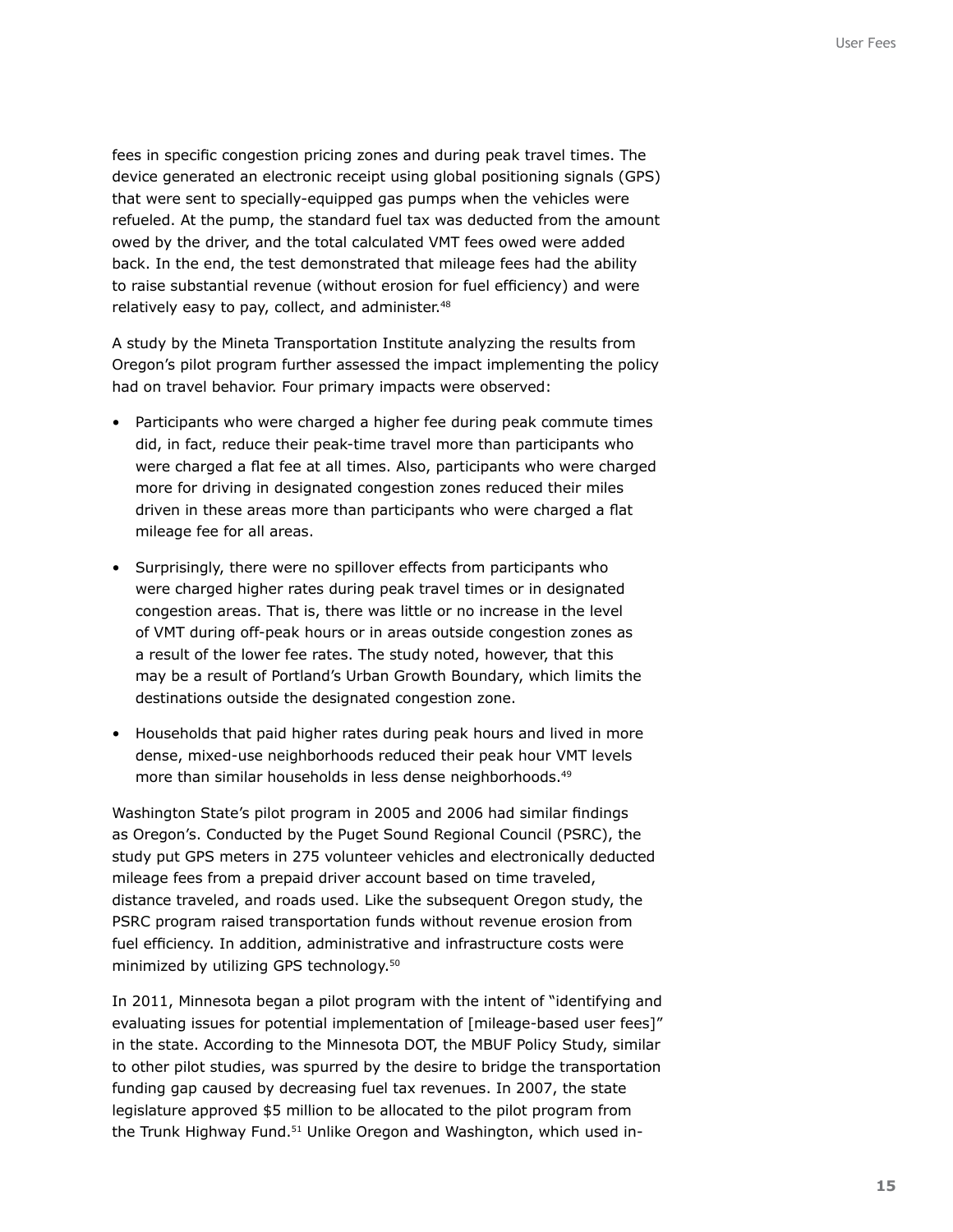vehicle GPS devices to monitor travel behavior, the Minnesota study had volunteers using GPS capabilities in smart phones to provide travel behavior for particular trips.<sup>52</sup> The volunteers either opted into smart phone-based mileage tracking or opted out of the smart phone tracking and used their odometer instead. The use of smart phone technology was incentivized with a reduced per-mile charge. Using existing infrastructure and available cell phone technologies, the program offered users of the cell phone option the ability to log on to a web-based application to self-verify the accuracy of their mileage and to ask questions of program support staff. Preliminary findings suggest that the program achieved a high rate of user acceptance.<sup>53</sup> A final report for the study is expected to be available in 2012.

Internationally,distance-based fees already exist for trucks in Austria, the Czech Republic, Germany, and Switzerland. A program in the Netherlands to assess mileage-based fees for passenger vehicles was initially approved by Parliament, but was shelved after a political shift in the 2010 election.<sup>54</sup> The Dutch plan crumbled for the same reasons others have—concerns over privacy and a political aversion to implementing a new tax.55

**Discussion:** According to Minnesota's MBUF Study Task Force, there are a number of benefits and concerns associated with the implementation of mileage-based fees. Potential benefits of implementing such a policy include:

- Equity: A mileage-based fee could help to ensure that all drivers pay their share of the costs they impose on the roadway transportation system. An MBUF, if applied like the gas tax, impacts low-income disproportionately.
- Flexibility: The policy offers a flexible approach that can be effective regardless of the fuel source used by a driver.
- Sustainability: As fuel tax revenues diminish due to increased fuel efficiencies, a mileage-based fee can act as a more sustainable revenue source for transportation funding.
- Variety of potential applications: The policy not only generates sufficient transportation revenue, it can also be focused on congestion mitigation and pollution control.
- System management: Depending on how the policy is implemented, accurate real-time travel data can be available to motorists during peak travel hours.

The Task Force also provided a list of concerns associated with implementing a policy of mileage-based fees:

• Cost: Implementing the new policy has the potential to be administratively expensive compared to implementing the fuel tax. One report estimates that the administrative costs of collecting VMT fees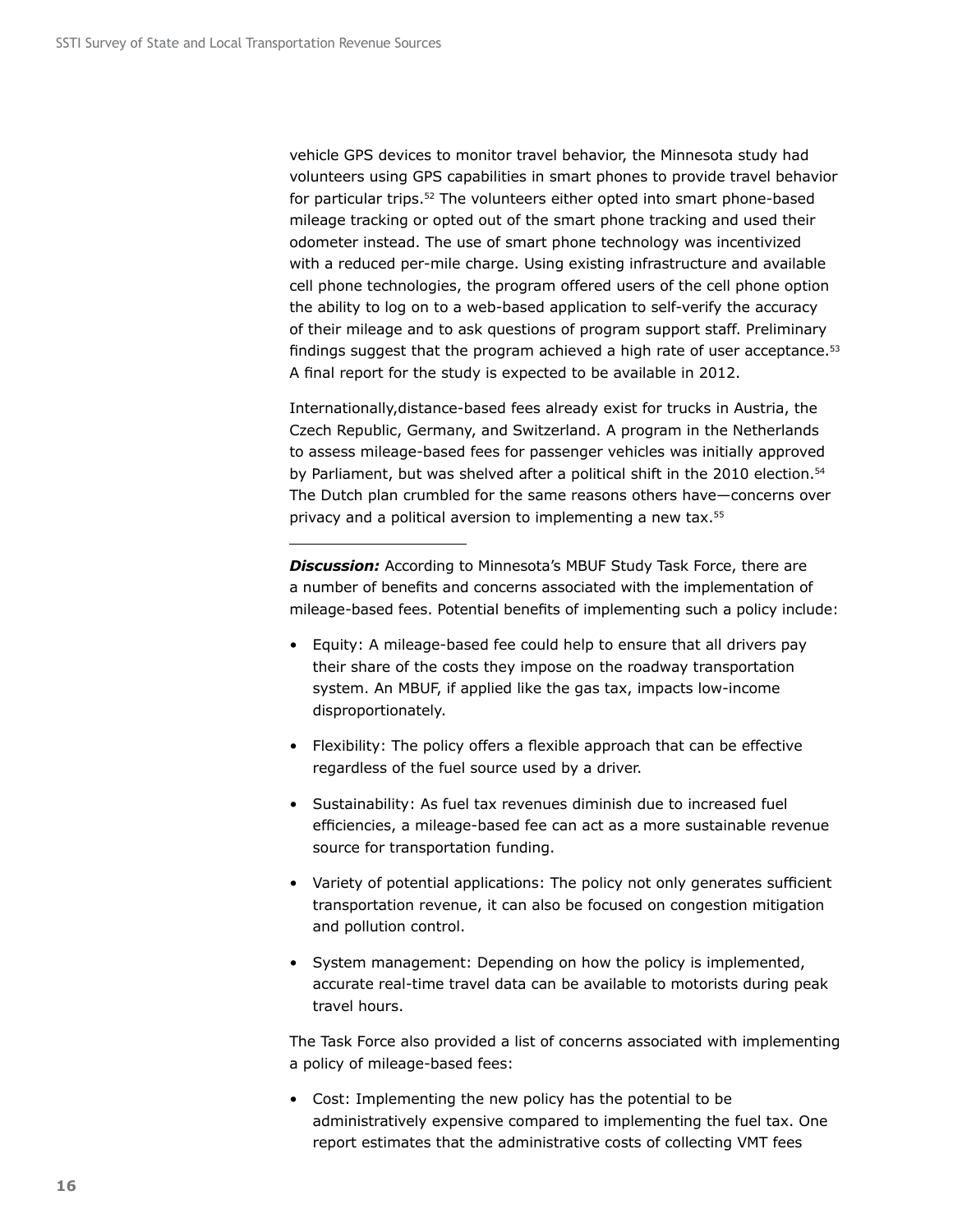would total up to six percent of total revenues, an increase from the cost of collecting the fuel tax, which is less than one percent of all revenues.56 However, the VMT pilot completed in Minnesota suggests that costs might be lower than originally estimated, particularly if the system uses readily available technologies and infrastructure.<sup>57</sup>

- Privacy: Many citizens feel that using technology to monitor their travel behavior is an invasion of their privacy.
- Jurisdictional issues: There are technological limitations associated with implementing a mileage-based fee policy, such as the difficulties that arise with charging out-of-state drivers using an in-state roadway. In the absence of a federal mileage-based fee, it may be overly complex to have varying state-by-state fees, which is how the fuel tax is currently structured. It is therefore recommended that, when exploring mileagebased fees or conducting pilot studies, states work in partnership with contiguous states to work out potential jurisdictional problems. Coordination among states may also lower the administrative costs of implementing such an MBUF strategy.
- Technological feasibility: Aspects of new or existing technologies might limit or delay the implementation of the policy.
- Acceptance: Many policy decision-makers and most citizens know little about VMT fees. Addressing their stated concerns would be necessary before receiving more widespread acceptance of a mileage-based fee.
- Use of revenues: State legislation currently specifies how revenues from fuel taxes must be distributed, but no state has determined how to use proceeds from a mileage-based fee. This issue will need to be addressed prior to any policy implementation.<sup>58</sup>

A study by the University of Iowa Public Policy Center, which conducted a four-year national evaluation of mileage-based road user charges, came to several conclusions that address some of the concerns stated above. The study showed that support for the policy increased considerably as drivers became more familiar with the program. Initially, 42 percent of participants held a favorable view of the policy; ten months later, 70 percent held a positive view.59 Because perceptions are positively affected by exposure to ideas, policymakers should stress public awareness and education before attempting to promote legislation to gain the most public support for a VMT fee.

The Mineta Transportation Institute's study reached several more conclusions about the policy's effect in changing travel behavior:

• Charging higher fees for peak travel and for travel in designated congested areas could effectively reduce congestion where reduction is needed most.

Because perceptions are positively affected by exposure to ideas, policymakers should stress public awareness and education before attempting to advance legislation to gain the most public support for a VMT fee.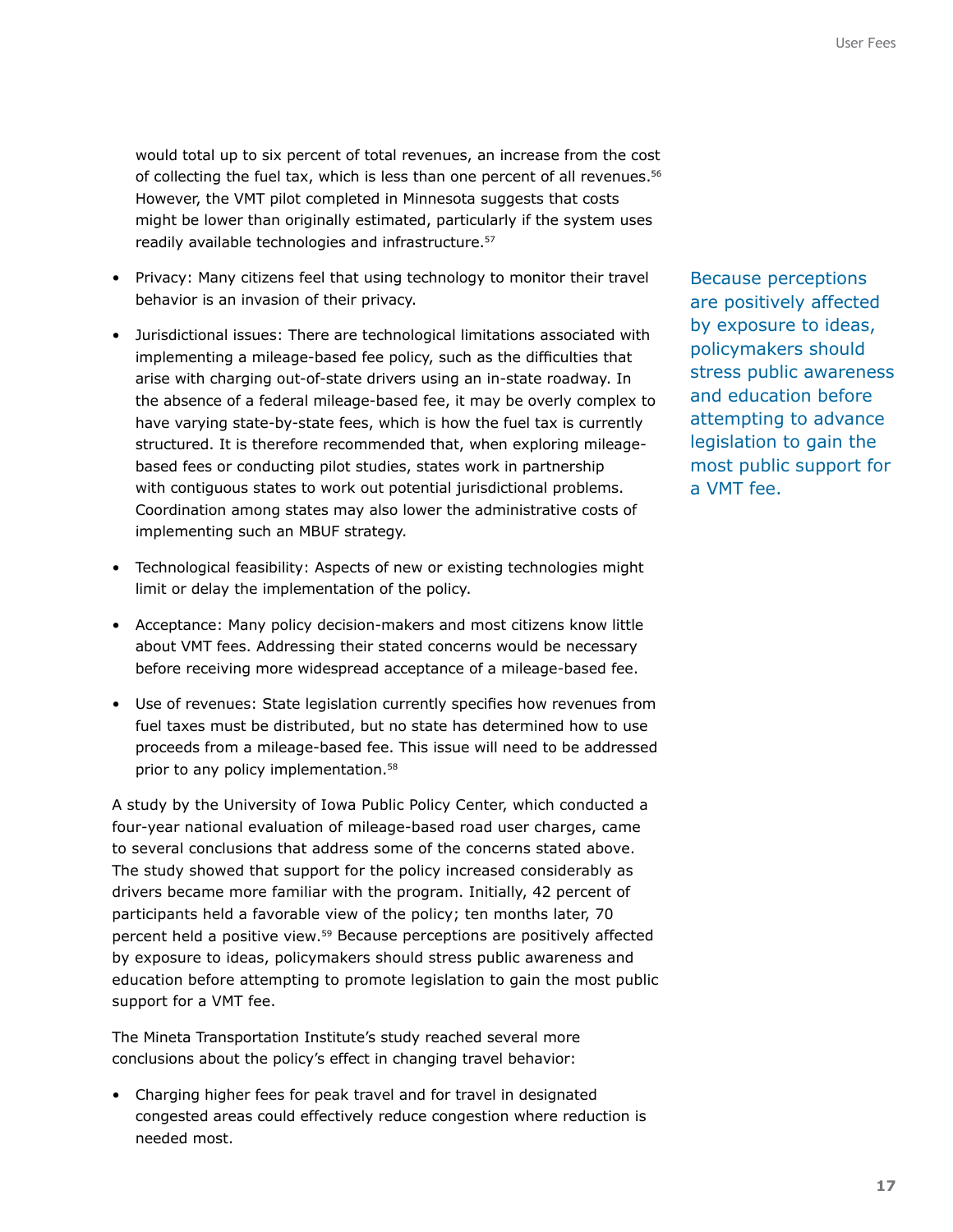- The VMT reduction during peak-hour travel and in more congested zones will be greatest for drivers who live in more dense, mixed-use neighborhoods.
- Compared to the current motor fuel tax system, a system based on mileage traveled will strengthen the effects urban form has on travel behavior. Switching to a VMT tax would therefore strengthen the ability of planners to use land use planning to moderate single occupancy vehicle (SOV) travel demand, mainly by shifting solo driving trips to carpooling or more sustainable modes such as transit, bike, or pedestrian.
- A VMT fee policy's impact on travel behavior depends on how it is implemented. If fees are paid relatively rarely compared to the current fuel tax, the effect on travel behavior would be weaker because the charges are less apparent. On the other hand, if fees are paid regularly for instance, every time the driver refuels—the effect would be stronger. $60$

### **Vehicle title, registration, and vanity plate fees**

**Description:** All states levy a motor vehicle registration fee for passenger vehicles. These fees are usually paid on an annual or biannual basis, depending on the state. In some states, local or county governments can also levy their own fees to help fund their transportation systems. For the average vehicle, fees range from a low of \$8 in Arizona to a high of \$167 in the City and County of Honolulu, Hawaii. Selling personalized license plates can also add to the revenue stream. Today, 9.3 million vehicles in the United States have personalized license plates, and 46 states charge fees for them, generating revenues of \$177 million in 2007. Now, with budget problems across the country, states are increasingly looking to raising the fees on personalized license plates as a way to increase transportation revenues.<sup>61</sup> Titling fees are less important, as titling happens less frequently than registration, but this fee, too, is a potential source of new revenue.

*Revenue potential:* High. Data from 2009 record 254 million vehicles registered in the U.S. In some states, annual registration and related fees generate upward of one-quarter of the dedicated transportation fund.62 The structure of the fee varies widely, from a flat per-vehicle fee to a rate based on vehicle type, weight, age, horsepower, or value.

*Modal applicability:* Highway. Mechanisms vary widely from state to state, as does where the proceeds from this fee are directed. Transportation infrastructure improvements, law enforcement, and transportation safety projects are often recipients of funds. In Washington State, for example, statutes require that "vehicle license fees and renewal vehicle license fees…be used for the sole use of the Washington state patrol for highway activities of the Washington state patrol."63 In Wisconsin, revenues from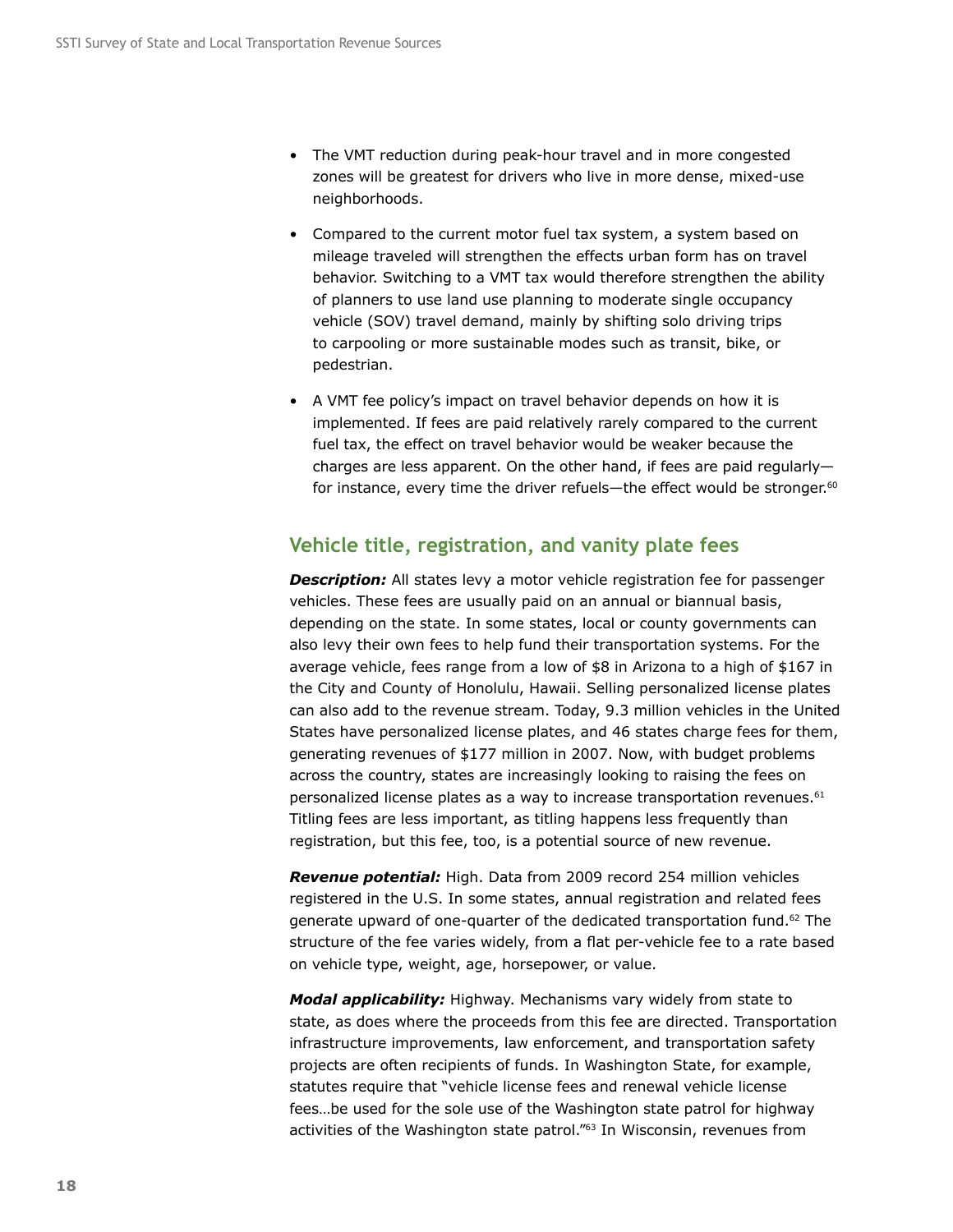vehicle registration fees and personalized license plates are put in the segregated transportation fund, which pays for all transportation programs, including road, transit, and active modes.<sup>64</sup>

**Use:** Every state collects vehicle registration fees from drivers. The following states have recently passed legislation raising their fees:

- Colorado raised vehicle registration from \$32 in 2009 to \$41 in 2011 and each year thereafter.<sup>65</sup> The Colorado legislature also made a legal declaration that funding transit with vehicle registration fees constituted maintenance of state highways because transit would, in effect, decrease demand and thus lower wear and tear and increase the useful life of the roads.66
- Hawaii raised registration fees from \$25 to \$45, \$40 of which goes to the state highway fund. The measure is expected to increase revenues to the fund by  $$56$  million per year.<sup>67</sup>
- Kansas increased motor vehicle registration fees by \$4 to \$30. Revenues from the fee increase were used to update a computerized vehicle information processing system for the Department of Vehicles.<sup>68</sup>
- South Dakota raised registration fees from \$42 to \$51 in 2011 and to \$60 in 2013, raising an estimated \$31 million annually.<sup>69</sup>
- New York imposes an annual supplemental registration fee of \$25 on all personal vehicles in the Metropolitan Commuter Transportation District, a 12-county region that includes New York City and the surrounding suburban counties.<sup>70</sup> Revenue from the fee is deposited in the MTA aid trust account, to be used for transit capital and operations and maintenance expenses in the region.<sup>71</sup>
- South Carolina assesses vehicle registration fees by vehicle weight, with fees ranging from \$24 for a passenger car to \$100 for a truck weighing between 9,001 and 10,000 pounds.<sup>72</sup> The DOT retains 80 percent of the revenue generated through this program.
- Oregon title fees increased from \$55 to \$77, and the cost of a twoyear registration will increase from \$54 to \$86.73 The new fees are part of a transportation funding package that is expected to support a consistent \$300 million per year for road repairs, a series of 37 state highway construction projects, and alternative transportation modes such as Amtrak station improvements, transit support, and bicycle and pedestrian projects.74
- Utah increased motor vehicle registration fees by \$20 to \$41,75 which is expected to generate \$53 million per year.<sup>76</sup> It is expected that the additional funding, which has received bipartisan backing, will be used for bonding to help finish the Interstate 15 expansion, a major project in the state.77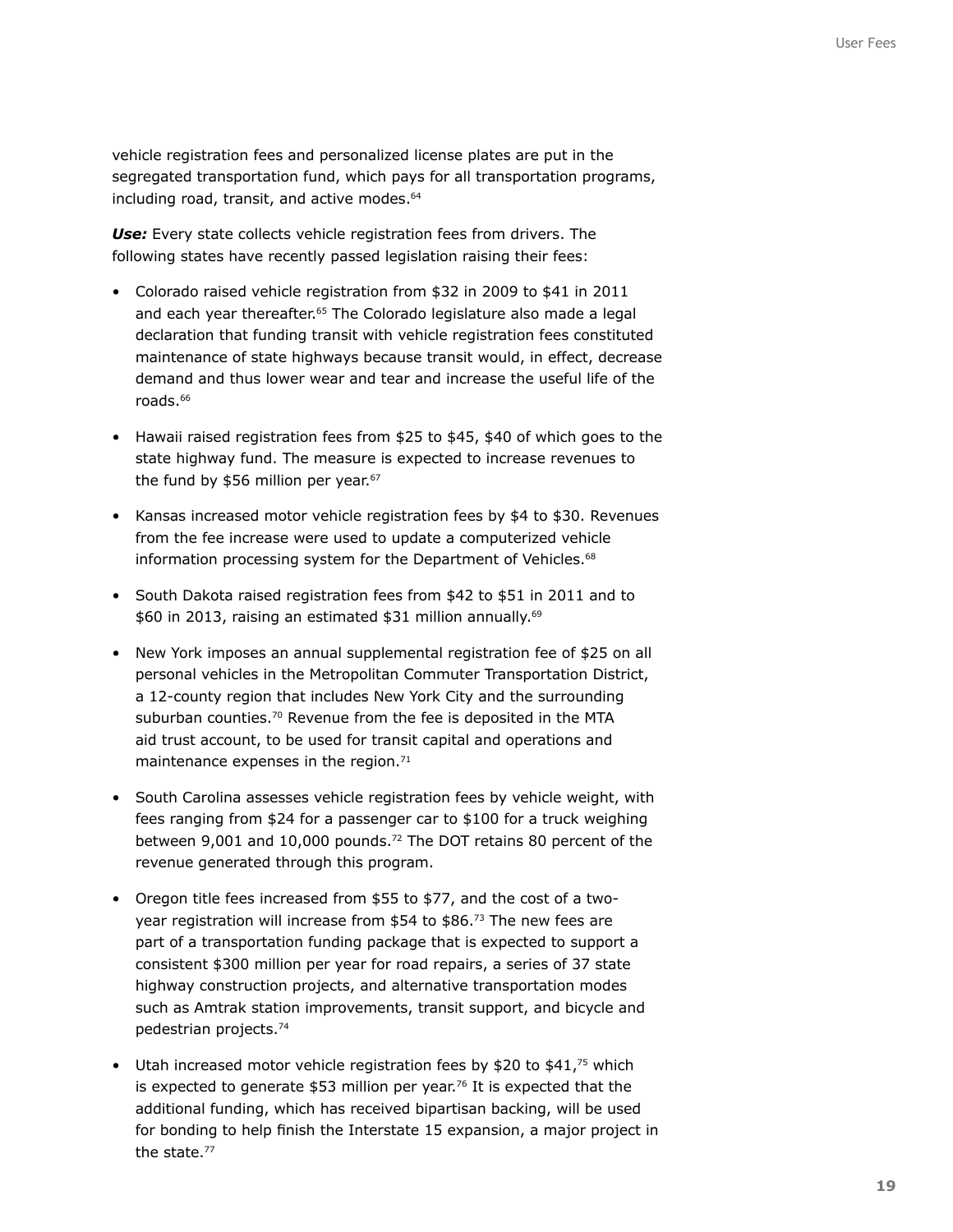- Vermont increased vehicle registration fees from \$60 to \$65, generating  $$1.7$  million annually.<sup>78</sup> The following are states that have increased their annual personalized license plate or conservation license plate fees in recent years:
- New Hampshire increased the annual fees on personalized license plates and conservation license plates from \$25 to \$50 in 2009. The increase in fees led to only a five percent decrease in sales, and state revenues from personalized and conservation plates increased 52 percent to \$6.65 million in FY 2010.79
- In 2009, Nebraska raised the fees for personalized license plate issuance by \$10, with proceeds directed to the state's highway trust fund.<sup>80</sup>
- In 2011, Texas hired a private company to auction off personalized license plates. The state hopes to raise \$25 million in auction revenues over the next five years. In the program's first auction, the state raised  $$139,400$  by auctioning just 33 plates. $81$
- Maryland increased its personalized license registration fee from \$25 to \$50 per registration year in 2011.<sup>82</sup> The state also increased titling fees on new vehicle purchases from \$50 to \$100. Together, the changes are expected to raise about \$50 million every year for transportation finance.<sup>83</sup>

**Discussion:** The revenue from vehicle fees provides a great opportunity to capture additional funds. To take full advantage of this revenue stream, the fees should be indexed to account for inflation. Without indexing, this revenue source will decline, as the money collected fails to keep pace with increasing costs. Care should be taken to craft policy language that limits or eliminates the possibility of this money being siphoned off for other, nontransportation, purposes.

While vehicle-related fees are considered a user fee, they do not have the same market-creating power that fuel- or mileage-based fees do, because the fees are the same regardless of the vehicle's use. Raising fees for an optional service, such as personalized license plates, may be better accepted than an across-the-board increase, but the latter would bring in more revenue.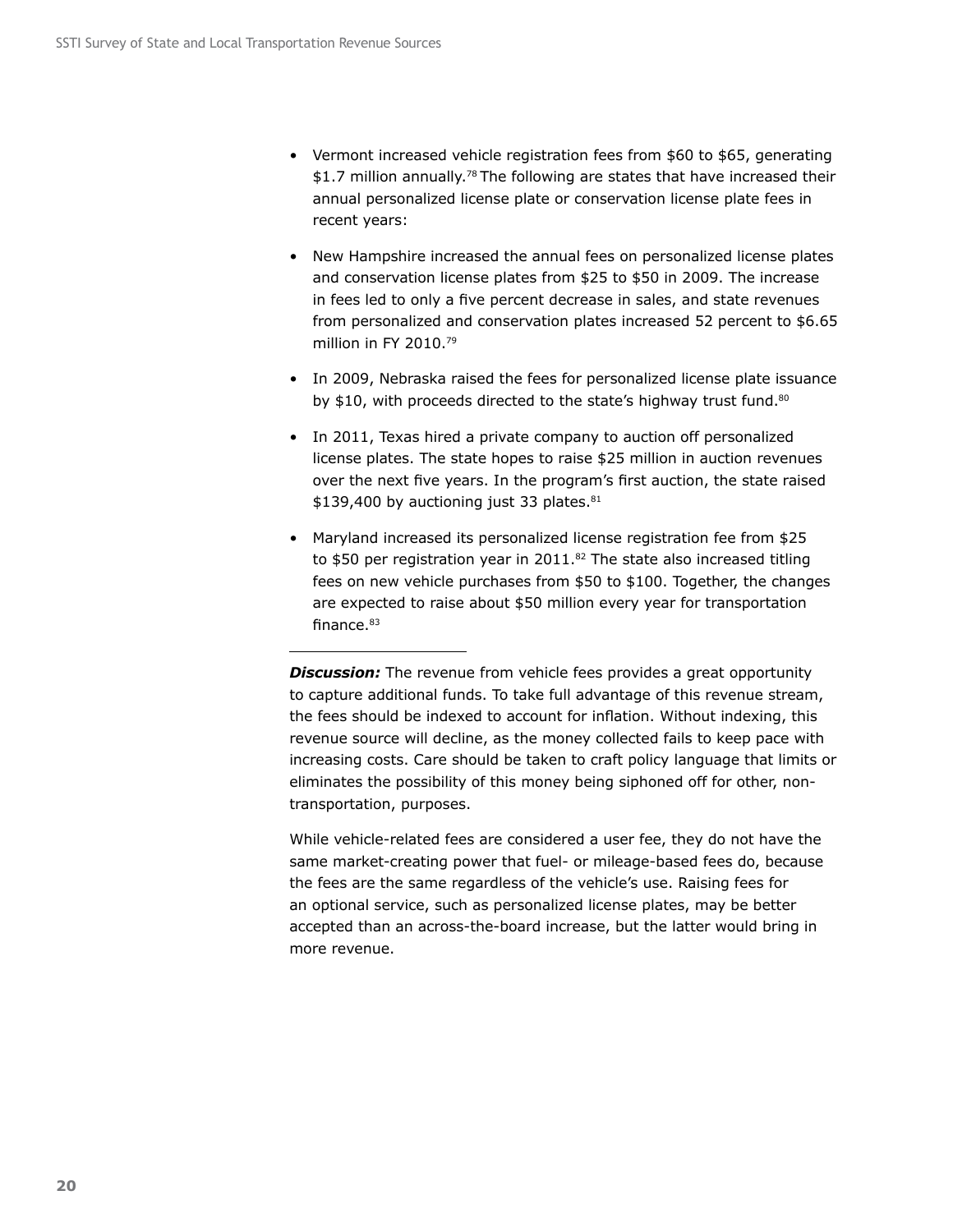## **Fuel taxes**

#### **Alternative fuel tax**

**Description:** Demand for gasoline has trended downward in recent years as consumers transitioned to alternative fuel and more fuel-efficient vehicles, or reduced their vehicle miles traveled. These changes have negatively impacted the revenues states have traditionally received from their primary transportation revenue source, the motor fuel tax. This drop in motor fuel tax revenue has led some states to explore other user-fee revenue options that would capture some of the lost motor fuel tax revenue.

*Revenue potential:* Marginal, but with high growth potential as more alternative-fuel vehicles come into use.

*Modal applicability:* Highway modes primarily, but revenues could be used to support multiple modes.

**Use:** Many states, including Tennessee, charge a tax on ethanol fuels (E85 and B20) just like regular fuel. Virginia levies a tax at the rate of \$0.175 per gallon on liquid alternative fuel and other alternative fuels used to operate a highway vehicle. Revenues generated are dedicated to transportation uses.<sup>84</sup>

The New Mexico DOT imposes an alternative fuel tax of \$0.12 per gallon on alternative fuels distributed in the state. Distributors of alternative fuel, defined as liquefied petroleum gas (LPG), compressed natural gas (CNG), liquefied natural gas (LNG), or a water-phased hydrocarbon fuel emulsion, are assessed the per-gallon fee, and tax revenues go to the state road fund.<sup>85</sup>

Washington State also has a similar taxation system. Owners of compressed natural gas- and propane-powered vehicles are required to pay an annual license fee, based on gross vehicle weight rating (GVWR), instead of motor fuel taxes. The fee is calculated as follows: $86$ 

#### **GVWR Fee**

| 10,000 lbs. or less   | \$45  |
|-----------------------|-------|
| 10,001-18,000 lbs.    | \$80  |
| 18,001-28,000 lbs.    | \$110 |
| 28,001-36,000 lbs.    | \$150 |
| More than 36,000 lbs. | \$250 |

To address the condera cover declining gas tax revenues caused by the adoption of electric vehicles, Washington State passed a law in February 2012 assessing a \$100 annual fee on owners of hybrid-electric vehicles to help recover lost gas tax revenues.<sup>87</sup> Although Washington is the first state to pass such a law, others, including Texas, are discussing the possibility.<sup>88</sup>

To address the concern over declining gas tax revenues caused by the adoption of electric vehicles, Washington State passed a law in February 2012 assessing a \$100 annual fee on owners of hybrid-electric vehicles.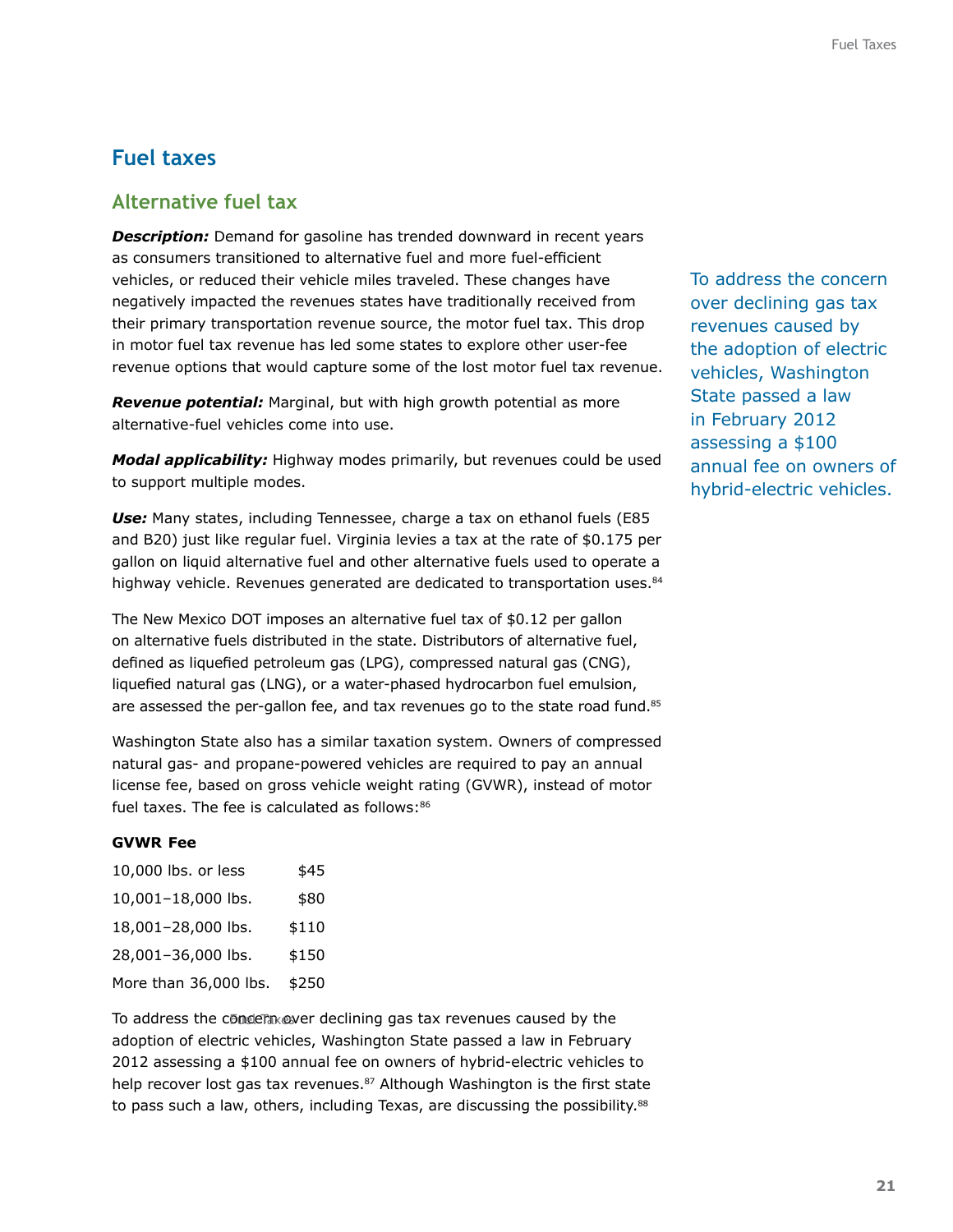**Discussion:** States vary in how they dedicate revenues from this tax, but typically divide the funds between the state and local governments for use on road projects. A state could dedicate a portion of the revenues from this tax to alternative modes such as transit and non-motorized modes.

Assessing owners of hybrid-electric vehicles a fee and levying a tax on CNG-, LNG-, water-phased hydrocarbon fuel emulsion-, and LPG-powered vehicles could help make up for some lost gas tax revenues. These fees also promote a more consistent, equitable way to levy user fees to help pay for public roadways and support a multimodal transit system.

These fees begin to address the issue of cost sharing by road users to account for the wear and tear for which each road user is responsible. Because each vehicle on the road places a maintenance burden on the roadway regardless of the type of fuel used in the vehicle, it is appropriate to consider alternative ways to recover the costs of maintaining these transportation facilities. A VMT fee might be administratively less burdensome to state and local agencies, while still addressing the need to assess fees to help maintain the roadway system.

#### **Indexing the fuel tax**

*Description:* Motor fuel taxes are one of the primary sources of transportation funding in the United States. Eighty-two percent of federal transportation funding comes from the federal motor fuel tax, and 30 percent of non-federal support for state highways comes from state motor fuel taxes.<sup>89</sup> In recent years, though, motor fuel tax revenues have eroded dramatically compared to the rate of inflation and the cost of maintaining the transportation system. In fact, after adjusting for growth in construction costs, the average state's effective motor fuel tax rate has actually fallen 20 percent since the last time it raised rates.<sup>90</sup>

Indexing the motor fuel tax to either the consumer price index (CPI) or the construction cost index (CCI) would help maintain fuel tax revenues states receive. Indexing to the CPI or the CCI differs in that fuel taxes indexed to CPI would decrease when the cost of living or the price of fuel decreases, thus leading to a drop in revenue available to fund transportation. The CCI index, on the other hand, would better match revenues to DOT actual costs. For example, from January 2011 to January 2012, the CCI increased 4.3 percent, while the CPI increased only 2.9 percent.<sup>91, 92</sup>

Another option, which is the most common form of a variable fuel tax for states, is using an *ad valorem* fuel tax. This essentially acts as a sales tax on the price of gasoline; instead of the revenues going to the general fund, like the general sales tax on the sale of retail goods, the proceeds from a fuel sales tax could be dedicated exclusively to transportation.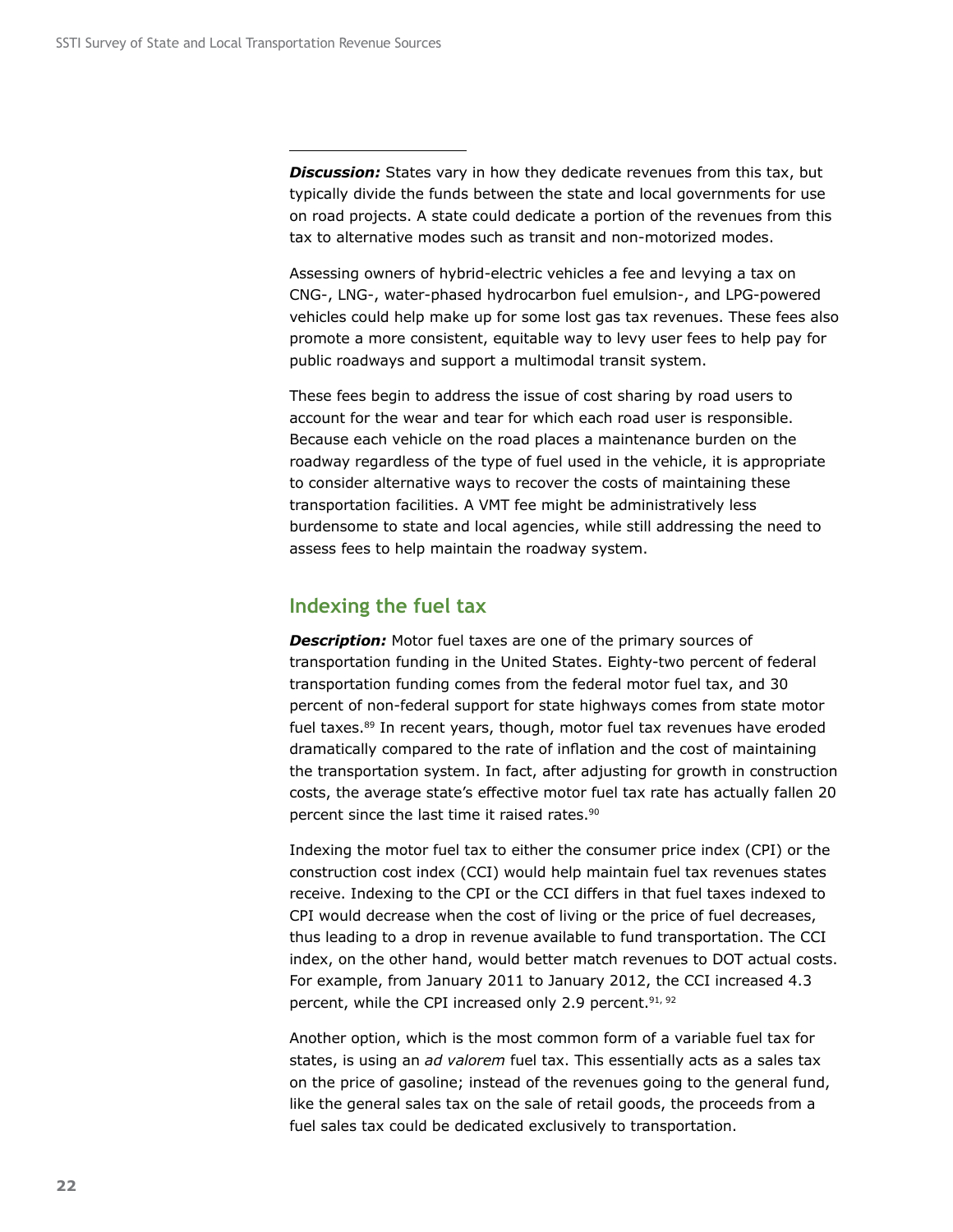Currently, states that charge a fixed-rate fuel tax experience decreased revenues every year because the tax does not account for increases in inflation. This decline in fixed-rate fuel tax revenues, combined with declining gas consumption, increasing fuel efficiency, and a downward trend in vehicle miles traveled, has severely impacted available transportation revenues in most states. According to the Institute on Taxation and Economic Policy, state governments are foregoing more than \$10 billion of revenue every year by not indexing their fuel taxes.<sup>93</sup> By adjusting motor fuel tax rates automatically, states can potentially avoid the difficulty associated with implementing increases in the motor fuel tax, while at the same time stabilizing an important user-based source of revenue.<sup>94</sup>

*Revenue potential:* Very high. The fuel tax is currently the largest single source of transportation funding in the United States. Raising the tax at the local or state level can be a good way to help reverse the erosion of motor fuel tax revenues caused by increases in the cost of construction and other agency operations and decreases in fuel consumption. It should be noted that reductions in VMT, increased fuel efficiency, and the increased use of alternative fuel vehicles will likely impact the reliability of this revenue source over time.

*Modal applicability:* All motorized modes, although some states currently reserve motor fuel taxes for highways. Of the 18.4-cent federal gas tax, 2.44 cents must be put in the mass transit account and 15.44 cents must go toward the highway account of the Highway Trust Fund.<sup>95</sup> For state gas taxes, policies vary from state to state. In Oregon, for example, all the proceeds from the motor fuel tax must be used to fund state roads.<sup>96</sup> Because of this, some states have implemented what has become known as a "lawnmower tax," which is a fee on gasoline that is not used in automobiles. The revenues from such programs are put in a segregated fund and can be used for alternative modes. In other states like Wisconsin, all proceeds from the gas tax go to the segregated transportation fund, which supports all transportation programs, including transit and alternative modes.97 Such an approach allows agencies to optimize their use of available funds.

**Use:** Forty-nine states levy a fixed-rate tax on the sale of gasoline. Rates range from eight cents per gallon in Alaska to 37.5 cents per gallon in Washington State. Thirty-six states rely exclusively on this tax for motor fuel tax revenues. Other states levy a variable fuel tax rate on top of the fixed-rate tax. The most common variable rate tax is based on the price of gasoline. Thirteen states charge a tax based on the price of fuel, including the following:98

• California charges 2.25 percent sales tax on the sale of gas on top of the flat rate of 35.3 cents per gallon sold.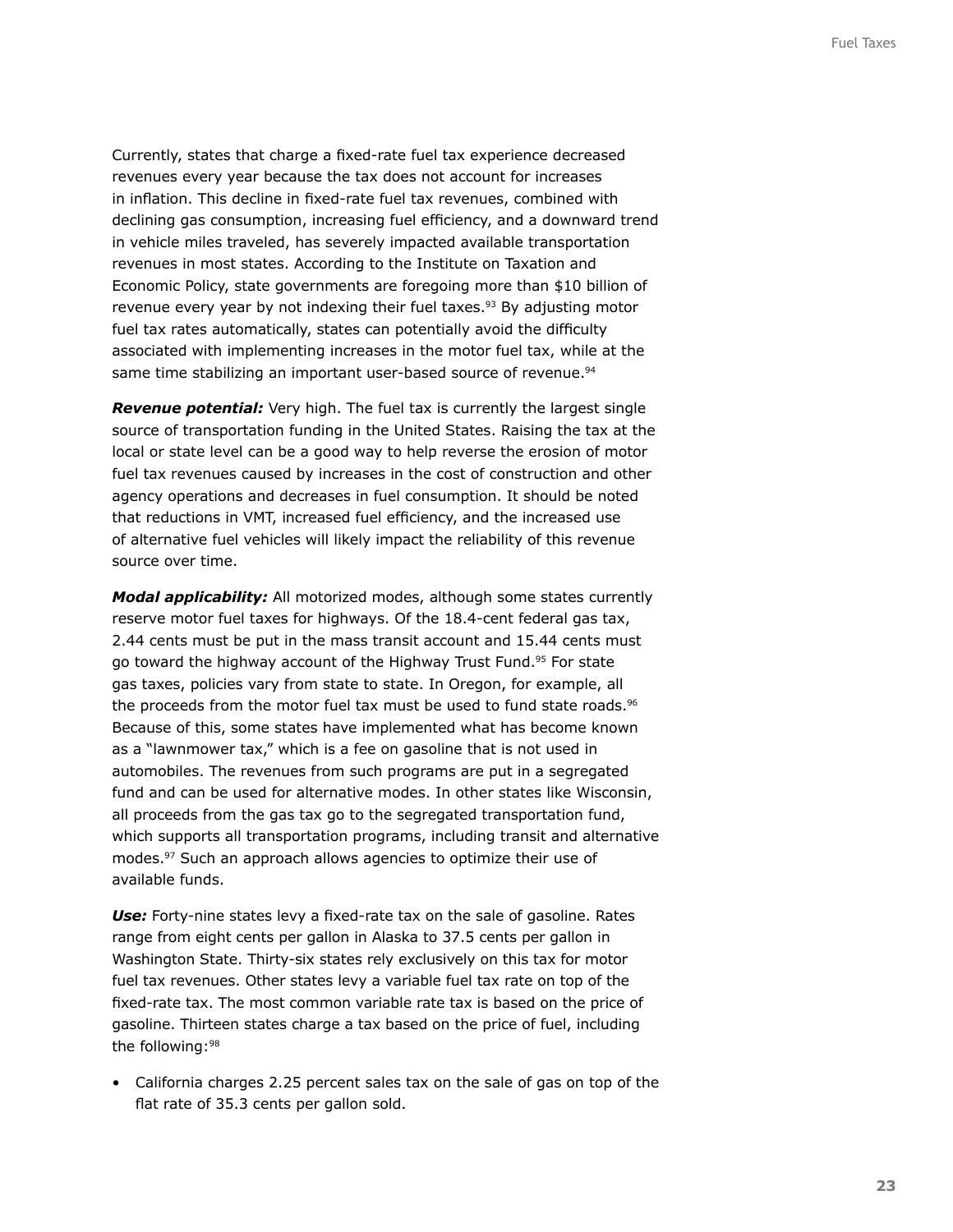- Connecticut charges a flat rate of 25 cents per gallon, and charges an additional seven percent sales tax. Assuming a \$3.75 price per gallon, this adds about 26 cents per gallon.
- Georgia charges a four percent sales tax on gasoline, based on stated average prices updated every six months. In early 2011, the stated average price was \$3.217, for a variable fee of 12.8 cents per gallon.
- Hawaii charges a variable sales tax, based on the price of gasoline, on top of the flat rate of 17 cents per gallon. This is an extension of the general sales tax in the state.
- Illinois charges a sales tax of 6.25 percent of the price of gasoline less federal and state flat rate fuel taxes, an extension of the general sales tax in the state.
- Indiana has a sales tax rate of seven percent on the price of gas less state and federal flat fees per gallon, an extension of the general sales tax in the state.
- Michigan levies a sales tax of six percent on the price of gasoline, an extension of the general sales tax in the state.
- North Carolina: On top of the 35.2 cent flat fee per gallon, North Carolina charges a sales tax of seven percent of the average six-month price of gas.
- New York State charges a four percent sales tax on the price of gas.<sup>99</sup>
- Vermont charges a "motor fuel transportation infrastructure" fee of two percent of the average price of gas in the prior quarter, less taxes.<sup>100</sup>

Four out of the 13 states that levy a tax based on the price of gasoline— Hawaii, Illinois, Indiana, and Michigan—only apply the state's general sales tax to fuel sales. The revenue from the sales tax on gasoline in these states, like the revenue from the tax on general retail consumption, is deposited in the general fund to be used for government operation. The other nine states, which charge a tax rate separate from the general sales tax, are able to apply the proceeds from the variable rate gas tax to the transportation system.<sup>101</sup>

Two other states allow for a variable fee on gas based on the cost of living and the amount of transportation spending approved by the legislature (closely tied to the CCI). In Florida, the majority of the gas tax is tied to changes in the CPI—measured as the rate of inflation in the price of a "bundle of goods" in the state. Nebraska levies a variable fee based on the budgeted amount of transportation spending in addition to its flat rate, and automatically adjusts the fee to raise just enough revenue to pay for the transportation spending approved by the legislature. However, because decision-makers have been hesitant to increase spending levels in a way that may trigger a fee increase, the policy in Nebraska has had little effect.<sup>102</sup>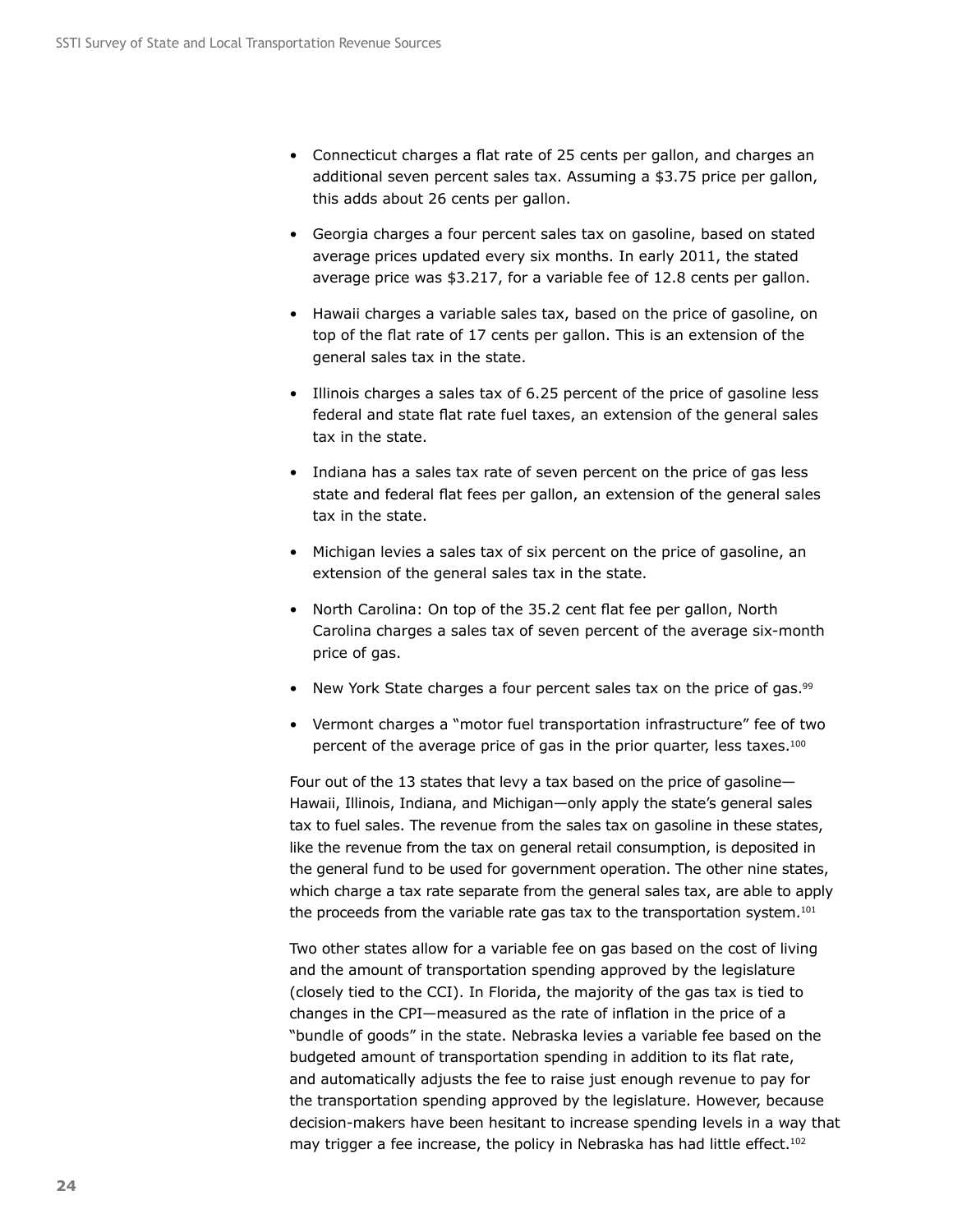*Discussion:* The Institute on Taxation and Economic Policy's study analyzing national gas tax policies notes that the average state has not increased its gas tax rate in more than a decade, and 14 states have gone more than 20 years without a rate increase. The study goes on to note that today's gas taxes make up a smaller portion of a family's budget than at any time since the 1920s, when gas taxes were first used. Simply put, increases in the gas tax have lagged well behind increases in income. A tencent increase in a state's gas tax would cost the average family only \$4.31 per month, but would enormously benefit a state's transportation system.<sup>103</sup>

The study offers three specific policy recommendations:

- *Increase the gas tax to reverse long-term erosion*. Rather than reallocate general funds away from other public programs to pay for underfunded transportation systems, states should increase the motor fuel tax. The appropriate increase in each state can be determined by policymakers and the public, based on expected transportation needs. States can calculate the increase necessary to return revenues from the motor fuel tax to their previous purchasing power the last time the rate was raised. For example, Alabama, a state that charges only a flat rate gas tax and has not increased the rate in 19 years, would need to raise the flat rate by 10.7 cents in order to return to its previous level. The increased rate would produce an additional \$280 million in transportation revenue for the state every year.
- *Restructure the gas tax so it rises automatically with the inevitable increases in the cost of maintaining the transportation system*. Although an increase in the tax rate could ensure sufficient short-term revenue, the tax needs to be structured so that the revenues do not once again fall behind transportation funding needs. As described above, there are three ways to do this: linking the tax rate to changes in construction costs, linking the rate to changes in the CPI, or linking the rate to the price of gasoline.

The best option recommended by the study for indexing the motor fuel tax is to link the rates to changes in construction costs, which best reflect the changes in transportation spending. This policy is not currently used in any state, although Michigan and Ohio previously levied their gas taxes in this way, and the Arkansas Committee on Highway Finance recommended this reform to the state.

Linking the rate to CPI, which is currently the policy in Florida, is an improvement over a flat rate-only policy, but when construction costs rise faster than the rate of inflation—which happened through much of the 2000s—revenues will likely be inadequate.

Linking the tax rate to the price of gasoline is the most common policy among states, but transportation costs tend to rise more over time than the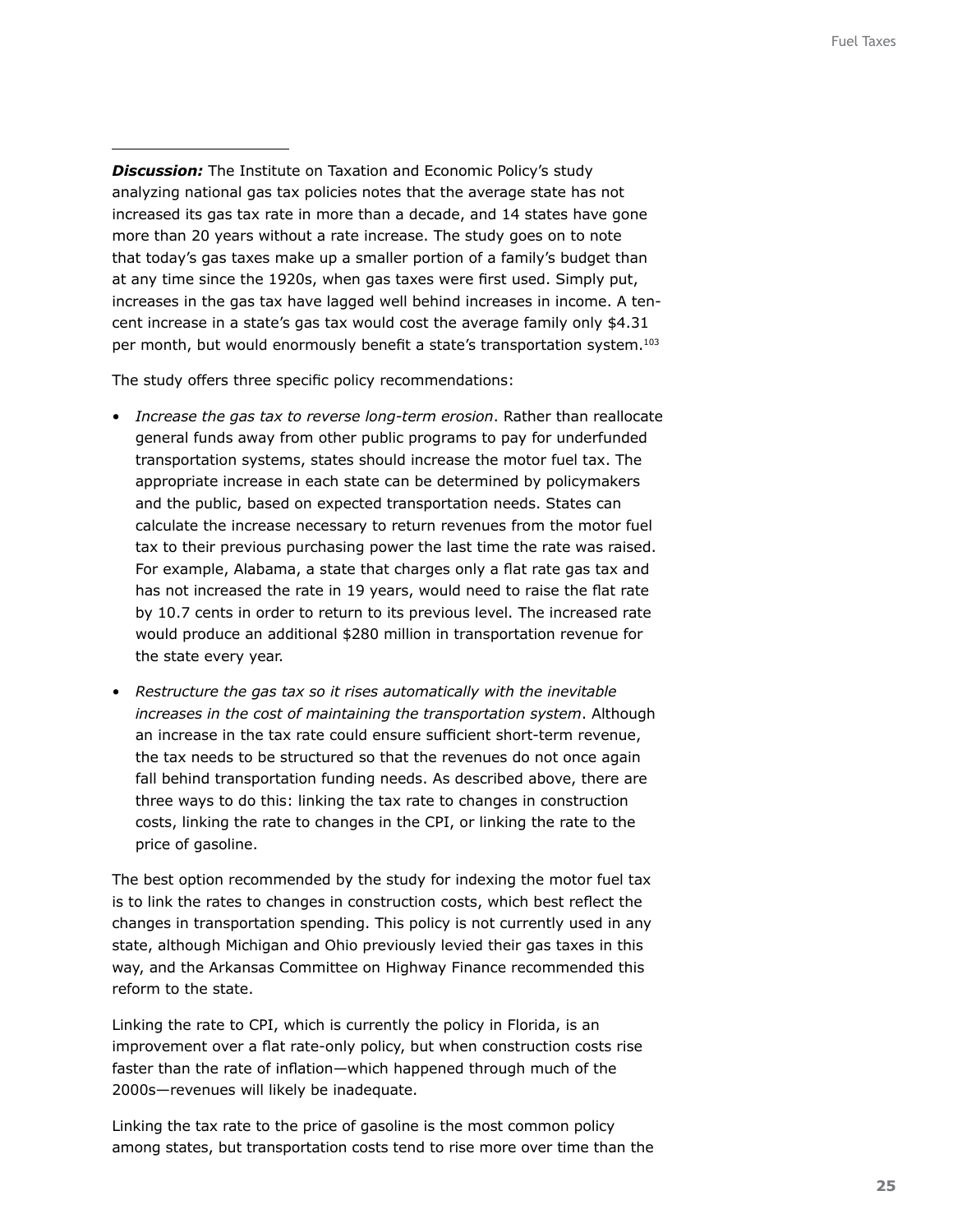price of gas, leading again to shortfalls. Gas prices can change as much as 20 percent from one year to the next, and linking transportation revenues to such a volatile base can pose challenges to a state's transportation system.

• *Reduce the regressive nature of gas tax increases by creating lowincome relief*. Low-income families spend a larger share of their income on gas taxes than do high-income families. States can reduce the tax's regressive nature by creating a refundable tax credit or strengthening an existing credit program. These credits can provide a dollar-for-dollar decrease in the gas tax liability for families below a certain income, ensuring that any gas tax reform does not adversely affect those least able to pay.

### **Oil company franchise tax**

*Description:* Imposing a franchise tax on oil companies doing business in a state is a fairly common practice; court cases brought by oil companies can be found dating to the 1950s.<sup>104</sup> Currently some states that have capped the rate of their franchise tax are debating lifting those caps to help raise revenue.

*Revenue potential:* Very high, especially for states that either have capped or do not use this tax. Uncapping the tax and adjusting it to inflation would raise significant additional revenue.

*Modal applicability:* Modes relying on liquid fuels.

*Use:* Many states collect an oil company franchise tax. In 1981, Pennsylvania began assessing a mill rate on fuel distributors based on the wholesale price of gasoline and diesel. In 2011, the state charged 19.2 cents per gallon of gasoline and  $26.1$  cents per gallon of diesel.<sup>105</sup> New York State levies a tax on all companies engaged in the business of importing and distributing gasoline and diesel fuel.<sup>106</sup>

**Discussion:** Capping oil company franchise taxes depresses revenue that could be generated from this source. As costs continue to rise, states that have capped this tax will not be able to take full advantage of the revenues that could be generated through the franchise tax. Removing these caps, if they exist, and indexing the rate to inflation would generate significant new revenue. For example, Pennsylvania's oil company franchise tax is paid by fuel distributors and only applies to the first \$1.25 of the per-gallon wholesale price of gas. Raising this ceiling to \$1.63 (closer to the actual wholesale price), for example, could potentially yield the state an additional \$420 million annually, and indexing the rate would help revenues remain consistent from year to year.107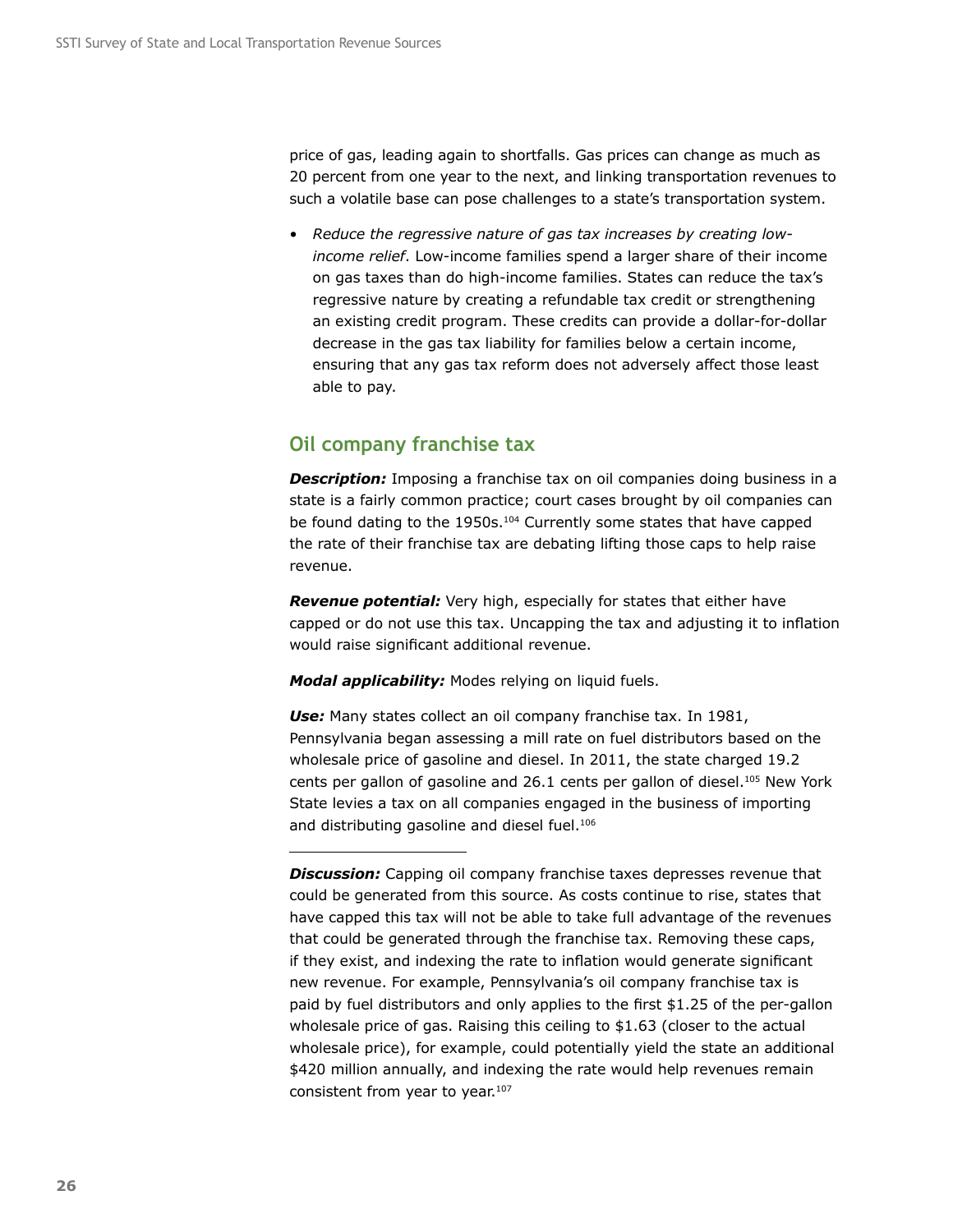## **Tolling and road pricing**

**Overview:** Historically, tolling and road pricing were often seen as a way to generate capital or repay debt for highway construction; after construction was completed, the DOT would remove the tolls. Today, with growing needs for system preservation, tolls and road pricing are an option to support ongoing operations and maintenance. Tolling and road pricing are closely related strategies that generally attempt to recover the actual costs of providing transportation facilities.108 Tolling involves the imposition of a peruse fee on motorists using a highway that typically varies by vehicle type and distance traveled. The main purpose of tolls is to generate revenue.

State DOTs vary in the legislative enabling authority that governs how they may use toll revenues. However, there are four common ways, other than for debt retirement, that toll revenue is used: (1) operations and maintenance of roadway transportation and transit systems, (2) system expansion, (3) general support for state transportation projects, and (4) investment in economic development projects. Some states use toll revenue for maintenance of the specific tolled roadway. Others, such as Oklahoma or Delaware, pool toll revenues in a general transportation fund for use on a variety of transportation needs or to support transit.<sup>109</sup>

Road pricing is distinguished from tolling in that, although it generates revenue, it also serves as a tool for managing demand, reducing congestion, and forestalling expensive new capacity projects. Pricing strategies attempt to manage demand by determining the value of a trip on a particular facility at a particular time, thus imposing fees that vary by time of day, location, type of vehicle, number of occupants, or other factors.110 Pricing is commonly applied to roadways, but some communities, such as San Francisco, are experimenting with the pricing of parking as well. $111$ 

#### **Flat rate tolling**

**Description:** Flat rate tolling is a direct user fee charged to motorists. Tolls charged per vehicle may vary by distance and the number of axles and distance driven, but not by time of day.

*Revenue potential:* Very high. Some flat-rate toll roads have been completely funded by toll revenues.

*Modal applicability:* Highways, ferries, and bridges.

*Use:* States throughout the country have implemented tolls on newly constructed highways to help fund their construction, and flat rate fees are one of the most common types of tolling used. Some states have removed tolls after recovering construction costs, while others have maintained the fees to support the operation and maintenance of roads and/or transportation-related facilities. For example, California has used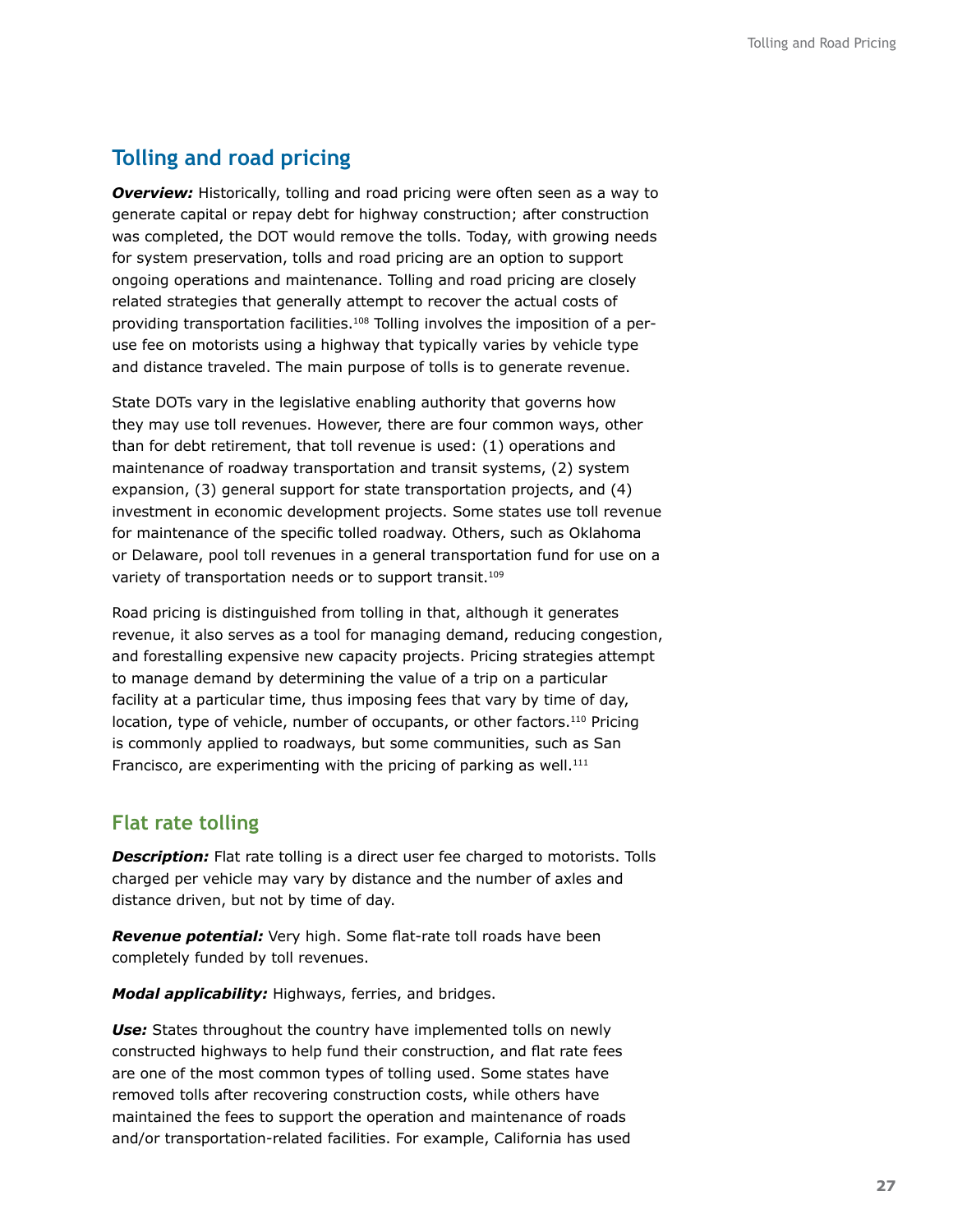toll revenue from the San Francisco-Oakland Bay Bridge, the San Mateo-Hayward Bridge, and the Dumbarton Bridge to fund construction of the Bay Area Rapid Transit system.

Several states use flat rate tolls for ferry and bridge systems. For example, North Carolina charges a crossing toll to use many of the ferries in its system.<sup>112</sup>

**Discussion:** Toll revenues may be used in a variety of ways to maintain or enhance a state or local transportation network. Funds generated from tolls help fund transportation capital and operations and maintenance activities. Directing these funds toward transit and other multimodal projects benefits the entire system and reduces congestion and wear on the tolled roadway. Toll revenue is commonly used to back a bond issue that attracts private investment for a public-private partnership (P3) project.

Since revenue from tolls might be used to issue bonds, the cost of the debt service associated with the bond issue should be considered. Toll roads also raise the issue of social equity and are often viewed as regressive, squeezing those in lower income brackets to a much greater extent than the wealthy.113 Investing in transit and nonmotorized (bicycle/pedestrian) modes addresses some of these equity concerns.

#### **Congestion pricing**

**Description:** Congestion pricing charges motorists more for using certain roads and bridges during periods of heavy use. Congestion pricing has multiple benefits: it has enormous potential to generate revenue through fees charged to motorized traffic, and it effectively manages demand for a congested road, thereby reducing congestion and freeing up street capacity for all users. Many states and countries have found that varying pricing according to traffic conditions capitalizes on market forces to manage a system defined by finite roadway capacity.<sup>114</sup> There are several variants available. The major congestion pricing options are discussed below.

#### **High occupancy toll lanes**

**Description:** High occupancy toll (HOT) lanes are priced lanes that allow for single-occupancy vehicles to travel in high occupancy vehicle (HOV) lanes if they pay a toll. High occupancy tolling has two effects: (1) by offering more vehicles the option of traveling in the express lane, congestion in the normal (non-express) lanes may be lowered, increasing traveling speeds for all users; and (2) revenues from the HOT lanes can help fund the operations and maintenance of the highway.<sup>115</sup>

*Revenue potential:* High.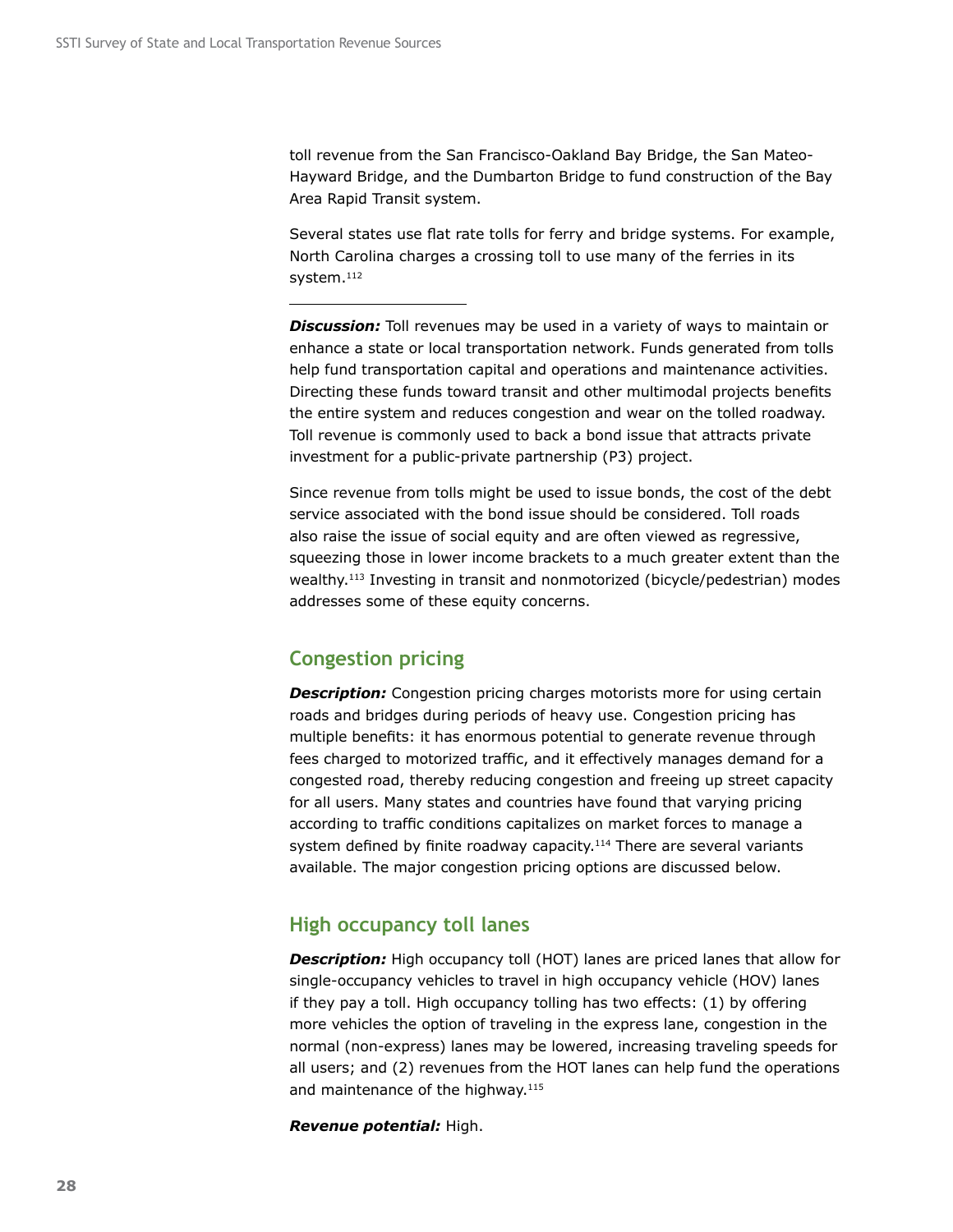*Modal applicability:* Highways and related facilities in the corridor.

*Use:* Below are examples of three states that have implemented HOT lanes to ease congestion and raise revenues.

- I–394 in Minneapolis, Minnesota. Minnesota Statute 160.93 (2011) states that the revenues from the HOT lanes shall first repay the trunk highway fund for money spent to install, equip, or modify the HOT lane corridor. Half the remaining funds shall be spent on capital improvements to the roadway corridor and half shall be transferred to the Metropolitan Council for expansion and improvement to bus transit service within the corridor.
- I–25 in Denver, Colorado, created by HB 02–1310 (2002) with the High Performance Transportation Enterprise, which was formed for the sole purpose of financing surface transportation projects that will improve safety, capacity, and accessibility to the transportation system. In FY 2009–10, revenues totaled \$2.5 million.
- SR–91 in Orange County and I–15 in San Diego, California. AB 1467 allows for the Regional Transit Authority, in cooperation with CalTrans, to establish and operate HOT lanes. The number of projects is limited to four in the state: two in Southern California, two in Northern California. The I–15 express lanes have "dynamic" tolling that varies with the level of demand. Tolls are adjusted in real time, with the goal of pricing the HOT lane so as to maintain a free flow of traffic.<sup>116</sup>

#### **Priced road networks**

*Description*:Priced road networks price some or all lanes of a roadway network in an area or region, and apply variable pricing on a network scale, rather than just a single transportation facility. $117$ 

*Revenue potential:* Very high.

*Modal applicability:* Highways, urban roadways.

**Use:** Singapore introduced peak-period pricing during the morning rush hours in 1975 and updated to a fully automated electronic charging system in 1998. In-vehicle electronic devices allow payment by smart card, and cameras and license plate-reading equipment are used for enforcement. Variable electronic charges are used on the expressway system, with charges set by time of day to ensure the free flow of traffic. The system is the first of its kind in the world, and has reduced traffic by 13 percent while increasing average vehicle speed by 22 percent. Revenue generated totals about \$70 million annually, and operating costs amount to about seven percent of annual revenue. In addition to this network, Singapore levies an area pricing fee for vehicles entering the central business district during weekdays.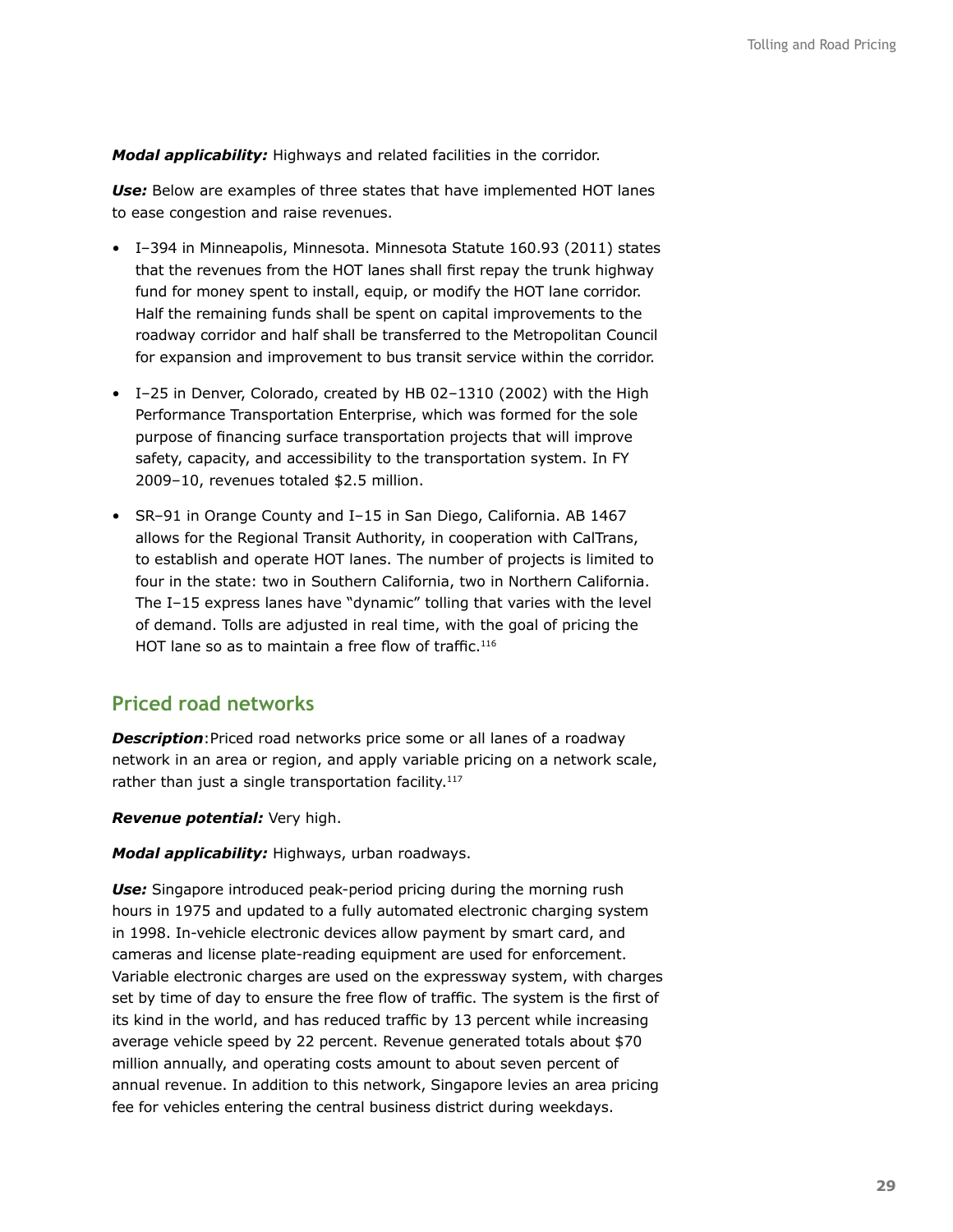In 2005, Germany implemented a new system to toll trucks on the autobahns. Trucks with a gross weight of 12 or more tons are charged electronically using GPS. Tolls are based on distance traveled, number of axles, and the vehicle's emissions class. Net toll revenues go toward funding for transportation infrastructure.<sup>118</sup>

#### **Priced zones**

**Description:** This variant of congestion pricing is a cordon-based tolling system, ideally implemented in the central business district of a major city. This type of pricing offers a disincentive to commute to the central business district of a city in a single-occupancy vehicle, thereby helping to relieve congestion and raising revenues that can be used to improve the transportation system.

*Revenue potential:* Very high.

*Modal applicability:* Highway/automobile. Priced zones work well in major cities with a dense and congested central business district.

Use: London is the best example. Since 2003, London has assessed a daily charge for vehicles traveling within a specified zone bound by an inner ring road. Drivers are tracked via cameras that record their license plates. Fees can be paid in advance electronically. New York City is currently preparing a congestion pricing plan to present to the legislature.<sup>119</sup>

## **Variable pricing**

**Description:** Variable pricing is a tolling scheme that requires drivers to pay variable prices to use a transportation facility – most commonly express lanes, bridges, and parking spaces. Prices for access to the lane, bridge, or parking space vary as demand for travel changes, based on the time of day, the day of the week, and the direction the vehicle is traveling. Prices typically peak during morning inbound commutes and evening outbound commutes, when demand is the highest. Express lanes are similar to HOT lanes, but differ in that these lanes are not normally HOV lanes. The variable price tolling has two primary benefits: (1) by offering restricted vehicles the option of traveling in the express lane, congestion in the normal (non-express) lanes is lowered, increasing traveling speeds for all users; and (2) revenues from the priced lanes can help fund the operations and maintenance of the highway.

#### *Revenue potential:* High.

*Modal applicability:* Highways and related corridor facilities.

**Use:** Several examples of how variable pricing is currently being used illustrate the revenue-generating potential of variable pricing policies: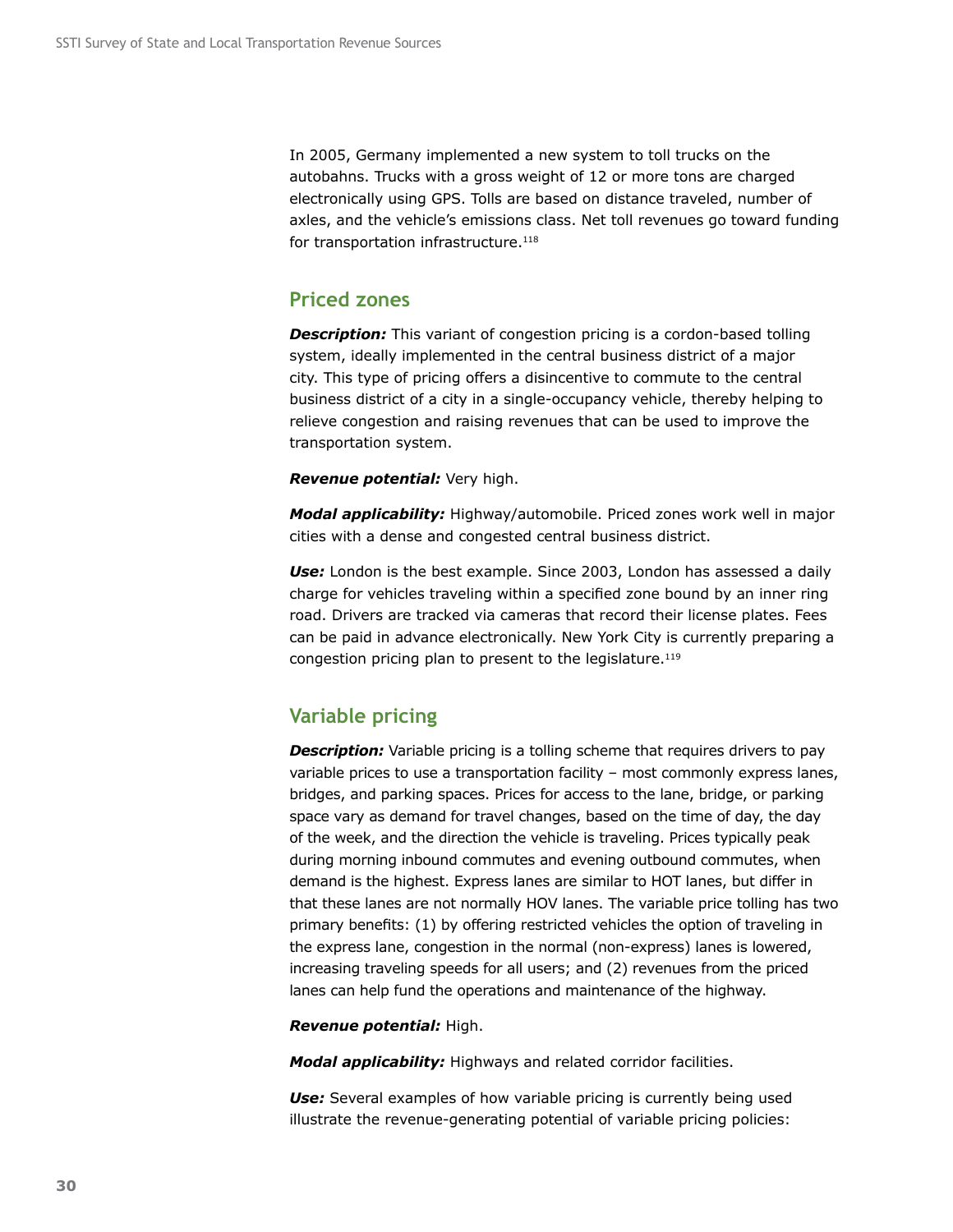- The I–15 express lanes in California have "dynamic" tolling that varies with the level of demand. Tolls are adjusted in real time, with the goal of pricing the lane so as to maintain a free flow of traffic. The express lanes on I–15 run in the middle of the highway. Buses, carpools, vanpools, and motorcycles travel at no cost. Single-occupancy vehicles gain access to this lane for a fee. $120$
- Lee County, Florida, began using variable pricing on the Midpoint and Cape Coral toll bridges in 1998. Bridge travelers are offered a 50 percent discount on their toll if they travel during specific discount periods and pay their tolls electronically. The discount periods are 6:30 to 7 a.m., 9 to 11 a.m., 2 to 4 p.m., and 6:30 to 7 p.m. This toll structure was developed to encourage drivers to shift from peak periods to off-peak/discount periods.121
- The San Francisco Municipal Transportation Agency is piloting SF*park* to manage parking in the city through a dynamic pricing program. SF*park* works by collecting and distributing real-time information about where parking is available and adjusts the price of the available spaces based on availability. Demand-responsive pricing encourages drivers to park in underused areas and garages, reducing demand in overused areas. It provides a reliable revenue stream and helps manage traffic downtown, since more than 15 percent of traffic in a metro area can be people searching for parking spaces. Reducing the time spent searching for parking benefits everyone, and managing parking availability makes streets safer and less congested and reduces emissions. Federal funding through the DOT's Urban Partnership Program pays for 80 percent of the SFpark project.<sup>122</sup>

**Discussion:** Congestion pricing is a powerful tool to help raise revenue for transportation facilities. Pricing facilities dynamically by time of day and according to levels of congestion encourages some users to shift modes or change times of travel, thereby reducing congestion on a priced facility. The main pricing models include HOT and express toll lanes, priced highways, zoned pricing, such as the central London congestion pricing, and priced road networks, such as Singapore's peak period pricing.

Revenues raised through congestion pricing have the potential to accomplish several important goals. Congestion pricing can play a key part in managing congestion on heavily traveled roadways, thereby reducing demand for capacity expansion, and can significantly increase the mode share of transit, thereby increasing system sustainability.

Revenues from congestion pricing are best used to help fund modes that aid in transportation demand management. Directing funds towards enhancing the service of public transit or completing additional bicycle and pedestrian facilities will help build a more sustainable transportation system, while simultaneously helping to decrease the demand for driving alone.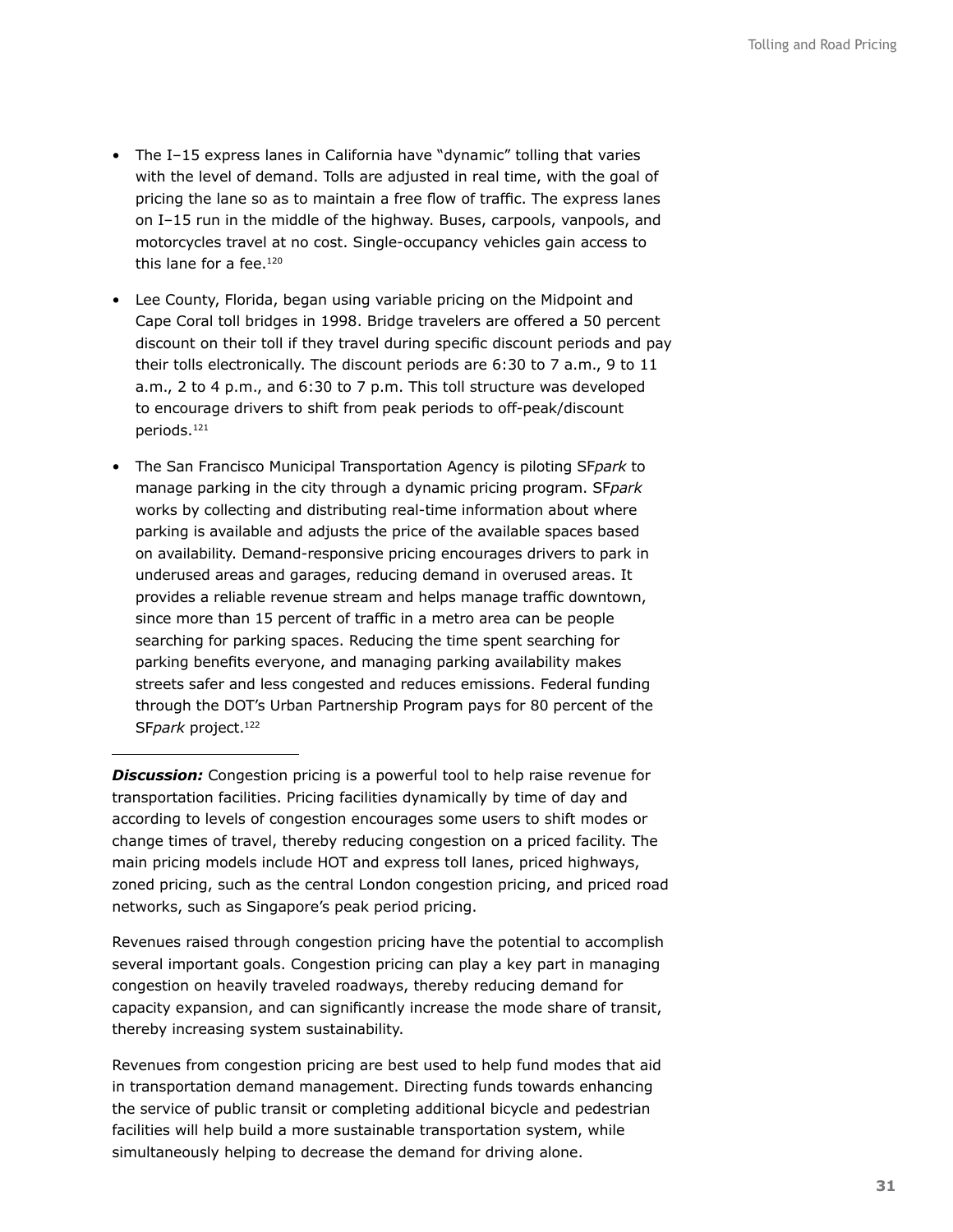### **Non-user fees**

#### **Mobility tax**

**Description:** A mobility tax is a tax levied in a specific geographic area served by a mass transit system. Revenue from the tax, which is commonly a payroll tax, is distributed to the region's transit agency to help cover both operating and capital costs.

*Revenue potential:* Very high. In the first two years of its existence, New York's Metropolitan Commuter Transportation Mobility Tax (MCTMT)123 generated over \$2 billion in revenue, which largely has been used to cover anticipated operating budget shortfalls and mitigate the fare hikes, service cuts, and layoffs that resulted from the recession.

In FY 2011, Oregon's two mass transit districts generated over \$248 million in payroll tax revenue for transit, covering more than 40 percent of the operating expenses of the two transit systems funded by the districts.<sup>124, 125</sup>

*Modal applicability:* Transit (capital and operating expenses).

*Use:* In 2009, New York created the MCTMT, a payroll tax enacted and imposed in the counties served by the MTA, the nation's largest transit agency. The tax proceeds go to the MTA to help cover budgetary shortfalls that resulted from the recession.

As an early adopter of transportation financing reforms (including being the first state to institute a user tax on gasoline<sup>126</sup>), Oregon enacted a mobility tax in 1969 of up to 0.6 percent on employer payrolls within a mass transit district,<sup>127</sup> and in 1981, the legislature amended the law to include selfemployed earnings.<sup>128</sup> The state increased the maximum rate of its mobility tax to 0.7 percent in 2003<sup>129</sup> and 0.8 percent in 2009.<sup>130</sup>

A mobility tax creates a sustainable revenue source for transit agencies, funded by all those who benefit from the transit system, including not only riders but also motorists and businesses, whose benefits are indirect. This dedicated source of funding can also help improve and expand transit service in a region, often to areas that are currently underserved.<sup>131</sup>

As with any tax not directed at specific users, the mobility tax may raise equity issues, with certain communities contributing more money in taxes than they receive in benefits.

**Discussion:** The tax has been levied in regions where the mass transit system serves citizens' basic mobility and economic needs, and when a new source of dedicated funds is needed for the transit agency to continue operating reliably and at a reasonable price.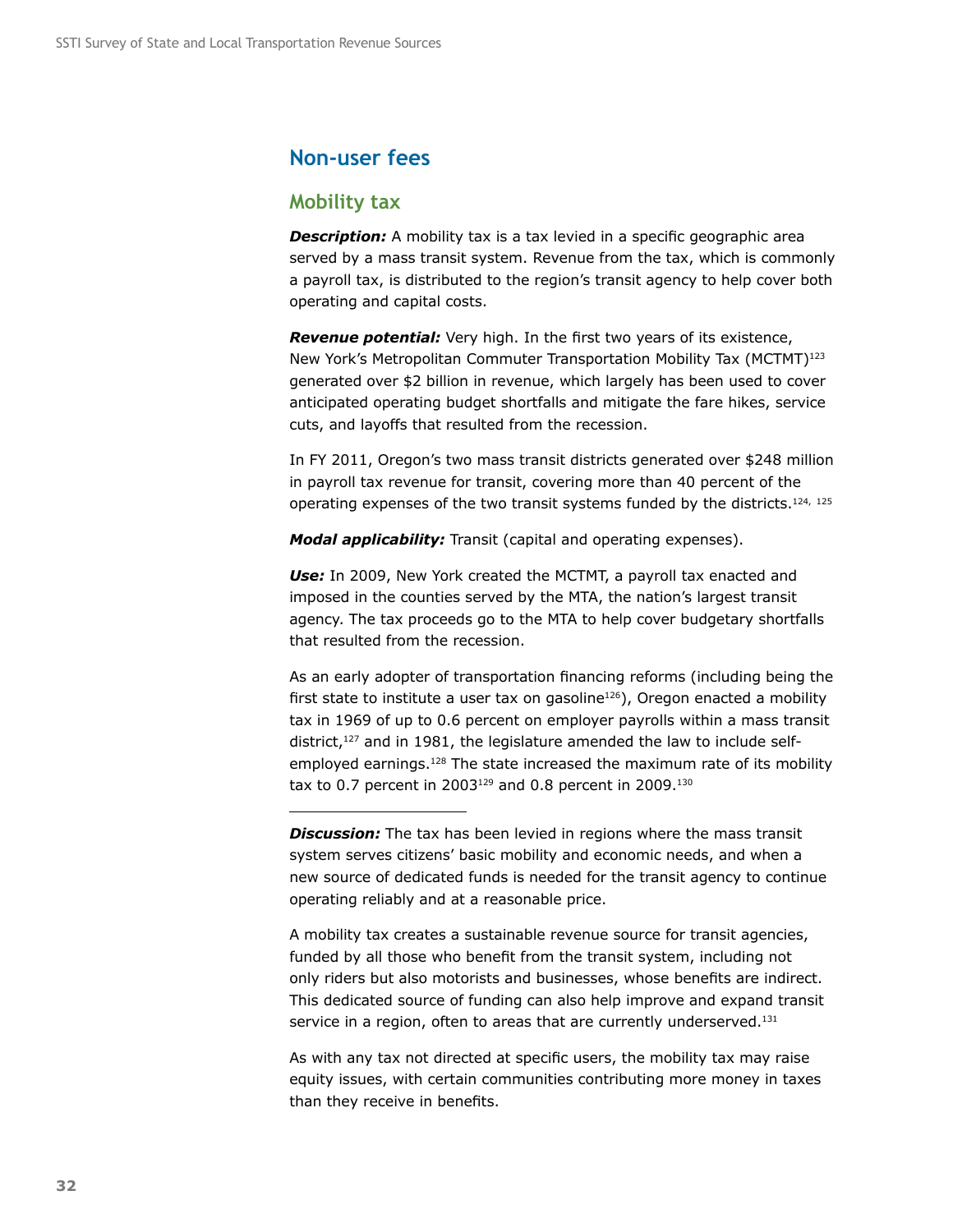The mobility tax is sometimes confused with another form of tax, the commuter tax. The latter is a payroll tax on employees who work in a jurisdiction but live elsewhere, typically in a suburb. It is intended to cover services such as transportation that the employees and their employers use in the city.

#### **Local Income taxes**

**Description:** Fifteen states authorize local governments to levy a local income tax to help fund public expenditures. The local option income tax can take two forms: a payroll tax or a general income tax (see the Mobility Tax section above for more information about the payroll tax).<sup>132</sup> Most states allow revenue from the income tax to be allocated only to the general fund, which often, in turn, is a source of transportation funding, but four states specifically allow a portion of the proceeds from the tax to be dedicated to transportation.

*Revenue potential:* Marginal, and varies by state.133 Local option income taxes in the United States accounted for roughly 1.5 percent of local government revenue and only about four percent of local tax revenue in 2005.134 In Indiana, for example, the local option income tax law allows for counties to levy an income tax instead of increasing property taxes when faced with budget shortfalls. The rate must be incremental, though, and cannot exceed one percent.<sup>135</sup> Only three states—Maryland, Ohio, and Pennsylvania—use the local income tax on a large scale, creating revenues of \$3.4 billion, \$3.6 billion, and \$3.1 billion, respectively, in 2005.136

*Modal applicability:* All modes. Four states have statutory provisions allowing for a portion of local income taxes to be used exclusively for transportation-related projects, but only Ohio has an example of a municipality using the revenue to fund transit.<sup>137</sup>

*Use:* Only 15 states authorize local governments to levy a local income tax, and only three of these states—Maryland, Ohio, and Pennsylvania—use the tax on a large scale.138 As of 2003, only four states made a statutory connection between income taxes and transportation expenditures: Kentucky, Indiana, Oregon, and Virginia.<sup>139</sup>

In Indiana, counties were given the authority to increase their local option property tax with the passing of Act 1478 (2007), which provides relief to property taxpayers by creating a new funding source for necessary increases in local spending. Counties are allowed to levy a one percent income tax on residents, instead of increasing property tax rates, when faced with budget shortfalls.<sup>140</sup> A county that chooses to implement an income tax must therefore freeze property tax rates at their current levels. Funds from the income tax are allocated only to communication, economic development, and transportation projects.<sup>141</sup>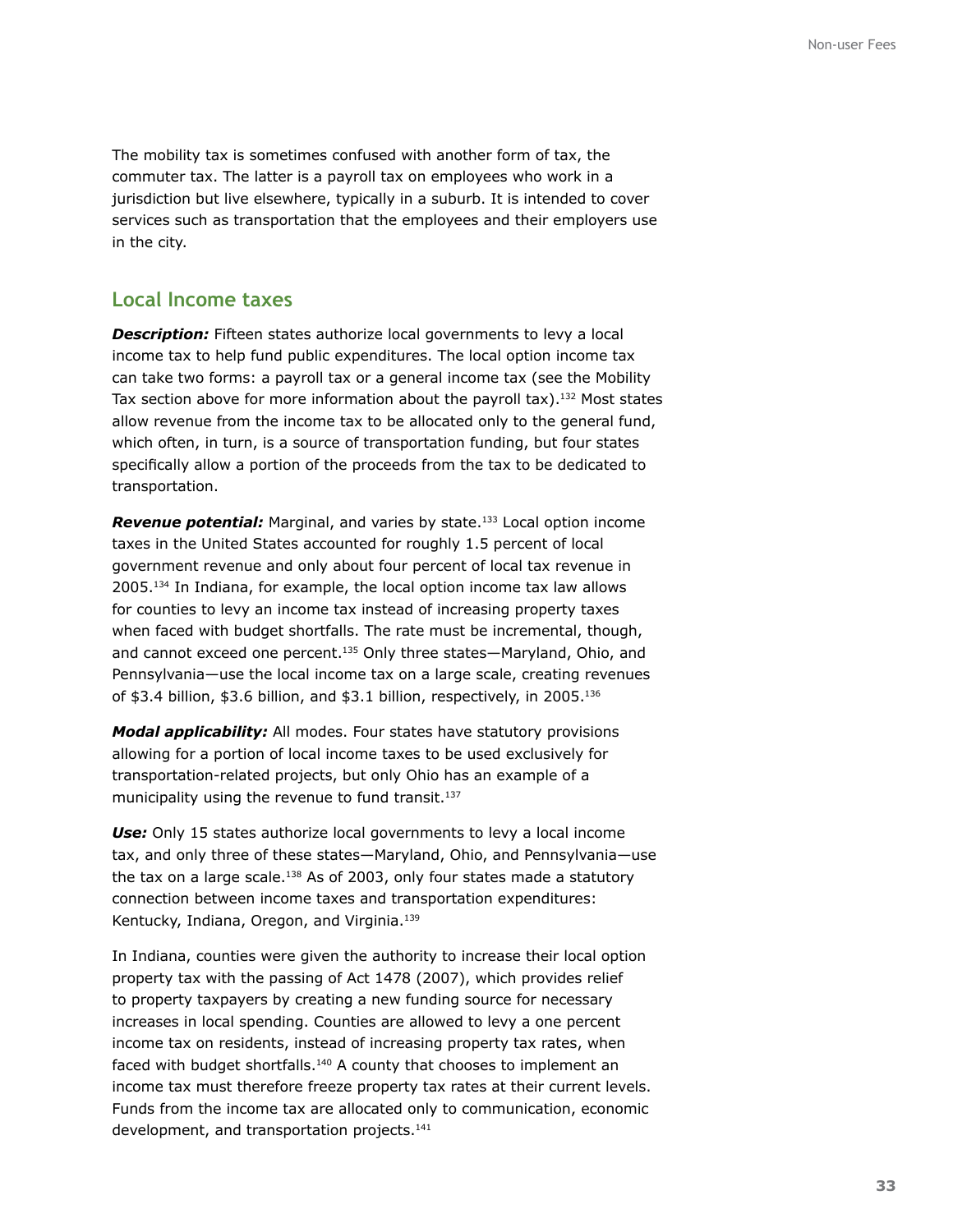**Discussion:** Most local income tax policies are considered horizontally equitable because they tax people of equal income the same amount, but within a specific geographic region, people with similar incomes may be taxed differently. For example, residents of a major municipality that levies an income tax may pay more than residents in surrounding suburbs without an income tax.142 This may lead households to relocate within a region in search of lower taxes.

## **Property tax**

**Description:** Property tax is the most basic source of funding for public expenditures at the local level. The tax is nearly always computed as the fair market value of a property (with an assessment ratio factored in) times the property tax rate. The revenues from the local property tax go into a municipality's general fund, which is used to finance basic public services. Some of the revenue can be used to fund transportation investment, but few states allow a certain percentage of the property tax to be designated for transportation purposes.

*Revenue potential:* Moderate to marginal. Even though the property tax is the primary funding source for local governments, transportation expenditures must compete with other public expenditures for limited tax revenues.

*Modal applicability:* All modes. Local governments are allowed to use general purpose revenue for transportation projects, including road, transit, and active modes.

**Use:** The California Assembly approved a temporary increase in the proportion of state sales and use tax allocated to transportation in the general fund from five percent to six percent. Aside from this example, almost every municipality uses some portion of the property tax revenue in its general fund to pay for transportation projects.

*Discussion:* The decreased tax base from the recession illustrates the fact that depending on the property tax for transportation revenues can be particularly risky and unstable. Similar to general purpose revenue (GPR) use, property taxes are a less-efficient source of funding for transportation systems because they rely on non-user fees. Also, raising property taxes is currently a particularly unpopular option, so problems may arise if a municipality depends on property taxes to help pay for an underfunded transportation system.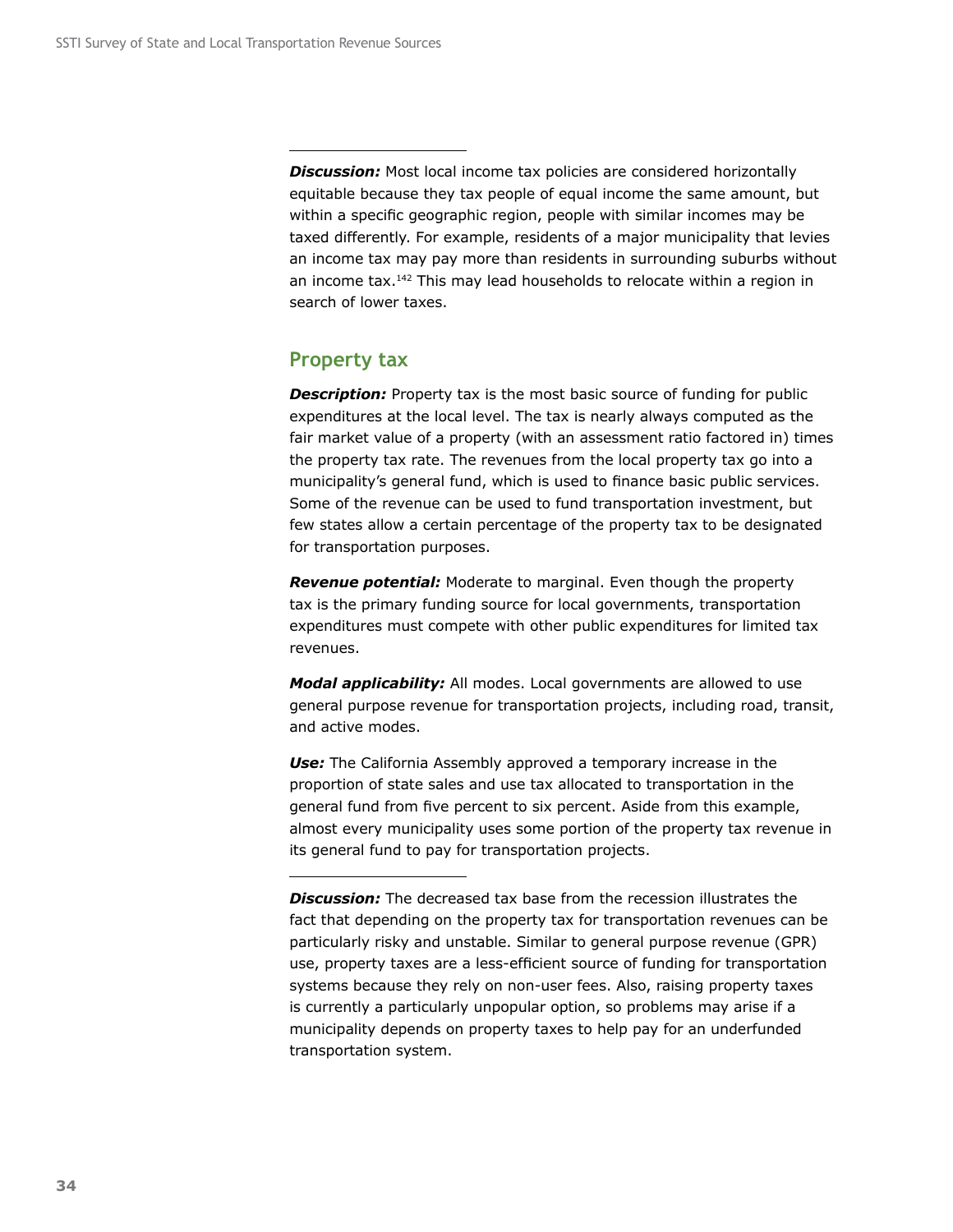## **Local sales tax**

**Description:** Most states authorize local governments to levy a sales tax to help fill budget gaps and expected revenue shortfalls. The use of the tax often requires a voter referendum, and spending authority varies from state to state. Some states only allow earmarking revenues for allocation to the municipality's general fund. Others require that there be a specific but broadly defined—purpose attached to the tax levy, such as road improvements. The most restrictive requirements involve a legally binding expenditure plan that earmarks local option sales tax revenues for use in specifically defined projects. The American Association of State Highway and Transportation Officials (AASHTO) describes the use of local option sales taxes for use in transportation funding as a "significant and popular" revenue source, which has been particularly effective in the funding of rail transportation projects across the country.<sup>143</sup>

**Revenue potential:** Very high to high. California estimated that, of the \$9.4 billion in local transportation revenue generated in 2005–06, about one-third came from the local option sales tax.

#### *Modal applicability:* All modes.

*Use:* Thirty-three states have authorized local option sales taxes for use in transportation funding. The most liberal approach, which allows for a local government to determine whether the revenues from the sales tax will be earmarked or allocated to the general fund, has been adopted by New York, Ohio, and Tennessee. Authorizations for local sales tax levies that require earmarks, but offer some leeway about applicable projects, have been approved in Florida, Iowa, Louisiana, New Mexico, Oklahoma, and Texas. The most restrictive authorizations, which require earmarks and project-specific, legally binding expenditure plans, have been approved in Arizona, California, South Carolina, and Wyoming.<sup>144</sup>

Local option sales taxes have been particularly successful in funding various rail transit projects across the country. Voters approved the local option sales tax to fund projects in Atlanta, Charlotte, Dallas, Denver, Houston, Los Angeles, Phoenix, Sacramento, Salt Lake City, Seattle, San Diego, San Francisco, San Jose, and St. Louis.<sup>145</sup> Other cities, including Austin, Kansas City, Miami, San Antonio, and suburbs of Portland and San Francisco, have been unsuccessful at getting voter approval for sales tax-financed rail transit projects.

*Discussion:* Research from Transportation Quarterly offers an analysis of the use of local option sales taxes to fund transportation:

• The tax's broad base allows for significant revenue to be generated at a very low marginal rate. In a metropolitan county, a sales tax rate of one percent could generate \$50 to \$75 per person, an amount sufficient to fund transportation infrastructure investment.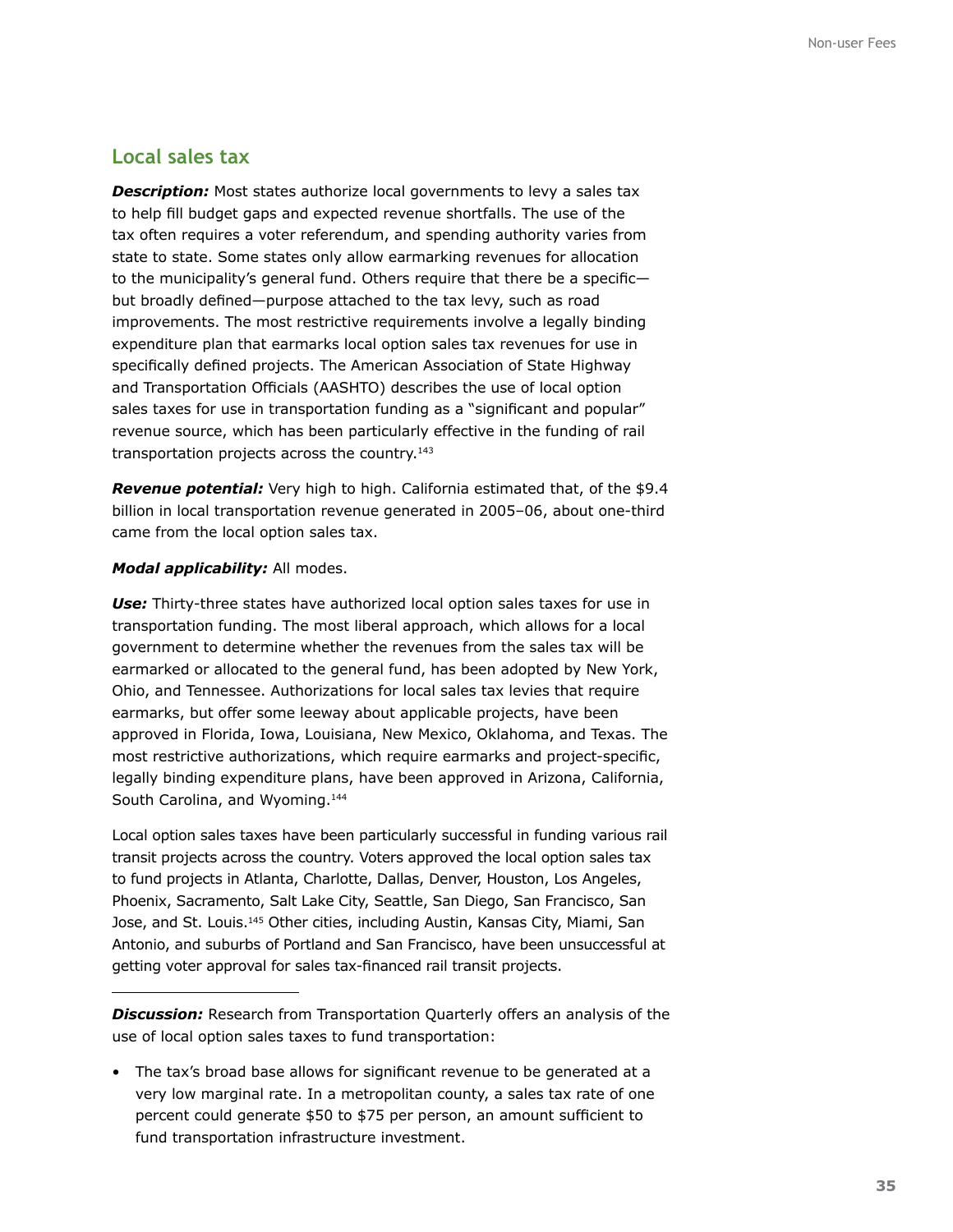- Using sales tax as a transportation funding mechanism can produce large amounts of revenue, but because they are tied to economic cycles, the revenue can fluctuate from year to year.
- Using a local option sales tax to fund a transportation project is perceived favorably by the public because there is horizontal equity: individuals with similar incomes pay the same amount of tax, even though the tax is regressive.
- It can be considered more fair from a modal perspective, since transit, bike, and pedestrian projects can be funded by users who will actually use the infrastructure, as opposed to utilizing the motor fuel tax, which charges car drivers.
- A sales tax is also an effective way to exact revenue from nonresidents who use a local transportation system.<sup>146</sup>

## **State general purpose revenue**

**Description:** General Purpose Revenue (GPR) is the largest fund states use when preparing an annual budget. It is also the most flexible funding source for the various public goods and services provided by a state, including transportation. GPR comes almost exclusively from tax revenues, with the largest sources being the state income tax, which makes up the largest portion of the fund, and the state sales tax.

State sales tax revenue on new and used vehicle sales is typically not designated for transportation funding, because it usually goes directly into the general purpose revenue fund of a state. $147$  Most states also charge an excise tax on the sale of vehicles, and these taxes typically aren't considered transportation-specific revenues because proceeds go directly to the general fund. However, in some states (mentioned below), the tax can be dedicated to transportation financing. In other states, the tax revenue from automobile sales is separate from the general sales tax, and is therefore eligible to be designated for transportation purposes.

*Revenue potential:* Moderate to marginal. Like the property tax, transportation must compete with other public services for GPR. If a portion of GPR is statutorily dedicated to transportation, the reliability of the GPR revenue potential increases. Minnesota, which will begin dedicating 100 percent of vehicle sales tax funds to transportation in 2012, expects to raise about \$250 million in transportation revenue annually.148 Texas collected \$2.6 billion in vehicle sales tax in 2011, but proceeds went to the general fund.149 Utah is expected to raise \$60 million annually by dedicating a portion of the state's general sales tax to transportation.150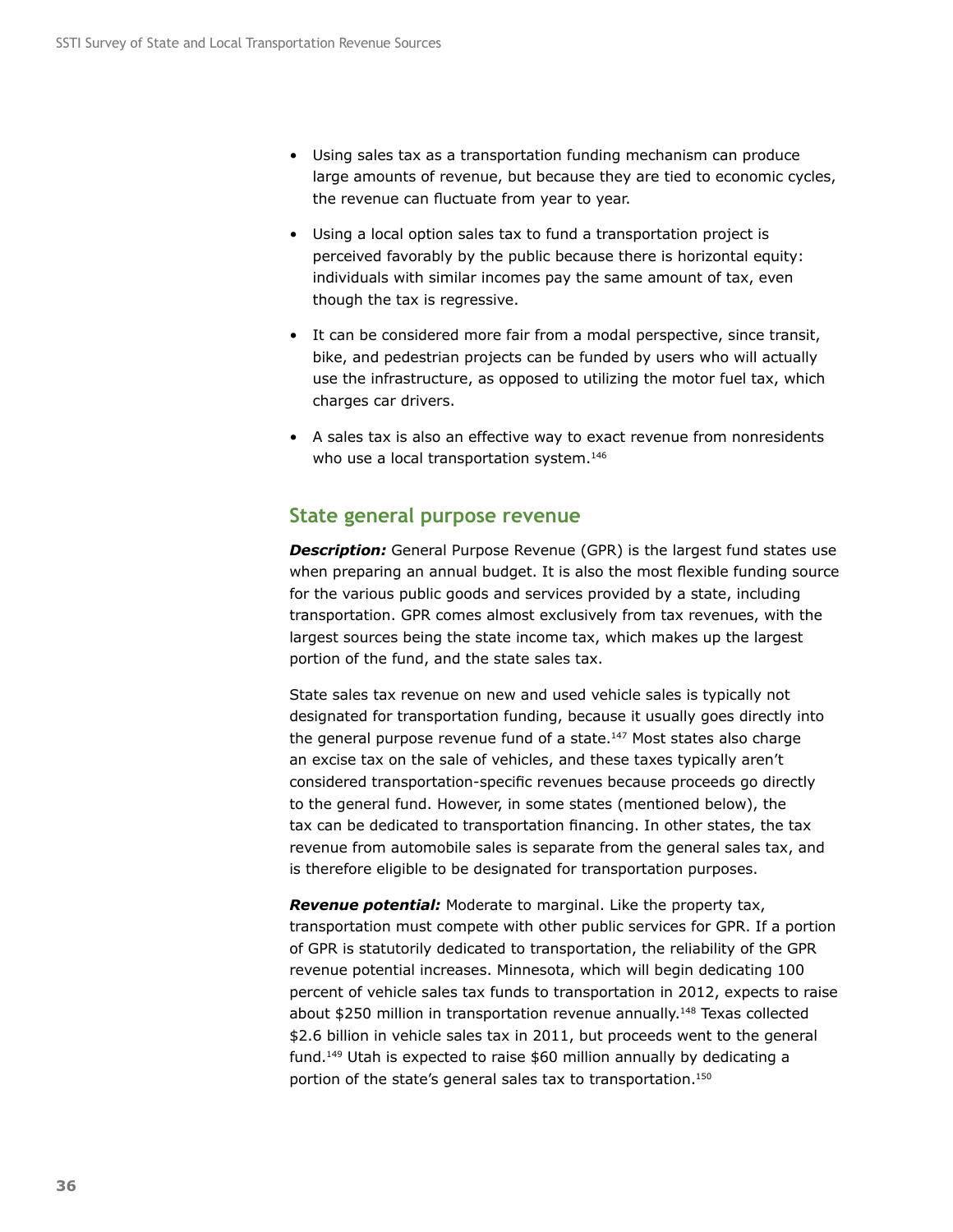#### *Modal applicability:* All modes.

*Use:* In Minnesota, a constitutional amendment in 2006 resulted in the migration of the Motor Vehicle Sales Tax (MVST) away from the general fund and toward transportation funding. Currently, 100 percent of the revenue is used for transportation purposes in the state. The state levies a 6.5 percent tax on the sale of all new and used vehicles instead of applying the general sales tax. The amendment goes so far as to specify how the tax will be allocated among the components of the transportation system as well. A maximum of 60 percent of the funding can be allocated to highway costs, and a minimum of 40 percent must be allocated to public transit assistance. For FY 2012, the state estimates proceeds from MVST will fund \$152 million in highway expenses and just under \$100 million in transit expenses.<sup>151</sup>

Utah and California allow for a specified portion of the proceeds from the sales tax and the general fund to be used exclusively for transportation:

- Utah SB 229 (2011) allows for 30 percent of the previous year's general sales and use tax to be allocated directly to transportation funding.<sup>152</sup> The shift is expected to generate about \$60 million annually for transportation.
- The California assembly approved a temporary increase from five percent to six percent in the allocation of the general fund to transportation.

The Texas Transportation Institute lists several benefits and drawbacks associated with policies aimed at either dedicating 100 percent of vehicle sales tax to the transportation system or increasing the tax rate on vehicle sales. Some ways in which this policy may help states include:

- Providing additional transportation funds, which can help reduce congestion and improve state roads and bridges.
- Helping funds keep up with increasing construction costs: since the early 1990s, transportation construction costs have nearly doubled.
- Creating a new revenue stream that can help offset the eroding gas tax revenue.

**Discussion:** Using GPR, a non-user fee, to fund transportation is less efficient than mechanisms such as motor fuel taxes or VMT fees and, by depending on GPR, state transportation systems must compete with other state programs, including police and education. Because of this, GPR is not necessarily a sustainable source of funds for the costs associated with transportation capital or operations and maintenance. There is greater potential for states to allocate revenues from sales taxes, specifically the motor vehicle sales tax, to transportation purposes.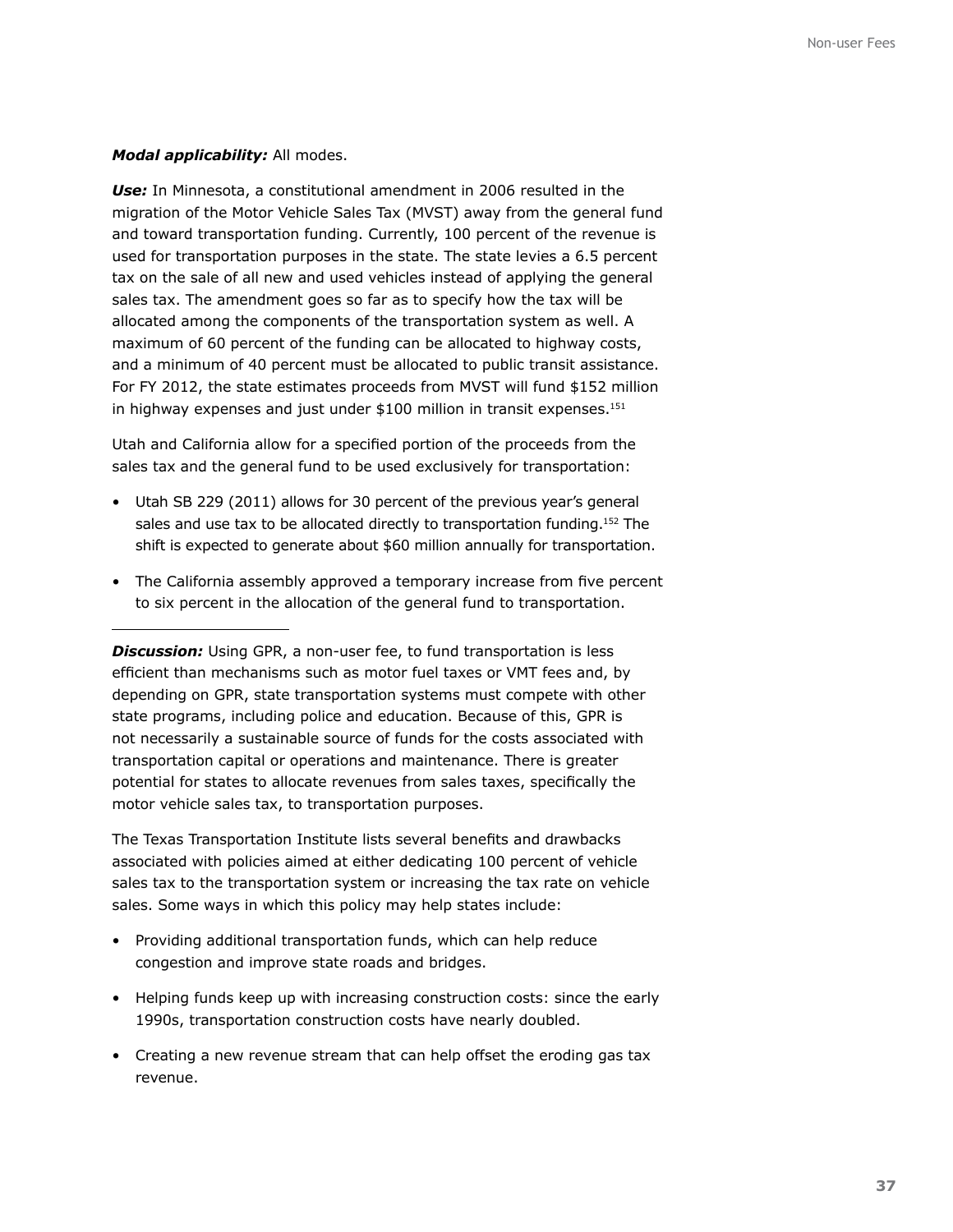• Reducing the need for borrowing: states are increasingly turning to financing mechanisms such as bonds to fund transportation expenses. A new revenue stream can help slow this trend.

In the same report, the institute identifies a few potential drawbacks of increasing vehicle sales taxes or dedicating 100 percent of the generated revenue to transportation funding, including:

- Opposition to fee increases: the public and policymakers are becoming increasingly opposed to any form of tax increase.
- The economically-driven nature of revenues: revenues from vehicle sales taxes are not stable because they depend on sales activity in the market and are therefore vulnerable to economic cycles.
- Loss of general revenue: shifting all the proceeds from the motor vehicle sales tax does not create new revenue; it only reallocates it away from other public expenditures. The gain in transportation revenue would result in a loss for the general fund.<sup>153</sup>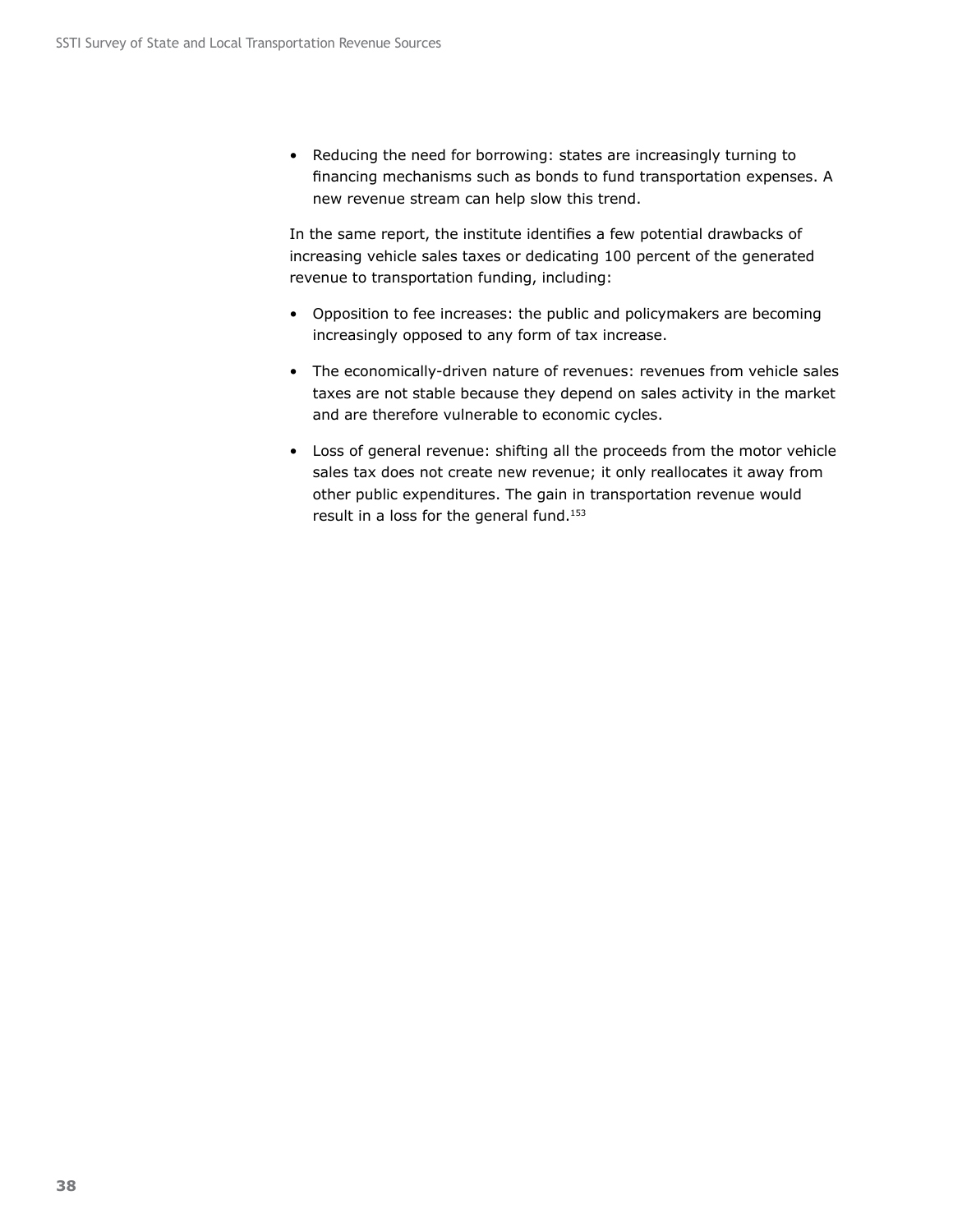# **Secondary business opportunities**

## **Advertising**

**Description:** Advertising can be an attractive source of revenue for transit agencies, which can sell space on the interior or exterior of buses and trains as well as in transit stations and toll areas, and even on state DOT vehicles. For what can be considered a minimal investment in personnel and time, agencies are usually assured of at least a minimum annual revenue flow over a contractually-agreed-upon time.<sup>154</sup> Some states also sell advertising along state roads, with revenues potentially going toward state transportation projects. As Washington State law states, the purpose of highway advertising is to "protect public investment in the interstate system and other state highway systems," in addition to promoting the convenience and enjoyment of travel.<sup>155</sup>

*Revenue potential:* Moderate for transit, marginal for highways. Critics claim revenues sometimes do not cover administrative costs.

*Modal applicability:* Highways and transit.

*Use:* Advertising on public transit buses and trains has become a popular way to enhance revenue streams for large and small transit agencies in times of decreasing funds from local, state, and federal sources. Some agencies go beyond traditional bus signage to include video screens in stations or vehicles. According to a 2003 study, advertising covered up to three percent of transit operating expenses for some operators.156

Georgia statute declares that outdoor advertising along the state's highways provide vital services to motorists, and therefore allows the state DOT to sell advertising rights. Fees are set to cover at least the administrative costs of running the outdoor advertising program.157

New Hampshire enacted a law in 2007 that allowed commercial advertising on toll booths within the state. Revenue from the program is dedicated to the state's general fund, and is estimated to total \$300,000 annually.158

Tennessee HB 0222 (2011) authorizes the state DOT to allot space for advertising on the sides of HELP trucks, which are DOT-operated incidence response vehicles that work to relieve congestion and assist motorists in the largest metropolitan areas of the state. To date, TNDOT has not used this authority, reasoning that the good will the department earns from the HELP truck program might be diluted if the public thinks the trucks were operated by the advertiser.159 The Tennessee State Legislature estimated that, if the program were activated, revenue generated from the program could reach \$324,000 annually and would be dedicated exclusively to the highway fund.<sup>160</sup>

The Tennessee State Legislature estimated that, if the program were activated, revenue generated from the program could reach \$324,000 annually and would be dedicated exclusively to the highway fund.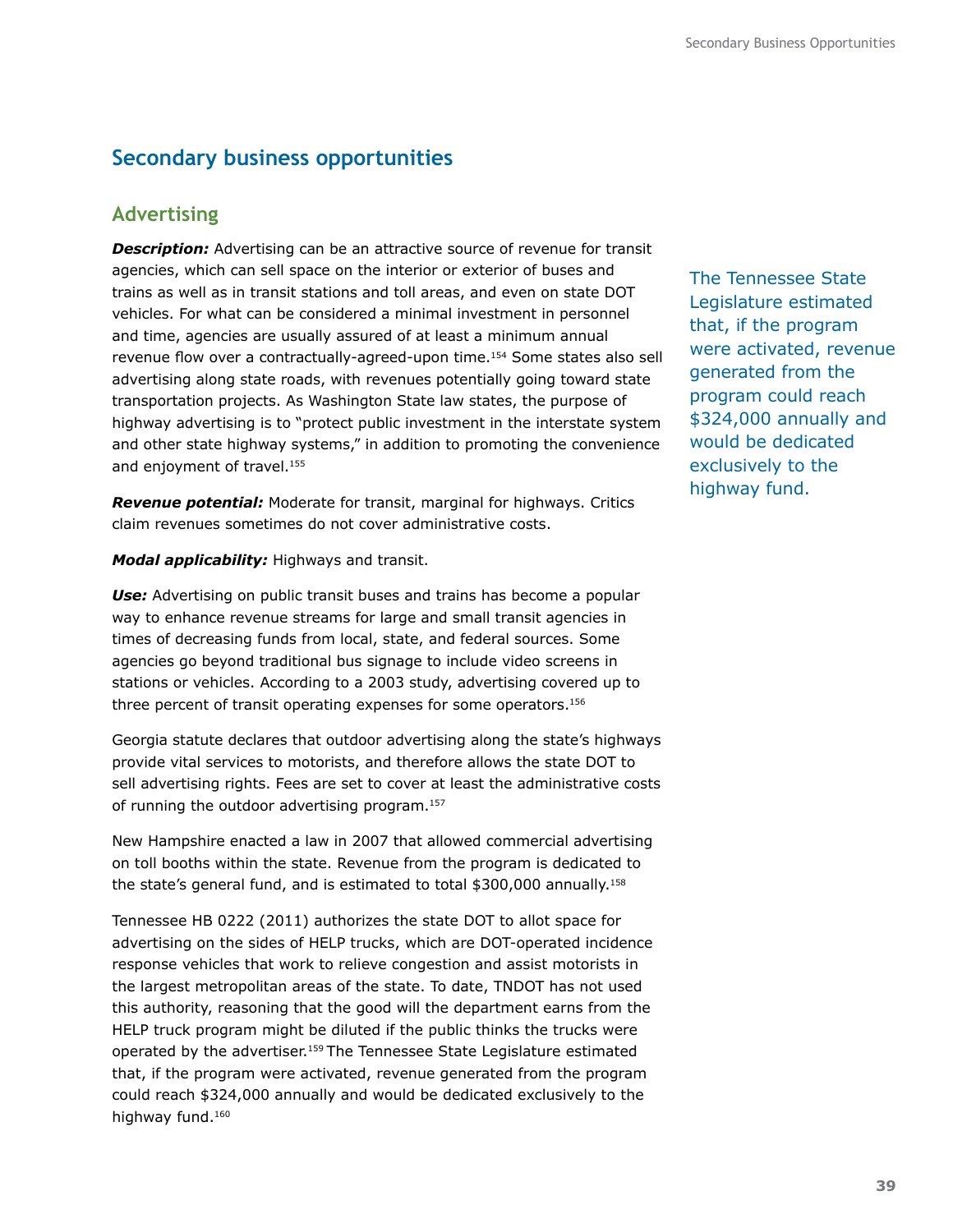CalTrans depends on outdoor advertising on state roads and highways as a source of revenue. The department allocates all revenues from its advertising program—less 20 percent, which is dedicated to the specific county where the advertising is located—to the State Highway Account in the State Transportation Fund.161

**Discussion:** Similar to naming rights, revenue from advertising can be stable and predictable, depending on the duration of the contract, and is therefore well suited to operations and maintenance expenditures. Some critics of outdoor advertising on state roads and highways claim that revenues do not cover the costs of administering and regulating the billboards. Indeed, Connecticut estimates that the costs associated with its outdoor advertising program are approximately \$400,000 annually, and fee revenues in the state fall far short of this amount. For this reason, in 2012, CTDOT decided to increase advertising fees.162

## **Concessions**

**Description:** Transit systems and highways can capitalize on attractive retail locations by licensing space at busy locations to concessionaires and using revenues to support general operating costs of the system. Transit stations in central business districts or transfer points should be seen as candidates for potential concessionaires, due to their high volume of foot traffic. Similarly, fueling plazas and rest stops along major state-operated highways can be targeted by DOTs.

*Revenue potential:* Moderate. Compared to transportation budgets, concessions have the potential to raise only limited funds. Concession revenue often supports a transit system's general operating costs or finances specific services such as operations and maintenance expenses. In many cases, transit systems may use concession revenue as a local match for federal grants. Revenue from concessions may also be used to pay debt service.<sup>163</sup>

*Modal applicability:* Highway and public transportation facilities.

*Use:* Rest stops and fueling plazas adjacent to state highways. States with major transit agencies whose stations generate sufficient foot traffic to support concessions can also charge for concessions.

Many states have concessions contracts with food service businesses and gas stations that operate at the rest stops. Virginia, for example, awarded a contract to a Pennsylvania-based catering company to sell food, drinks, and merchandise at Virginia highway rest areas along the interstate. 164 This contract will net VA DOT approximately \$2 million a year for vending and advertising rights at the state's 42 rest areas and welcome centers.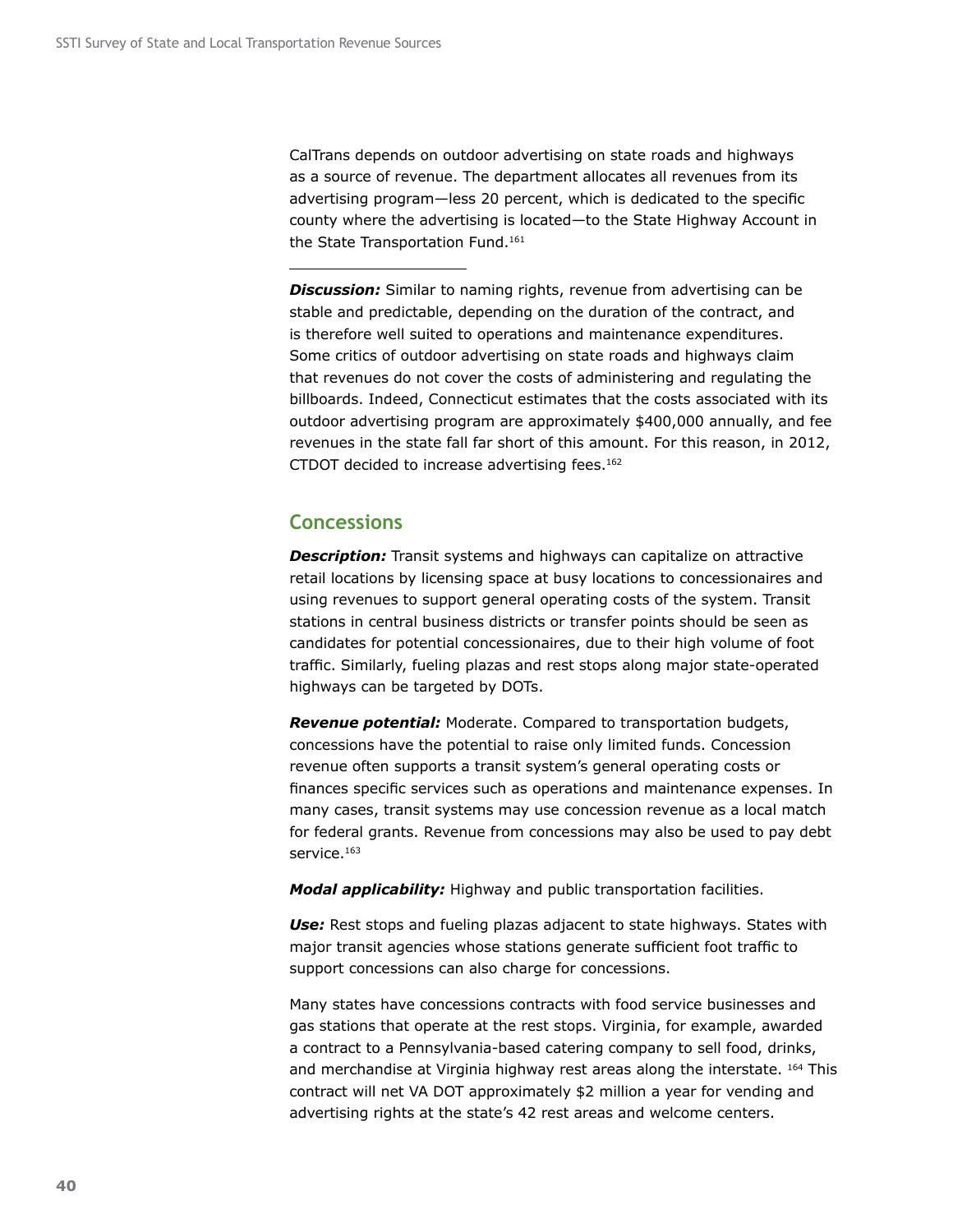In New York, the MTA has generated revenues from concession pricing for decades.165 In 2010, the Washington Metropolitan Area Transit Authority (WMATA) projected that its new retail concessions agreement would generate an estimated \$928,000 over the eight-year license term.<sup>166</sup>

**Discussion:** Although concessions are a stable revenue source, the revenue potential is relatively small. Like other secondary business opportunities, an agency or state cannot depend on the revenue from concessions to make up a major part of its revenue sources.

## **Naming rights**

**Description:** Naming rights is the selling of the right to name public facilities such as toll roads, highway corridors, and concession areas. It has the potential to be a reliable and predictable source of revenue for a state transportation agency. The idea is similar to sports stadiums selling their naming rights for a contractually agreed-upon price for a specific amount of time. With budget shortfalls prevalent across all states and all transportation agencies, more entities are turning to the selling of naming rights as a source of funds. Because naming rights are contractually agreed upon and therefore stable and predictable, the revenues are best suited for use toward debt service.

*Revenue potential:* Moderate. For example, the Southeastern Pennsylvania Transportation Authority (SEPTA) recently entered into a naming rights contract with AT&T to change the name of the Pattison stop, at the end of the heavily travelled Broad Street Line, to AT&T Station. The contract is worth \$5 million over five years.<sup>167</sup>

*Modal applicability:* Highway, transit, or any mode with facilities where naming rights may be sold.

**Use:** Other states are also exploring naming rights as a revenue source. In January 2012, the governor of Virginia announced plans to award naming rights for the state transportation infrastructure—including highway, interchanges, and bridges—for an annual fee.168 Florida has proposed similar legislation, with revenues from selling naming rights to facilities directly funding the DOT.169 Very recently, New Hampshire also proposed legislation for naming rights contracts for state-owned bridges.<sup>170</sup>

*Discussion:* As noted above, the revenue potential from naming rights is moderate, so capital investments should not depend on revenues from naming rights as a primary funding source. However, the revenue is contractual, so it is predictable and consistent, and proceeds are well-suited for debt service and operations and maintenance costs.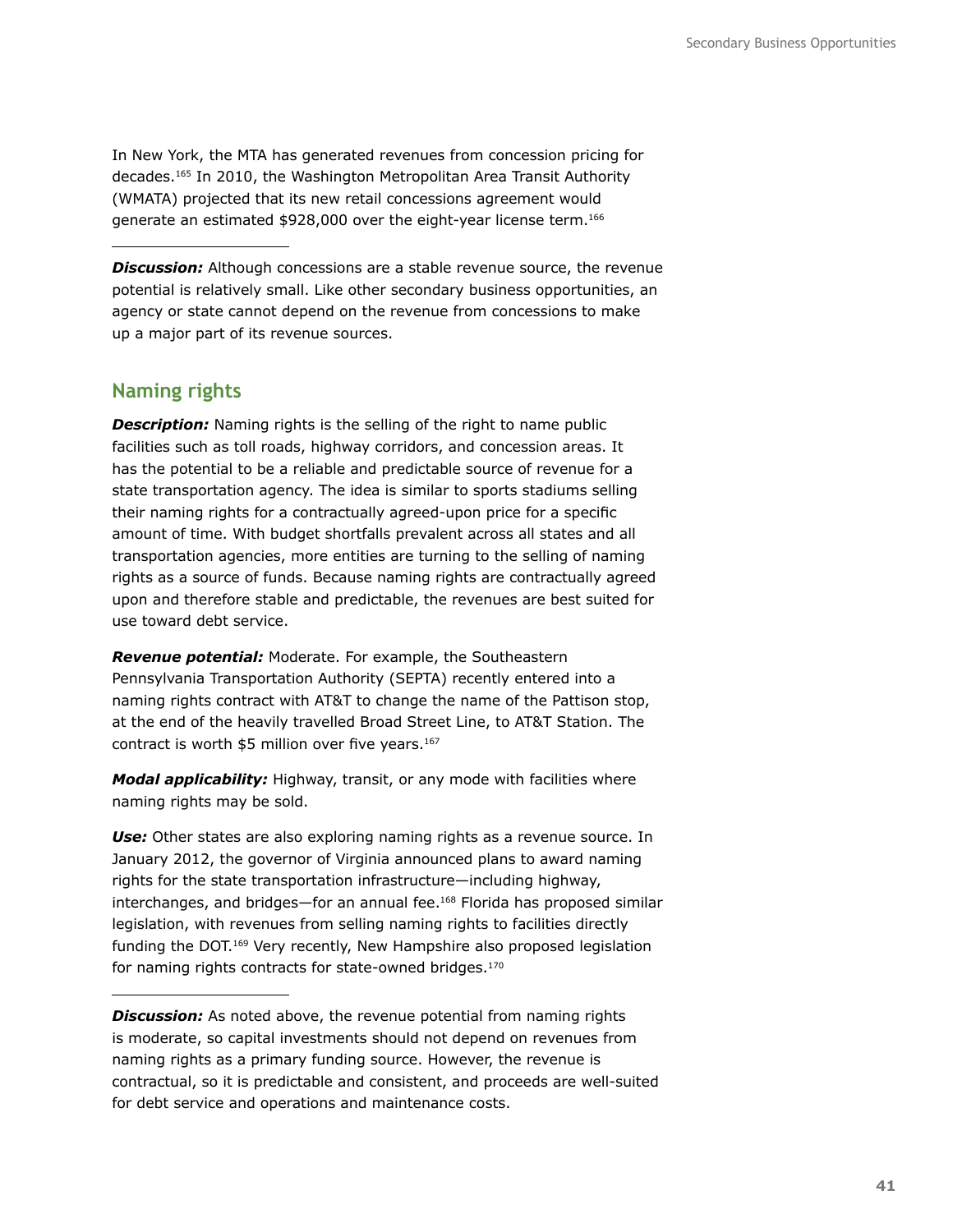### **Value capture**

**Overview:** Large public transportation investments often increase the value of adjacent land, as accessibility to transportation improvements plays an important role in location choices made by employers, employees, and, more generally, the traveling public. Capturing the value of this benefit through value capture policies is not a new concept, but it is gaining increasing attention.

A variety of strategies for capturing this value exist. The primary available revenue options used in value capture include air rights, development impact fees and negotiated exaction, joint development, land value tax, special assessment districts, tax increment financing, and transportation utility fees.<sup>171</sup> These options are discussed below.

## **Air rights**

**Description:** Capturing the value created by the improvement by selling the rights to develop and occupy the space above a transportation facility provides a means to fund a portion or all of the cost of construction.<sup>172</sup> The sale or leasing of air rights is often associated with transit-oriented development (TOD) or transit joint development.

*Revenue potential:* Moderate. Leasing air rights can provide a steady stream of reliable revenue, but should not be thought of as a primary source of funds. For example, while lease payments such as the \$1.6 million paid annually to WMTA for air rights over the Bethesda Metro Station appear large, this amount will provide only a small portion of the capital budget for a system the size of WMTA. Annual revenue from the Bethesda Metro Station lease would only cover the cost of approximately three hybrid-electric buses.

*Modal applicability:* Public transit and highway.

*Use:* Leasing of air rights is commonly used with transit and highway modes. Many large cities such as Seattle, New York, Columbus, and Duluth have sold land on the right of way of sunken urban highways. Similar, transit agencies in Washington D.C., Atlanta, Los Angeles, and Boston have sold air rights above stations in their subway systems.<sup>173</sup>

*Discussion:* Mass transit systems have reaped great benefits from the sale of air rights over their facilities. The Bethesda Metro Center, an office-retailhotel project located on top of the Bethesda Metro Station in Maryland, illustrates the potential for significant financial return using air rights. This project, a transit joint development project, generates \$1.6 million annually in air rights rent for WMATA. This sum will likely be eclipsed by the lease payments generated by the planned 32-acre office-retail residential project at the White Flint Station in Montgomery County, Maryland.<sup>174</sup> The City of Denver Regional Transportation District leases the air rights over part of the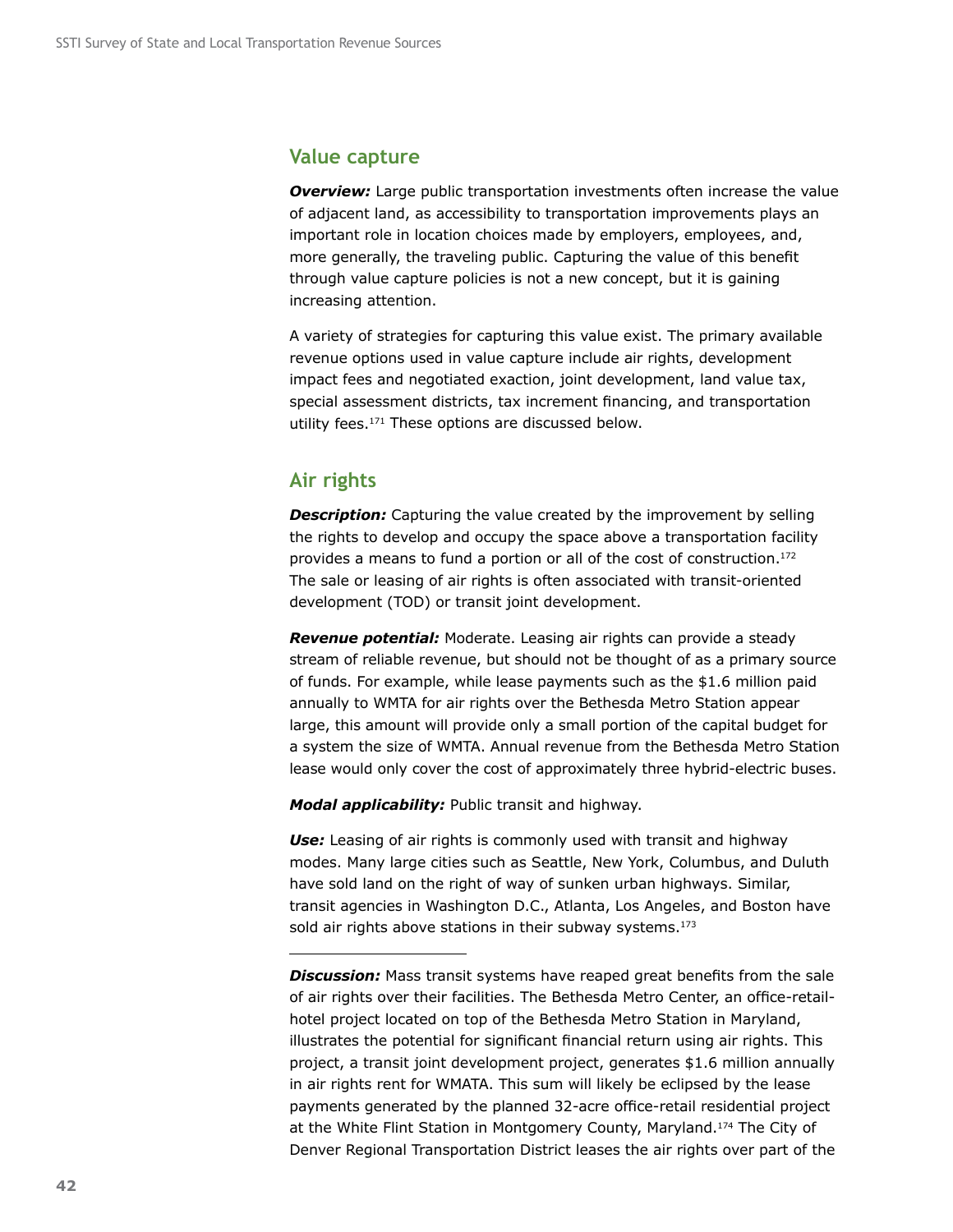Civic Center bus transfer facility on the 16th Street Mall for a multi-story office building. The lease began in 1997, with an annual lease payment to the district of \$216,901. The lease extends to 2074, with payments increasing by one percent per year during the term of the agreement.<sup>175</sup>

The selling of air rights is likely to be an efficient transaction, as the amount paid by the developer (reflecting the willingness of the developer to pay) should reflect the benefits received from the existence of a transportation improvement.176



*Bethesda Metro Station. High density development around rail stations is part of WMATA's Joint Development program. Source: Brett VA, www.flickr.com/photos/smart\_growth/2513075831*

## **Development impact fees and negotiated exaction**

**Description:** Both development impact fees and negotiated exactions are charged to developers to help recoup the costs associated with the extension of public services to new private developments. Development impact fees are one-time charges collected from developers for financing new infrastructure construction and operations. They help fund growthrelated public service costs, including off-site services such as roads and other necessary transportation improvements. Negotiated exactions are similar in that they are also charges to new developers for necessary growth-related public services, but they differ from development impact fees in that they cannot help fund off-site improvements. Negotiated exactions are negotiated between a local government and a developer, while development impact fees are determined through formal calculations of improvement costs.177

*Revenue potential:* Marginal. Development impact fees are not a primary source of transportation funding, although, in growing communities, they can represent a large share. There is good potential for growth; the rates can be readjusted on fairly short notice to help meet the increased demand for transportation infrastructure improvements.<sup>178</sup>

*Modal applicability:* Highway in general, but transit and alternative mode infrastructure in theory could be funded by impact fees.

*Use:* Used in most municipalities nationally. By the 1980s, 90 percent of municipalities were applying some sort of impact fees to new development, although not all fees were used for transportation improvements.<sup>179</sup>

The town of Cary, North Carolina, charges a transportation development fee on all newly constructed residential and commercial properties. Rates vary based on the property's location within the municipality. Residential properties in the central zone, for example, are charged \$439 to \$715,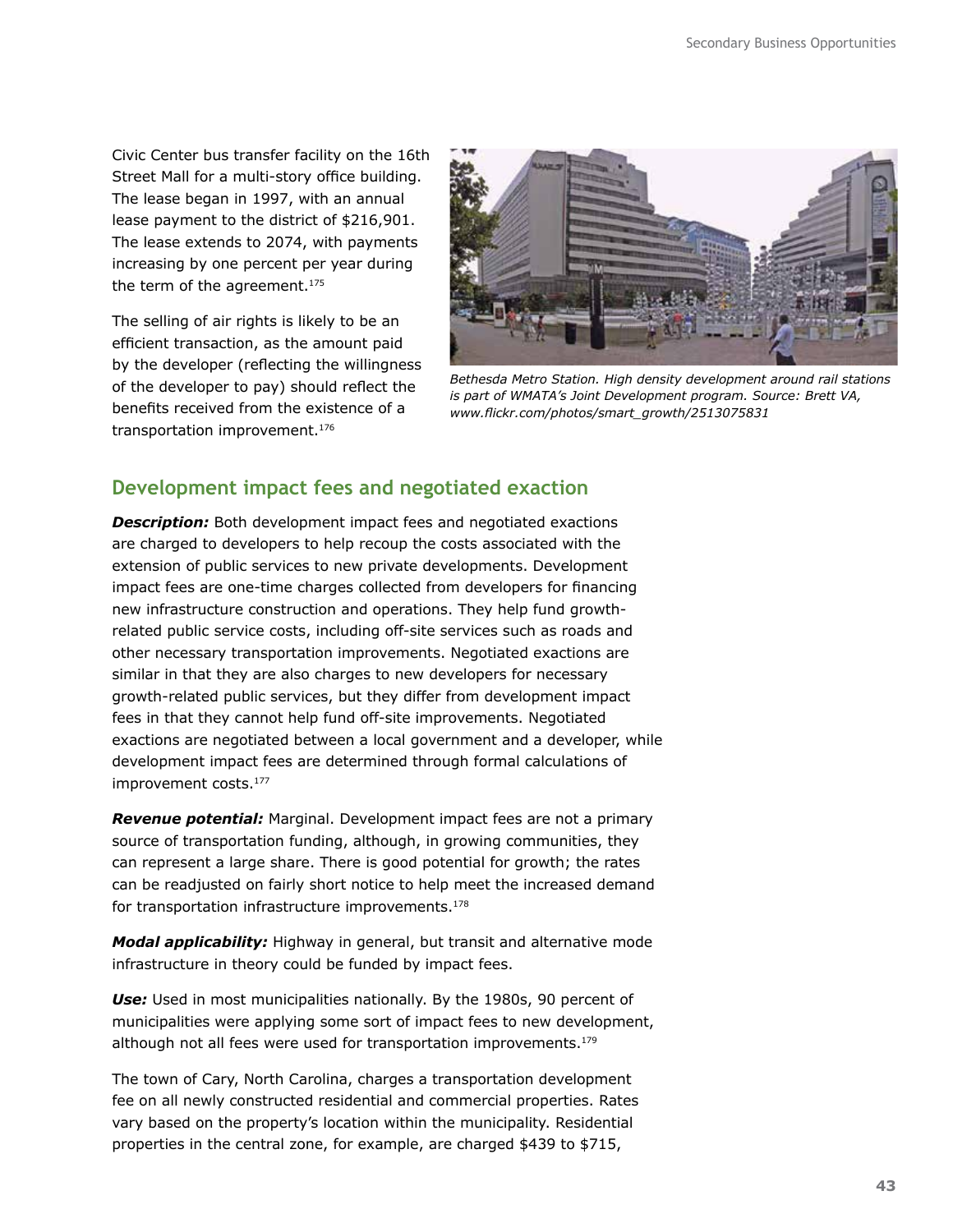based on the type of property. Outside the central zone, rates are higher-\$762 to \$1,243, based on property type.<sup>180</sup>

Tucson has developed an impact fee policy for roads that uses the location and size of a development to assess impact fees. The city, through transportation impact studies, assumes that a residential development in the central core of the city will generate only 87 percent of the number of personal vehicle trips that a similar development in the rest of the city would produce. The impact fees for developments in the center of the city are therefore smaller. Smaller residential dwellings are also assessed a smaller impact fee.<sup>181</sup>

The city of Kelowna, British Columbia, levies development impact fees based on a site's density. As the number of housing units per hectare increases from 15 (the least dense) to 85 (the most dense), the impact fees per unit decrease significantly.<sup>182</sup>

Atlanta offers decreased impact fees to developments that locate in close proximity to existing transit infrastructure. Units within 1,000 feet of a rail transit station are given an automatic 50 percent reduction in impact charges.183

**Discussion:** The use of impact fees is highly cyclical and can be more adversely affected by economic downturns than other sources of transportation funds. They are strongly tied to the demand for new housing and commercial space. As demand falls, so, too, does revenue from impact fees. They have the advantage of being, in a loose way, user fees, as they require residents and businesses generating a need for new infrastructure to pay for that infrastructure. Critically, they should be tailored as much as possible to charge for actual impact; e.g., houses in low-density, single-use settings will have a greater impact than those in higher-density, mixed-use settings. Instead of charging a flat fee, a development should be assessed a fee that better reflects the impact it will have on the transportation system. Factoring in land use type, size, density, and location can better match the fees paid by a developer to the costs of associated transportation improvements.184

### **Joint development**

*Description:* In a joint development (JD), a private-sector partner either provides a transportation facility or makes a financial contribution to offset the public cost of the infrastructure. JDs are primarily used when the development of a transportation facility is adjacent to the development of private real estate, or when the real estate development and the transportation improvement occur at the same time, but not necessarily at the same location.185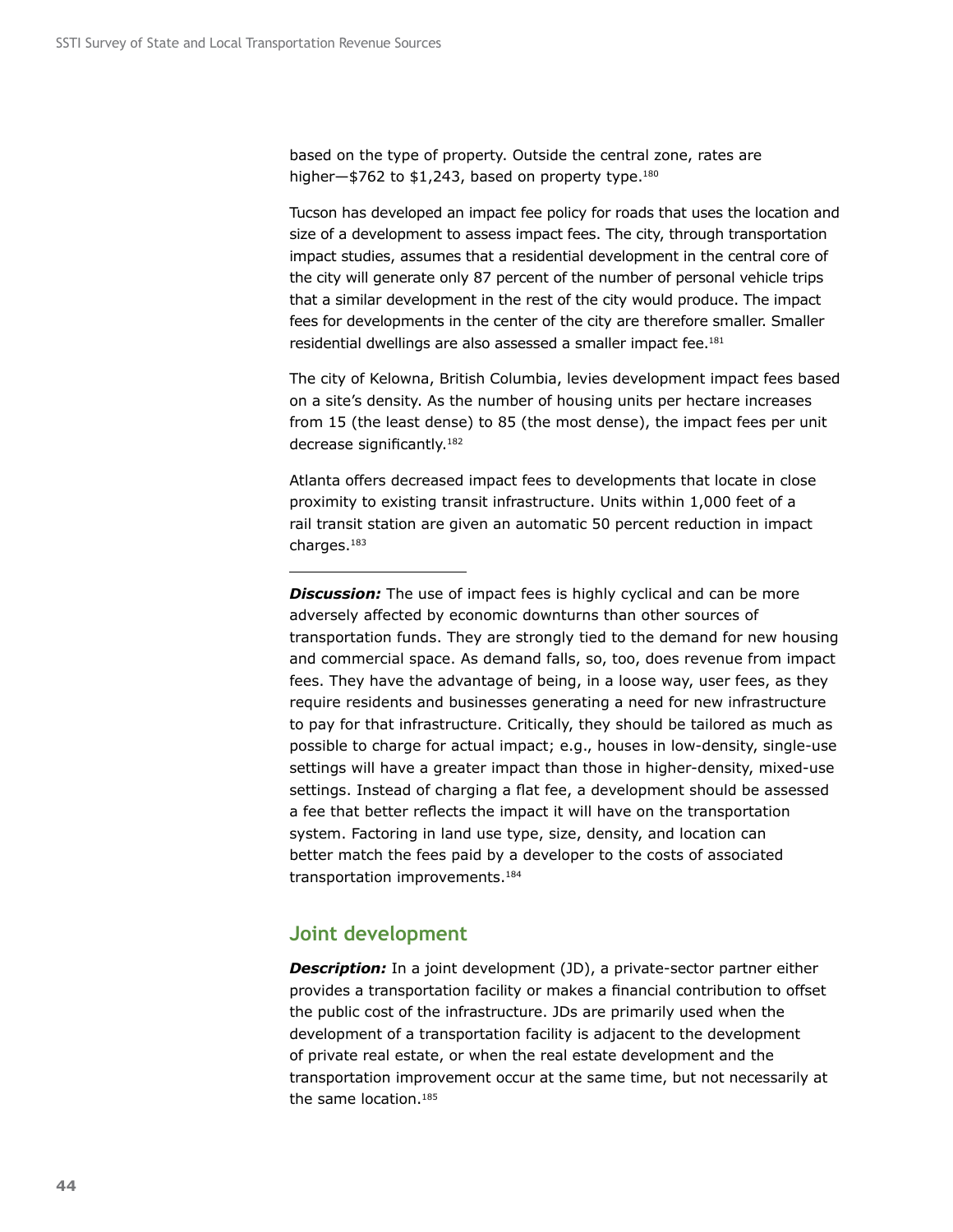*Revenue potential:* Marginal. JD applies only to a small fraction of the real estate market in a municipality. Revenues grow at about the same rate as income or prices, and, like impact fees, the revenues from JD fees are closely linked to the housing and commercial real estate markets.186

#### *Modal applicability:* Highway and transit.

*Use:* American examples are more limited than international uses, as JD is especially common in large east Asian cities. In the United States, joint development has been used by transit agencies in Washington, D.C., New York City, and Portland, Oregon.<sup>187</sup> WMATA has been involved with JDs since the early 1970s, with a program that converts real estate owned or operated by the agency into privately-owned TODs. Revenue from the transactions is used to fund the agency's public transportation projects.188 In Portland, TriMet has made wide use of JD to create a number of TODs around the city, increasing ridership and revenue for the system.<sup>189</sup>

**Discussion:** JD fees are effective in tying costs of a new development to the benefits it receives due to its location adjacent to a transportation improvement. JD also ensures equity among participants, because it is a voluntary transaction between the infrastructure provider and the real estate developer. On the other hand, revenues are highly volatile and closely tied to the real estate market. If there is no housing or commercial demand, revenue from JD fees, which could be used for transportation improvements, will fall.<sup>190</sup>

### **Land value tax**

**Description:** Land value taxation, also known as split-rate taxation, is based on the idea that taxing a parcel of land at a higher rate than its improvement creates an incentive to develop on that land, while providing a disincentive for land speculation on the outskirts of an urban area.<sup>191</sup> By taxing land at a higher rate, underdeveloped land will face a larger tax bill, thus creating an incentive for the property owner to develop and create an adequate revenue stream.

With land value taxation, the greatest imperative to develop occurs adjacent to existing infrastructure or new infrastructure improvements, where land value is the highest. Land value taxation, therefore, can potentially spur TODs around new transportation infrastructure. A split-rate tax system can also help limit sprawl by disincentivizing development far from existing infrastructure.<sup>192</sup>

#### *Revenue potential:* High.

*Modal applicability:* All modes. Any improvements that can increase land values on adjacent properties.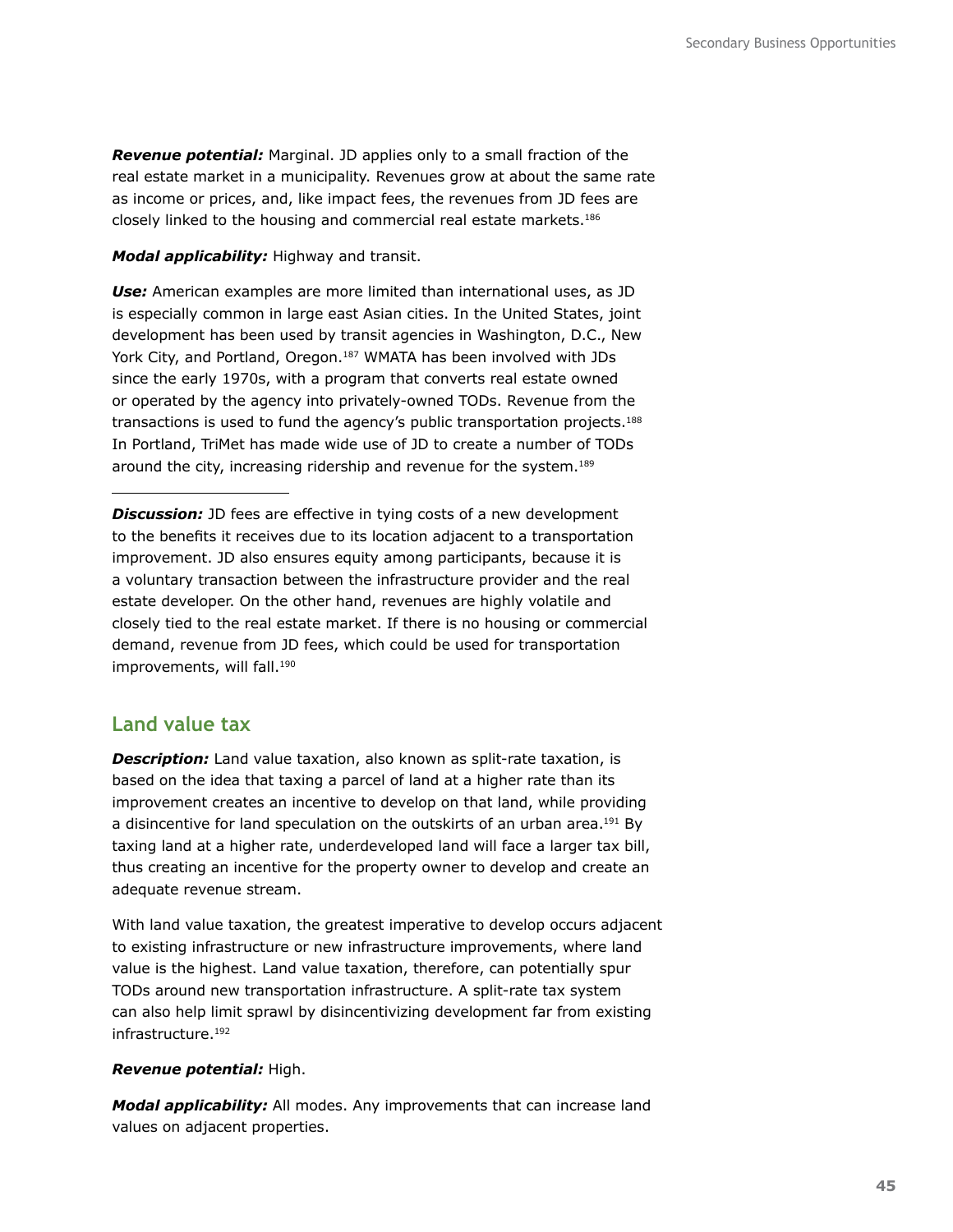*Use:* For decades, Pennsylvania has been one of the few states that allowed municipalities to introduce a split-rate property tax. In 1980, Harrisburg was cited by the U.S. Department of Housing and Urban Development as one of the most troubled cities in America, having lost local businesses and over one-third of its population over the previous two decades. The city decided to combat the slide by reducing the tax on buildings to one-half the tax on land. By 2010, most of the more than 5,000 businesses and homes that were boarded up were back in use, and the property tax base for the city increased from \$212 million to more than \$1.6 billion. Seeing these benefits, the city further reduced the effective tax rate on improvements to one-sixth the rate placed on land.<sup>193</sup>

**Discussion:** When applied at the local level, a split-rate tax scheme has the potential to replace the property tax, the largest source of funds for GPR. As a property-based revenue source, it is also relatively stable and resistant to economic downturns.<sup>194</sup> This mechanism is best used as an incentive for development around already completed transportation improvements. Land value tax can be an effective tool when planning TODs.

Unlike special assessment districts (SADs), described below, split-rate taxation effectively charges a fee to all properties that benefit from a capital improvement, not just those within a designated zone. However, determining the value of a transportation improvement and its impact on properties within a municipality may prove difficult.

## **Special assessment districts**

**Description:** Special assessment districts (SADs) are another form of value capture financing commonly used by municipalities to fund transportation infrastructure improvements. SADs are self-imposed special tax districts that are created to fund a public improvement. A local improvement district (LID) is one example of an SAD. An LID is comprised of a group of property owners adjacent to or near transit infrastructure who share all or part of the cost, assuming that, if property values for the owners increase due to the investment in the infrastructure, it is in the best interest of the owners to fund the improvements. LIDs are commonly used to fund relatively smallscale transportation improvements such street paving, curbs, sidewalks, and street lighting, as well as, in some cases, the planning and construction of major transit improvements such as light rail.

Implementation of an SAD involves determining how different properties benefit from transportation improvement. Several different methods have been used to assess properties within a district:

• Increased property value: allocation of the costs of improvement based on the expected increases in the value of the individual properties.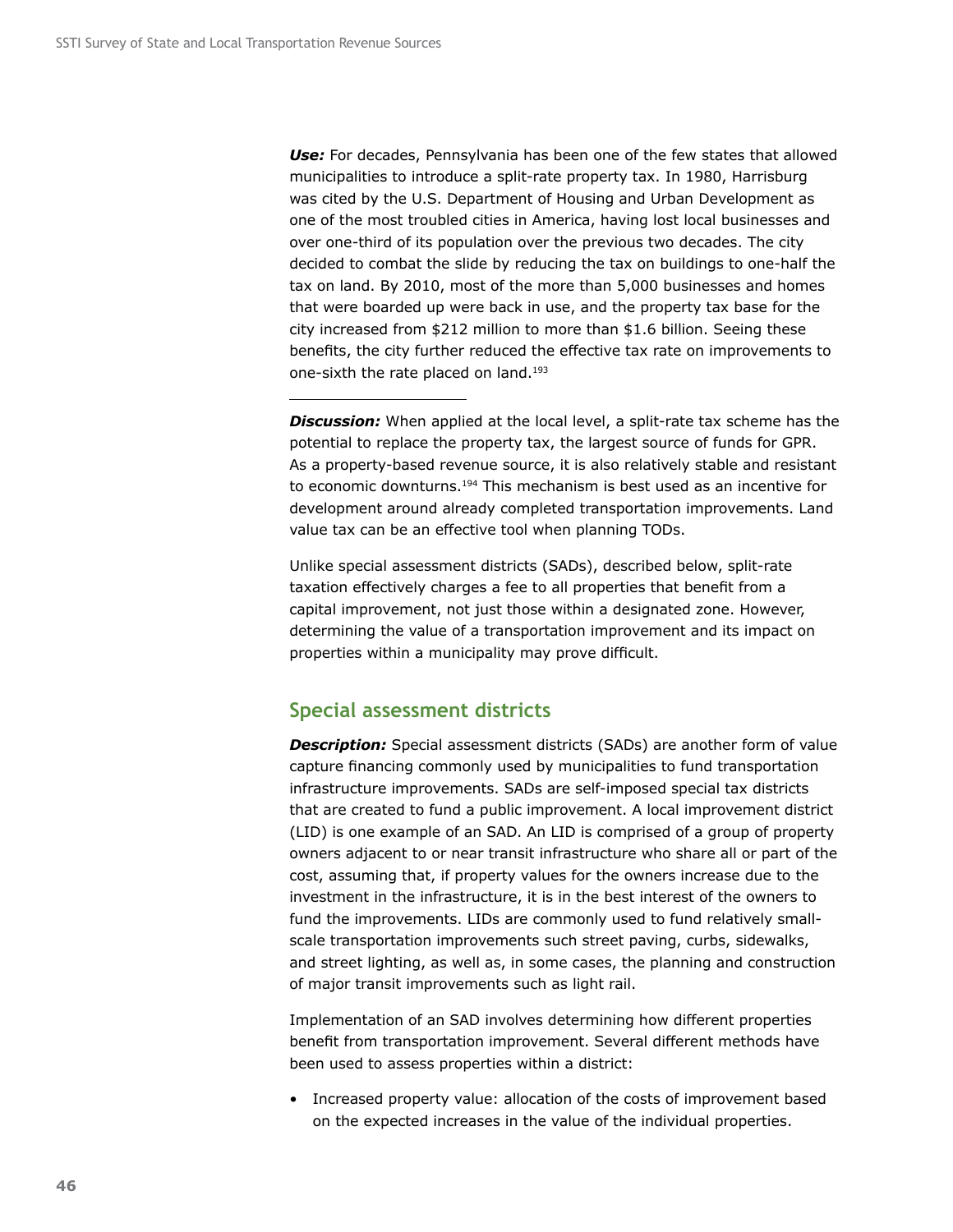- Zones: allocation of improvement costs based on location within a zone and distance from the actual improvement.
- Frontage: allocation of costs based on amount of frontage a property has adjacent to a transportation facility.
- Acreage: allocation of costs based on a property's acreage within a district.
- Distance: allocation based on the property's distance from the facility.<sup>195</sup>

*Revenue potential:* Very high for specific projects in municipalities. This revenue source works best at the local level.

*Modal applicability:* Transportation improvements across the modes. Most often used for transit projects.

Use: Legal in all 50 states.<sup>196</sup>

Unincorporated San Diego County allows residents interested in improving their roads to join together to form a "zone of benefit" SAD to implement improvement projects.

Washington, D.C., negotiated an SAD to help finance a metro station near the intersection of New York and Florida Avenues. The SAD included property owners who directly benefited from the new metro station and applied to all non-residential taxable properties within the SAD's boundaries, which were defined as commercially-zoned parcels within 2,500 feet of the transit station entrances. The SAD issued \$25 million in bonds to be paid for with the proceeds from the special assessment. The proceeds of the bond issue would be used to build the new metro station.<sup>197</sup>

**Discussion:** One major limitation of SADs is that they can generally be used to finance only projects that provide highly localized benefits, not community-wide benefits.198 As an open system, transportation infrastructure can be particularly difficult to fund through SADs because it is hard to establish a district that includes all those who benefit from the development. SADs are typically implemented at the local municipal government level; local governments have seen the most success in using SADs for transit improvements, particularly transit station improvements or construction.199

### **Tax increment financing**

**Description:** Tax increment financing (TIF) districts fund transportation improvements with taxes levied on the incremental increase in property values that results from the improvement itself. Capturing this incremental increase in values is usually accomplished through the repayment of bonds taken out at the beginning of the improvement project. The district can be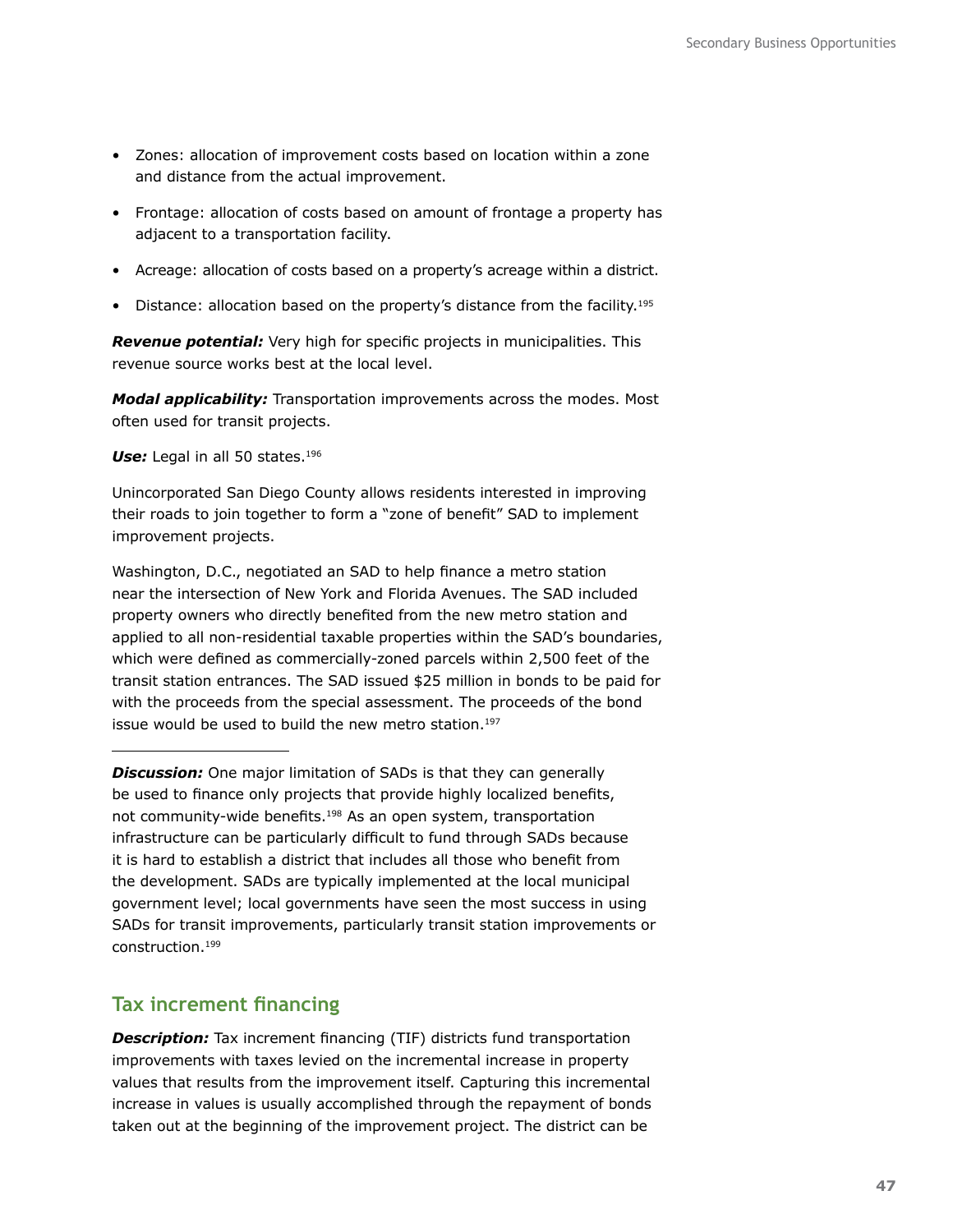expanded beyond the site of the improvement to include an area within a specified distance from the facility that is expected to reap benefits from the improvement.<sup>200</sup>

Rules for TIF vary across the states. In general, for TIF to be implemented, a district must be deemed "blighted" or "underdeveloped" by a local government. The proposed project usually must also pass the "but for" test, which stipulates that a municipality must prove that, but for the use of TIF, the development would not be financially feasible. Opponents of TIF have argued that both requirements—the "blight" designation and the "but for" clause—are merely *pro forma* exercises, and that local developers and consultants can too easily find evidence to adhere to both requirements.<sup>201</sup> TIF districts, authorized and governed by state statute, are now legal in 49 states for all types of public improvements, including transportation improvements.202 Specific TIF districts are established and run at the local municipal level.

*Revenue potential:* Very high to high for locally planned and implemented projects. As a project-specific mechanism, it is possible that TIF could well replace traditional sources of project funds, such as general purpose revenue from local governments. There are also limitations on the usage of proceeds from TIF: some states allow revenues to be used only for project capital costs, not operations and maintenance.

#### *Modal applicability:* All modes.

#### *Use:* Legal in 49 states.

Oregon makes wide use of tax increment financing to fund local improvements. Originally adopted in 1960, Oregon TIF law specifies that a municipality with a population of more than 50,000 people must limit the total assessed value of the TIF district to 15 percent of the total municipal tax base, and communities of less than 50,000 people may not establish a district valued at greater than 25 percent of the total tax base.

TIF districts and an LID were used for the development and construction of the Portland Streetcar, which was constructed in three phases between 2001 and 2007 and had a capital budget of more than \$103 million. Two different TIF districts along the streetcar route generated more than \$21 million toward the improvement. The LID, which encompassed properties around the line in all three phases, provided \$19.4 million in capital funds. Together, the two value capture programs funded almost 40 percent of the total capital costs associated with the streetcar's construction. Currently, an expansion of the Portland Streetcar is being planned, and \$15 million is expected to be funded through the establishment of another LID in the improvement area.<sup>203</sup>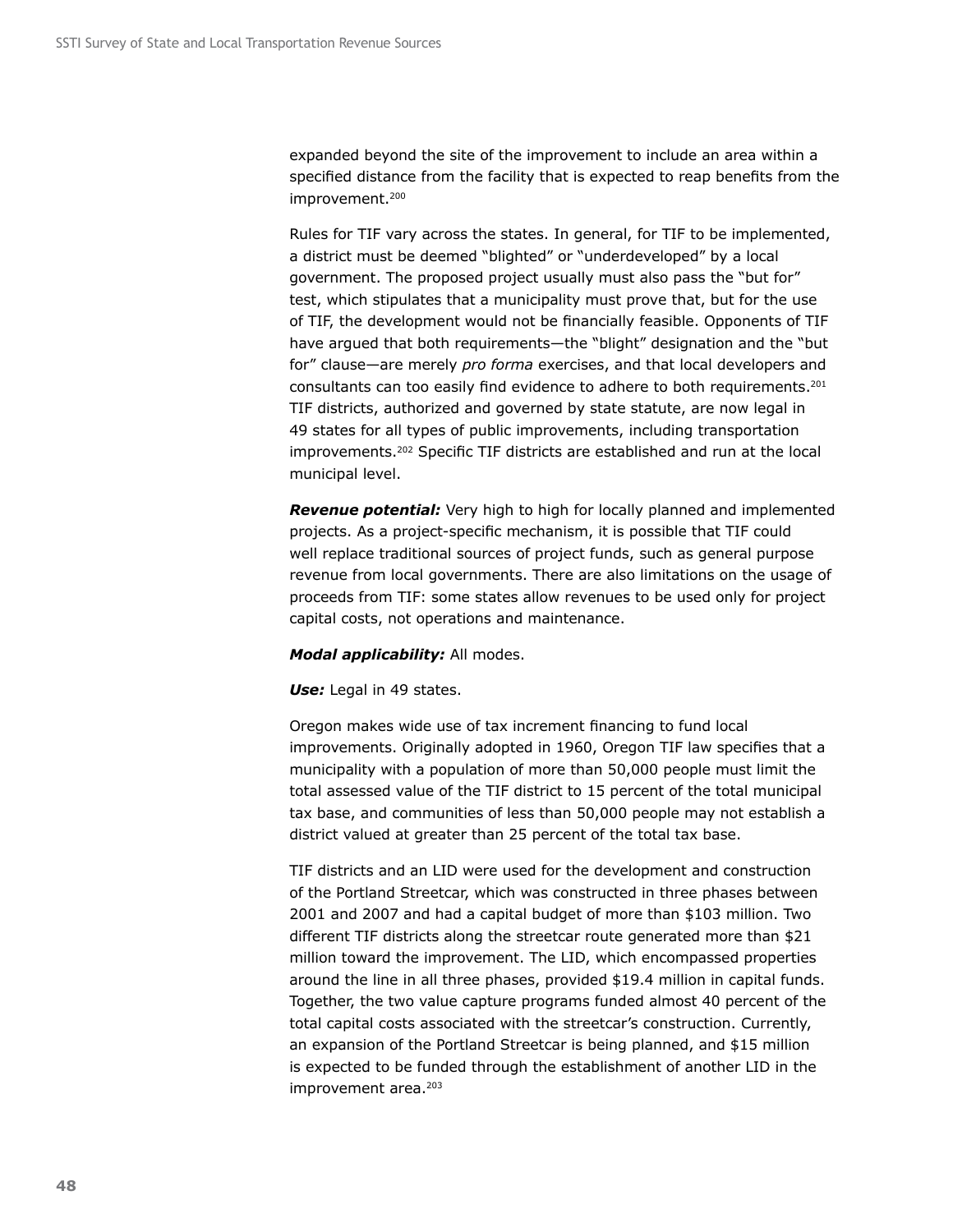Maryland uses TIF to fund TOD. Five urban TOD redevelopments have been completed or are under construction in Maryland using TIF revenues: National Harbor, East Baltimore Development Inc., Annapolis Town Center, Park Place Annapolis, and Clipper Mill.204

North Carolina voters approved the use of TIF in 2004,<sup>205</sup> but the complexity of, and lack of familiarity with, the TIF process, the absence of large projects at the municipal level, and negative views of TIF have hindered widespread use of this tool in the state.206 That said, North Carolina is currently developing a financing plan to aid in the construction of the Red Line Regional Rail project in Charlotte. The Charlotte Area Transportation System, the Department of Transportation, and the communities along the new line are working in partnership to move this project forward. The Red Line will run 25 miles between Charlotte and Mt. Mourne in Iredell County. Ten stations are currently planned for the line, and project planners anticipate increases in property values, particularly near stations, associated with the development. A TIF district is one of the innovative financing options the project team has proposed for this project.



*Red Line Regional Rail Benefits District.*

**Discussion:** TIF can assist in financing large capital transportation projects by capturing the increases in property values of properties benefitting from the capital improvement. When implemented after a detailed market analysis and with meaningful public involvement, as is being done for the Red Line project, TIF projects can create meaningful, long-term benefits. Critics of TIF argue that it takes revenues from other entities, especially school districts. However, others argue that, at the end of the life of the TIF, all levels of government are better off due to the increased tax base the use of TIF created.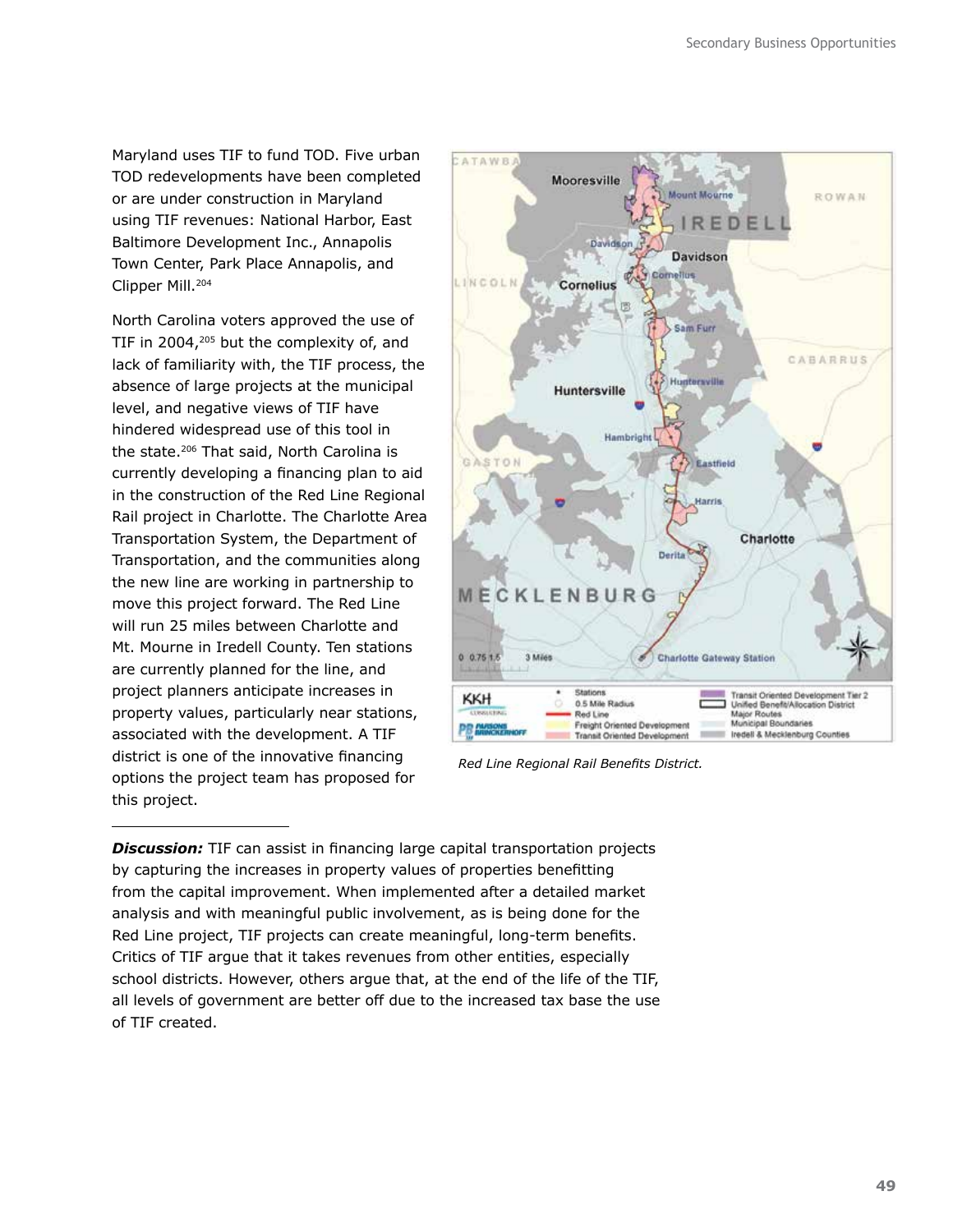### **Transportation utility fee**

**Description:** Similar to a utility's rates, transportation utility fees (TUFs) are based on the premise that transportation improvements should be financed primarily through user fees. TUFs more directly tie the costs of a project to the users of the facilities than general property taxes do. The fees are assessed on properties based on the estimated amount of trips that the property generates, providing a direct connection between the costs of transportation facilities and their demand. Unlike a property tax, which is only loosely related to the costs a particular property imposes on the transportation system through congestion and pavement damage, TUFs are assessed based on characteristics of the property that are closely related to transportation demand. They therefore have the potential to better spread the costs associated with transportation improvements and operations and maintenance among the users of the system.

*Revenue potential:* Moderate. The fees are a relatively stable source of funds for transportation. Fees should be set at a rate related to the estimated costs of providing the transportation services over a certain budget cycle, and revenues would be best used for operations and maintenance expenses instead of major capital expenses.

#### *Modal applicability:* All modes*.*

*Use:* In June 1992, Port Orange, Florida, became the tenth U.S. city (and the first east of the Mississippi River) to adopt a TUF. Initially, Port Orange established the TUF fund to replace a subsidy from the city's general fund and to eliminate a shortfall in the city's road maintenance budget. Over time, funds have been used to pave dirt roads, construct bike paths, and reconstruct and widen deficient city streets.<sup>207</sup> The City of Hillsboro, Oregon, uses TUFs for street maintenance and reconstruction; in this case, the TUF is a monthly user fee based on the use of the road system by residents, businesses, government agencies, schools, and nonprofits. The money collected through this fee allows the city to catch up on its backlog of street maintenance projects, with the goal of having the streets in good repair by 2018. The fee went into effect in March 2009, and appears on the city's utility bill along with the water, sanitary sewer, and storm water fees.<sup>208</sup>

**Discussion:** TUFs are a more efficient source of tax revenue for transportation projects than general property taxes. There is strong potential to shift the cost burden away from residential properties and toward industrial and commercial properties, which typically consume more transportation facility services. In theory, TUFs would also adhere more closely to the benefit principle than normal property taxes, because they would charge more to properties that use more of the transportation system. However, in order for the fees to adhere well to the benefit principle, the link between a property's characteristics and its demand for transportation must be established. To date, this has only been done through published trip generation rates, which are recognized as being inaccurate.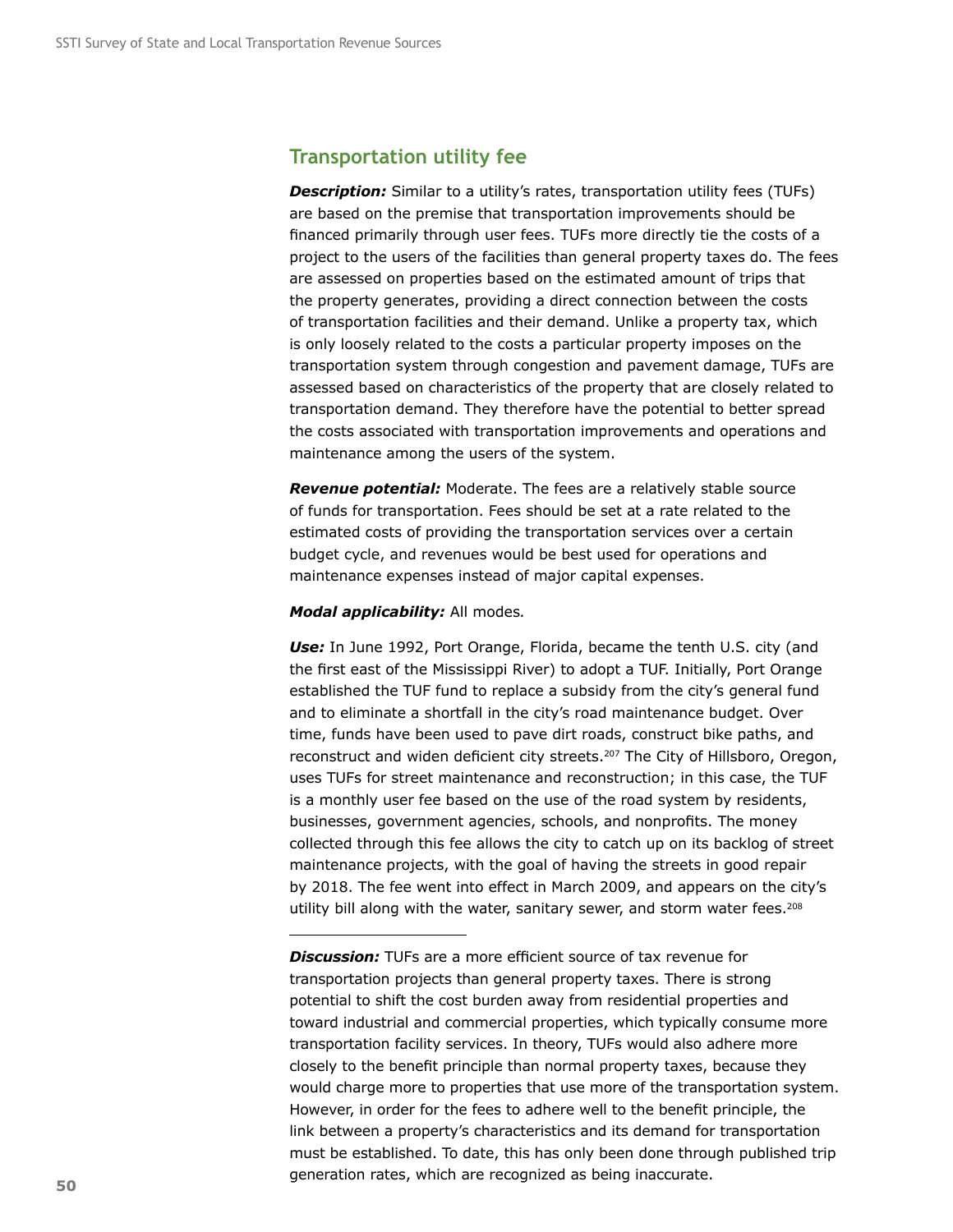## **Private investment**

### **Bonding**

There are a significant number of bonding options for surface transportation projects. For example, bonds are often part of a P3 funding package for large surface transportation projects, both highway and transit.

While bonds are important generators of funding for capital projects and many states take advantage of their availability, not every state issues bonds. The Tennessee DOT, for example, has chosen to use its bonding authorization to take advantage of the timing of project expenditures. Bonds are authorized by the state legislature but never issued. Instead, the DOT obligates projects based on bond authorization but finances the projects from the DOT's existing cash balances. The Tennessee DOT has been able to finance its road program for the past 19 years without selling bonds.

Bonds themselves do not in themselves constitute a revenue stream, but are a form of debt. Investors purchase bonds based on the obligation of the issuer to repay the investor with interest. A project paid for with a bond issue will need to be secured by an identified revenue stream (such as tolls, transit fares, or parking fees) that is expected to be adequate to pay the debt service on the bonds.

What follows is a discussion of the major bonding programs available to states, with particular attention paid to bonding programs that are used for financing P3s.

## **Certificates of participation**

**Overview:** Certificates of participation (COPs) are a form of tax-exempt debt issued by state or municipal entities, usually secured by revenue from an equipment or facility lease, 209 with maturities that match the lease term of the assets that are purchased by the state entity with the proceeds of the COPs. In the case of transit assets, the issuer may then lease the equipment to one or more transit agencies. The underlying lease or installation sale agreement furnishes the revenue stream necessary to secure the debt. The resulting lease payments, most often made with a combination of formula grant funds and local matching shares, are then "passed through" to the investors by the issuer.

*Revenue potential:* Very high. COPs have provided crucial financing for projects in California, New York, and the City of Denver, among other locations, and have been used to replace transit revenue vehicles on a large scale.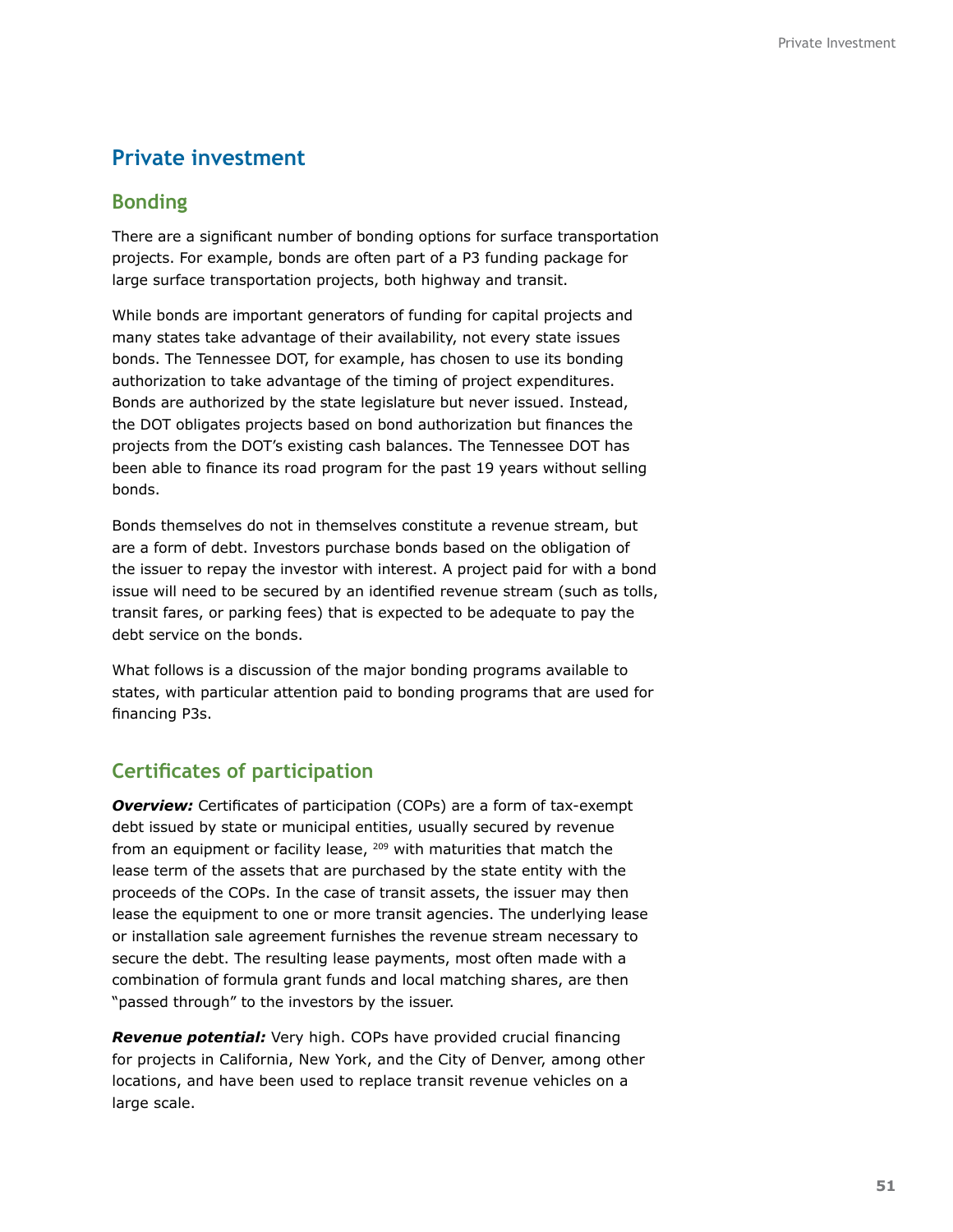*Modal applicability:* COPs have been used primarily for transit investments made as part of the Section 5307 (urban area formula) and Section 5309 (transit capital) programs.<sup>210</sup> Transit operations rely on capital equipment, such as buses or depots, which is suited to lease agreements. Less often, COPS are used for road projects. That said, COPs may offer creative financing options for some highway investments, such as automated toll collection or intelligent transportation system equipment.

*Use:* Transit systems have benefited the most from COPs. The California Transit Finance Corporation (CTFC) has used COPs to fund bus purchases for several California grantees, including the Sunline Transit Commission. Using COPs, Sunline replaced its entire fleet of diesel fuel buses with buses that operate on compressed natural gas. The CTFC issued COPs secured by a lease on the purchased buses. Because the transaction involved 40 buses, the local gas utility provided a high-speed fueling facility with a favorable capital lease arrangement. Transit agencies in Los Angeles, New York, and Denver have also issued locally-funded equipment trust certificates, beneficial interest certificates, and COPS to finance buses. These securities are very similar in type, differing mostly in the specifics of their implementation and documentation.

**Discussion:** COPs enable governmental entities to finance capital projects without technically issuing long-term debt. This is appealing, since the issuance of long-term debt is often subject to voter approval and other state constitutional and statutory requirements.

Despite the variety of assets that may be leased, the typical Federal Transit Administration (FTA) COP has involved bus purchases. The use of a COP rather than a pay-as-you-go policy allows transit agencies, either individually or in a pooled purchase contract, to make larger purchases of bus assets in an expedited manner, thereby saving money, lowering operating costs by retiring an older bus fleet, improving compliance with environmental standards, and improving revenue-generating service.<sup>211</sup>

While COPs may be issued based on a history of past grant awards, there is no guarantee that sufficient funds will be available in the future to pay the full 80 percent match of lease payments. Thus, rating agencies and capital market participants do not treat Section 5307 funds as a guarantee. An agency considering issuing COPs should include this possibility in its evaluation of whether or not to issue COPs.

### Grant anticipation notes<sup>212</sup>

**Overview:** Grant anticipation notes (GANs) are a form of debt used by transit agencies to fund capital projects. GANs allow transit agencies to borrow against future federal aid funding, but differ from COPs in that they do not involve lease agreements. GANs are issued by a transit agency and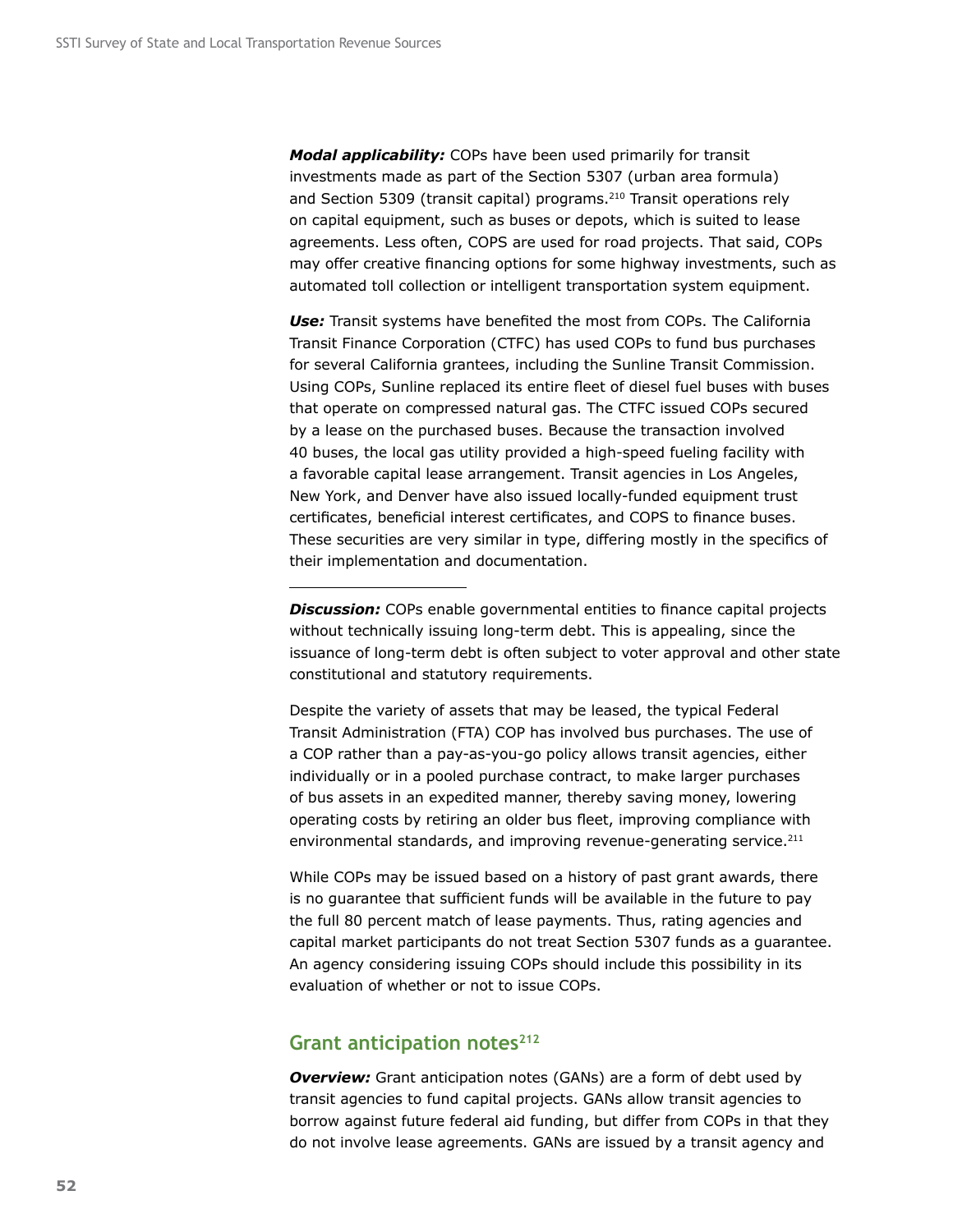secured with a pledge of federal aid assistance, thus amassing up-front capital. GANs are paid over a period of time as federal funds are received. Transit GANs may be used to back projects funded either through Section 5307 (urban area formula) and Section 5309 (transit capital) programs.

*Revenue potential:* High. Transit GANS may be backed by anticipated fare revenue and federal Section 5307 and 5309 funds. Transit agencies typically use federal reimbursements anticipated through this program as part of the revenue stream backing these notes.

#### *Modal applicability:* Transit.

*Use:* New Jersey Transit issued GANS backed by passenger fares to fund the Hudson-Bergen Light Rails (HBLR) project. The project includes 23 stations and runs 20 miles adjacent to the Hudson River. GANS formed part of the overall financing package, which included state transportation fund money and funding from an FTA New Starts Full Funding Agreement grant. The project provides a crucial alternative to driving alone, which helps manage congestion from single occupancy vehicles, reduces greenhouse gases, and spurs economic development along the rail corridor. The HBLR is well used, and is described as a "preferred alternative" for transportation in the region.213

**Discussion:** GANs allow an agency to issue debt secured by a pledge of federal aid assistance, thus amassing up-front capital. The agency can then pay down the notes over a period of time as federal funds are received. Congress distributes transit funds using discretionary and formula funding. Funds distributed using a formula are typically more predictable than discretionary funds and therefore carry less risk. The credit risks for a transit GAN backed by a discretionary full funding grant agreement may be higher than for a transit GAN backed by formula funding at an equivalent coverage level. However, as the New Jersey Transit example shows, these funds work well for large capital projects that might otherwise be delayed for lack of funding availability.

### **Grant anticipation revenue vehicles**

*Overview:* A grant anticipation revenue vehicle (GARVEE) is a debtfinancing tool that generates up-front capital for major highway projects. Future federal funds are used to repay the debt and related financing costs under the provisions of Section 122 of Title 23 U.S.C. GARVEEs can be issued by a state, a political subdivision of a state, or a public authority. As of December 2008, more than \$9 billion in highway GARVEE bonds had been issued by half of the states in the U.S.

*Revenue potential:* Very high.

*Modal applicability:* Highways.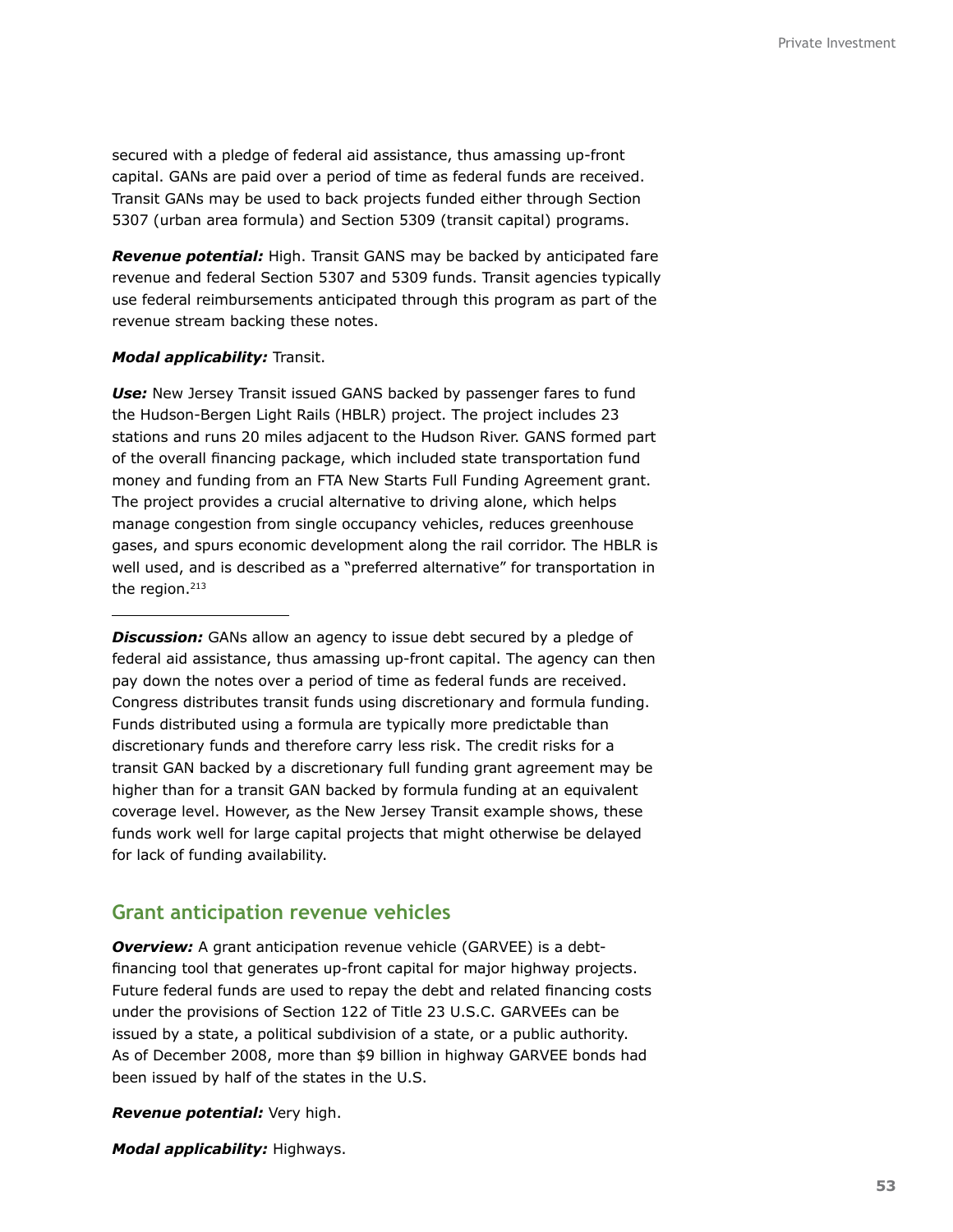*Use:* DOTs. State DOTs that use GARVEEs include North Carolina and Georgia. North Carolina uses GARVEE bonds in a manner similar to a revolving loan; as GARVEEs are paid back, they are re-issued for new projects. The state issued \$145.5 million in GARVEEs as interim financing for the construction of the 19.7-mile Monroe Connector Bypass, the state's second toll road. Georgia used GARVEEs to help accelerate a \$15.6 billion major capital program. Initially projected to take 18 years to complete, the state was able to compress the project timeline to six years.<sup>214</sup>

**Discussion:** GARVEE bonds are becoming a popular way to access future federal funding, as more immediate access to these funds improves the speed of project delivery. GARVEEs may appear politically expedient they often do not require voter approval. However, states should consider the debt service costs associated with these bonds, which will need to be covered from the state's own coffers. For this reason, these bonds could create additional funding headaches down the road through increased debt service costs.<sup>215</sup>

## **Private activity bonds**

**Description:** Private activity bonds (PABs) are designed to encourage private investment in transportation projects.216 These bonds provide private developers and operators with access to tax-exempt interest rate bonds, effectively lowering the cost of capital and enhancing investment prospects.

Qualified highway or surface freight transfer facilities projects include:

- Any surface transportation project that receives federal assistance under Title 23 U.S.C. (as in effect on August 10, 2005, the date of the enactment of Section 142(m)).
- Any project for an international bridge or tunnel for which an international entity authorized under federal or state law is responsible and which receives federal assistance under Title 23, U.S.C. (as so in effect).
- Any facility for the transfer of freight from truck to rail or rail to truck (including any temporary storage facilities directly related to such transfers) which receives federal assistance under Title 23 or Title 49 U.SC.

Examples of facilities for the transfer of freight from truck to rail or rail to truck include cranes, loading docks, and computer-controlled equipment that are integral to such freight transfers. Examples of facilities that are not freight transfer facilities include lodging, retail, industrial, or manufacturing facilities.

The law limits the total amount of such bonds to \$15 billion and directs the Secretary of Transportation to allocate this amount among qualified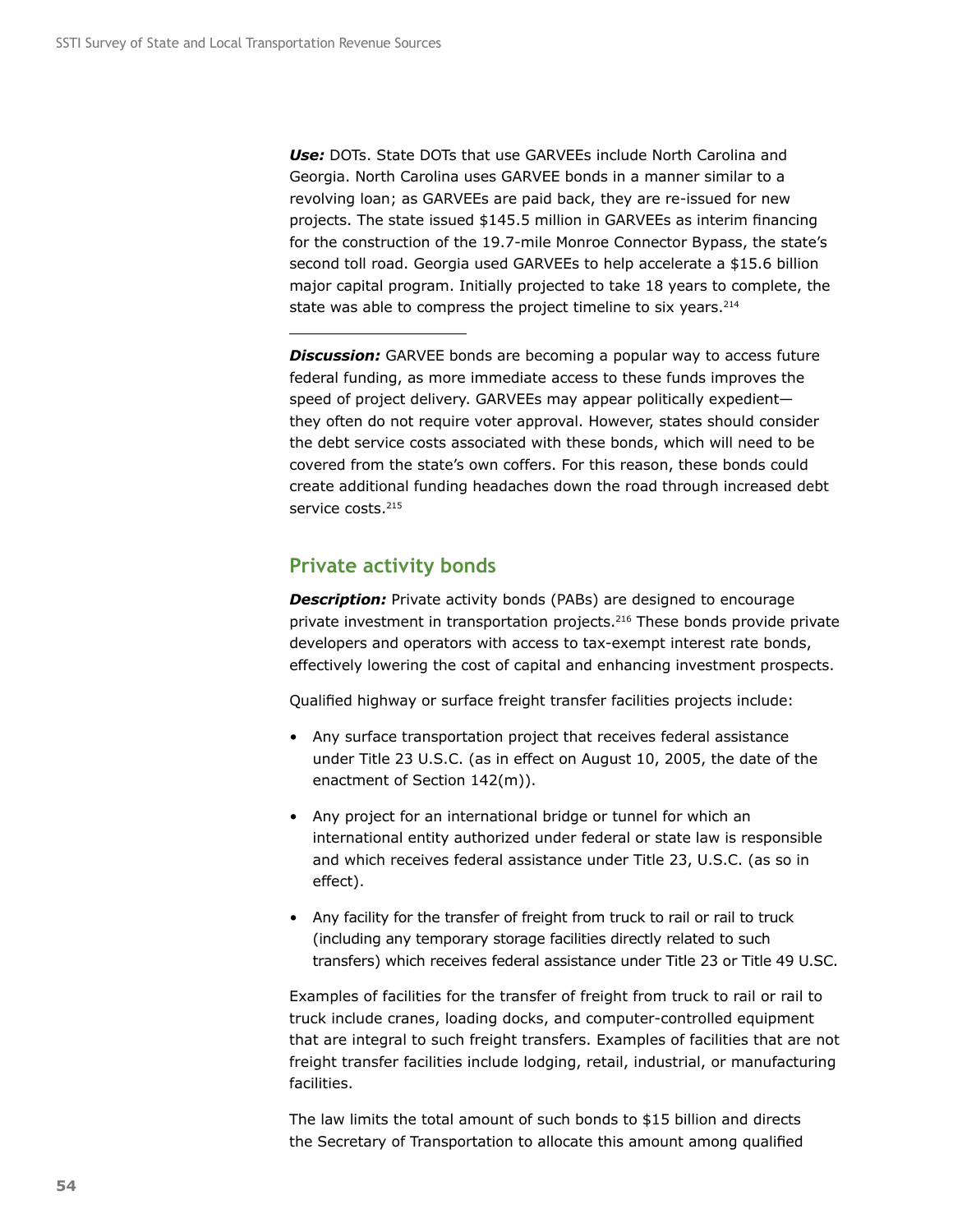facilities. The \$15 billion in exempt facility bonds is not subject to state volume caps.

*Revenue potential:* High. As of October 2011, the U.S. DOT had approved \$8.1 billion dollars for 13 projects, leaving just under \$7 billion available for new projects.

*Modal applicability:* Applicable to highways, freight transfer facilities, and transit projects receiving federal assistance under Title 23 or Title 49 U.S.C..

*Use:* State DOTs and their private sector partners. The U.S. DOT accepts applications requesting authority to use a portion of the \$15 billion for specified projects. There is no formal application, but a suggested application format may be viewed on the program's website.<sup>217</sup>

*Discussion:* PABs are no-interest bonds, which reduces the cost of the debt associated with the loans. However, as mentioned above, the program is capped at \$15 billion, and more than half of this bonding authority has already been used. In addition, 95 percent of the proceeds from the bond issue must be expended for qualifying projects within a five-year period. Failing to meet this deadline will require the bond issuer to use unspent proceeds from the bond to redeem the bonds within 90 days. There is a possibility of an extension if the bond proceeds were not used due to circumstances beyond the control of the issuer. Given this restriction, it is in the interest of an agency issuing bonds under this program to be sure that the project to be funded is ready to go.

### **Public-Private Partnerships**

**Overview:** Public-Private Partnerships (P3s) are contractual agreements between a public agency and a private entity that facilitate participation by the private entity in the operations and maintenance of infrastructure projects or facilities. For transportation projects, P3s typically involve one or more aspects of bonding, financing, program management, planning, design, construction, toll collection, or operation and maintenance of the facility. P3 projects might be developed to complete a new facility, or to improve the operations of an existing facility.

*Revenue potential:* Moderate to high, depending on how it is structured. P3s are best thought of as a means to assemble a package of public and private funding options, not as a revenue source *per se* . Revenues backing a P3 project might include tolls, parking fees, or leases, for example, and are often the security backing a bond issue that is used to help finance the P3 facility.<sup>218</sup>

*Modal applicability:* All modes, although each state enacts enabling legislation specifying the modes that may use P3s.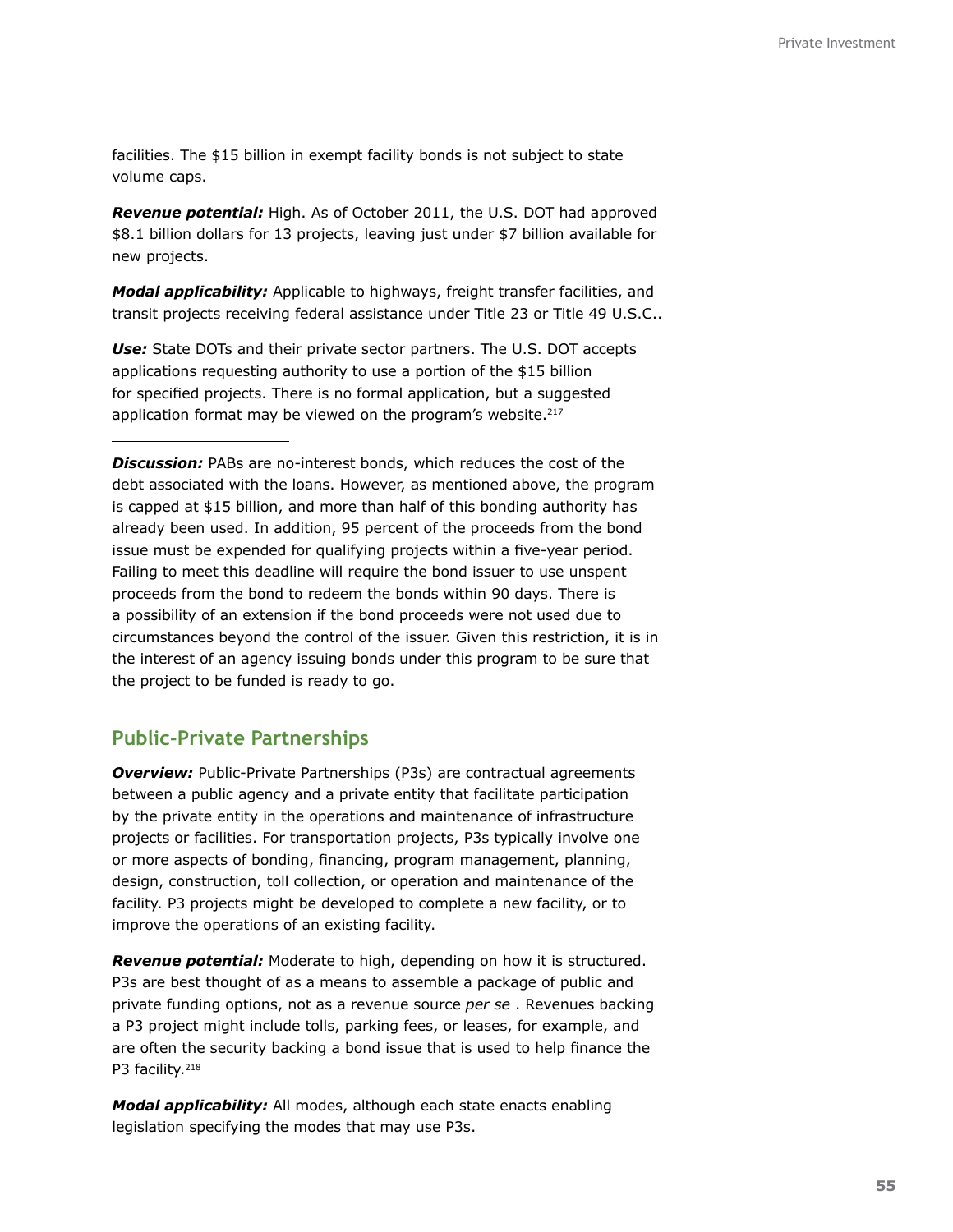Use: As of October 2010, 29 states had enacting laws authorizing P3s for highways and bridge projects, 20 states allow for P3s on transit projects, and 38 states authorize P3s for design-build projects.

The Hiawatha Light Rail in Minneapolis/St. Paul provides an example of a P3 for a new facility.<sup>219</sup> The line links downtown Minneapolis with Minneapolis-St. Paul International Airport and the Mall of America. The corridor is 12 miles long, with 19 stations and 24 light rail vehicles. Since the line's completion, adjacent land has experienced significant residential and commercial development.

The project combined federal, state, and local grants. Private partners became involved in two separate design-build contracts: one for light rail vehicles, and one to place rail, signal, and communication equipment along the alignment.

Two well-known examples of P3s that include the long-term lease of an existing facility include the lease of the Indiana Toll Road and the Chicago Skyway. In both instances, an international conglomerate entered into a long-term agreement to operate and maintain a public roadway, and in both instances, the partnerships have proved challenging for both the public and private partners. Questions of whether the award of the contract reflected the actual value of the facilities linger, and the private partners have not realized the return on their investments that they had hoped to achieve.<sup>220</sup>

There are, however, important questions to ask and considerations to address prior to a state entering into a P3. Some of the key questions decision-makers should take into account when considering a transportation project funded through the P3 model include inclusion of non-compete contract clauses and specification of contract length, potential monopoly power, and the determination of a revenue source.<sup>221</sup>

Concerns related to P3 projects include the potential loss of public control of taxpayer-funded facilities, the negative impacts of selling or entering into long-term leases for publicly-owned infrastructure assets, the potential loss of revenues over the long term, concerns over violating existing publicsector labor agreements, concerns over non-compete contract clauses limiting a public entity's ability to address system concerns outside the P3 contract, and the length of a long-term lease contract.<sup>222</sup>

**Discussion:** In this era of constrained budgets, P3s are becoming increasingly attractive to governments seeking to balance their budgets. P3s can help states increase the efficiency of their transportation investments and leverage federal resources by attracting non-federal public and private investment. Many states are finding these partnerships appealing for their ability to accelerate project delivery through private financing, create lifecycle efficiencies, improve project quality, and spread project risk.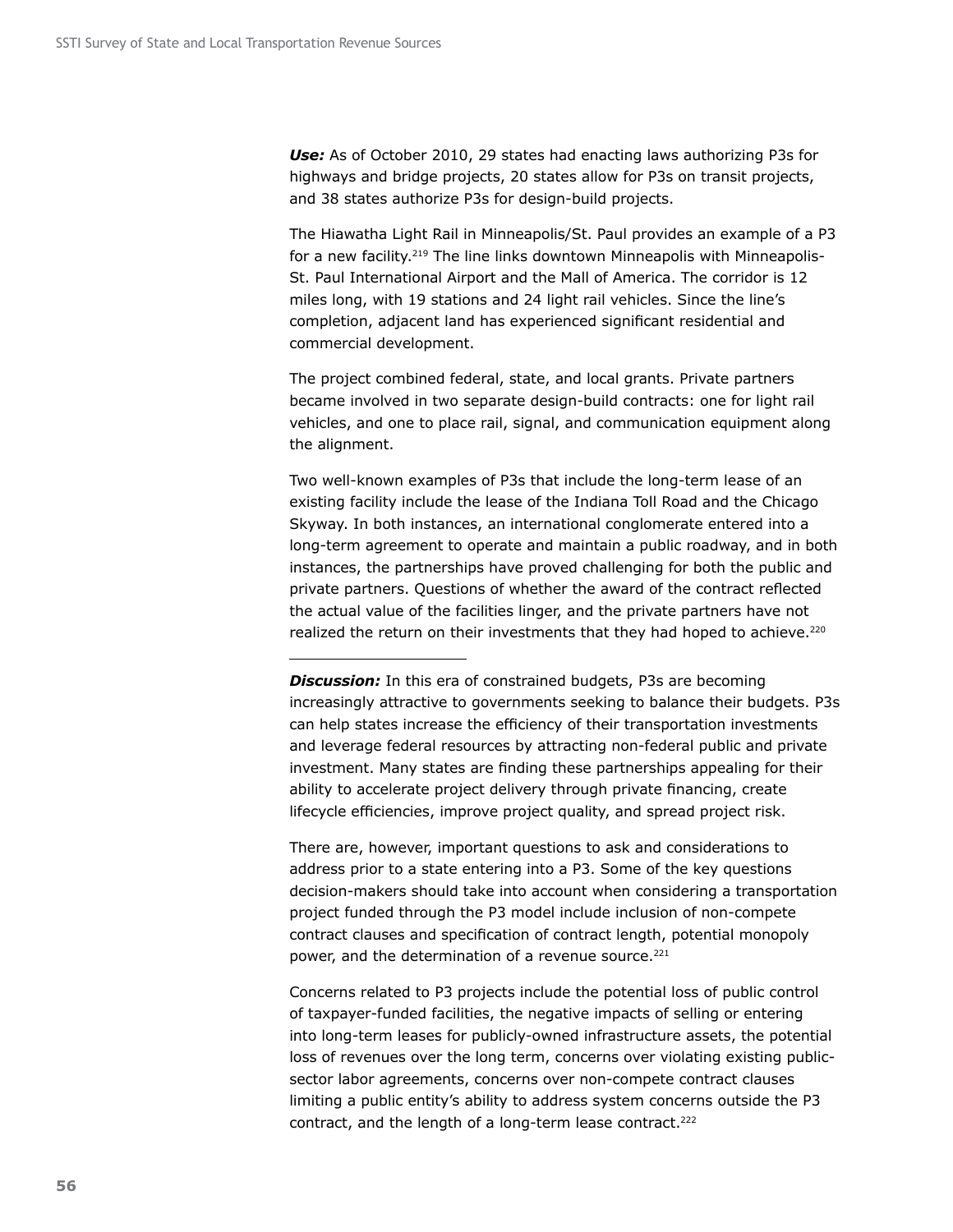## **Railroad Rehabilitation and Improvement Financing Program**

*Description:* The Railroad Rehabilitation and Improvement Financing Program (RRIF) helps finance railroad infrastructure by providing direct federal loans and loan guarantees.<sup>223</sup> The RRIF program was first established in 1976 and then modified in 1998 by the Transportation Equity Act for the 21st Century (TEA-21).<sup>224</sup> Congress made additional changes to the program in SAFETEA-LU. Through this program, the Federal Railroad Administration is authorized to provide direct loans and loan guarantees of up to \$35 billion. Up to \$7 billion is reserved for projects benefiting freight railroads other than Class I carriers.

The RRIF program provides direct loans that can fund up to 100 percent of a railroad project. The repayment period for the loans can be as long as 35 years, with interest rates equal to the cost of borrowing from the government. RIFF funding may be used to:

- Acquire, improve, or rehabilitate intermodal or rail equipment or facilities, including track, components of track, rolling stock, bridges, yards, buildings, and shops.
- Refinance outstanding debt incurred for the purposes listed above.
- Develop or establish new intermodal or railroad facilities.

Program funds are awarded competitively. Eligible borrowers include railroads, state and local governments, government-sponsored authorities and corporations, joint ventures that include at least one railroad, and limited option freight shippers that intend to construct a new rail connection.<sup>225</sup>

*Revenue potential:* Very high. The program is able to fund up to \$35 billion. A wealth of untapped financing is available; to date, just \$1.6 billion has been committed to projects.

*Modal applicability:* Freight and passenger rail.

*Use:* Thirty-two loan agreements have been executed since 2002, for a total of \$1.6 billion. To date, eligible applicants other than railroads have not utilized this program.

The Denver Union Station Project Authority received a \$1.55 million RRIF loan for the station in 2010. Amtrak utilized a \$562.9 million RRIF loan to replace aging rail cars and improve track. The largest RRIF loan to date, the dollars will be used to finance the purchase of 70 high-performance electric locomotives and upgrade existing maintenance facilities.<sup>226</sup>

*Discussion:* While RRIFF financing does not generate new money, it allows railroads and state and local governments to enter into low-interest loan agreements. The ability to fund a project with 100 percent federal funds with a loan repayment period of up to 35 years is very attractive.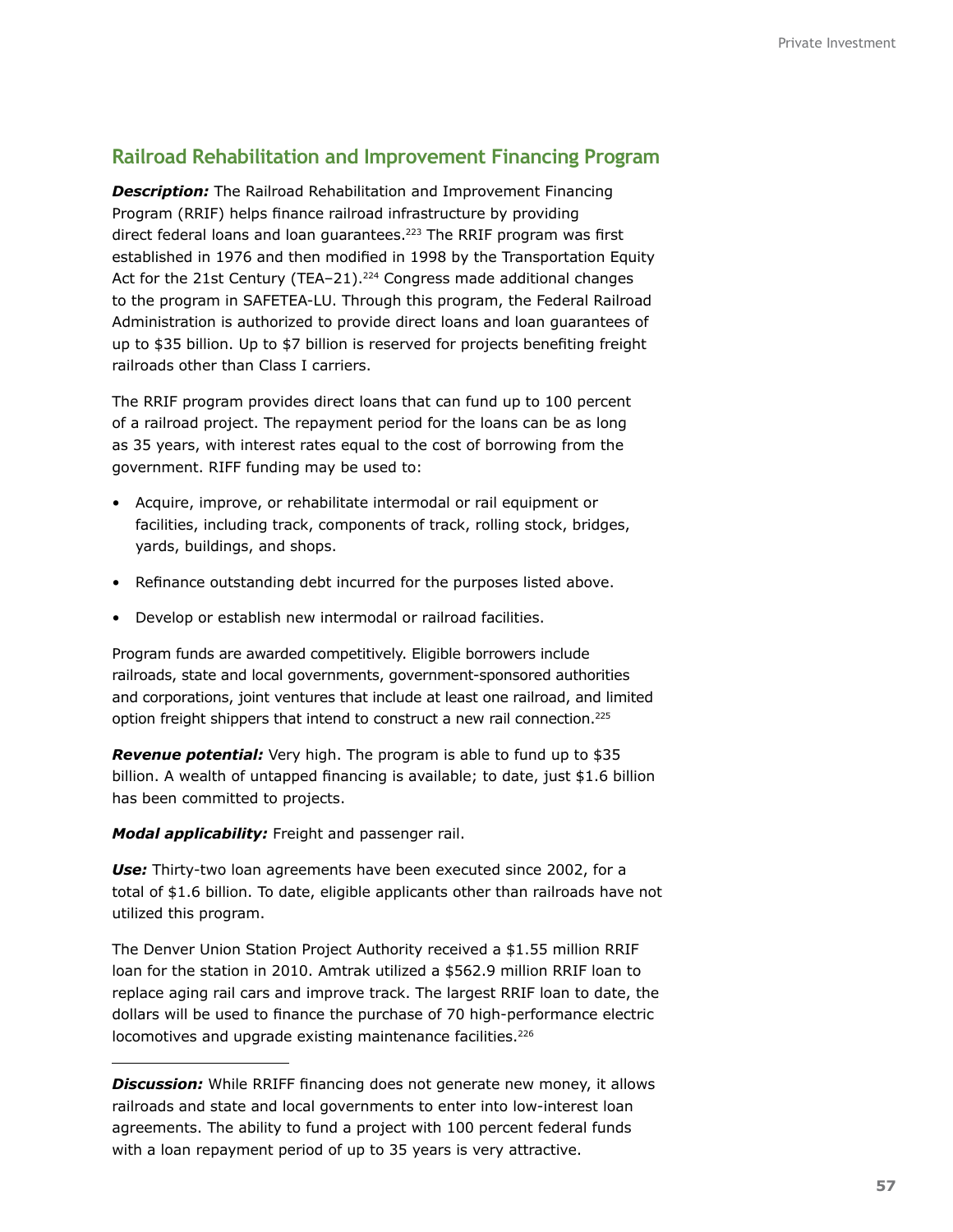The dollars remaining in the RIFF program suggest that eligible applicants primarily state and local governments—that have rail projects should explore using RIFF financing to move these projects forward. RIFF financing may also be used in joint ventures that include at least one railroad.

The primary challenge associated with this type of funding is delays in securing the loans, which, thus far, has limited the use of the mechanism. The Wheeling & Lake Erie Railway Company's two loan applications took 18 months and ten months, respectively, to secure, rather than the 90 days the application review is supposed to take. The length of these delays created additional costs to the rail company related to its need to secure additional outside loans and its damaged relationships with material suppliers.<sup>227</sup>

### **Section 129 loans**

*Description:* Section 129 loans allow states to use regular federal-aid highway apportionments to fund loans to projects that have dedicated revenue streams (both toll and non-toll). Because payments on the loan can be delayed until five years after project completion, this mechanism provides flexibility during the ramp-up period of a new toll facility.

Similar to State Infrastructure Banks (SIBs), Section 129 loans allow states to leverage additional transportation resources and recycle assistance to other eligible projects. States have the flexibility to negotiate interest rates and other terms of Section 129 loans. When a loan is repaid, the state is required to use the funds for a Title 23-eligible project or for credit enhancement activities, such as the purchase of insurance or the funding of a capital reserve, to improve credit market access or lower interest rate costs. One important distinction between SIBs and Section 129 loans is that projects that receive assistance from repaid Section 129 loans are not required to meet the same federal requirements as those using SIB loans.

Section 129 of Title 23 was originally amended by ISTEA to allow federal participation in a state loan to a toll project. In response to what was experienced under TE–045, the 1995 NHS Act further expanded federal-aid eligibility to include state loans to non-toll projects with a dedicated revenue stream.

*Revenue potential:* Marginal. The revenue-generating potential from this program is indirect, and there are specific eligibility requirements that limit participation. Section 129 loans are not an independent revenue stream. The loans do, however, assist in constructing a financing package for a capital construction project. The federal participation on these loans may not exceed 80 percent.

*Modal applicability:* Transportation projects receiving federal assistance under Title 23 U.S.C.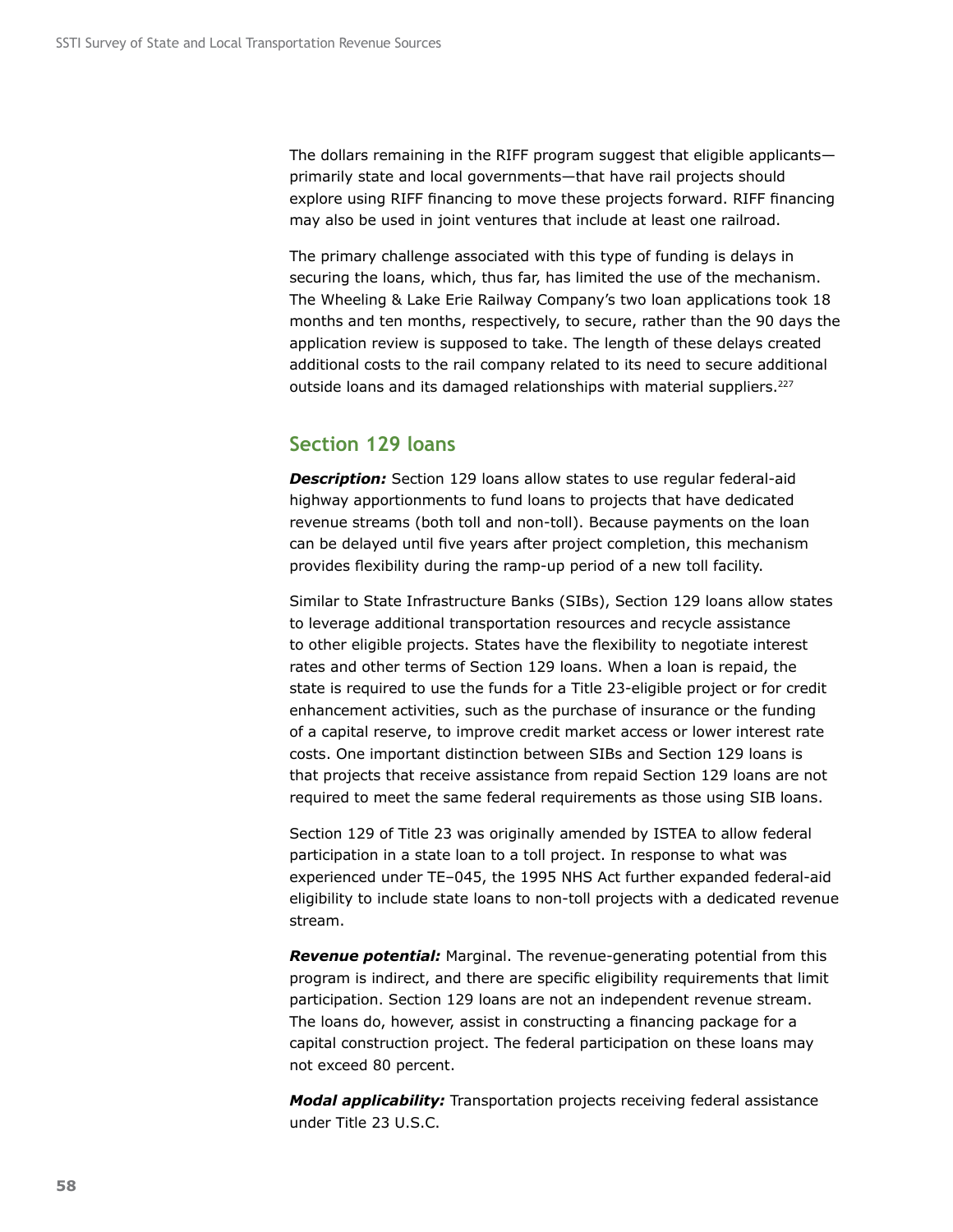*Use:* The use of Section 129 loans has been limited, perhaps due to the specific eligibility requirements. The President George Bush Turnpike Project in Texas was advanced with a \$135 million Section 129 loan, which facilitated the financing by expanding the project's bonding capacity and enhancing the creditworthiness of the project's revenue bonds. Michigan DOT used a Section 129 loan to help finance construction of the second span of the Blue Water Bridge from Port Huron to Canada. Forty-five million dollars of the total \$63 million cost of the bridge was financed with a Section 129 loan. The reminder of the project cost was financed through revenue bonds.228

**Discussion:** Section 129 loans can provide important flexibility for financing qualifying projects. States may take up to five years to repay these loans, and the loan terms are flexible, allowing negotiated interest rates. These specifics make the loan program appealing as part of a funding package for major capital projects. However, there are other restrictions that have limited the use of this program. Section 129 loans are only available for projects that have a dedicated revenue stream up front, such as tolls, excise taxes, sales taxes, real property taxes, motor vehicle taxes, incremental property taxes, or other types of fees. Loan repayments generated must be used for future projects eligible under Title 23 U.S.C.

## **Special Experimental Project Number 15**

*Description:* Special Experimental Project Number 15 (SEP–15) is a new process the Federal Highway Administration (FHWA) is experimenting with to evaluate new P3 strategies for project delivery. Through this process, FHWA is seeking to develop an approach for efficient transportation project delivery that fosters P3s while still meeting its responsibilities to taxpayers and to environmental stewardship. SEP–15 includes, but is not limited to, the following major elements of project delivery:

- Contracting
- Compliance with environmental regulations
- Right of way
- Project finance

The goals of SEP–15 are to increase flexibility, encourage innovation, improve timely project construction, and promote P3s. SEP–15 is structured to help FHWA identify the current FHWA laws, regulations, and practices that inhibit greater use of P3s and private investment in transportation improvements. The program is also structured to help FHWA develop new policies, procedures, and approaches that address these impediments.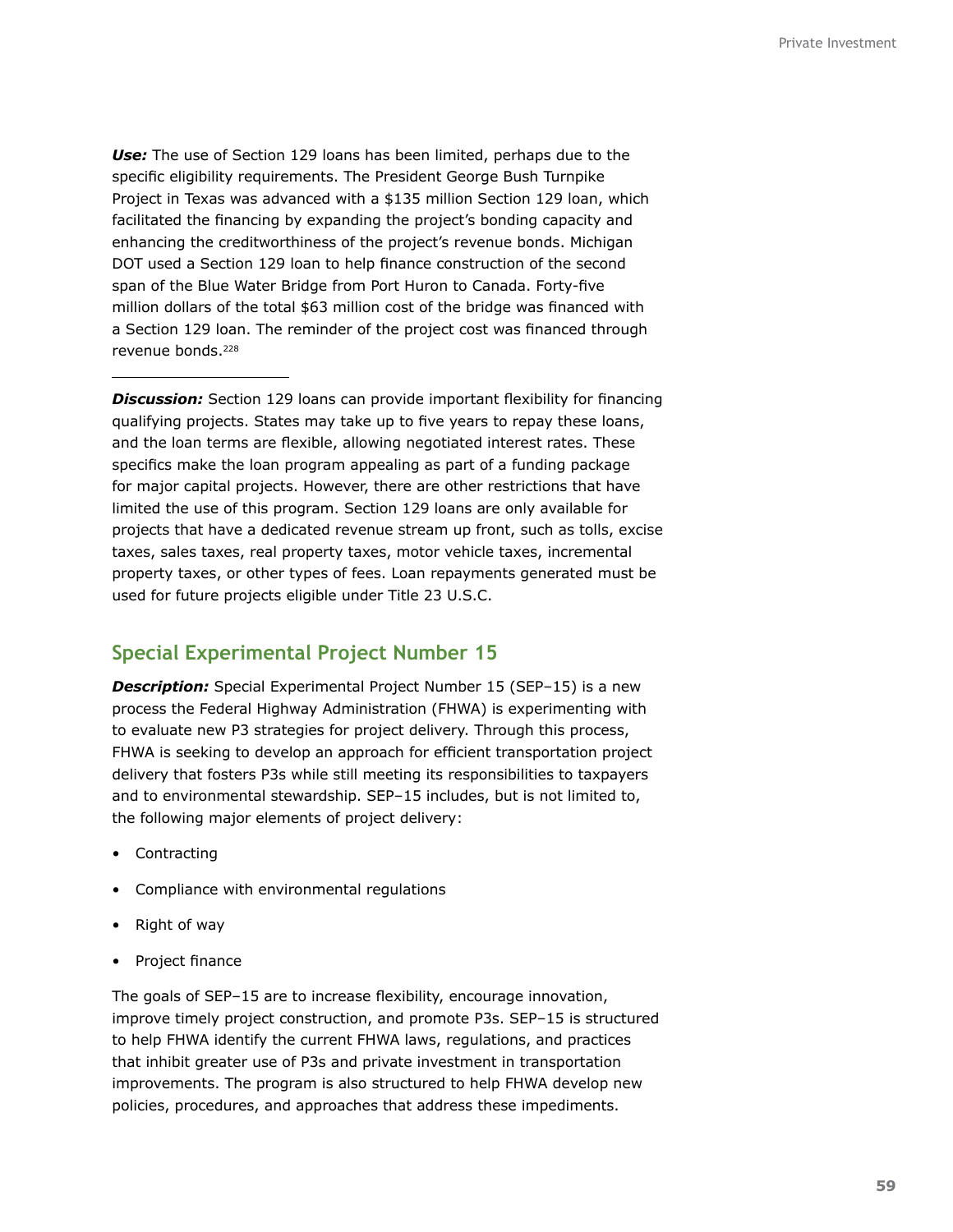*Revenue potential:* Marginal. This program's revenue-generating potential is indirect. Revenue would be generated primarily from cost savings realized through innovative project delivery and program management related to the streamlining efforts for the four major project elements delineated above. If an approved SEP–15 project is successful in improving project delivery and reducing delays in approvals, then money will be saved through the efficiencies gained.

*Modal applicability:* SEP–15 is applicable to projects eligible for funding under Title 23 U.S.C., including multimodal projects.

*Use:* SEP–15 funds are awarded as part of a competitive application process. To be eligible, projects must test an innovative delivery technique that is prohibited by a current provision of Title 23 U.S.C., FHWA regulations, or FHWA policy, thus incentivizing new strategies. SEP–15 projects cannot be used to test new or modify existing project delivery processes outside of Title 23 U.S.C. A state must demonstrate that the experimental feature is one that will advance the goals of the SEP–15 program. States are encouraged to discuss potential applications with the appropriate staff from FHWA's division headquarters prior to submitting an application or concept paper.<sup>229</sup>

**Discussion:** SEP-15 funds offer the potential to realize cost savings through improved project delivery, the increased ability to enter into a P3, and the creation of new revenue streams identified as part of the SEP–15 experiment. However, SEP–15 is an experimental program that requires an involved application process; it may not be feasible to develop an SEP–15 funding program if the sponsoring agency does not have the staff time to devote to developing a program, particularly if it's an agency struggling with reduced staffing levels.

### **State infrastructure banks**

**Description:** State infrastructure banks (SIBs) are essentially revolving loan funds established to capitalize on existing funding sources, $230$  which may be federal, state, or local. There are two types of SIBs: federallyfunded and state-funded. Both types of SIBs create revolving infrastructure funds that states can choose to establish. A national infrastructure bank is currently under discussion by Congress.

Congress established the federal SIB program for all states in SAFETEA-LU. This program authorizes states to develop cooperative agreements with the Secretary of Transportation to establish revolving infrastructure funds that are capitalized with federal transportation funds authorized in FY 2005–09. Projects eligible for funding through the SIBs include those eligible under Title 23 and Title 49, as well as any other projects related to surface transportation that the Secretary determines to be appropriate. SIBs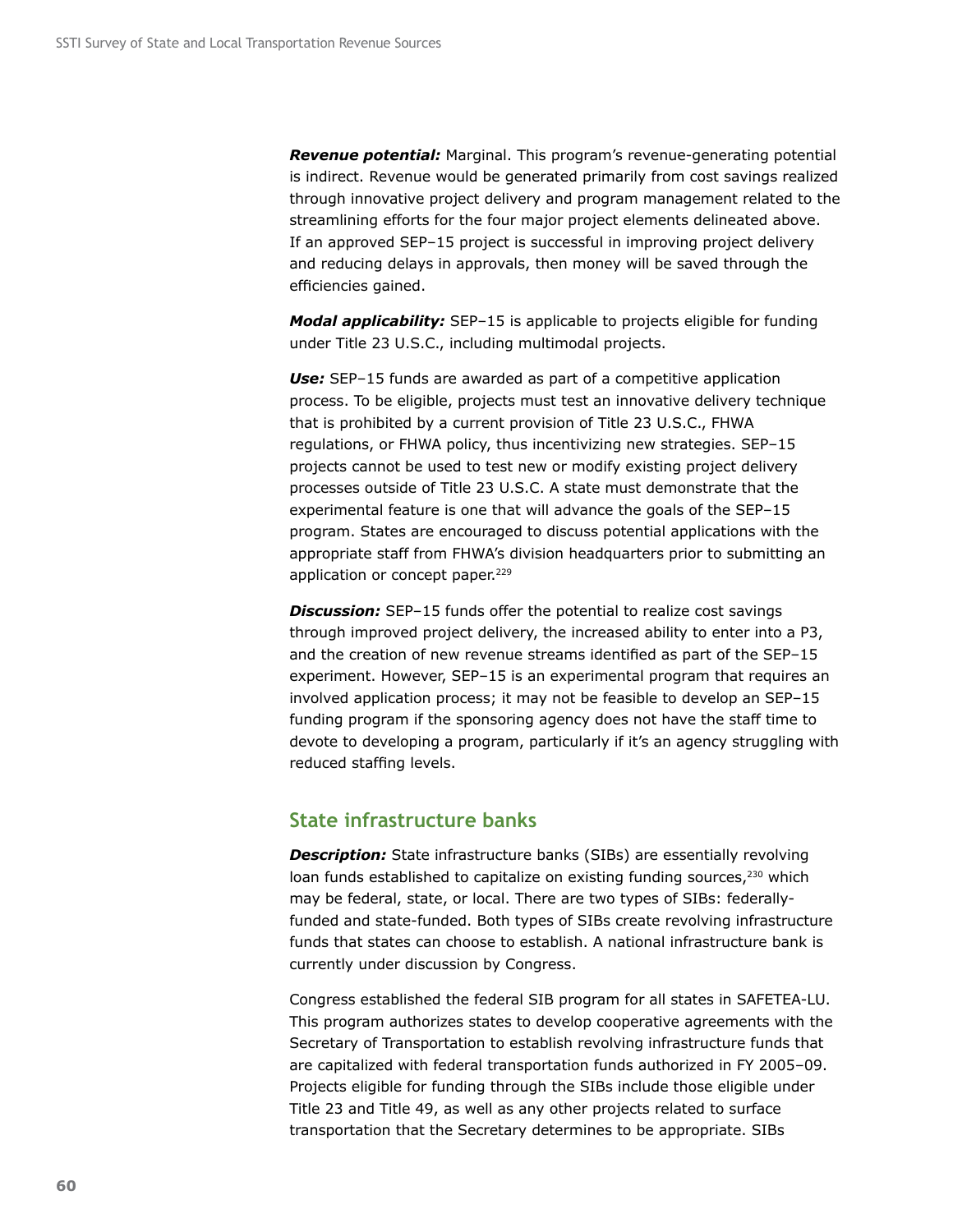capitalized with federal transportation funds are subject to the requirements of Title 23 and Title 49, as applicable.

A state must match the federal funds used to capitalize the SIB on an 80/20 federal/non-federal basis. States also have the opportunity to contribute additional state or local funds beyond the required nonfederal match.

State-funded SIBs are capitalized using state funds, without federal funding assistance. These SIBs do not fall under the regulations of Title 23 and Title 49.

Four states have established SIBs that receive no federal assistance:

- Kansas established an SIB known as the Transportation Revolving Fund in 1999.
- Ohio's SIB funds projects through its Federal, State Motor Fuel, Title 23, and General Revenue Fund (GRF) Accounts. Federal/state highway and transit projects are funded using at least one of these accounts. Other projects, including rail, airports, and local roads, are funded solely through the state GRF Account.
- Florida has two accounts within its SIB, a federally-funded account and a state-funded account capitalized solely with bond proceeds and state funds.
- Georgia passed legislation in 2008 establishing a State Transportation Infrastructure Bank, which it capitalized with \$34 million in state funds in FY 2009. The statute allows for future federal capitalization.

*Revenue potential:* High. For large projects, SIBs can provide a critical portion of the capital investment needed. Participating states may capitalize their SIBs with federal surface transportation funds for each fiscal year from 2005 through 2009, using the traditional 80/20 federal/local match as follows

- Highway account: up to ten percent of the funds apportioned to the state for the National Highway System Program, the Surface Transportation Program, the Highway Bridge Program, and the Equity Bonus.
- Transit account: up to ten percent of funds made available for capital projects under Urbanized Area Formula Grants, Capital Investment Grants, and Formula Grants for Other Than Urbanized Areas.
- Rail account: funds made available for capital projects under subtitle V (Rail Programs) of Title 49.231

SIBs may also provide assistance in the form of loans, credit enhancements, and access to bonding programs. As loans or other forms of credit assistance are repaid, an SIB's initial capital is replenished and can be used to support a new cycle of projects.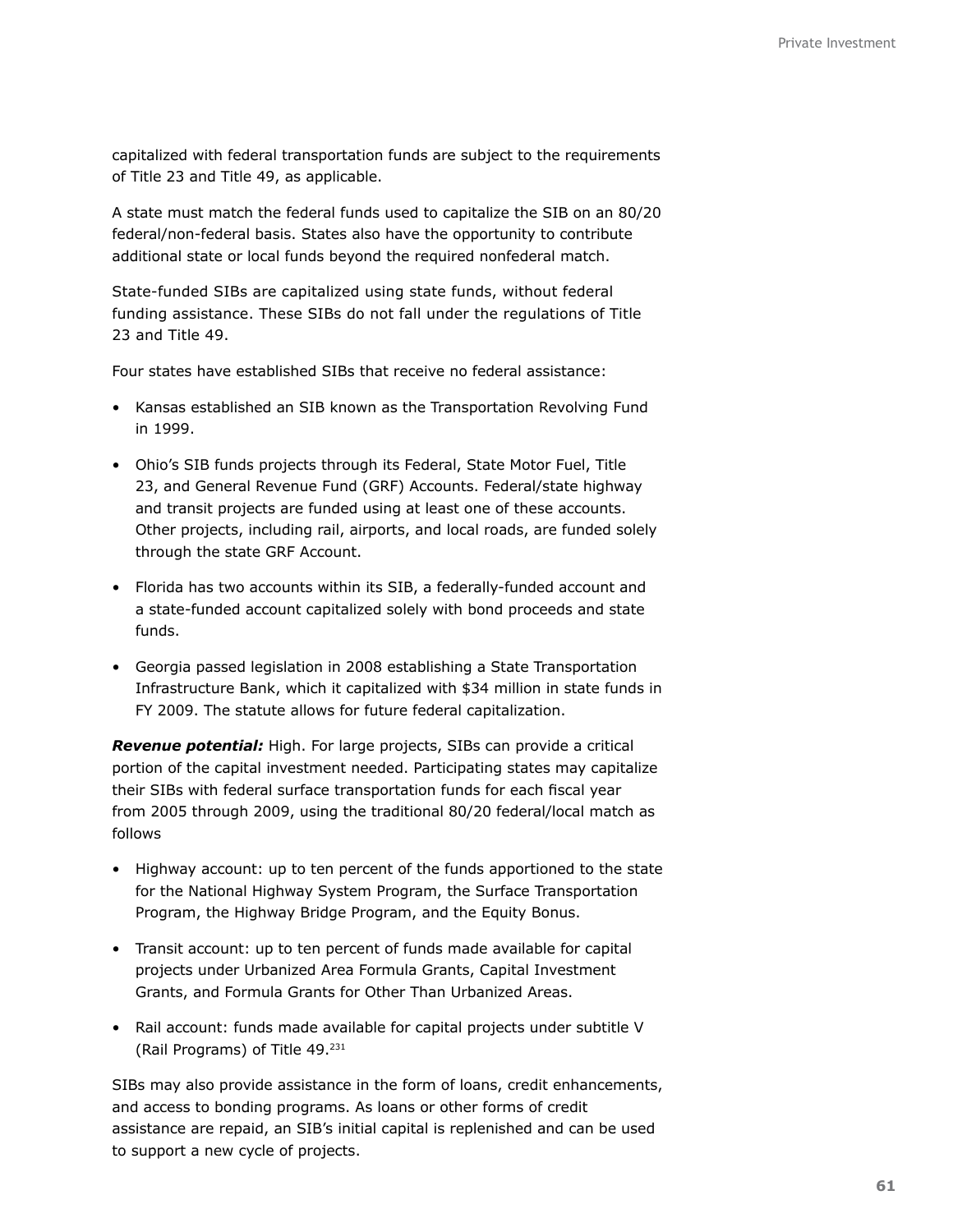#### *Modal applicability:* All modes.

*Use:* SIBs offer the opportunity for states and local governments to work on high priority projects that might otherwise be delayed due to lack of funding. As of December 2008, the latest year for which complete data are available, 32 states and one territory had entered into 609 SIB loan agreements with a total dollar value of \$6.2 billion.<sup>232</sup> Four states have established SIBs capitalized solely with state funds.<sup>233</sup>

Money deposited in an SIB may be used for surface transportation projects across the different modes. Two recent examples of SIBs illustrate the potential of infrastructure banks at the state and local levels. Massachusetts established an SIB with a \$1.5 billion bond bill. This SIB allocates \$200 million to local road and bridge projects and directs \$311 million to the state's rail and transit systems.<sup>234</sup> An impressive recent example comes from Chicago, where a proposed infrastructure bank will fund transformative, forward-thinking projects such as a new Bus Rapid Transit line with a zoned fare structure. The fares collected as part of these projects provide the revenue source to fuel the public/private partnerships behind the bank. $235$ 

**Discussion:** Through SIB financing, states can leverage money for transportation projects, accelerate construction timelines, and recycle assistance for future transportation needs. SIBs assist in leveraging private capital with public-sector grants and bonds, often as part of a P3 effort.

The ability to access significant sums of money for a project makes an SIB loan attractive to agencies financing a large infrastructure project. SIB loan repayment schedules can be structured to match the availability of project revenue streams. Projects receiving assistance through an SIB area are awarded competitively. The competitive nature of the program gives it the potential to direct assistance to projects with high merit.<sup>236</sup>

While SIBs offer a range of opportunities for project funding, they require a significant investment of staff time and expertise on the part of the agency to establish and manage an infrastructure bank. In this era of shrinking staff and budgets, administering an SIB could pose a challenge. It is critical that states complete a detailed analysis of the proposed SIB prior to implementation. The SIB's mission, vision, goals, administrative structure, and project evaluation methods should be finalized prior to launch. Some states have formed an SIB and dedicated funding for projects, only to see the majority of these funds sit idle and collect interest.<sup>237</sup> Other states, such as Tennessee, have federal authorization for an SIB, but choose not to use this authority due to a lack of appetite for entering into debt of any kind.

SIBs have, to date, been used primarily for highway projects, and there are states that feel their infrastructure banks are underutilized. Although this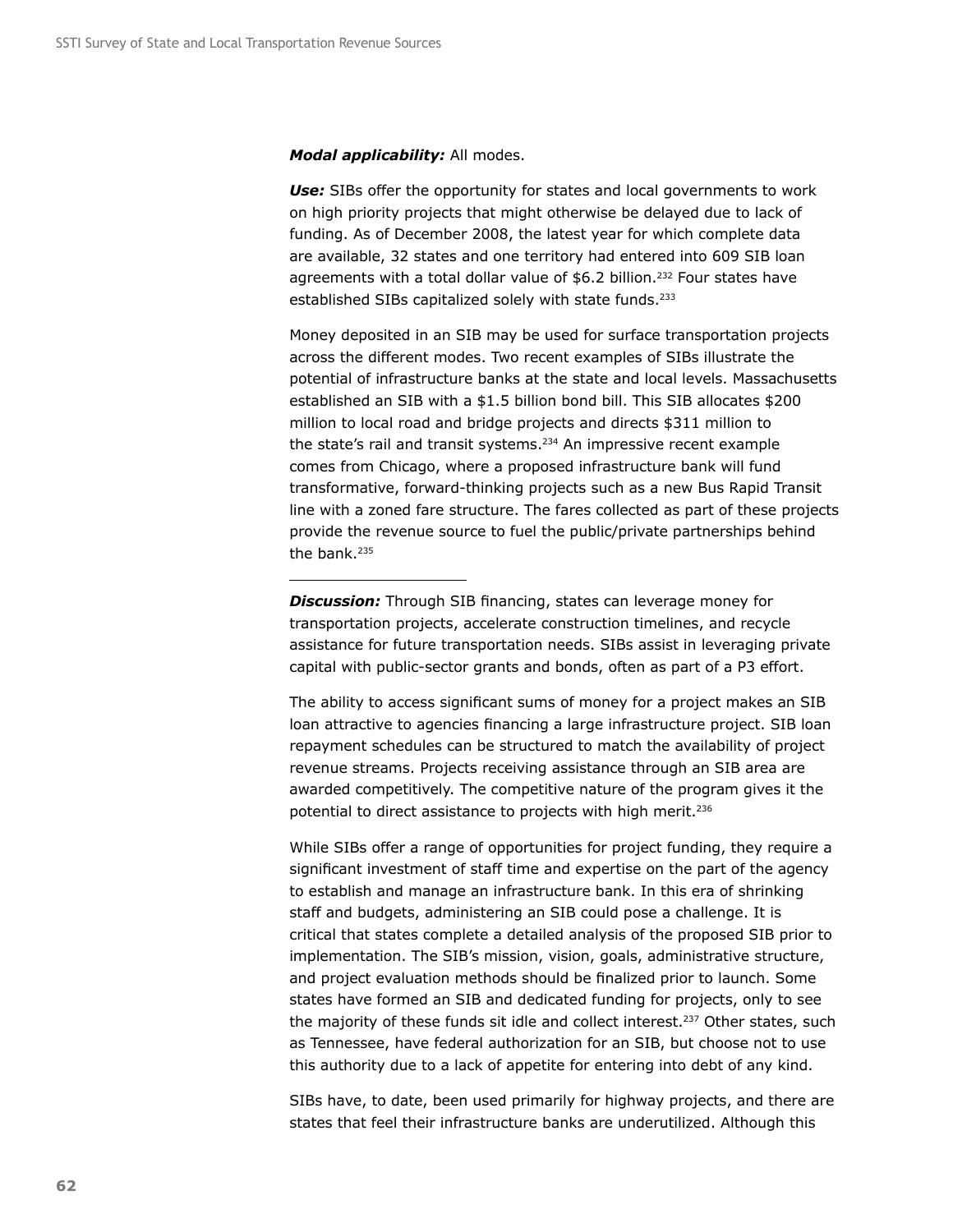might be listed as a disadvantage, it also presents a significant opportunity. Transit and other multimodal projects, for instance, are underrepresented in most SIB-funded projects.<sup>238</sup> In order to take full advantage of financing through a SIB, states should work to incorporate additional multimodal projects into their infrastructure bank programs.239

### **Transportation Infrastructure Finance and Innovation Act**

**Description:** The goal of the Transportation Infrastructure Finance and Innovation Act (TIFIA) program is to leverage federal resources and encourage private capital investment in infrastructure.<sup>240</sup> TIFIA provides credit assistance in the form of direct loans, loan guarantees, and standby lines of credit to finance surface transportation projects. Key objectives of the program include facilitating projects with significant public benefits, encouraging new revenue streams and private participation, addressing capital market gaps, limiting federal exposure to risk, and creating a flexible process to address investor concerns.241

TIFIA credit assistance can provide improved access to capital markets, flexible repayment terms, and more favorable interest rates than can be found in the private market. TIFIA, like SIBs, can help advance expensive projects that otherwise might be delayed or deferred because of size, complexity, or uncertainty over the timing of revenues.

*Revenue potential:* Marginal. Through SAFETEA-LU, Congress authorized \$122 million for each federal fiscal year from 2005 through 2009. TIFIA has received an equivalent amount of budget authority in each extension of SAFETEA-LU. TIFIA funds pay the subsidy cost of providing credit assistance, and are available until expended or reprogrammed by Congress. This funding amount can support more than \$1 billion in average annual credit assistance

*Modal applicability:* Highway, transit, rail, and port projects.

**Use:** Eligible applicants include state and local governments, transit agencies, railroad companies, special authorities, special districts, and private entities. TIFIA assistance is competitively awarded. As of early 2012, 13 states and Puerto Rico had received TIFIA loans totaling \$9.1 billion.<sup>242</sup>

North Carolina was awarded a TIFIA loan of \$387 million in 2009 to assist with the construction of the Triangle Expressway, a \$1.2 billion project.<sup>243</sup>

Virginia received a direct TIFIA loan in 2012 totaling \$422 million for assistance with the completion of the downtown tunnel project in Norfolk and Portsmouth. The project's total estimated cost is \$2.1 billion.<sup>244</sup> In 2007, the state received \$150 million in TIFIA loans to help with the completion of the Richmond Airport Connector, a \$597 million project.<sup>245</sup>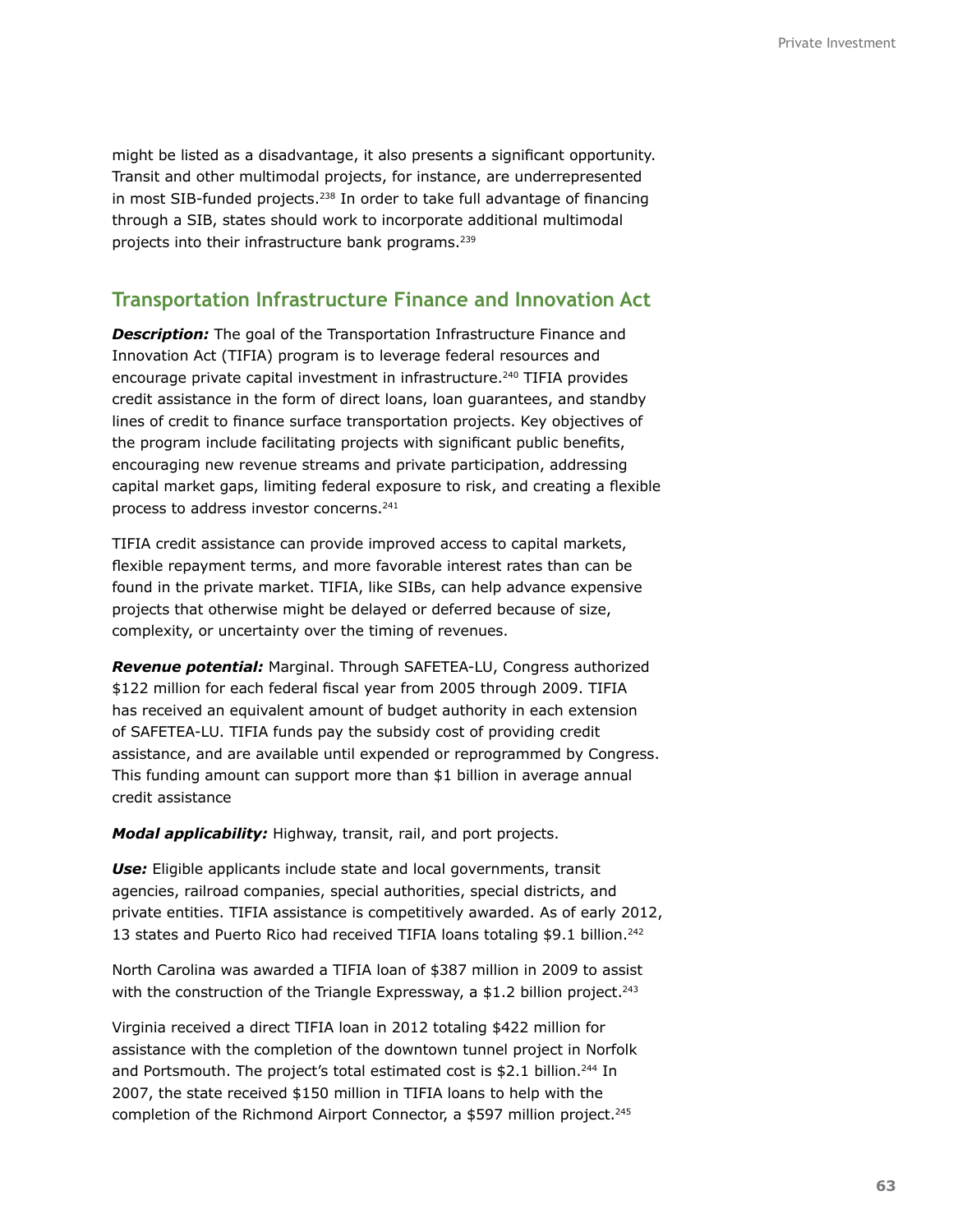**Discussion:** The TIFIA program presents a significant opportunity to leverage federal loans in order to increase private sector participation in large transportation infrastructure projects. For this reason, TIFIA loans are often part of P3 projects. This program has provided assistance across the major transportation modes, with highway, transit/rail, air, and maritime transit projects benefiting from TIFIA loans.

On the other hand, TIFIA loans can only provide a portion of a project's funding. TIFIA contributions are limited to 33 percent of a project's budget, and dedicated revenues for repayment are required for funding the award.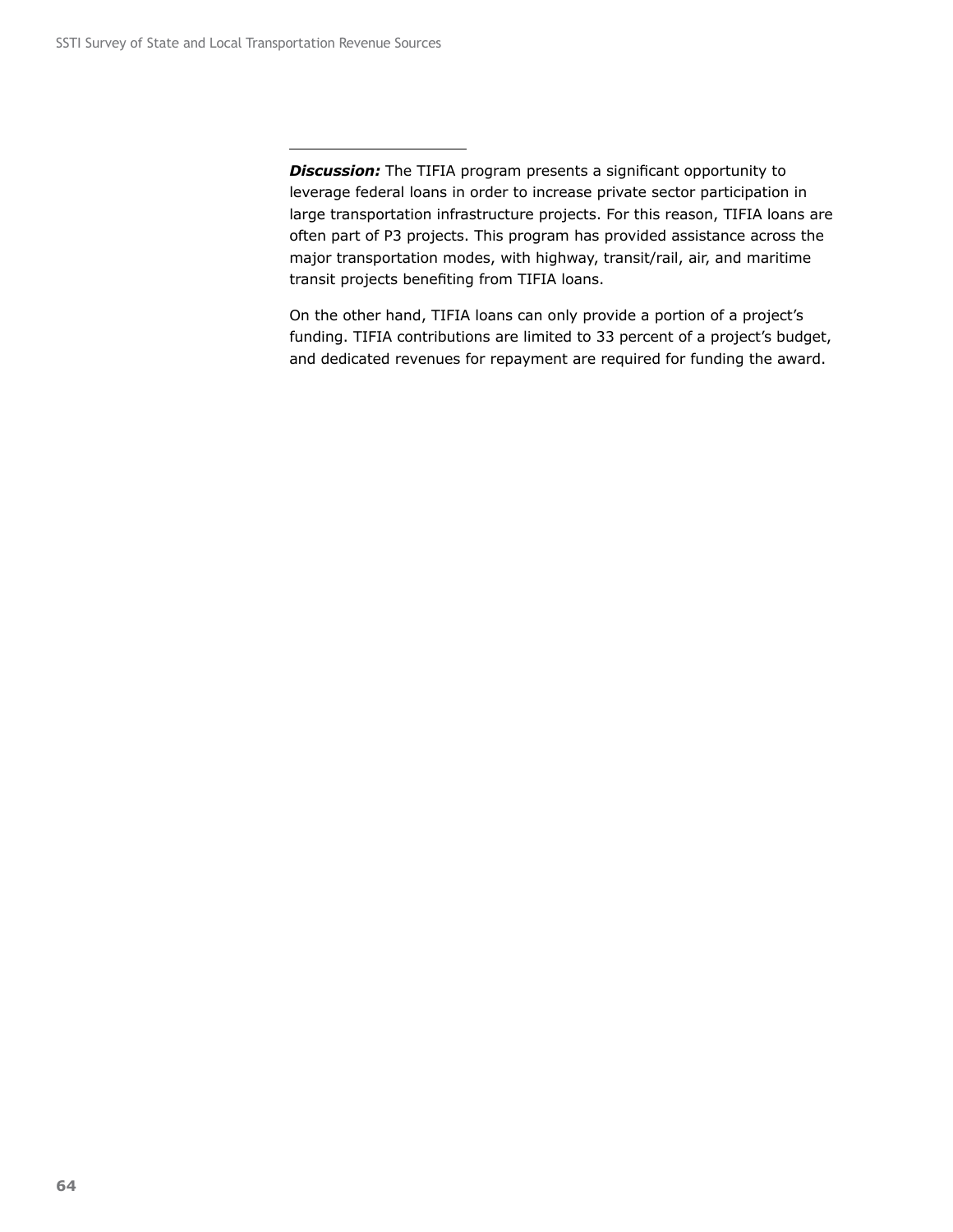**Appendix A: Scan of State Use of Identified Revenue Strategies**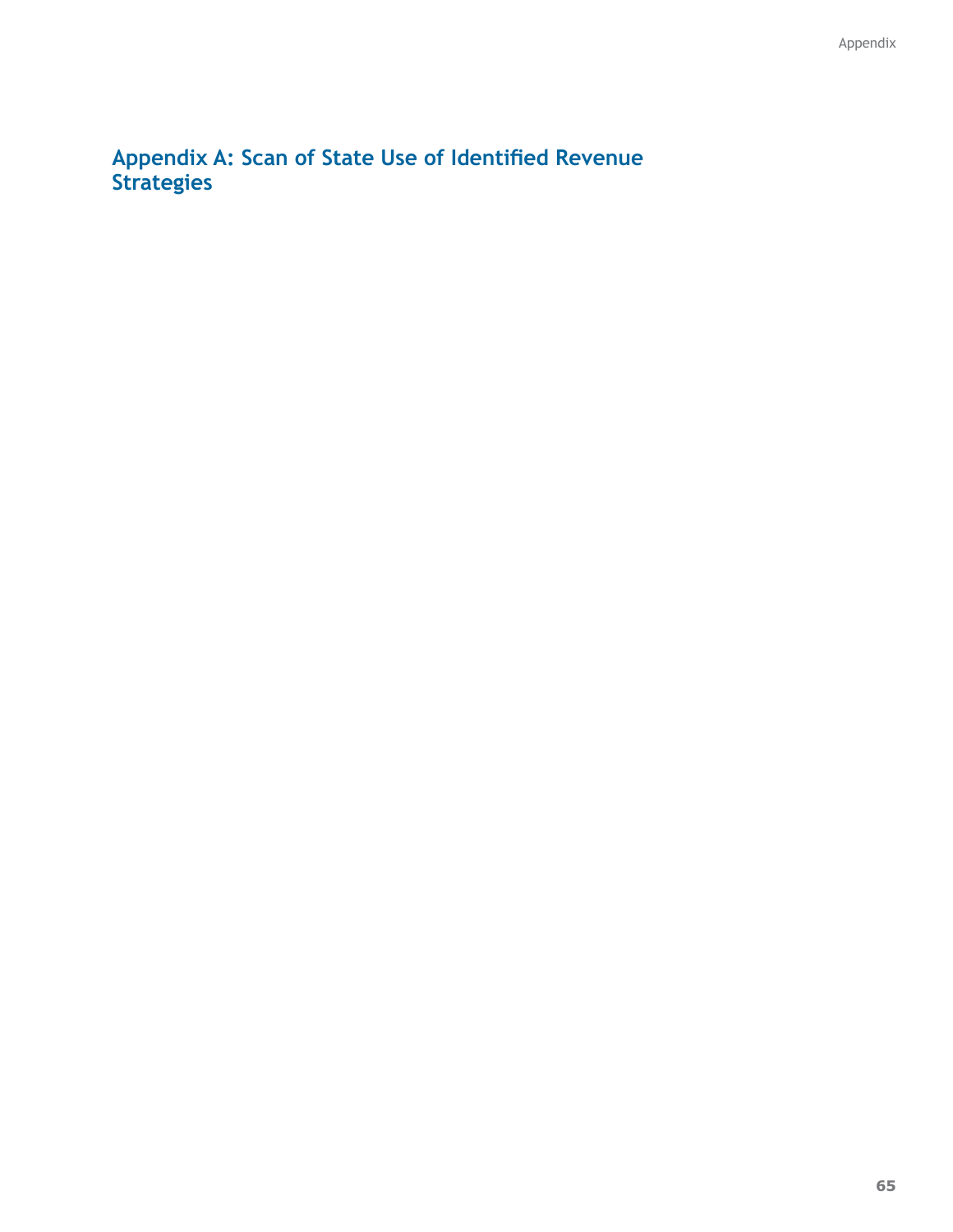## Advertising Alternative Fuel Tax Carbon Tax Concessions Development Impact Fees/ Negotiated Extraction Farebox Collection Fuel − Oil Companies Franchise Tax General Purpose Revenue Grant Anticipation Revenue Vehicles Joint Development Local Income Taxes Local Option Sales Tax Mileage Based − VMT/MBUF Sale of advertising space on buses, inside transit facilities, at highway rest stops, on ferry boats, and in terminals. Fee assessed to owners of alternative fuel vehicles to account for loss in gas tax revenue through reduced fuel consumption. Charge for amount of carbon dioxide pollution generated through burning of fossil fuels in motor vehicles. Leasing of retail space at locations such as highway rest areas, transit centers, etc. Charges associated with costs incurred with extension of public services for private developments. Fare collected from transit riders by transit systems. Tax on oil companies operating in a state. Some states cap, others index to inflation. Revenue from state income and sales taxes. Often includes vehicle registration and sales fees. Debt-financing tool generating up-front capital. Future federal funds used to repay debt and related financing costs. Private-sector partner either provides transportation facility or makes financial contribution to offset public cost. Primarily used when transportation facility is adjacent to real estate development. Levied as either a payroll tax or a general income tax. Funds from tax may be used for transportation projects. Used to help fill budget gaps and revenue shortfalls. May require a referendum to implement. Distance-based tax. Vehicle operators charged a per-mile fee instead of or in addition to a gas tax.

# **Table 1: Summary Data of State Transportation Revenue Tools**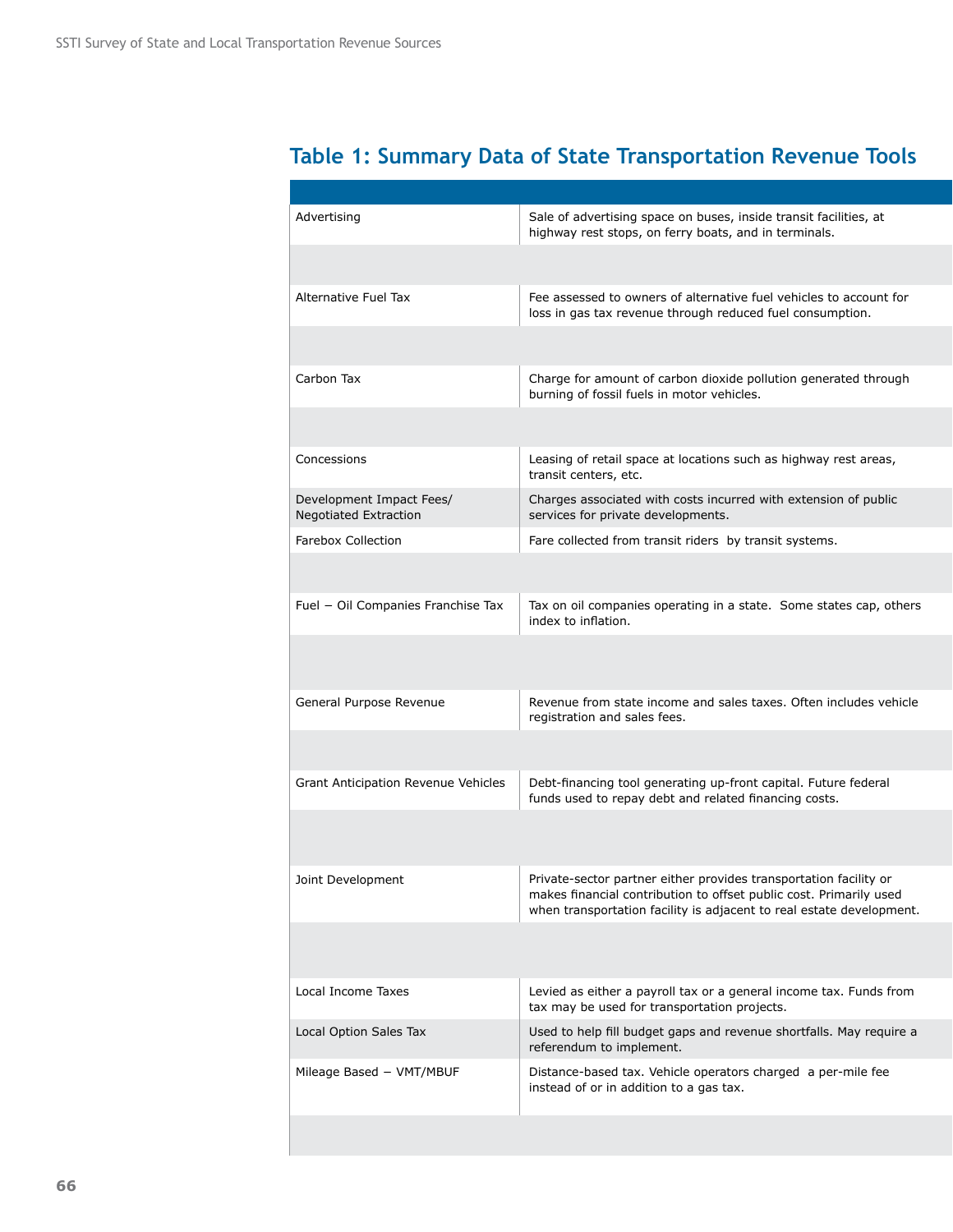| Level of Government*               | <b>Revenue Potential</b>                                                                                                   | <b>Modal Applicability**</b> |
|------------------------------------|----------------------------------------------------------------------------------------------------------------------------|------------------------------|
| State                              | Marginal to Moderate                                                                                                       | Highway and transit          |
| State and local                    | Moderate to high, depending on lease<br>agreements                                                                         | Highway and transit          |
| State                              | Marginal, but with high growth potential as<br>more alternative-fuel vehicles come into use                                | Highway                      |
| State and local                    | Marginal                                                                                                                   | <b>Bike facilities</b>       |
| Federal, state, regional,<br>local | High to moderate, depending on<br>implementation                                                                           | Highway and transit          |
| <b>State</b>                       | Very high                                                                                                                  | Transit                      |
| State and local                    | Moderate                                                                                                                   | Highway and transit          |
| Local                              | Marginal to moderate, depending on project                                                                                 | Highway and transit          |
| Local                              | High                                                                                                                       | Transit                      |
| State and local                    | Moderate                                                                                                                   | All modes                    |
| State                              | Very high, especially for states that either do<br>not use or have capped this tax                                         | Highway                      |
| Federal and state                  | Very high                                                                                                                  | All motorized modes          |
| State and local                    | Very high                                                                                                                  | All modes                    |
| Federal                            | Very high                                                                                                                  | Transit                      |
| Federal                            | Very high                                                                                                                  | Highway                      |
| Federal and state                  | Moderate                                                                                                                   | Highway                      |
| Local                              | Marginal                                                                                                                   | Highway and transit          |
| State and local                    | High                                                                                                                       | All modes                    |
| Local                              | Marginal, not used on a large scale, varies<br>by state                                                                    | All modes                    |
| Local                              | High to very high                                                                                                          | All modes                    |
| State                              | Very high - VMT has the potential to replace<br>the fuel tax as the primary source of funds for<br>transportation systems. | Highway                      |
| State and local                    | Very high                                                                                                                  | Transit                      |

\*Indicates the most common level at which the mechanism is instituted. Some mechanisms may be instituted at one level for the benefit of agencies of another level, e.g., local governments may use financing from a state source.

\*\*These are the most common applications. With flexible budgeting, as used in some states, revenues need not be tied to particular modes.

*Chart continued on next page*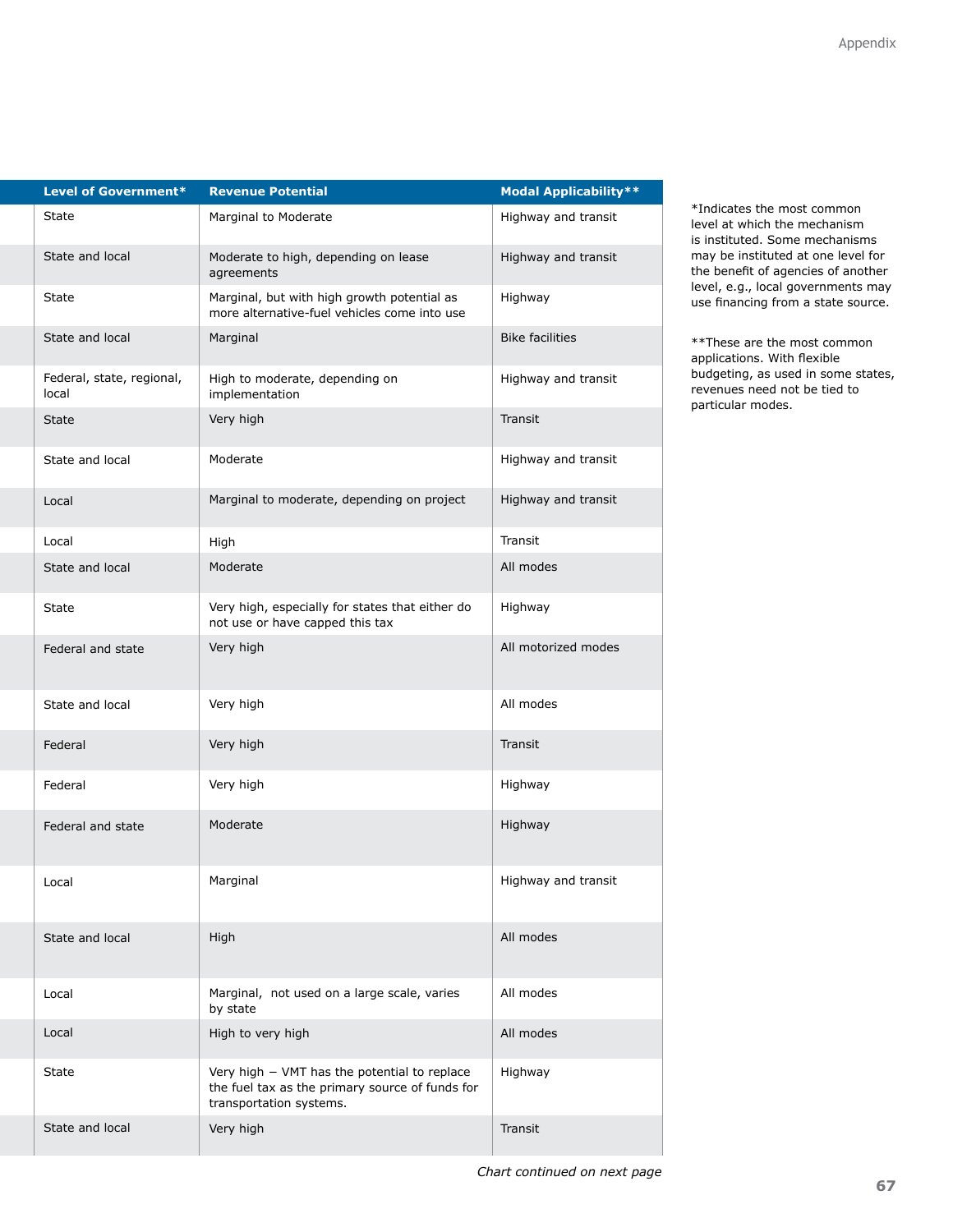| <b>Mechanism</b>                  | <b>Description</b>                                                                                                                                                                                    |
|-----------------------------------|-------------------------------------------------------------------------------------------------------------------------------------------------------------------------------------------------------|
| Naming Rights                     | Selling of rights to name public facilities, e.g., toll roads, highway<br>corridors, transit stations.                                                                                                |
|                                   |                                                                                                                                                                                                       |
| Private Activity Bonds            | Bonds designed to encourage private investment in transportation<br>projects. Provides private developers and operators access to tax-<br>exempt interest rate bonds.                                 |
|                                   |                                                                                                                                                                                                       |
| Public-Private Partnership        | Contractual arrangements between a public agency and private<br>entity that facilitate participation by the private sector in<br>operations and maintenance of infrastructure projects or facilities. |
|                                   |                                                                                                                                                                                                       |
| Section 129 Loans                 | Allows states to use regular federal-aid apportionments to fund<br>loans to projects (toll and non-toll) that have dedicated revenue<br>streams.                                                      |
|                                   |                                                                                                                                                                                                       |
| Severence Fees                    | Levies charged on operators in natural resource extraction<br>industries. Fees used to fund road improvements in rural areas<br>where heavy trucks contribute the most to roadway wear and tear.      |
|                                   |                                                                                                                                                                                                       |
| State Infrastructure Banks        | Revolving loan funds established to capitalize on exisitng funding<br>sources.                                                                                                                        |
|                                   |                                                                                                                                                                                                       |
| <b>TIFIA</b>                      | Provides credit assistance in the form of direct loans, loan<br>guarantees, and standby lines of credit to finance surface<br>transportation projects.                                                |
|                                   |                                                                                                                                                                                                       |
| Tolls - High Occupancy Toll Lanes | Priced lanes that allow single-occupancy vehicles to travel in high-<br>occupancy vehicle lanes.                                                                                                      |
|                                   |                                                                                                                                                                                                       |
| Transportation Utility Fees       | Fees assessed on properties based on amount of trips generated.<br>Provides direct connection between costs of transportation facilities<br>and their demand.                                         |
|                                   |                                                                                                                                                                                                       |

# **Table 1: Summary Data of State Transportation Revenue Tools Continued**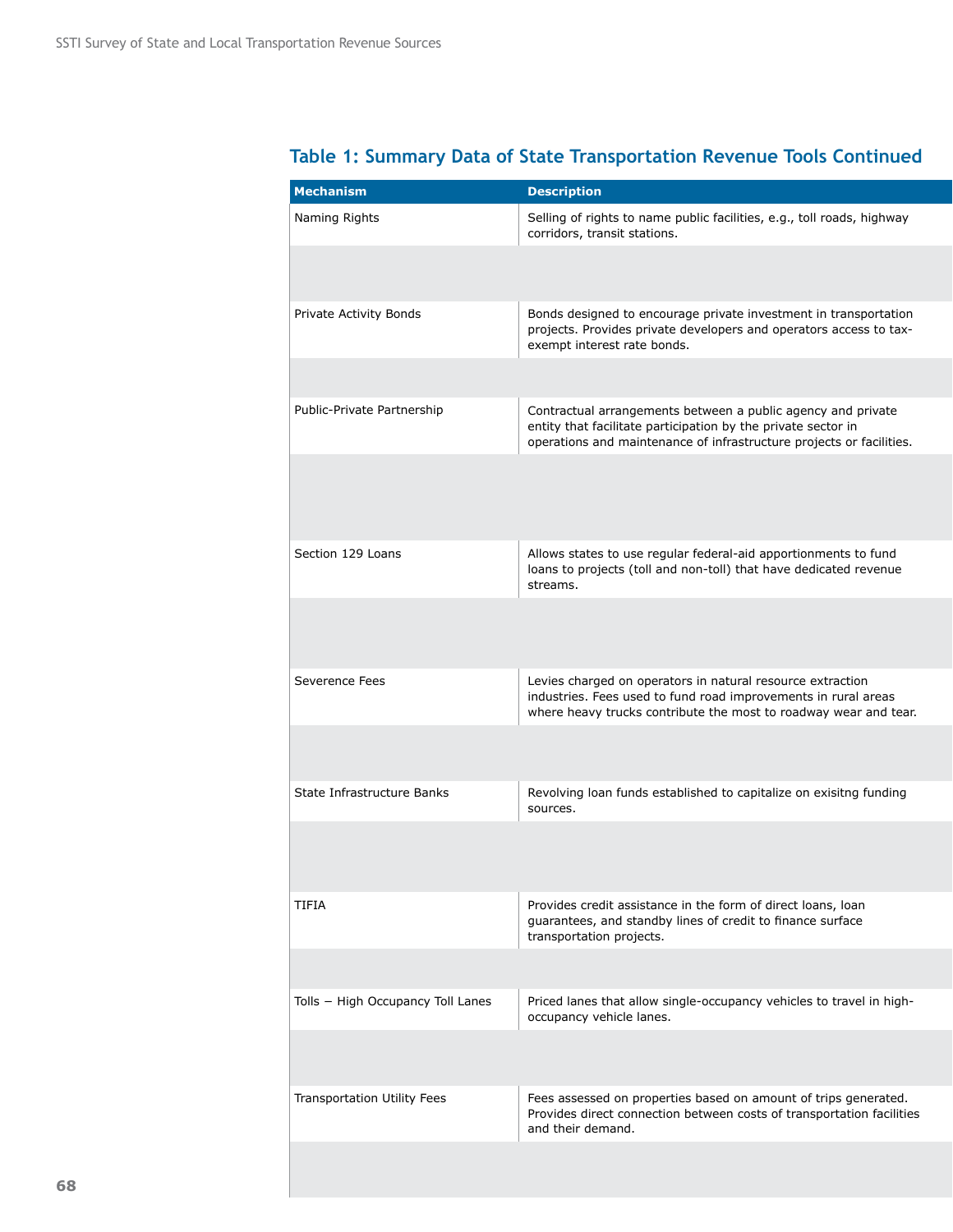| Level of Government*   | <b>Revenue Potential</b>                                                                                                                                                          | <b>Modal Applicability**</b>  |
|------------------------|-----------------------------------------------------------------------------------------------------------------------------------------------------------------------------------|-------------------------------|
| State and local        | Moderate                                                                                                                                                                          | Highway and transit           |
| State                  | High                                                                                                                                                                              | Highway                       |
| Federal                | Moderate                                                                                                                                                                          | Freight, highway, and transit |
| Local                  | Moderate to marginal                                                                                                                                                              | All modes                     |
| State                  | Moderate to high, depending on how<br>implemented                                                                                                                                 | All modes                     |
| Federal                | Very high - The program is able to fund<br>up to \$35 billion, and a wealth of untapped<br>financing is available; to date, just \$1.6<br>billion has been committed to projects. | Rail                          |
| Federal                | Marginal                                                                                                                                                                          | Highway and bridge            |
| Federal                | Marginal                                                                                                                                                                          | Highway                       |
| State                  | Moderate                                                                                                                                                                          | Highway                       |
| State, regional, local | Very high for specific projects in<br>municipalities                                                                                                                              | Transit                       |
| Federal, state, local  | High                                                                                                                                                                              | All modes                     |
| State and local        | Very high to high for locally planned and<br>implemented projects                                                                                                                 | All modes                     |
| Federal                | Marginal                                                                                                                                                                          | All modes                     |
| State                  | Very high - Some flat-rate toll roads have<br>been completely funded by toll revenues.                                                                                            | Highway, bridge, ferry        |
| State                  | High                                                                                                                                                                              | Highways                      |
| State and local        | Very high                                                                                                                                                                         | Highways                      |
| State and local        | Moderate                                                                                                                                                                          | All modes                     |
| State and local        | High - In some states, annual registration<br>and related fees generates upward of one-<br>quarter of the dedicated transportation fund.                                          | Highway                       |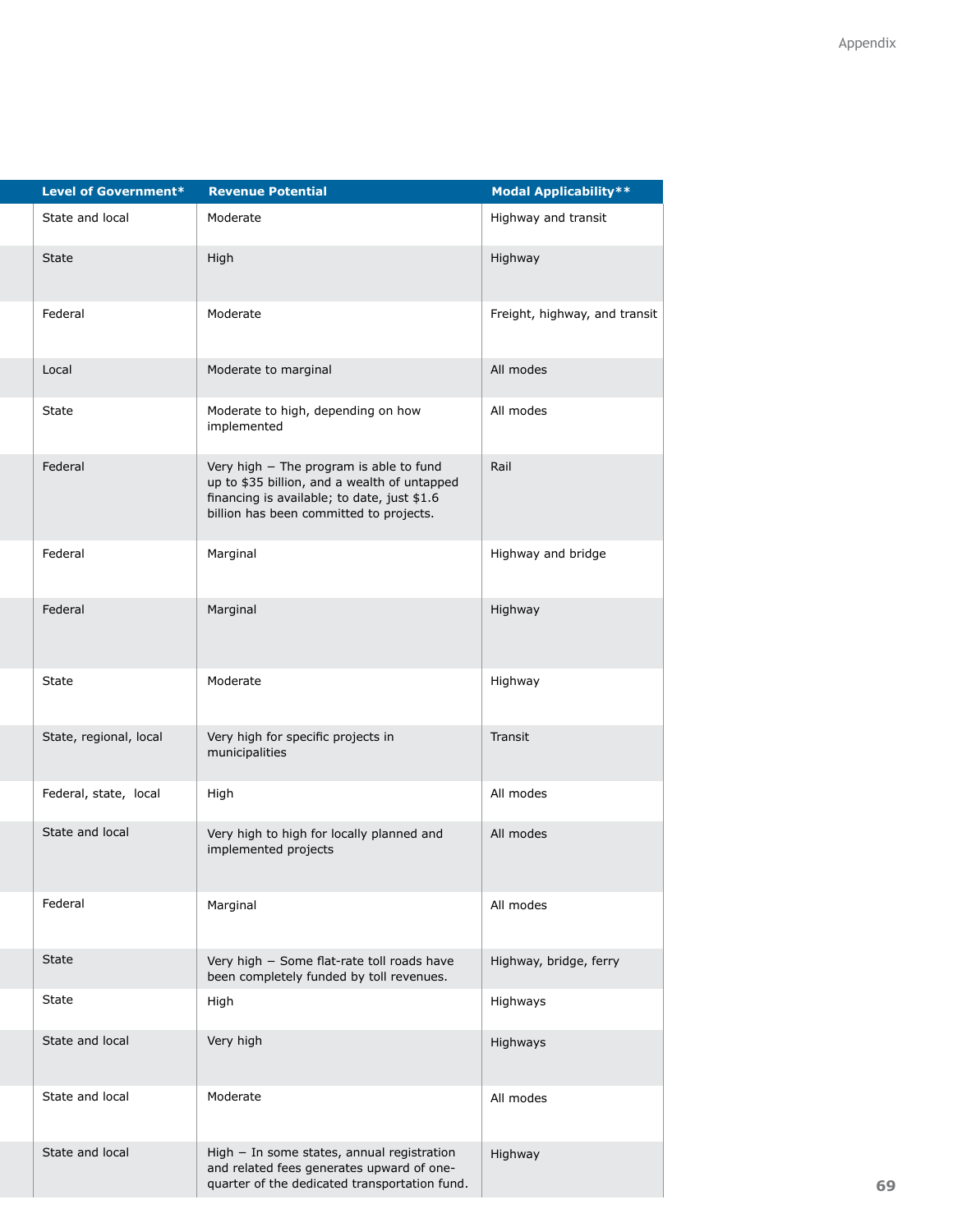## **Notes**

- 1. Report from the Bicycle Registration Subcommittee to the Pedestrian Bicycle Motor Vehicle Commission, 2009, http://legistar. cityofmadison.com/attachments/75a733b1–1544-4619-a5a0– 0f759adcf830.pdf (2009).
- 2. Report from the Bicycle Registration Subcommittee to the Pedestrian Bicycle Motor Vehicle Commission, 2009.
- 3. "A3657," *ASSEMBLY, No. 3657 STATE OF NEW JERSEY 214th LEGISLATURE*, January 6, 2011, www.njleg.state.nj.us/2010/Bills/ A4000/3657\_I1.HTM,(2010).
- 4. Matt Friedman, "N.J. Assemblywoman Slams Brakes on Bicycle License Plate Proposal," January 14, 2011.
- 5. Georgia Department of Natural Resources, "Public Meetings Set to Discuss New Bike Trail Fees in State Parks Georgia State Parks", December 20, 2011, www.gastateparks.org/item/193122.
- 6. Report from the Bicycle Registration Subcommittee to the Pedestrian Bicycle Motor Vehicle Commission, 2009.
- 7. Todd Litman, "Evaluating Carbon Taxes As An Energy Conservation And Emission Reduction Strategy,'" *Transportation Research Record 2139* (2009): 125 – 132.
- 8. "Greenery in Canada: We Have a Winner," June 21, 2011, www. economist.com/node/18989175.
- 9. "Carbon Tax Center: Where Carbon Is Taxed", July 25, 2011, www. carbontax.org/progress/where-carbon-is-taxed/.
- 10. British Columbia Ministry of Small Business and Revenue. "British\_ Columbia\_Carbon\_Tax.pdf", n.d., www.bcenergyblog.com/uploads/ file/British\_Columbia\_Carbon\_Tax.pdf. (February, 2008).
- 11. British Columbia Ministry of Finance. "Carbon tax rates by fuel type\_from\_Jan\_2010.pdf", n.d., www.fin.gov.bc.ca/tbs/tp/Carbon\_ tax\_rates\_by\_fuel\_type\_from\_Jan\_2010.pdf.
- 12. Christa Marshall, "British Columbia Survives 3 Years and \$848 Million Worth of Carbon Taxes - NYTimes.com," *The New York Times*, March 22, 2011, www.nytimes.com/cwire/2011/03/22/22climatewirebritish-columbia-survives–3-years-and–848-mi–40489. html?pagewanted=all.
- 13. "Carbon Taxing State Activity Page," *State Environmental Resource Center*, n.d., www.serconline.org/carbontaxing/stateactivity.html.
- 14. "Frequently Asked Questions: Regional Greenhouse Gas Initiative (RGGI) MassDEP," *Massachusetts Department of Environmental Protection*, September 2009, www.mass.gov/dep/air/climate/rggifaq. htm.
- 15. "RGGI\_Fact\_Sheet.pdf", n.d., www.rggi.org/docs/RGGI\_Fact\_Sheet.pdf.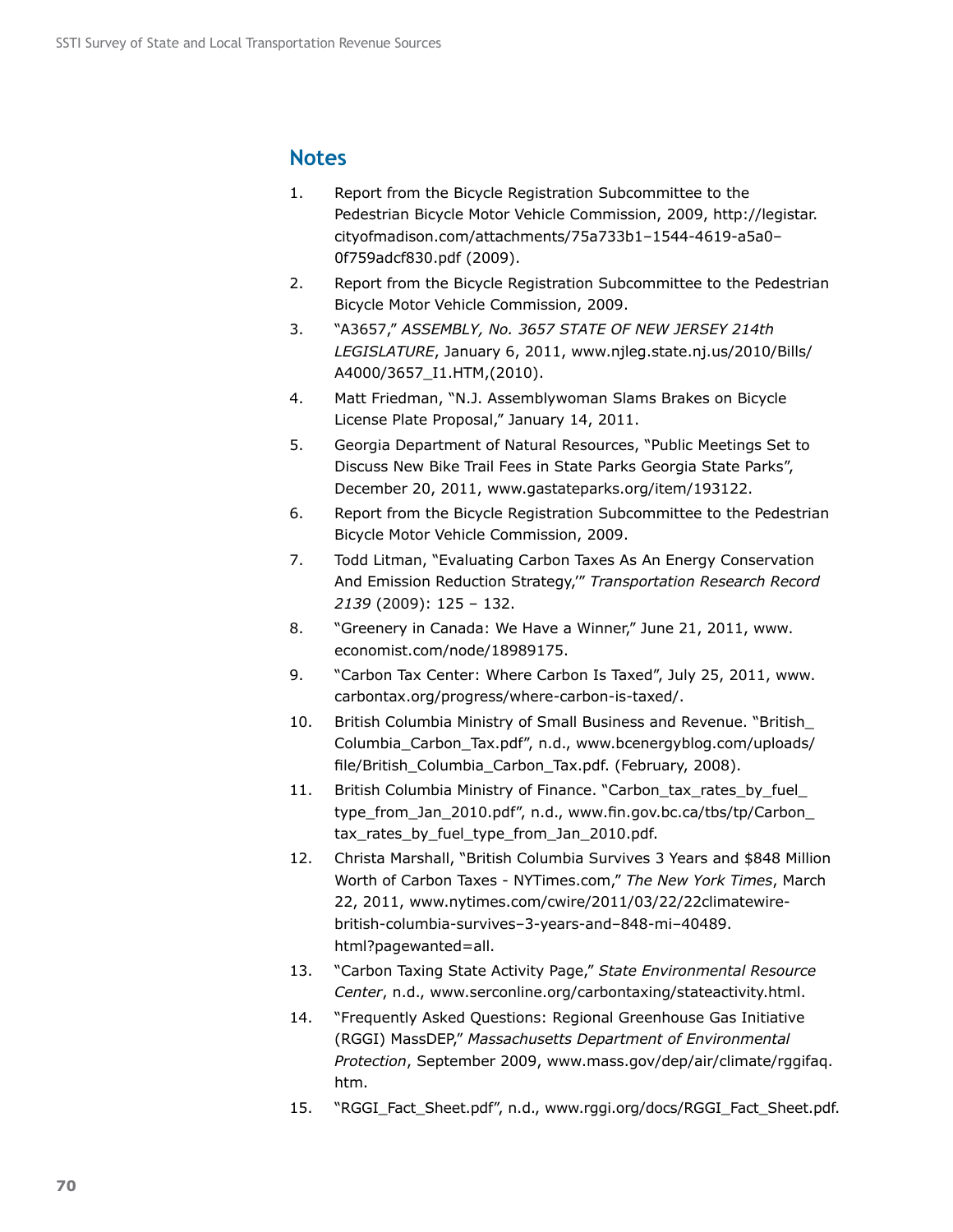- 16. "Transportation and Climate Initiative Georgetown Climate Center," *Georgetown Climate Center*, n.d., www.georgetownclimate.org/stateaction/transportation-and-climate-initiative.
- 17. Litman, "Evaluating Carbon Taxes As An Energy Conservation And Emission Reduction Strategy,"
- 18. Ibid.
- 19. "Carbon Tax Center: Where Carbon Is Taxed."www.carbontax.org/ introduction/#softening
- 20. "APTA\_2011\_Fact\_Book.pdf", n.d., www.apta.com/resources/ statistics/Documents/FactBook/APTA\_2011\_Fact\_Book.pdf.
- 21. Some transit agencies, such as Chapel Hill Transit in North Carolina, do not charge fares. These agencies are fully subsidized by the local government and its operating partners—commonly universities. As budgets are tightened, this fare policy may become increasingly rare.
- 22. "MARTA Metropolitan Atlanta Rapid Transit Authority", n.d., http://itsmarta.com/marta-FY2012.aspx.
- 23. Steve Harrison, "Bus, Rail Fare Hike Sought CharlotteObserver.com," *CharlotteObserver.com*, January 28, 2012, www.charlotteobserver. com/2012/01/28/2965822/bus-rail-fare-hike-sought.html.
- 24. "MTA 2011 Final Proposed Budget, November Financial Plan 2011. pdf", n.d., www.mta.info/mta/budget/nov2010/MTA%202011%20 Final%20Proposed%20Budget,%20November%20Financial%20 Plan%202011.pdf.
- 25. "Nearly 80 Percent of Public Transit Systems Forced to Implement Fare Increases or Service Cuts Due to Flat or Decreased Local and State Funding," *APTA Media Center*, August 17, 2011, www.apta.com/ mediacenter/pressreleases/2011/Pages/110817\_ServiceCut\_Survey. aspx.
- 26. "Ridership Increases in Third Quarter", December, 2011, www.apta. com/resources/statistics/Documents/Ridership/2011-q3-ridership-APTA.pdf.
- 27. Florida League of Cities, Inc., "Cameras at Red Lights", n.d., www.floridaleagueofcities.com/Advocacy.aspx?CNID=2373.
- 28. "Virginia Acts of Assembly 2007 Reconvened Session, H.B. 46.2–206.1" 2007, http://leg1.state.va.us/cgi-bin/legp504. exe?071+ful+CHAP0896+pdf.
- 29. "Abusive Driver Fees Refunds Virginia Department of Accounts," *Virginia Department of Accounts*, 2008, www.doa.virginia.gov/ General\_DOA/Driver\_Refunds.cfm.
- 30. "School Zone Safety Improvement Project," *National Highway Safety Administration*, 1997, www.nhtsa.gov/people/outreach/safedige/ fall1997/n5–25.html.
- 31. "Fine-Based Mechanisms Safe Routes to School National Partnership," *Safe Routes to School National Partnership*, n.d., www.saferoutespartnership.org/state/bestpractices/finebasedfunding.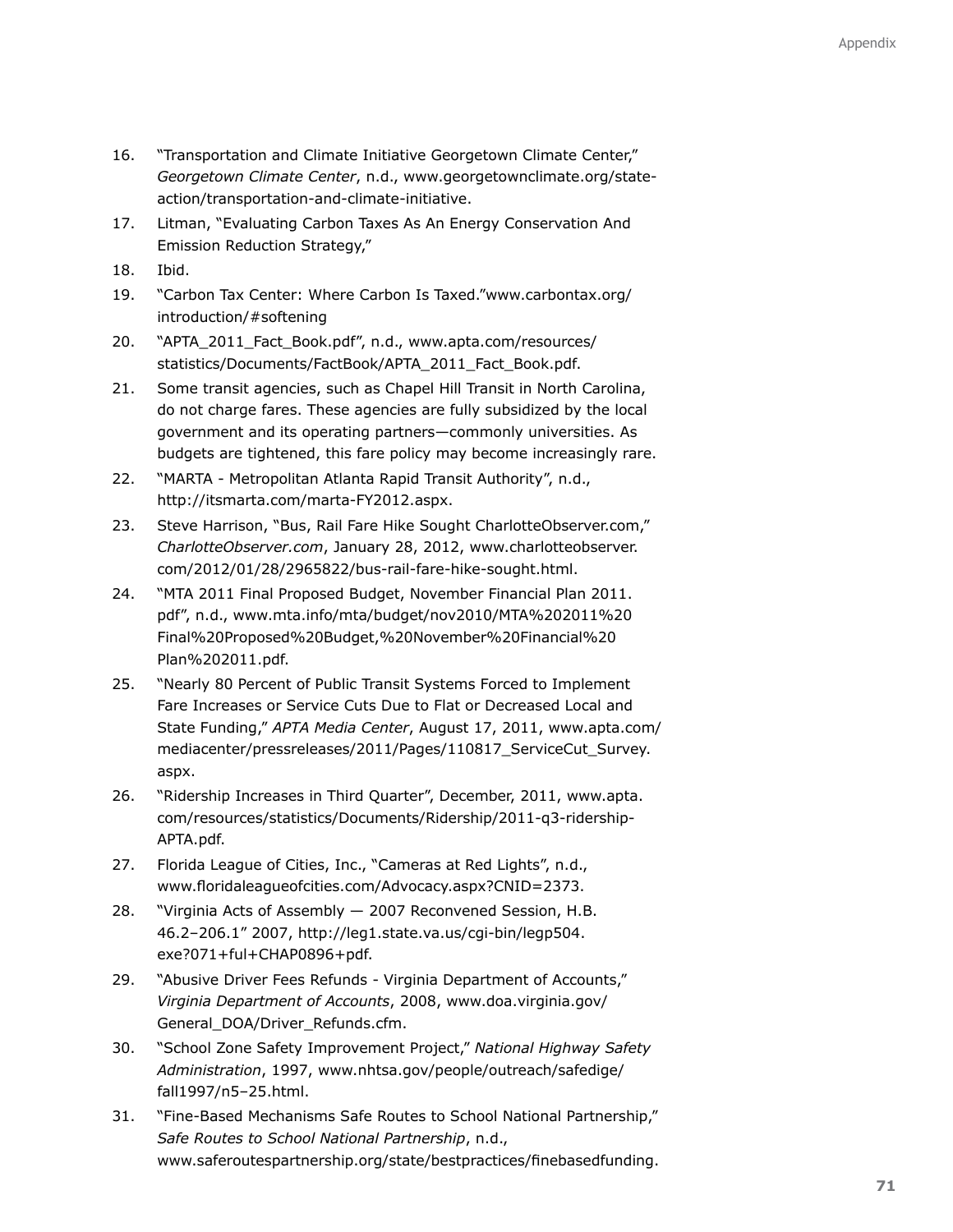- 32. Ibid.
- 33. Ibid.
- 34. Ibid.
- 35. "The Heavy Vehicle Use Tax", 2008, www.fhwa.dot.gov/ policy/091116/pdfs/fhwa8-page.pdf.
- 36. "Chapter4. Weight Mile Tax", n.d., www.oregon.gov/DOR/STATS/docs/ ExpR09–11/Chapter4.pdf?ga=t.
- 37. "The Heavy Vehicle Use Tax."
- 38. "Overweight and Over-Dimensional Vehicle Permit Program", June 18, 2012, Florida Department of Transportation.
- 39. South Carolina Department of Public Safety, "South Carolina State Transport Police", 2012, www.scdps.gov/scstp/.
- 40. "Chapter 4. Weight Mile Tax."
- 41. Ibid.
- 42. "Vehicle Title and Registration Montana Department of Justice", n.d., https://doj.mt.gov/driving/vehicle-title-and-registration/.
- 43. Montana Department of Transportation, "Motor Carrier Services Division", n.d., www.mdt.mt.gov/mdt/organization/mcs.shtml.
- 44. Federal Highway Administration, "Highway Cost Allocation Study Office of Transportation Policy Studies - FHWA", 2012, www.fhwa.dot. gov/policy/otps/costallocation.htm.
- 45. "State Energy Revenues Update," *National Conference of State Legislatures*, 2012, www.ncsl.org/issues-research/budget/stateenergy-revenues-update.aspx.
- 46. "Severance Tax Oil and Gas," www.colorado.gov/cs/Satellite?blobco l=urldata&blobheader=application%2Fpdf&blobkey=id&blobtable=Mu ngoBlobs&blobwhere=1251599351890&ssbinary=true.
- 47. "Report of Minnesota's Mileage-Based User Fee Policy Task Force," December 2011 www.dot.state.mn.us/mileagebaseduserfee/pdf/ mbufpolicytaskforcereport.pdf.
- 48. John Chalker, Gail Achterman, Dan O'Neal, "Letter to Senator Maria Cantwell," January 16, 2009, www.tollroadsnews.com/sites/default/ files/WestOnVMT.pdf.
- 49. Zhan Guo et al., "The Intersection of Urban Form and Mileage Fees: Findings from the Oregon Road User Fee Pilot Program" (March 2011), http://trid.trb.org/view.aspx?id=1100303.
- 50. "Letter to Senator Maria Cantwell," January 16, 2009, www. tollroadsnews.com/sites/default/files/WestOnVMT.pdf.
- 51. "Report of Minnesota Mileage Based User Fee Task Force."
- 52. "AASHTO Journal Mn/DOT to Test Technology for Potential VMT Fee", April 22, 2011, www.aashtojournal.org/Pages/042211minnesota.aspx.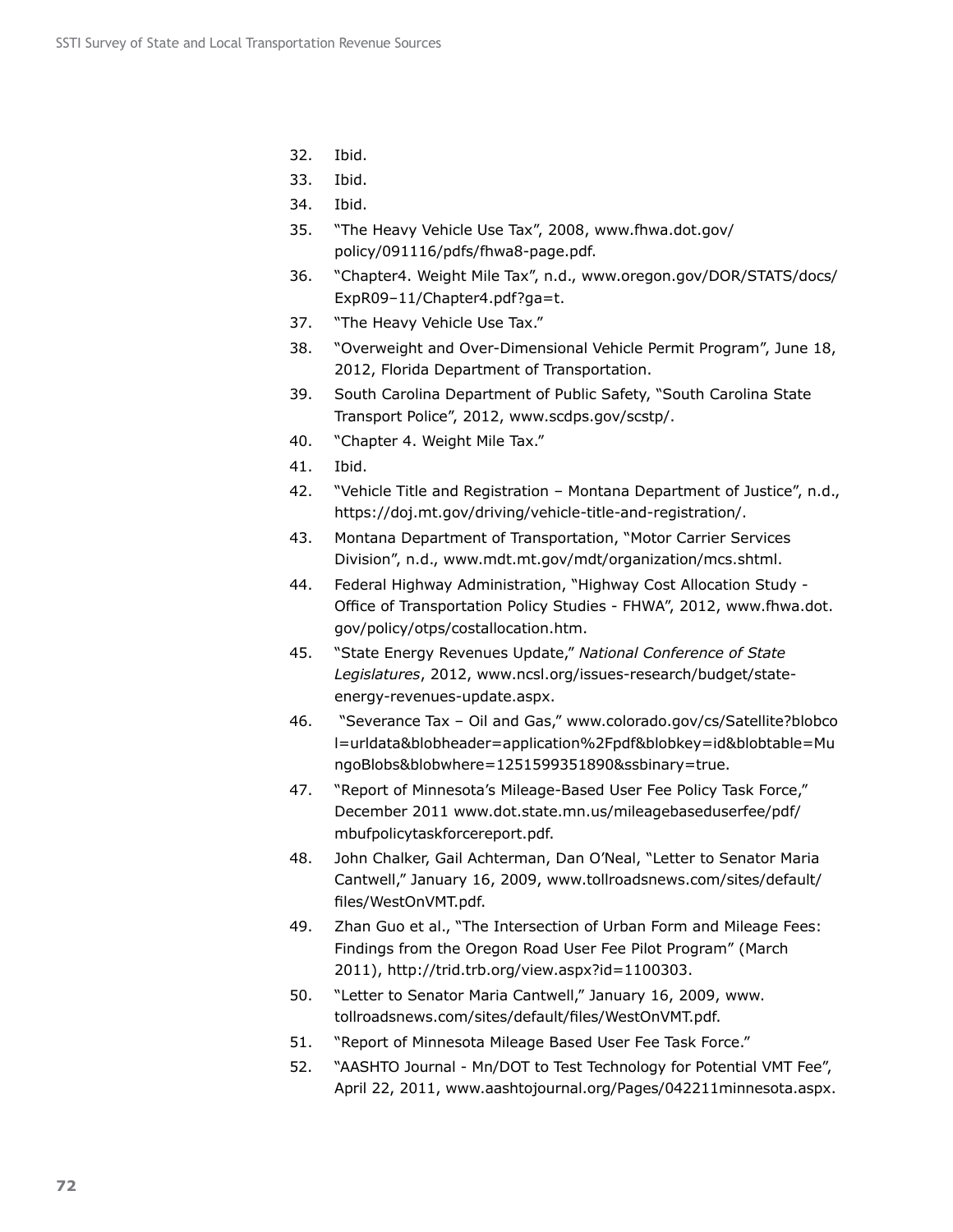- 53. "Preliminary Results from the MnDOT Mileage-Based User Fee Demonstration", April 20, 2012, Presented by Ben Pierce, Battelle, www.ssti.us/wp/wp-content/uploads/2012/05/Pierce\_SSTI-Community-of-Practice-MRFT-Presentation–4\_23\_2012.pdf.
- 54. Elisabeth Rosenthal, "In Auto Test in Europe, Meter Ticks Off Miles, and Fee to Driver," *New York Times*, August 10, 2011, www.nytimes. com/2011/08/11/science/earth/11meter.html?\_r=1.
- 55. "Vehicle Miles Traveled (VMT) Tax: An Alternative to the Gas Tax for Generating Highway Revenue", n.d., http://vtrc.virginiadot.org/rsb/ RSB19.pdf.
- 56. "Working Document Excerpt Section 6 Cost Drivers and Preliminary Cost Estimates.pdf", n.d., http://i95coalition.org/i95/Portals/0/ Public\_Files/pm/reports/Working%20Document%20Excerpt%20 -%20Section%206%20Cost%20Drivers%20and%20Preliminary%20 Cost%20Estimates.pdf.
- 57. "Preliminary Results from the MnDOT Mileage-Based User Fee Demonstration."
- 58. Report of Minnesota Mileage-Based User Fee Task Force."
- 59. Ibid.
- 60. Guo et al., "The Intersection of Urban Form and Mileage Fees."
- 61. Nancy Keates, "What Drives People to Take Vanity License Plates? - WSJ.com," *Wall Street Journal*, June 23, 2011, http://online.wsj. com/article/SB10001424052702303745304576359910386002034. html?mod=.
- 62. "Transportation Funding & Financing—Proposed Funding Sources," *AASHTO Center for Excellence in Project Finance*, 2012, www. transportation-finance.org/funding\_financing/funding/proposed\_ funding\_sources/annual\_highway\_user\_vehicle\_fee.aspx.
- 63. "Disposition of Vehicle Registration and License Fees," *Washington State Legislature*, n.d., http://apps.leg.wa.gov/rcw/default. aspx?cite=46.68.030.
- 64. "Transportation Development Association of Wisconsin", 2012, www.tdawisconsin.org/transportation.iml.
- 65. "Colorado's Motor Vehicle Registration Fees Increase Beginning July 1, 2009," *Boulder County, Colorado*, June 18, 2009, www.bouldercounty. org/apps/newsroom/templates/bc12.aspx?articleid=1714&zoneid=1.
- 66. "TRACOverview.pdf", January, 2011 www.coloradodot.info/about/ committees/trac/Minutes%20and%20Agendas/TRACOverview.pdf.
- 67. Mark Niesse, "Lawmakers Consider Big Increase in Vehicle Weight Taxes and Fees - Hawaii News - Honolulu Star-Advertiser", February 2, 2011, www.staradvertiser.com/news/breaking/115149769.html.
- 68. "2007 House Bill 2542: Increase Car Fees for Computer Upgrade -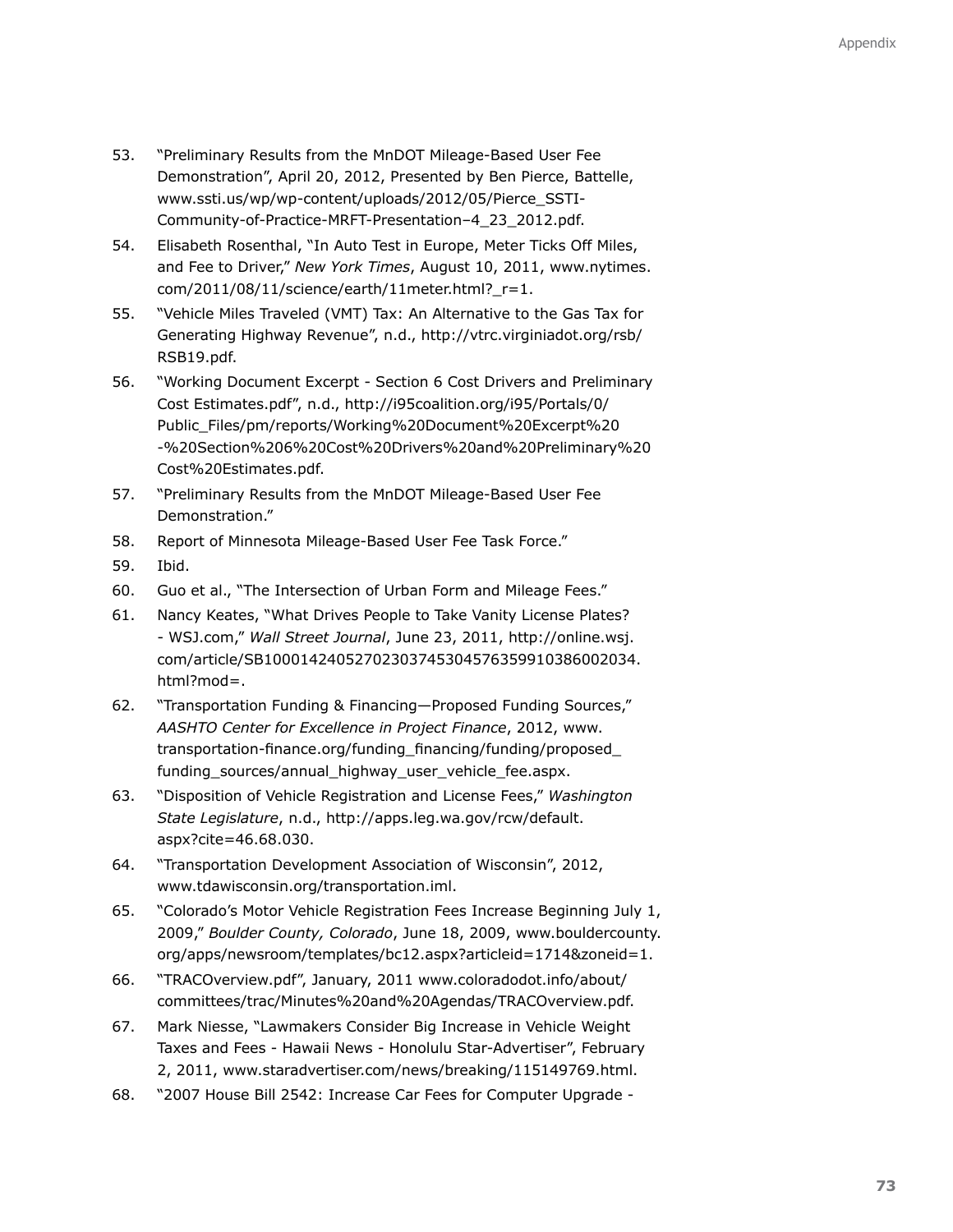Kansas Votes," *Kansas Votes: Kansas Policy Institute*, 2007, www. kansasvotes.org/2007-HB–2542.

- 69. "South Dakota Legislature Approves Raising Registration Fees," *AASHTO Journal*, March 4, 2011, www.aashtojournal.org/ Pages/030411sd.aspx.
- 70. "Vehicle Registration Registration Fees, Vehicle Use Taxes and Supplemental Fees Passenger Vehicles," *New York State Department of Motor Vehicles*, 2012, www.dmv.ny.gov/regfee.htm.
- 71. *N.Y. VAT. LAW ß 499-d: NY Code Section 499-D: Deposit and Disposition of Revenue from Supplemental Fee*, n.d., http://codes. lp.findlaw.com/nycode/VAT/IV/17-C/499-d.
- 72. "Title and Registration," *SC Department of Motor Vehicles*, 2007, www.scdmvonline.com/DMVNew/default.aspx?n=titleandreg.
- 73. "Cost of Owning a Vehicle in Oregon to Soar Oregon Business Report," *Oregon Business Report*, September 17, 2009, http:// oregonbusinessreport.com/2009/09/cost-of-owning-a-vehicle-inoregon-to-soar/.
- 74. "Oregon DMV," *Oregon DMV*, n.d., www.oregon.gov/ODOT/DMV/ pages/fees/index.aspx.
- 75. "Motor Vehicles: Motor Vehicle Act," *Utah State Legislature*, n.d., http://le.utah.gov/code/TITLE41/htm/41\_01a120600.htm.
- 76. Nicholas Johnson, Andrew Nicholas, and Steven Pennington, "Tax Measures Help Balance State Budgets "*Center on Budget and Policy Priorities*, July 9, 2009, www.cbpp.org/cms/index. cfm?fa=view&id=2815.
- 77. Joe Pyrah, "House Approves \$20 Increase in Vehicle Registration Fees," *Daily Herald*, March 1, 2009, www.heraldextra.com/news/ state-and-regional/govt-and-politics/article\_587757a1–7b89–5638- 8586-a8c5ba304c45.html.
- 78. Johnson, Nicholas, and Pennington, "Tax Measures Help Balance State Budgets."
- 79. Grant Bosse, "Higher Vanity Plate Fees Bring Small Drop in Sales," *The Josiah Bartlett Center for Public Policy*, December 9, 2010, www. jbartlett.org/higher-vanity-plate-fees-bring-small-drop-in-sales–3.
- 80. "Legislative Bill 110", 2009, http://nebraskalegislature.gov/ FloorDocs/101/PDF/Slip/LB110.pdf.
- 81. Keates, "What Drives People to Take Vanity Licence Plates? WSJ. com."
- 82. "MVA Fees & Legislative Changes," *Maryland Department of Transportation: Motor Vehicle Administration*, n.d., www.mva. maryland.gov/2011-legislation.htm.
- 83. "Md. House Appropriations Committee to Consider Fee Increases,"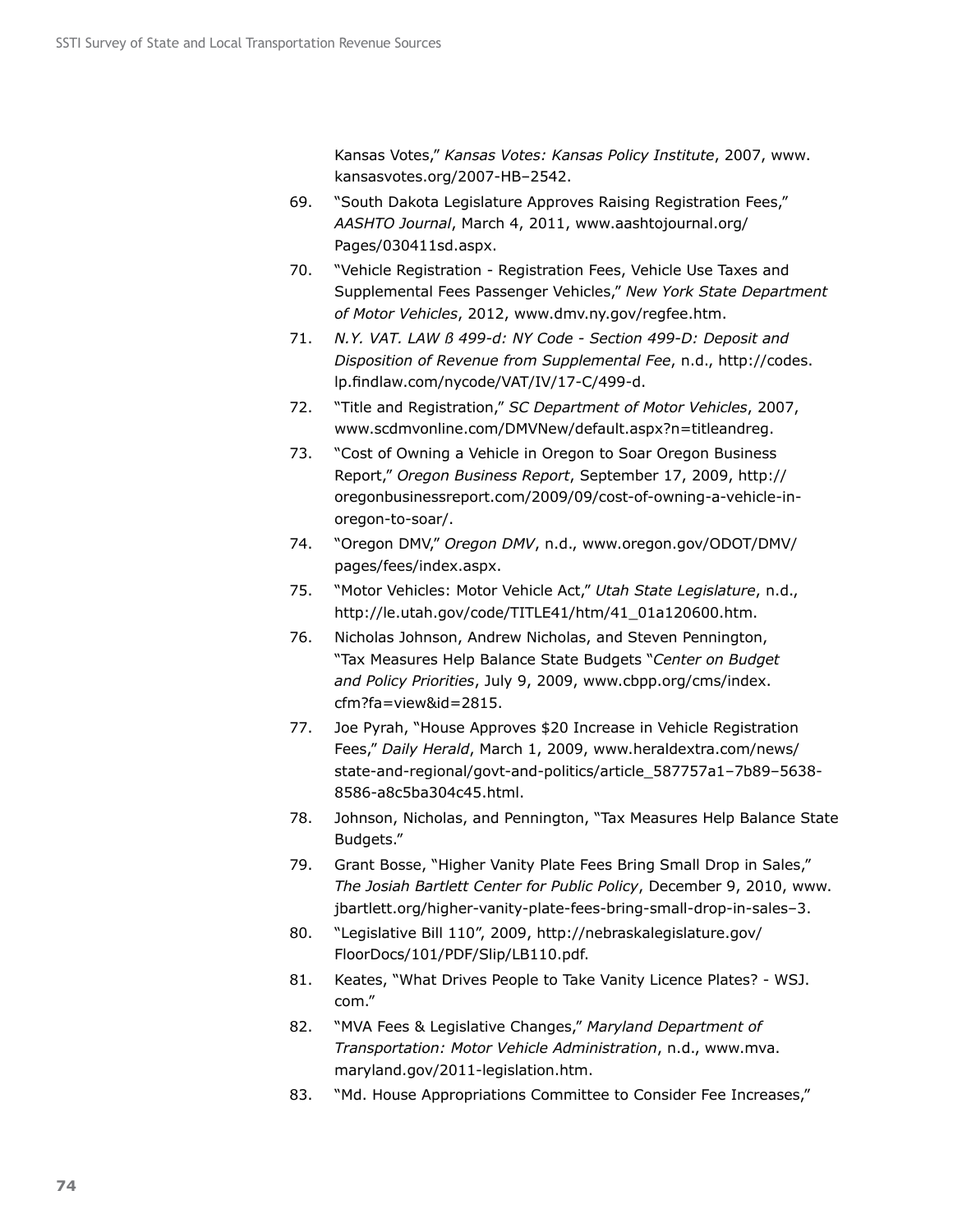*Maryland Daily Record*, March 18, 2011, http://thedailyrecord. com/2011/03/18/md-house-panel-continues-work-on-budget-cuts/.

- 84. Simon Workman and Jamie Rall, "Taxation of Alternative Fuels," *National Council of State Legislatures*, August 2012, www.ncsl.org/ issues-research/transport/taxation-of-alternative-fuels.aspx.
- 85. *NM Statutes and Court Rules (unannotated)*, n.d., www.nmonesource. com/nmnxtadmin/NMPublic.aspx.; Sections 7–16B–1 through 7–16B– 10.
- 86. "Revised Code of Washington (RCW)," *Washington State Legislature*, August 13, 2012, http://apps.leg.wa.gov/rcw/. Sections 82.36.025 and 82.38.075.
- 87. Brit Liggett, "Washington State Legislators Pass \$100 Electric Vehicle Tax," *Inhabitat - Sustainable Design Innovation, Eco Architecture, Green Building*, February 19, 2012, http://inhabitat.com/washingtonstate-legislators-pass–100-electric-vehicle-tax/.
- 88. Kate Galbraith, "Texas Mulls Altenatives to the Gas Tax," *The Texas Tribune*, December 21, 2010, www.texastribune.org/texastransportation/transportation/texas-mulls-alternatives-gas-tax/.
- 89. "Highway Statistics 2009," *US Department of Transportation: Federal Highway Administration: Policy Information*, February 2011, www. fhwa.dot.gov/policyinformation/statistics/2009/sf1.cfm.
- 90. "Building a Better Gas Tax", December 2011, Institute on Taxation and Economic Policy www.itepnet.org/bettergastax/bettergastax.pdf.
- 91. Bureau of Labor Statistics. "CPI Detailed Report: Data for February 2012", February, 2012 www.bls.gov/cpi/cpid1202.pdf.
- 92. "Bureau of Reclamation Construction Cost Trends", n.d., www.usbr. gov/pmts/estimate/cct12–15.pdf.
- 93. "Building a Better Gas Tax."
- 94. "Blue Ribbon Readers Companion", February, 2011, www.metroplan. org/files/53/BlueRibbonReadersCompanion.pdf.
- 95. Jonathan Williams, "Paying at the Pump: Gasoline Taxes in America Tax Foundation," October 16, 2007, http://taxfoundation.org/article/ paying-pump-gasoline-taxes-america.
- 96. "Oregon's Fuel Tax Increase", December. 2010, www.oregon.gov/ ODOT/JTA/FuelTax\_FactSheet.pdf?ga=t.
- 97. "Transportation Development Association of Wisconsin."
- 98. "Building a Better Gas Tax."
- 99. Ken Belson, "In New York, Debating a Flat Tax on Gasoline," *The New York Times*, May 17, 2008, sec. New York Region, www.nytimes. com/2008/05/17/nyregion/17gastax.html.
- 100. "Gasoline Tax Information Vermont Gas Prices," *VermontGasPrices.*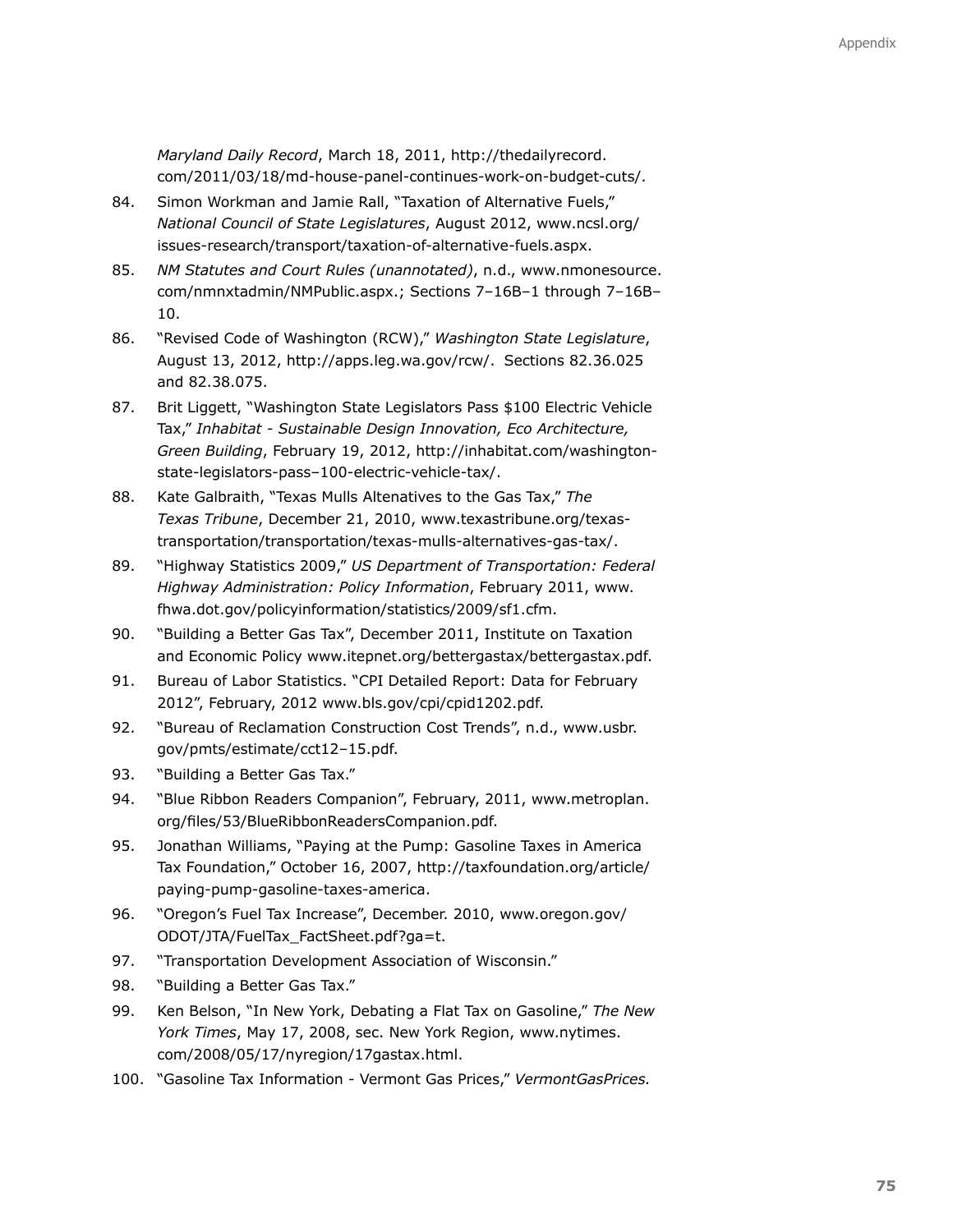*com*, n.d., www.vermontgasprices.com/tax\_info.aspx.

- 101. "Building a Better Gas Tax."
- 102. Ibid.
- 103. Ibid.
- 104. *Honolulu Oil Corp. V. Franchise Tax Bd. 60 Cal.2d 417 Tue, 10/29/1963 California Supreme Court Resources* (1963).
- 105. Pennsylvania State Transportation Advisory Committee. "Transportation Funding Study - Final Report.pdf", May 2010, ftp:// ftp.dot.state.pa.us/public/pdf/TFAC/Transportation%20Funding%20 Study%20-%20Final%20Report.pdf.
- 106. *N.Y. TAX. LAW ß 182: NY Code Section 182: Additional Franchise Tax on Certain Oil Companies*, *Additional Franchise Tax on Certain Oil Companies*, 1983, http://codes.lp.findlaw.com/nycode/TAX/9/182.
- 107. "Transportation Funding Study Final Report.pdf."
- 108. "Pricing," Gomez-Ibanez, Jose, p. 101. In *Essays in Transportation Economics and Policy: a Handbook in Honor of John R. Meyer* (Washington, D.C: Brookings Institution Press, 1998).
- 109. Cissy Szeto and Norman Wuestefeld, "Historical and Contemporary Toll Revenue Uses," *Transportation Research Record: Journal of the Transportation Research Board* 1558, no. –1 (January 1, 1996): 16–23, http://dx.doi.org/10.3141/1558–03.
- 110. "FHWA Office of Innovative Program Delivery: Revenue: Road Pricing", n.d., www.fhwa.dot.gov/ipd/revenue/road\_pricing/index. htm.
- 111. "FHWA Office of Innovative Program Delivery: Revenue: Parking Pricing", n.d., www.fhwa.dot.gov/ipd/revenue/road\_pricing/study\_ reports/parking\_pricing.htm.
- 112. "North Carolina 2012 Ferry System Schedule", n.d., www.ncdot.gov/ download/transit/ferry/ferryschedule.pdf.
- 113. "AASHTO Center for Excellence in Project Finance—Transportation Funding & Financing—State Funding," *Toll Funding*, 2012, www. transportation-finance.org/funding\_financing/funding/state\_funding/ tolls.aspx.
- 114. "Road Pricing Defined", n.d., www.fhwa.dot.gov/ipd/revenue/road\_ pricing/defined/demand\_mgmt\_tool.htm.
- 115. "Virginia HOT Lanes",2012, http://virginiahotlanes.com/beltway/howhot-lanes-work/about.php.
- 116. "Road Pricing Defined."
- 117. Ibid.
- 118. Ferrol O Robinson, Hubert H. Humphrey Institute of Public Affairs, and SRF Consulting Group, *Heavy vehicle tolling in Germany: performance, outcomes and lessons learned for future pricing efforts in Minnesota and the U.S.* (Minneapolis, Minn.: Hubert Humphrey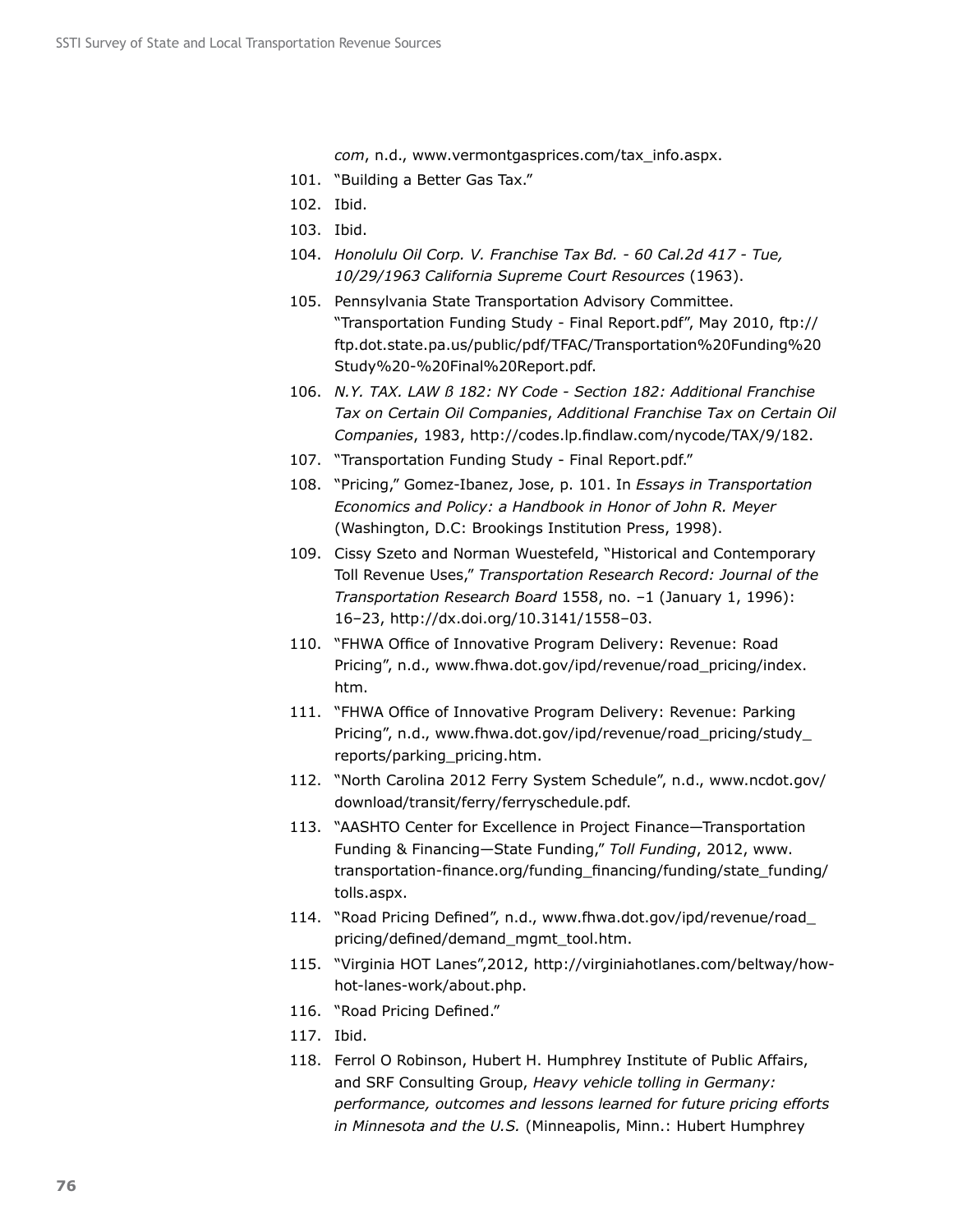Institute for Public Affairs, University of Minnesota, 2008).

- 119. "Pols Tiptoe Around Plan To Revolutionize NYC's Toll System," *Transportation Nation*, n.d., http://transportationnation. org/2012/03/28/pols-tiptoe-around-plan-to-revolutionize-nycs-tollsystem/.
- 120. "Interstate 15: Express Lanes Middle Segment", n.d., www.dot. ca.gov/dist11/facts/CW\_TI15BrochMS\_Feb09\_Broch1\_2\_20\_09FINAL. pdf.
- 121. "Road Pricing Defined."
- 122. San Francisco Metropolitan Transit Agency, "About SFpark", 2012, http://sfpark.org/about-the-project/.
- 123. "Self-employed Individuals Metropolitan Commuter Transportation Mobility Tax (MCTMT)", April 5, 2012, www.tax.ny.gov/bus/mctmt/ind. htm.
- 124. "TRIMET 2011 Audited Financial Statements", n.d., http://trimet.org/ pdfs/publications/2011-audited-financial-statements.pdf.
- 125. "Lane Transit District", n.d., www.ltd.org/pdf/boardmeetings/ CAFR%202010-2011.pdf.
- 126. "Chapter 3. Gas, Use, and Jet Fuel Taxes", n.d., www.oregon.gov/ DOR/STATS/docs/ExpR09–11/Chapter3.pdf?ga=t.
- 127. "Chapter 267 Mass Transit Districts; Transportation Districts," 2011, www.leg.state.or.us/ors/267.html. Chapter 267 contains the revised Chapter 643.
- 128. "Chapter 267 Mass Transit Districts; Transportation Districts," Chapter 267 contains the revised Chapter 907
- 129. "*Chapter 739 Oregon Laws 2003*," 2003, www.leg.state. or.us/03orlaws/sess0700.dir/0739ses.htm.
- 130. "*Chapter 253 Oregon Laws 2009*," 2009, www.leg.state. or.us/09orlaws/sess0200.dir/0253.htm.
- 131. Benjamin Kabak, "Proposing a Sensible Transit Platform: Second Ave. Sagas," *Second Avenue Sagas*, October 21, 2012, http:// secondavenuesagas.com/2010/10/21/proposing-a-sensible-transitplatform/.
- 132. David Brunori, *Local Tax Policy: A Federalist Perspective*, 2nd ed. (Urban Institute Press, 2007).
- 133. Todd Goldman and Martin Wachs, "A quiet revolution in transportation finance: the rise of local option transportation taxes," *Transportation quarterly.* 57, no. 1 (2003): 19–32.
- 134. Brunori, *Local Tax Policy* .
- 135. "Local\_Option\_Income\_Tax\_Fact\_Sheet.pdf", October, 2007, www. in.gov/dlgf/files/Local\_Option\_Income\_Tax\_Fact\_Sheet.pdf.
- 136. Brunori, *Local Tax Policy* .
- 137. Goldman and Wachs, "A quiet revolution in transportation finance."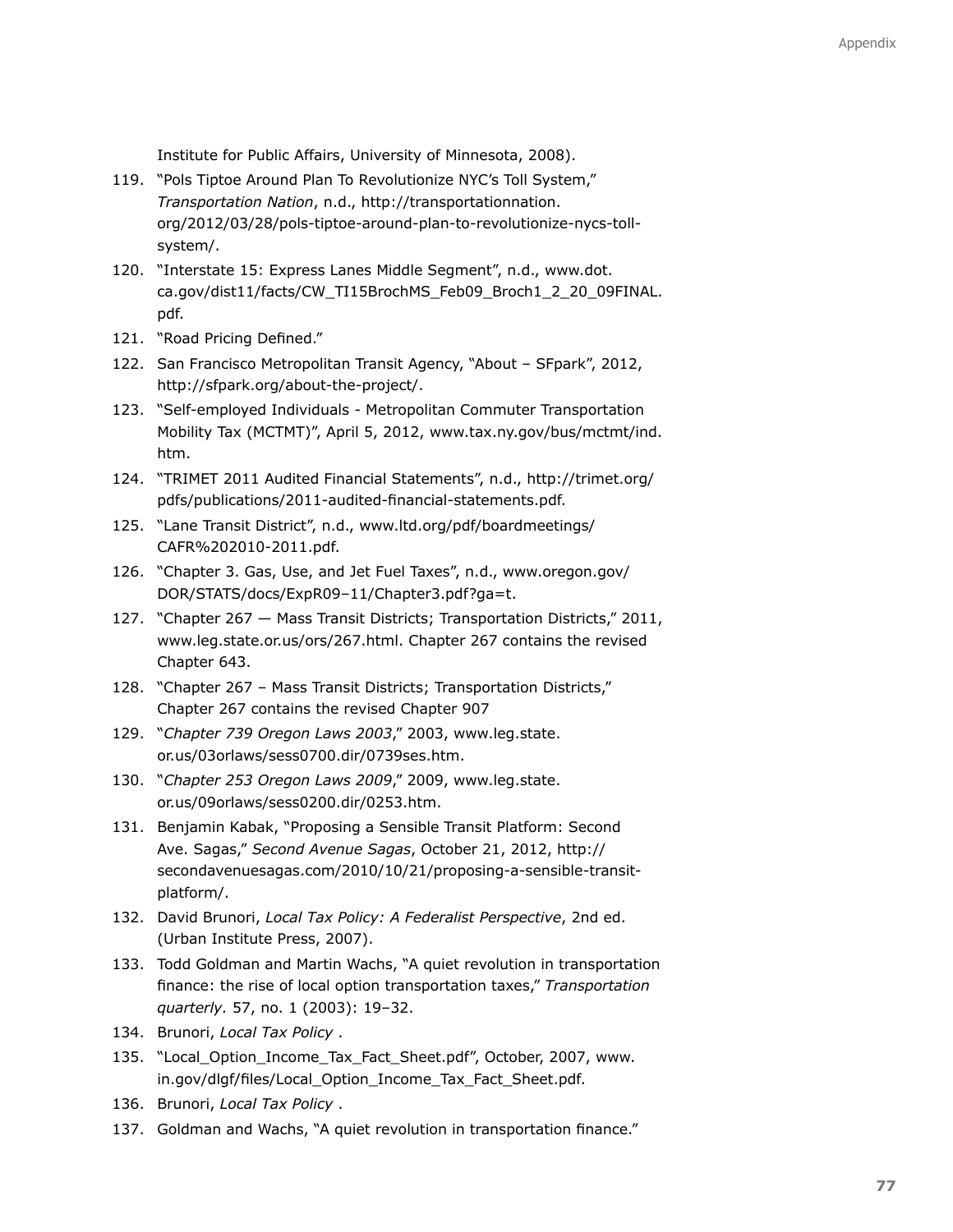- 138. Brunori, *Local Tax Policy* .
- 139. Goldman and Wachs, "A quiet revolution in transportation finance."
- 140. "Local Option Income Tax Fact Sheet.pdf."
- 141. "Local Option Income Taxes in Indiana", March 8, 2012, http:// cms.bsu.edu/Academics/CentersandInstitutes/BBR//media/ DepartmentalContent/MillerCollegeofBusiness/BBR/Publications/ LOIT0318.ashx..
- 142. Goldman and Wachs, "A quiet revolution in transportation finance."
- 143. www.transportation-finance.org/funding\_financing/funding/local funding/option\_sales\_taxes.aspx
- 144. Goldman and Wachs, "A quiet revolution in transportation finance."
- 145. Ibid.
- 146. Ibid.
- 147. "AASHTO Center for Excellence in Project Finance—Transportation Funding & Financing—State Funding."
- 148. Matt Burress, "House Research Short Subjects. Motor Vehicle Sales Tax", January 2011, www.house.leg.state.mn.us/hrd/pubs/ss/ssmvst. pdf.
- 149. "2011 Texas Highway Funding Primer 0311.pdf", 2011. http:// ebookbrowse.com/funds-primer-doc-d178391362.
- 150. J. Stuart Adams, *Transportation Funding Revisions, 2011 General Session, State of Utah*, 2011, http://le.utah.gov/2011/bills/sbillenr/ sb0229.pdf.
- 151. Burress, "House Research Short Subjects. Motor Vehicle Sales Tax."
- 152. Adams, *Transportation Funding Revisions, 2011 General Session, State of Utah* .
- 153. "2011 Texas Highway Funding Primer 0311.pdf."
- 154. Beverly R Silverberg et al., *Transit advertising revenue: traditional and new sources and structures* (Washington, D.C.: National Academy Press, 1998).
- 155. *Public Highways and Transportation*, n.d., http://apps.leg.wa.gov/ RCW/default.aspx?cite=47.42.010.
- 156. Tina Geiselbrecht et al., *A guide to transportation funding options: phase 2* (College Station, TX: University Transportation Center for Mobility, Texas Transportation Institute, Texas A & M University System, 2009).
- 157. Don Balfour, *State Highway System; Permits for Legally Erected Signs; Change Provisions*, 2011, www.legis.ga.gov/legislation/en-US/ display/32437.
- 158. *HB512 (2007) New Hampshire Liberty Alliance*, 2007, www.nhliberty. org/bills/view/2007/HB512.
- 159. Personal communication with Joe Galbato, TNDOT, 4/27/12.
- 160. Dean, Faison, Hawk, Swann, Keisling, White, Gotto, Miller D, Brooks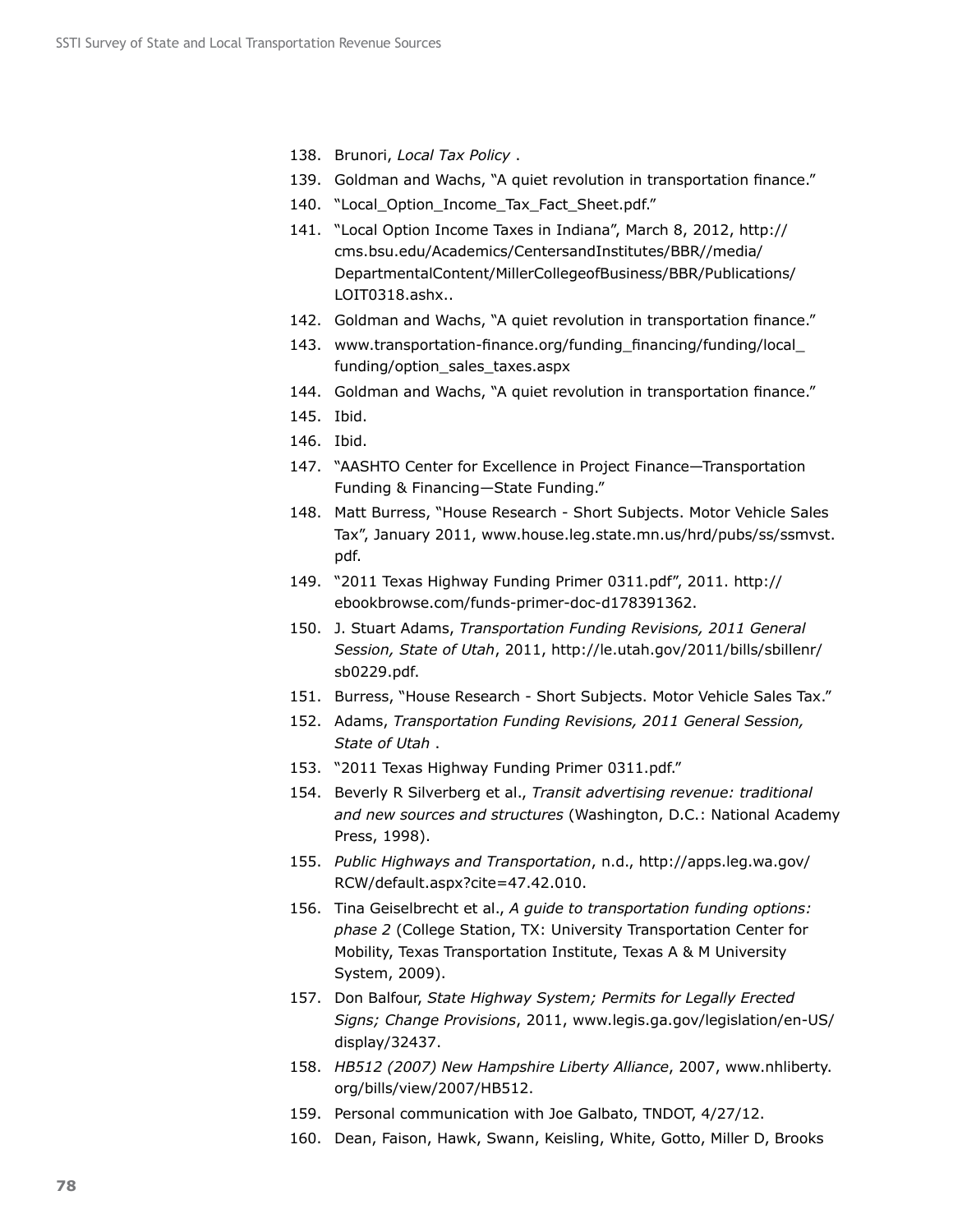K, Johnson P, Eldridge, Casada, Alexander, Sparks, Fitzhugh, Turner M, McDonald, Stewart, Hardaway, Todd, McCormick, *HB 0222 - Bill Summary*, n.d.,http://wapp.capitol.tn.gov/apps/billinfo/ BillSummaryArchive.aspx?BillNumber=HB0222&ga=107.

- 161. CALTRANS, *Outdoor Advertising Act and Regulations; 2011 Edition*, 2011, California ß 5481— www.dot.ca.gov/oda/download/ODA\_ Act\_&\_Regulations.pdf.
- 162. Connecticut DOT, "Testimony HB 5165, An Act Concerning Applications to Erect Outdoor Advertising Structures and the Fees for the Erection and Maintenance of Such Structures", February 22, 2012, www.cga.ct.gov/2012/TRAdata/Tmy/2012HB–05165-R000222- Commissioner%20James%20P.%20Redeker,%20DOT-TMY.PDF.
- 163. "AASHTO Center for Excellence in Project Finance—Transportation Funding & Financing—Other Funding Sources", 2012, www. transportation-finance.org/funding\_financing/funding/other\_funding\_ sources/concessions.aspx.
- 164. Bob Lewis, "Pa.-based Firm Gets Concession to Va. Rest Areas WTOP.com", August 30, 2011, www.wtop.com/?nid=41&sid=2520622.
- 165. Metropolitan Transportation Authority, New York City, New York, "Station Concessions", 1996, www.transportation-finance.org/pdf/ funding\_financing/funding/other\_funding\_sources/tcrp\_31\_nyc\_mta. pdf.
- 166. Washington Metropolitan Transit Authority, *Award License Agreements for Operation of Retail Concessions in the Metrorail System*, June 24, 2010, www.wmata.com/about\_metro/board\_of\_directors/board\_docs /062410\_3CRetailConcessionsinMetrorailSystem.pdf.
- 167. "SEPTA Board Approves Station Naming Rights Agreement", June 24, 2010, www.septa.org/media/releases/2010/06–24.html.
- 168. Michael Neibauer, "McDonnell Proposes Selling Bridge, Highway Naming Rights - Washington Business Journal," *Washington Business Journal*, n.d., www.bizjournals.com/washington/blog/2012/01/ mcdonnell-proposes-selling-bridge.html?page=all.
- 169. Kathleen McGrory, "Bill Would Allow Florida to Sell Naming Rights to State-owned Facilities — Commercial Alert," *Public Citizen's Commercial Alert*, January 23, 2012, www.commercialalert.org/news/ archive/2012/01/bill-would-allow-florida-to-sell-naming-rights-tostate-owned-facilities.
- 170. "Signs of the Times: Naming Rights for Bridges," *Union Leader*, January 29, 2012, www.unionleader.com/article/20120130/ OPINION01/701309997.
- 171. Rick Rybeck, "Using Value Capture to Finance Infrastructure and Encourage Compact Development," *Public Works Management & Policy* 8, no. 4 (2004): 249–260.
- 172. Michael Iacono et al., *Value capture for transportation finance:*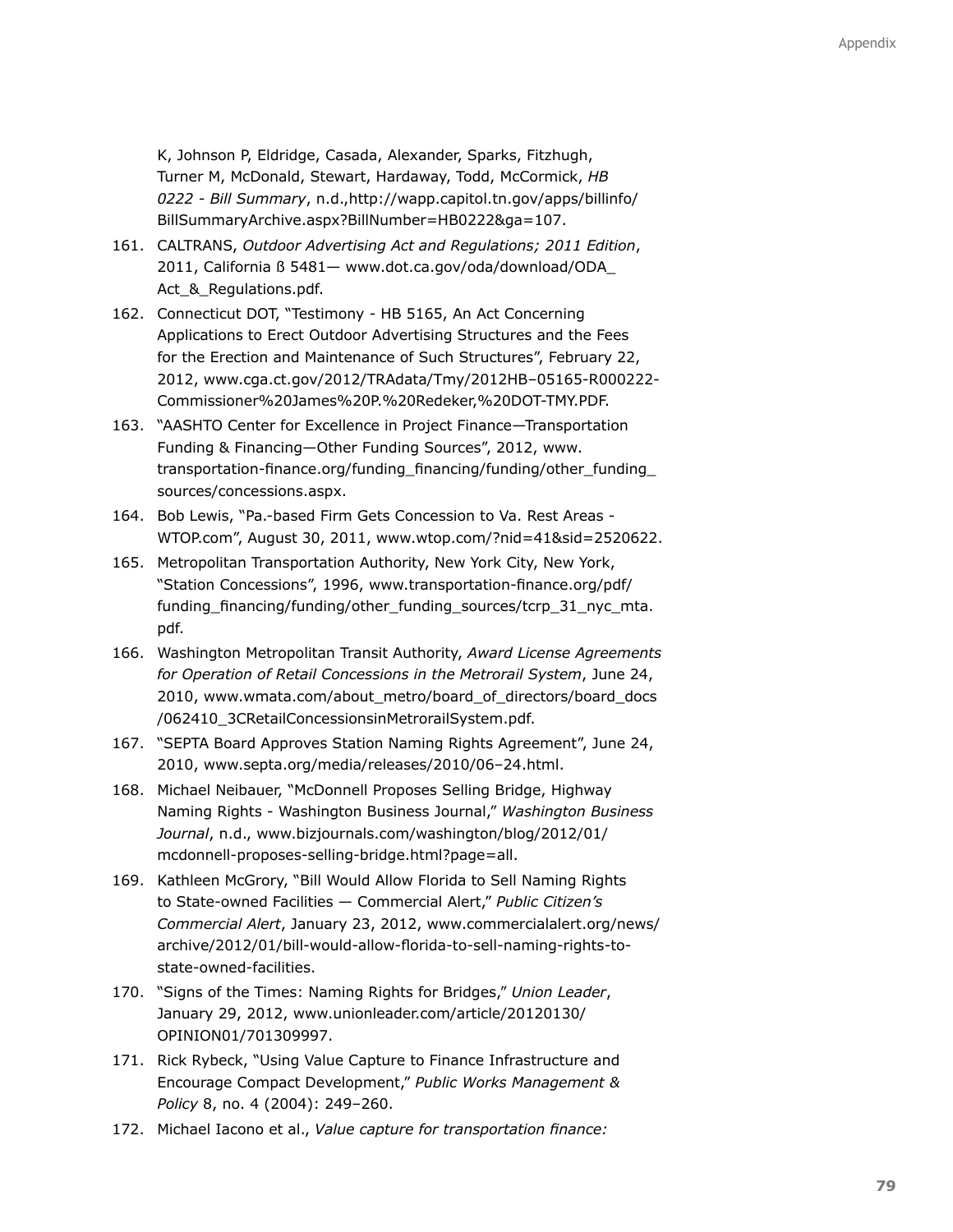*report to the Minnesota Legislature* (Minneapolis, MN: Center for Transportation Studies, University of Minnesota, 2009).

- 173. Ibid.
- 174. Robert Cervero et al., *Transit-oriented development and joint development in the United States: a literature review* ([Washington, D.C.]: Transportation Research Board, National Research Council, 2002). pg. 3
- 175. National Center for Transit Research (U.S.) and University of South Florida. Center for Urban Transportation Research, *Lessons learned in transit efficiencies, revenue generation and cost reductions* (Tampa, Fla.; Springfield, Va.: National Center for Transit Research, Center for Urban Transportation Research, University of South Florida; Available through the National Technical Information Service, 2003).
- 176. Iacono et al., *Value capture for transportation finance* .
- 177. Ibid.
- 178. Ibid.
- 179. Ibid.
- 180. Town of Cary, "Fees Estimation Guide for Residential and Commercial Construction Projects", July 2012, www.townofcary.org/Assets/Inspect ions+\$!26+Permits+Department/Inspections+and+Permits+Departm ent+PDFs/Fee+Estimation+Guide+7–12.pdf.
- 181. Galardi Consulting, *Promoting Vibrant Communities with System Development Charges*, July 2007, http://library.oregonmetro.gov/ files/sdc\_report.pdf.
- 182. Ibid.
- 183. Ibid.
- 184. Ibid.
- 185. Iacono et al., *Value capture for transportation finance* .
- 186. Ibid.
- 187. Ibid.
- 188. Washington Metropolitan Transit Authority, "Joint Development Guidelines", January 10, 2008, www.wmata.com/about\_metro/board\_ of\_directors/board\_docs/011008\_JointDevGuidelines.pdf
- 189. *Livable Portland; Land Use and Transportation Initiatives* (TRIMET, November 2010), http://trimet.org/pdfs/publications/Livable-Portland.pdf.
- 190. Iacono et al., *Value capture for transportation finance* .
- 191. In the taxation system most commonly used in the United States, improvements to a parcel are taxed at a higher rate than the land itself, providing a disincentive for owners to develop parcels because their property taxes will increase.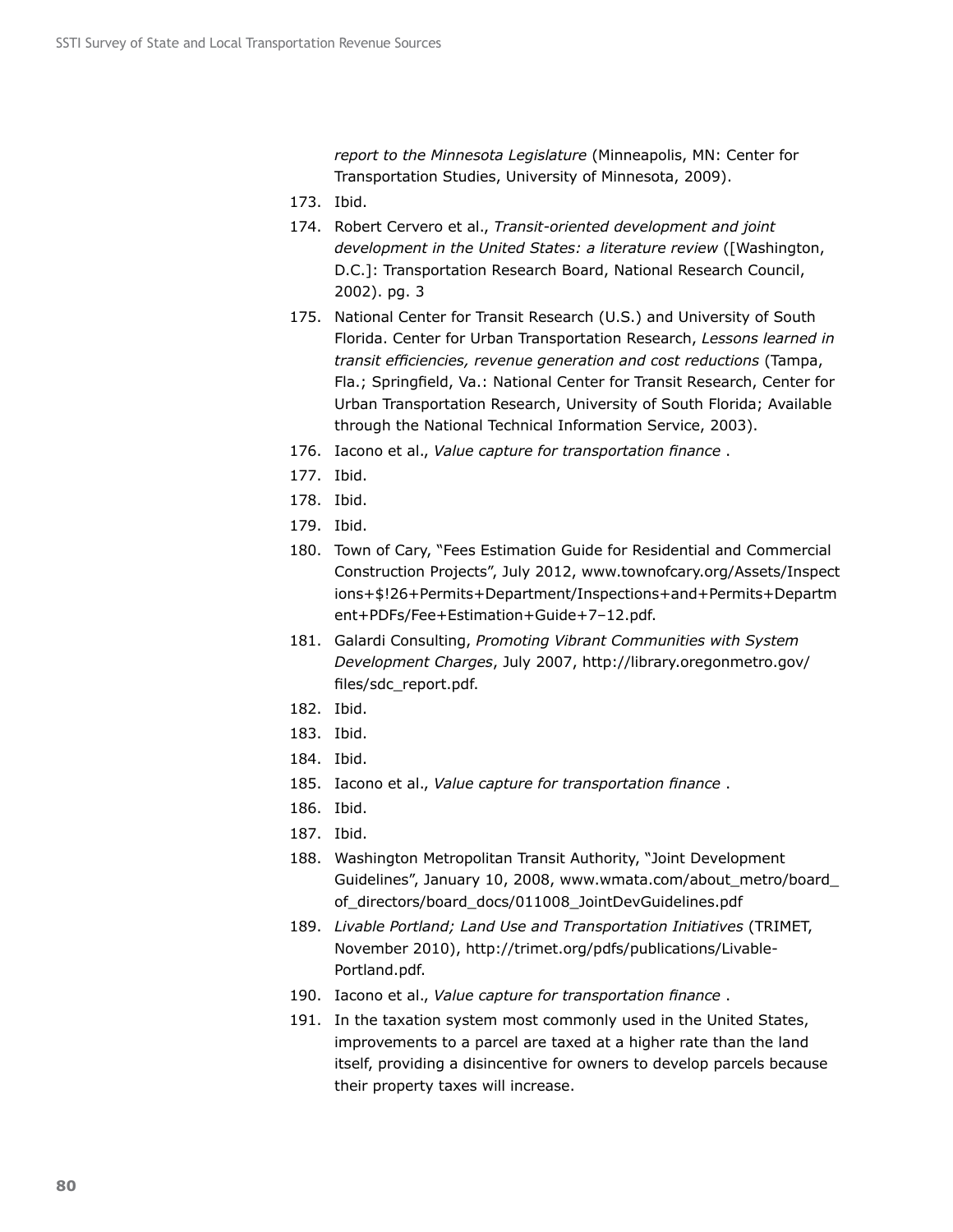- 192. Rybeck, "Using Value Capture to Finance Infrastructure and Encourage Compact Development."
- 193. Walter Rybeck, "Retooling Property Taxes," *PUBLIC MANAGEMENT -LAWRENCE THEN WASHINGTON-* 92, no. 2 (2010): 6–9.
- 194. Iacono et al., *Value capture for transportation finance* .
- 195. Ibid.
- 196. "AASHTO Center for Excellence in Project Finance—Transportation Funding & Financing—Local Funding", n.d., www.transportationfinance.org/funding\_financing/funding/local\_funding/value\_capture/ special\_assessment\_districts.aspx.
- 197. "Permanent Road Division", n.d., http://sdcdpw.org/specialdistricts/ permroad.html.
- 198. "AASHTO Center for Excellence in Project Finance—Transportation Funding & Financing—Local Funding."
- 199. University of Washington Urban Form Lab, *Financing Options for an Expanded Seattle Streetcar System and Network*, April 2007, http:// depts.washington.edu/trac/bulkdisk/pdf/Streetcar.pdf.
- 200. Iacono et al., *Value capture for transportation finance* .
- 201. R. F Dye and D. F Merriman, "Tax Increment Financing: A Tool for Local Economic Development," *JOURNAL OF HOUSING AND COMMUNITY DEVELOPMENT* 63, no. 3 (2006): 22–29.
- 202. "Bill Calderon et al., *Tax increment finance best practices reference guide* (New York?; [Cleveland, Ohio?]: The Centers; The Agencies, 2007).
- 203. Portland Streetcar, Inc. Office of Transportation, *Portland Streetcar: Development Oriented Transit*, April 2008, www.portlandstreetcar. org/pdf/development\_200804\_report.pdf.
- 204. Redevelopment Economics, *Tax Increment Financing and Smart Growth: Policy Options for Maryland*, March 2011, http:// redevelopmenteconomics.com/yahoo\_site\_admin/assets/docs/TIFsmart\_growth\_policy\_options\_5–11\_final.29674027.pdf.
- 205. "Tax Increment Financing in North Carolina," *UNC School of Government*, n.d., www.sog.unc.edu/node/197.
- 206. D. Shawn Purvis, "Tax Increment Financing in North Carolina: Great Expectations, Limited Use" (University North Carolina - Chapel Hill, 2008).
- 207. "MDT Financing Tools Financing Districts Transportation Utility Fees," *Montana Department of Transportation*, n.d., www.mdt. mt.gov/research/toolkit/m1/ftools/fd/tuf.shtml. Although this site is from Montana, it contains good information on the use of TUFs in other states.
- 208. "Transportation Utility Fee," *Hillsboro, Oregon*, n.d., www.ci.hillsboro. or.us/TUF/Default.aspx.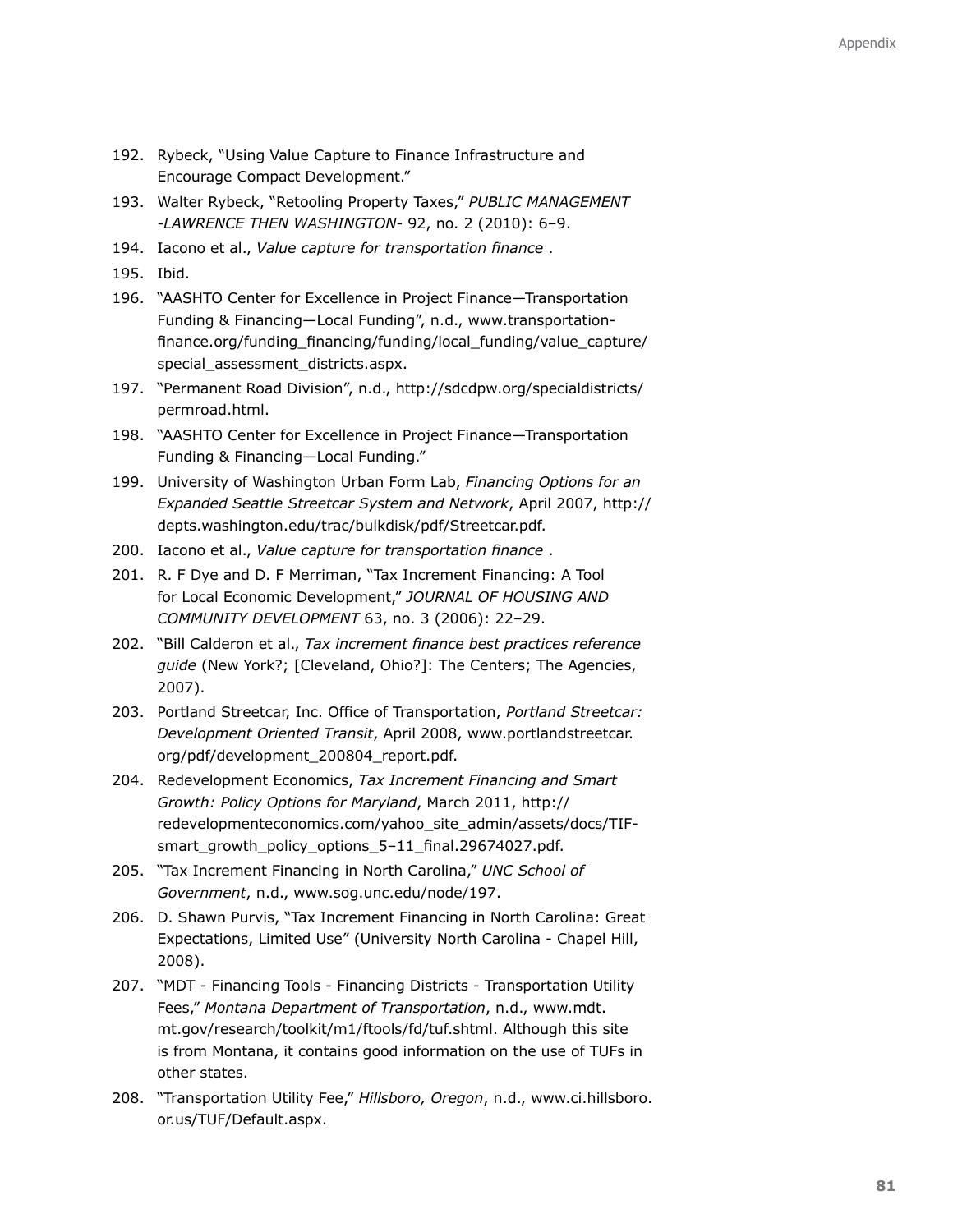- 209. "AASHTO Center for Excellence in Project Finance—Transportation Funding & Financing—Bonding and Debt Instruments", n.d., www. transportation-finance.org/funding\_financing/financing/bonding\_ debt\_instruments/certificates\_of\_participation.aspx.
- 210. "COPS and Lease-backed Bonds," *Federal Transit Administration FY2013 Funding Recommendations - Chapter 1*, 2012, www.fta.dot. gov/12868\_3535.html.
- 211. Ibid.
- 212. "AASHTO Center for Excellence in Project Finance—Transportation Funding & Financing—Bonding and Debt Instruments." www. transportation-finance.org/funding\_financing/financing/bonding\_ debt\_instruments/municipal\_public\_bond\_issues/gans.aspx
- 213. New Jersey Transit, "Construction Begins on New Hudson-Bergen Light Rail 8th Street Station in Bayonne", October 15, 2008, www. njtransit.com/tm/tm\_servlet.srv?hdnPageAction=PressReleaseTo&PRE SS\_RELEASE\_ID=2452.
- 214. "Tools & Programs: Federal Debt Financing Tools: Grant Anticipation Revenue Vehicles," *Innovative Program Delivery*, n.d., www.fhwa. dot.gov/ipd/finance/tools\_programs/federal\_debt\_financing/garvees/ archived\_highlights.htm.
- 215. David Warren and Robert Puentes, "Today's Roads with Tomorrow's Dollars: Using GARVEE Bonds to Finance Transportation Projects," *The Brookings Institution*, March 2005, www.brookings.edu/research/ reports/2005/03/transportation-puentes.
- 216. "FHWA Office of Innovative Program Delivery: Innovative Finance: Private Activity Bonds", n.d., www.fhwa.dot.gov/ipd/finance/tools\_ programs/federal\_debt\_financing/private\_activity\_bonds/index.htm.
- 217. Ibid.
- 218. "FHWA Office of Innovative Program Delivery: Public Private Partnerships", n.d., www.fhwa.dot.gov/ipd/p3/faqs/index.htm#5.
- 219. "FHWA Office of Innovative Program Delivery: Project Profiles", n.d., www.fhwa.dot.gov/ipd/project\_profiles/mn\_hiawatha.htm.
- 220. Carol Wolf, "The Public-Private Indiana Toll Road Is in Trouble," *BusinessWeek: Magazine*, July 7, 2011, www.businessweek.com/ magazine/the-publicprivate-indiana-toll-road-is-in-trouble–07072011. html;Gary Washburn, "Daley's Way, Not Skyway," *Chicagotribune. com*, October 25, 2007, www.chicagotribune.com/services/ newspaper/eedition/chi-skyway25oct25,0,6683929.story.
- 221. David Czerwinski et al., *Policy issues in U.S. transportation publicprivate partnerships: lessons from Australia* (San Jose, CA: Mineta Transportation Institute, College of Business, San Jose State University, 2010).
- 222. Pew Center on the States, *Driven by dollars: what states should know when considering public-private partnerships to fund transportation.*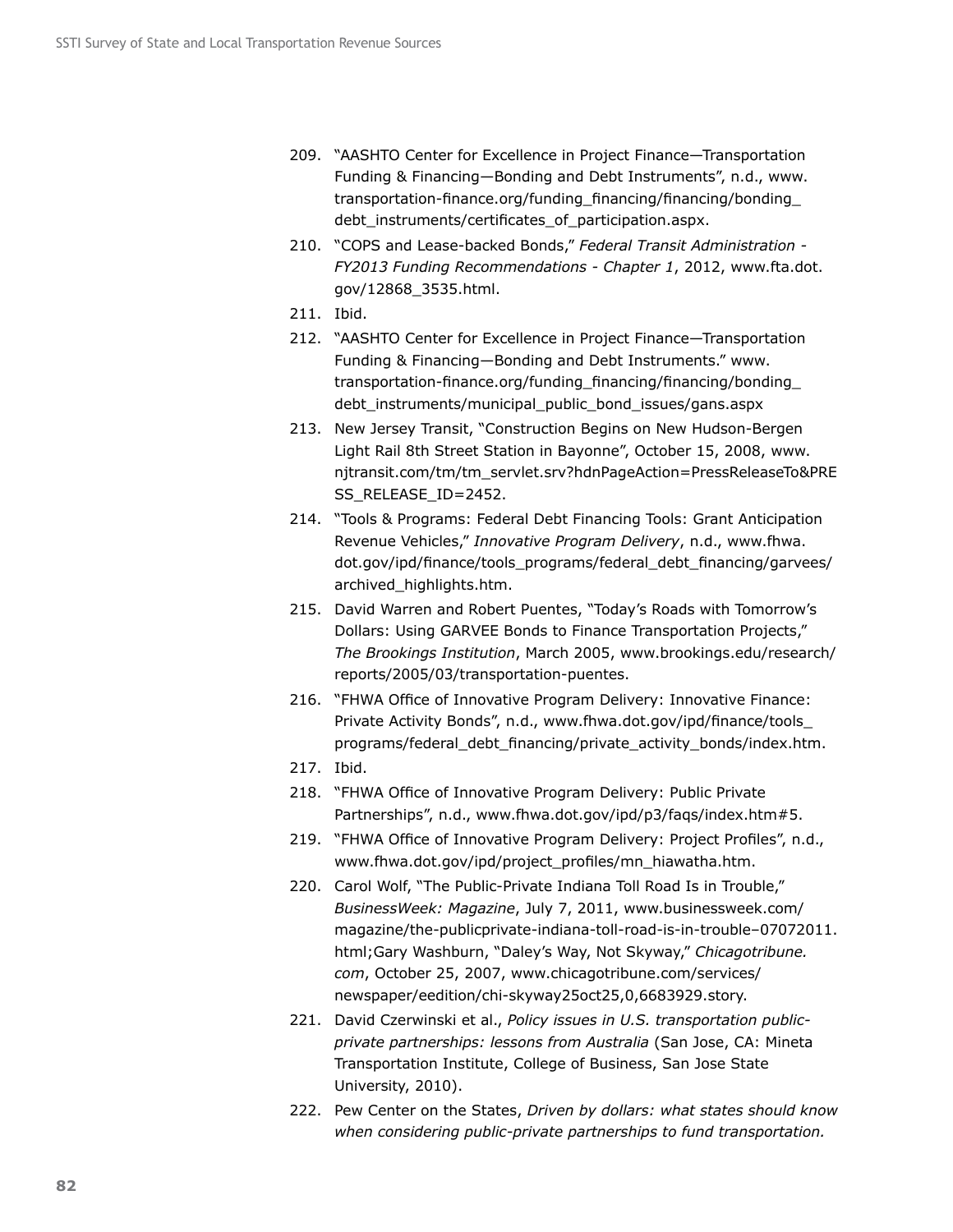(Washington, DC: Pew Center on the States, 2009);Jaime Rall et al., *Public-private partnerships for transportation a toolkit for legislators* (Washington, D.C.: National Conference of State Legislatures, 2010), www.ncsl.org/documents/transportation/PPPTOOLKIT.pdf.

- 223. "Railroad Rehabilitation & Improvement Financing (RRIF) Program," *Federal Railroad Administration*, 2012, www.fra.dot.gov/Page/P0128.
- 224. Tanya Snyder, "In Age of Budget Cuts, Why Are Billions of Federal Rail Dollars Going Unused? Streetsblog Capitol Hill," *DC Streetsblog*, February 18, 2011, http://dc.streetsblog.org/2011/02/18/in-age-ofs%C2%ADpending-cuts-why-are-billions-of-federal-rail-dollars-goingunused/.
- 225. Application information may be downloaded using the following link: www.fra.dot.gov/Page/P0128
- 226. "Railroad Rehabilitation & Improvement Financing (RRIF) Program."
- 227. Snyder, "In Age of Budget Cuts, Why Are Billions of Federal Rail Dollars Going Unused?"
- 228. "FHWA Office of Innovative Program Delivery: Innovative Finance: Section 129 Loans", n.d., www.fhwa.dot.gov/ipd/finance/tools\_ programs/federal\_credit\_assistance/section\_129/activity\_to\_date. htm.
- 229. "FHWA Office of Innovative Program Delivery: Public Private Partnerships."
- 230. "AASHTO Center for Excellence in Project Finance—Transportation Funding & Financing—Federal Credit Assistance. State Infrastructure Banks", n.d., www.transportation-finance.org/funding\_financing/ financing/credit\_assistance/state\_infrastructure\_banks.aspx.
- 231. Ibid.
- 232. Council of State Governments, *Capital Research: Transportation State Infrastructure Banks*, June 2011, http://knowledgecenter.csg.org/ drupal/system/files/State\_Infrastructure\_Banks.pdf.
- 233. "AASHTO Center for Excellence in Project Finance—Transportation Funding & Financing—Federal Credit Assistance. State Infrastructure Banks."
- 234. Michael Norton and Matt Murphy, "Gov. Patrick Proposes Infrastructure Bank in \$1.5B Bond Bill," March 7, 2012, www. wickedlocal.com/hopkinton/news/x570354400/Gov-Patrick-proposesinfrastructure-bank-in–1–5B-bond-bill.
- 235. "Mayor Emanuel Unveils Chicago Economic Development Plan," *Crain's Chicago Business*, n.d., http://chicagobusiness. com/20120229/BLOGS02/120229779/mayor-emanuel-unveilschicago-economic-development-plan/.
- 236. Penelope Lemov, "A Bank for Infrastructure Funding," *Governing*, March 1, 2012, www.governing.com/columns/public-finance/col-bankinfrastructure-funding.html.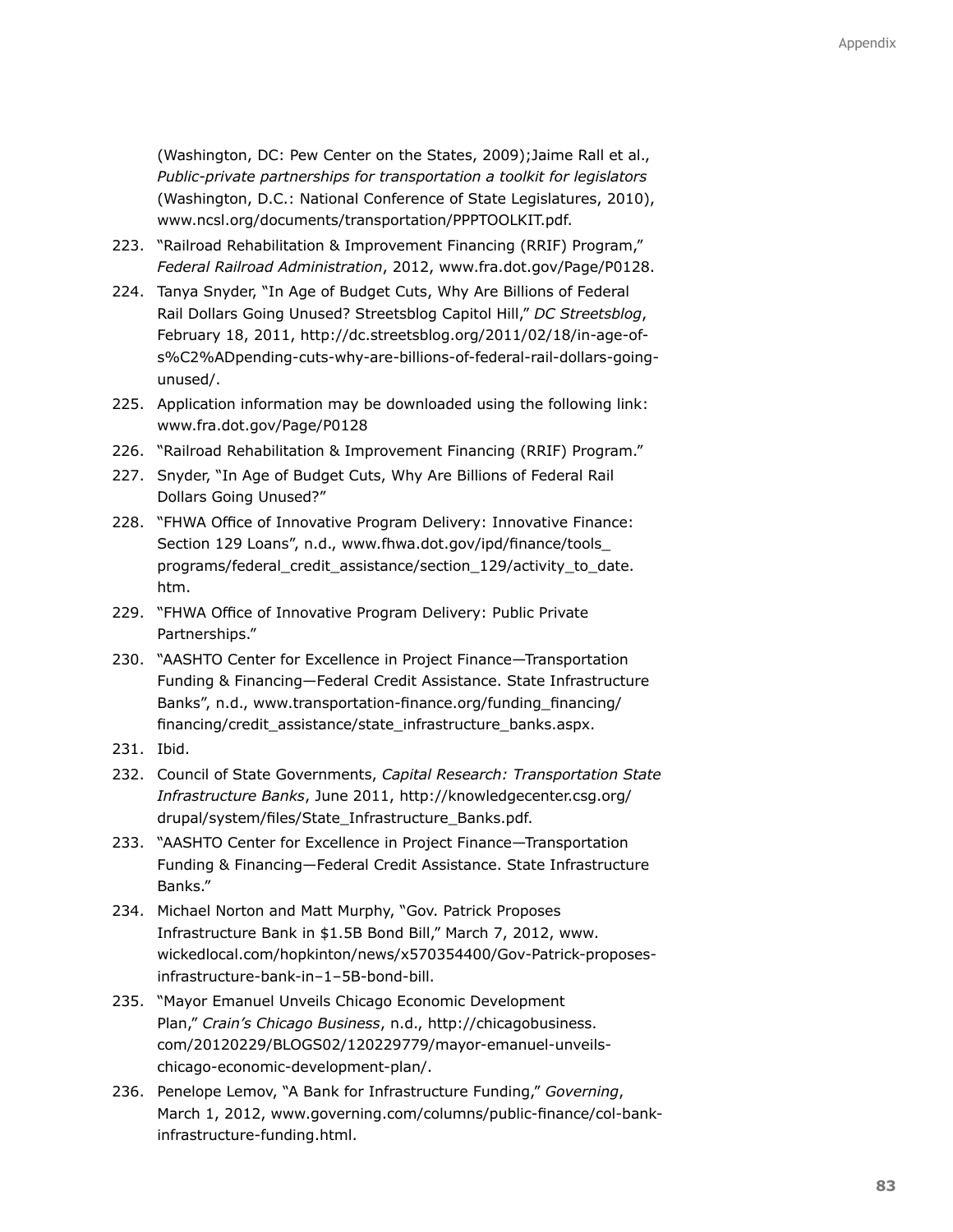- 237. Ariel Hart, "State Infrastructure Bank Has \$30 Million Sitting Idle," *Atlanta Journal Constitution*, March 24, 2011, sec. Local Govt & Politics, www.ajc.com/news/news/local-govt-politics/stateinfrastructure-bank-has–30-million-sitting-i/nQrwf/.
- 238. Reports from Oregon and Pennsylvania Departments of Transportation illustrate this trend. Oregon Department of Transportation, *Oregon Transportation Infrastructure Bank*, December 31, 2010, www. oregon.gov/ODOT/CS/FS/docs/other/OTIB2010AnnualReport. pdf?ga=t.; *State Infrastructure Bank: Annual Report: Annual Report to the United States Department of Transportation*, September 30, 2010, ftp://ftp.dot.state.pa.us/public/Bureaus/Cpdm/ PIB/2010AnnualReport.pdf.
- 239. Yonah Freemark, "How to Pay for America's Infrastructure," *Atlantic Cities*, January 2, 2012, www.theatlanticcities.com/politics/2012/01/ solution-americas-infrastructure-woes/845/.
- 240. "FHWA Office of Innovative Program Delivery: Fact Sheets; An Introduction", n.d., www.fhwa.dot.gov/ipd/fact\_sheets/finance\_ introduction.htm.
- 241. "TIFIA Credit Program Overview," February 2012, www.fhwa.dot.gov/ ipd/pdfs/tifia/bkgrnd\_slides\_feb\_2012.pdf.
- 242. "FHWA Office of Innovative Program Delivery: TIFIA", n.d., www.fhwa. dot.gov/ipd/tifia/projects\_project\_profiles/.
- 243. "FHWA Office of Innovative Program Delivery: Project Profiles: Triangle Expressway", n.d., www.fhwa.dot.gov/ipd/project\_profiles/ nc\_triangle\_expressway.htm.
- 244. "FHWA Office of Innovative Program Delivery: Project Profiles: Downtown Tunnel/MIdtown Tunnel/MLK Extension", n.d., www.fhwa. dot.gov/ipd/project\_profiles/va\_midtown\_tunnel.htm.
- 245. "FHWA Office of Innovative Program Delivery: Project Profiles Pocahontas Parkway/Richmond Airport Connector", n.d., www.fhwa. dot.gov/ipd/project\_profiles/va\_pocahontas.htm.